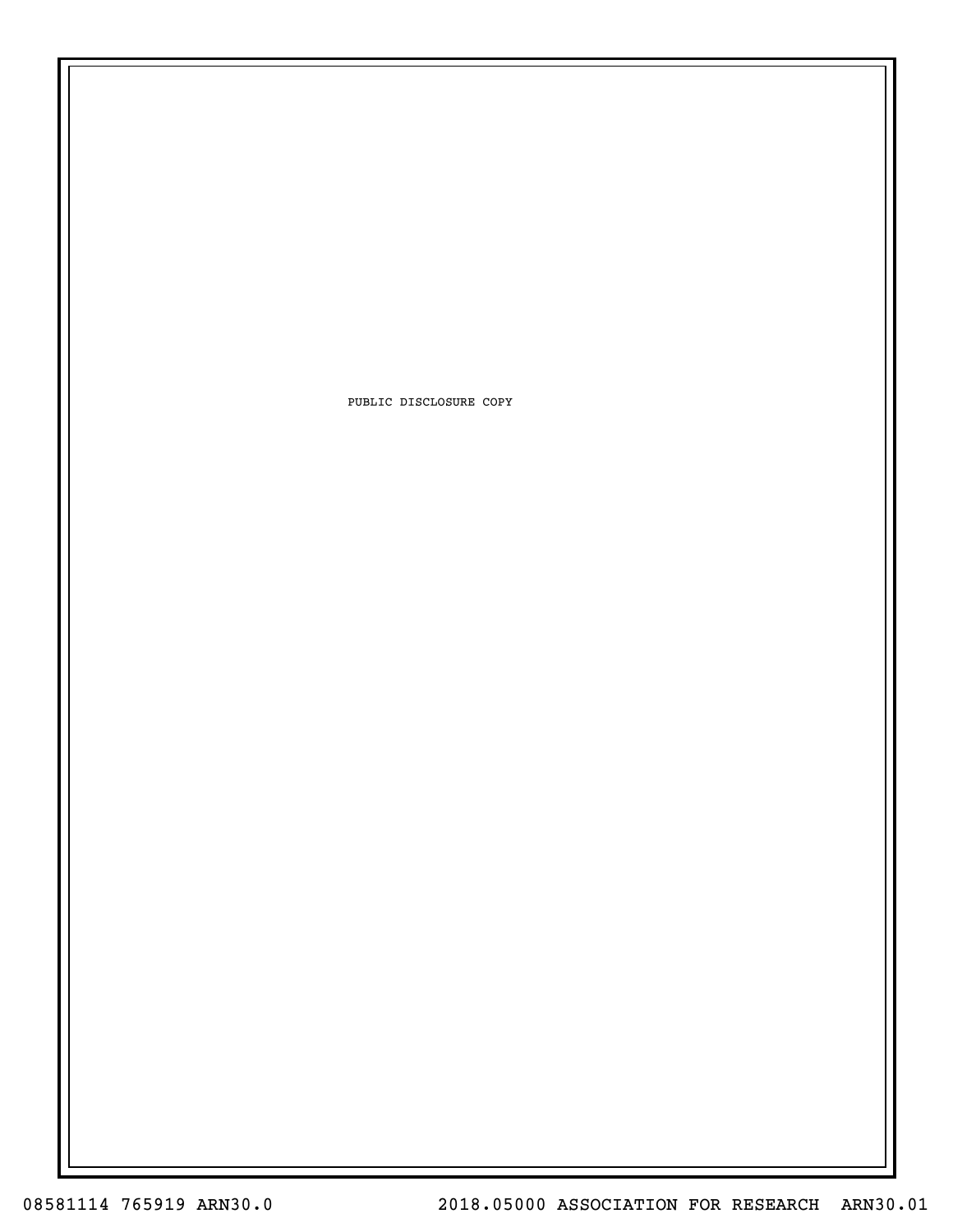| Form |  |
|------|--|

Department of the Treasury Internal Revenue Service

# **Return of Organization Exempt From Income Tax** \*\* PUBLIC DISCLOSURE COPY \*\*

Under section 501(c), 527, or 4947(a)(1) of the Internal Revenue Code (except private foundations) **2018** 

**| Do not enter social security numbers on this form as it may be made public.**

**| Go to www.irs.gov/Form990 for instructions and the latest information. Inspection**



|                                                                                                                                                                                  |                             | A For the 2018 calendar year, or tax year beginning                                                                                                 | and ending        |                                                     |                                                        |  |  |  |  |  |  |
|----------------------------------------------------------------------------------------------------------------------------------------------------------------------------------|-----------------------------|-----------------------------------------------------------------------------------------------------------------------------------------------------|-------------------|-----------------------------------------------------|--------------------------------------------------------|--|--|--|--|--|--|
| в                                                                                                                                                                                | Check if<br>applicable:     | <b>C</b> Name of organization                                                                                                                       |                   | D Employer identification number                    |                                                        |  |  |  |  |  |  |
|                                                                                                                                                                                  | <b>Address</b>              | ASSOCIATION FOR RESEARCH ON NON-PROFIT                                                                                                              |                   |                                                     |                                                        |  |  |  |  |  |  |
| ORGANIZATIONS & VOLUNTARY ACTION<br>change<br>Name                                                                                                                               |                             |                                                                                                                                                     |                   |                                                     |                                                        |  |  |  |  |  |  |
| 23-7378021<br>Doing business as<br>change<br>Initial<br>Number and street (or P.O. box if mail is not delivered to street address)<br>Room/suite<br>E Telephone number<br>return |                             |                                                                                                                                                     |                   |                                                     |                                                        |  |  |  |  |  |  |
|                                                                                                                                                                                  |                             |                                                                                                                                                     |                   |                                                     |                                                        |  |  |  |  |  |  |
|                                                                                                                                                                                  | termin-<br>ated             | City or town, state or province, country, and ZIP or foreign postal code                                                                            |                   | G Gross receipts \$                                 | 1,570,234.                                             |  |  |  |  |  |  |
|                                                                                                                                                                                  | Amended<br>return           | INDIANAPOLIS, IN 46202                                                                                                                              |                   | $H(a)$ is this a group return                       |                                                        |  |  |  |  |  |  |
|                                                                                                                                                                                  | Applica-<br>tion<br>pending | F Name and address of principal officer: RICH KLOPP                                                                                                 |                   |                                                     | for subordinates? $\Box$ Yes $\boxed{\overline{X}}$ No |  |  |  |  |  |  |
|                                                                                                                                                                                  |                             | 441 WEST MICHIGAN STREET, INDIANAPOLIS, IN                                                                                                          |                   | H(b) Are all subordinates included?   Yes           | ∣No                                                    |  |  |  |  |  |  |
|                                                                                                                                                                                  |                             | Tax-exempt status: $X \mid 501(c)(3)$<br>$501(c)$ (<br>$4947(a)(1)$ or<br>$\mathcal{A}$ (insert no.)                                                | 527               |                                                     | If "No," attach a list. (see instructions)             |  |  |  |  |  |  |
|                                                                                                                                                                                  |                             | J Website: WWW.ARNOVA.ORG                                                                                                                           |                   | $H(c)$ Group exemption number $\blacktriangleright$ |                                                        |  |  |  |  |  |  |
|                                                                                                                                                                                  |                             | K Form of organization: X Corporation<br>Trust<br>Association<br>Other $\blacktriangleright$                                                        |                   | L Year of formation: 1971                           | M State of legal domicile: DC                          |  |  |  |  |  |  |
|                                                                                                                                                                                  | Part I                      | Summary                                                                                                                                             |                   |                                                     |                                                        |  |  |  |  |  |  |
|                                                                                                                                                                                  | 1                           | Briefly describe the organization's mission or most significant activities: ASSOCIATION FOR RESEARCH ON                                             |                   |                                                     |                                                        |  |  |  |  |  |  |
|                                                                                                                                                                                  |                             | NONPROFIT ORGANIZATIONS AND VOLUNTARY ACTION (ARNOVA) IS A LEADING                                                                                  |                   |                                                     |                                                        |  |  |  |  |  |  |
|                                                                                                                                                                                  | $\mathbf{2}$                | Check this box $\blacktriangleright$ $\blacksquare$ if the organization discontinued its operations or disposed of more than 25% of its net assets. |                   |                                                     |                                                        |  |  |  |  |  |  |
| Activities & Governance                                                                                                                                                          | 3                           | Number of voting members of the governing body (Part VI, line 1a)                                                                                   | 3                 | 18                                                  |                                                        |  |  |  |  |  |  |
|                                                                                                                                                                                  | 4                           |                                                                                                                                                     | 4                 | 18                                                  |                                                        |  |  |  |  |  |  |
|                                                                                                                                                                                  | 5                           |                                                                                                                                                     | 5                 | $\mathbf 0$                                         |                                                        |  |  |  |  |  |  |
|                                                                                                                                                                                  | 6                           |                                                                                                                                                     |                   | 6                                                   | 180                                                    |  |  |  |  |  |  |
|                                                                                                                                                                                  |                             |                                                                                                                                                     |                   | 7a                                                  | $\mathbf{0}$ .                                         |  |  |  |  |  |  |
|                                                                                                                                                                                  |                             |                                                                                                                                                     |                   | 7b                                                  | $\mathbf{0}$ .                                         |  |  |  |  |  |  |
|                                                                                                                                                                                  |                             |                                                                                                                                                     | <b>Prior Year</b> | <b>Current Year</b>                                 |                                                        |  |  |  |  |  |  |
|                                                                                                                                                                                  | 8                           |                                                                                                                                                     |                   | 961.285.                                            | 1,055,535.                                             |  |  |  |  |  |  |
| Revenue                                                                                                                                                                          | 9                           | Program service revenue (Part VIII, line 2g)                                                                                                        |                   | 424, 157.                                           | 340,160.                                               |  |  |  |  |  |  |
|                                                                                                                                                                                  | 10                          | Investment income (Part VIII, column (A), lines 3, 4, and 7d)                                                                                       |                   | 29,464.<br>251.996.                                 | 18,824.                                                |  |  |  |  |  |  |
|                                                                                                                                                                                  | 11                          |                                                                                                                                                     |                   |                                                     | 155,715.                                               |  |  |  |  |  |  |
|                                                                                                                                                                                  | 12                          | Total revenue - add lines 8 through 11 (must equal Part VIII, column (A), line 12)                                                                  |                   | 1,666,902.                                          | 1,570,234.                                             |  |  |  |  |  |  |
|                                                                                                                                                                                  | 13                          | Grants and similar amounts paid (Part IX, column (A), lines 1-3)                                                                                    |                   | 0.<br>$\mathbf{0}$ .                                | $\mathbf 0$ .                                          |  |  |  |  |  |  |
|                                                                                                                                                                                  | 14                          | Benefits paid to or for members (Part IX, column (A), line 4)                                                                                       |                   |                                                     | $\mathbf{0}$ .                                         |  |  |  |  |  |  |
|                                                                                                                                                                                  | 15                          | Salaries, other compensation, employee benefits (Part IX, column (A), lines 5-10)                                                                   |                   | 310,884.<br>$\mathbf{0}$ .                          | 450,386.                                               |  |  |  |  |  |  |
| Expenses                                                                                                                                                                         |                             |                                                                                                                                                     |                   |                                                     | $\mathbf{0}$ .                                         |  |  |  |  |  |  |
|                                                                                                                                                                                  |                             | <b>b</b> Total fundraising expenses (Part IX, column (D), line 25) $\triangleright$                                                                 | 60,004.           |                                                     |                                                        |  |  |  |  |  |  |
|                                                                                                                                                                                  |                             |                                                                                                                                                     |                   | 649,692.                                            | 1,072,951.                                             |  |  |  |  |  |  |
|                                                                                                                                                                                  | 18                          | Total expenses. Add lines 13-17 (must equal Part IX, column (A), line 25) <i></i>                                                                   |                   | 960,576.                                            | 1,523,337.                                             |  |  |  |  |  |  |
|                                                                                                                                                                                  | 19                          |                                                                                                                                                     |                   | 706,326.                                            | 46,897.                                                |  |  |  |  |  |  |
|                                                                                                                                                                                  |                             |                                                                                                                                                     |                   | <b>Beginning of Current Year</b>                    | <b>End of Year</b>                                     |  |  |  |  |  |  |
|                                                                                                                                                                                  |                             |                                                                                                                                                     |                   |                                                     |                                                        |  |  |  |  |  |  |
| ۆە<br>$\overline{\mathbf{c}}$                                                                                                                                                    |                             | 20 Total assets (Part X, line 16)                                                                                                                   |                   | 2,181,290.                                          | 2,300,733.                                             |  |  |  |  |  |  |
|                                                                                                                                                                                  | 21<br>22                    | Total liabilities (Part X, line 26)                                                                                                                 |                   | 104,480.<br>2,076,810.                              | 259,910.<br>2,040,823.                                 |  |  |  |  |  |  |

Under penalties of perjury, I declare that I have examined this return, including accompanying schedules and statements, and to the best of my knowledge and belief, it is true, correct, and complete. Declaration of preparer (other than officer) is based on all information of which preparer has any knowledge.

| Sign     | Signature of officer                                                                            |                      | Date     |                                                |
|----------|-------------------------------------------------------------------------------------------------|----------------------|----------|------------------------------------------------|
| Here     | THAD CALABRESE, TREASURER                                                                       |                      |          |                                                |
|          | Type or print name and title                                                                    |                      |          |                                                |
|          | Print/Type preparer's name                                                                      | Preparer's signature | Date     | <b>PTIN</b><br>Check                           |
| Paid     | AMANDA MEKO, CPA                                                                                |                      | 11/14/19 | P01062615<br>self-employed                     |
| Preparer | GREENWALT CPAS INC<br>Firm's name<br>$\sim$                                                     |                      |          | 35-1489521<br>Firm's $EIN \blacktriangleright$ |
| Use Only | 5342 W. VERMONT STREET<br>Firm's address                                                        |                      |          |                                                |
|          | INDIANAPOLIS, IN 46224                                                                          |                      |          | Phone no. 317-241-2999                         |
|          | May the IRS discuss this return with the preparer shown above? (see instructions)               |                      |          | X<br><b>Yes</b><br>No                          |
|          | n an an a-mhinis an East-Base ann an Bailteatha. A at Niatha ann a tha ann an t-ainm that the s |                      |          | $F = 000 \text{ (0010)}$                       |

832001 12-31-18 LHA **For Paperwork Reduction Act Notice, see the separate instructions. Form 990 (2018)** SEE SCHEDULE O FOR ORGANIZATION MISSION STATEMENT CONTINUATION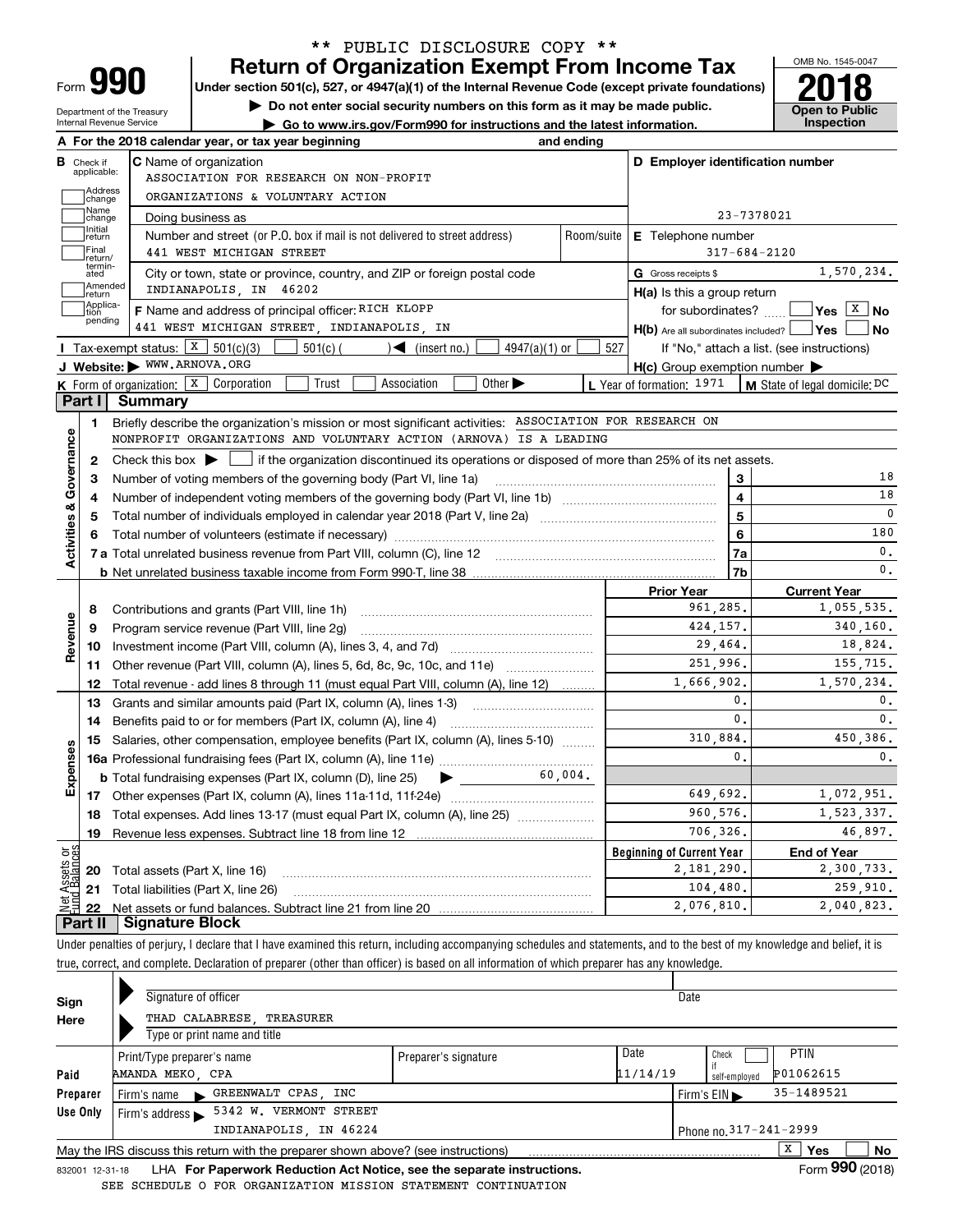|              | ASSOCIATION FOR RESEARCH ON NON-PROFIT                                                                                                       |                                                  |                             |
|--------------|----------------------------------------------------------------------------------------------------------------------------------------------|--------------------------------------------------|-----------------------------|
|              | ORGANIZATIONS & VOLUNTARY ACTION<br>Form 990 (2018)                                                                                          | 23-7378021                                       | Page 2                      |
|              | <b>Statement of Program Service Accomplishments</b><br>Part III                                                                              |                                                  |                             |
|              |                                                                                                                                              |                                                  | x                           |
| 1            | Briefly describe the organization's mission:                                                                                                 |                                                  |                             |
|              | ARNOVA IS A LEADING INTERDISCIPLINARY COMMUNITY OF PEOPLE DEDICATED TO                                                                       |                                                  |                             |
|              | FOSTERING THROUGH RESEARCH AND EDUCATION THE CREATION, APPLICATION,<br>AND DISSEMINATION OF KNOWLEDGE ON NONPROFIT ORGANIZATIONS,            |                                                  |                             |
|              | PHILANTHROPY, CIVIL SOCIETY, AND VOLUNTARY ACTION. ARNOVA IS THE US -                                                                        |                                                  |                             |
| $\mathbf{2}$ | Did the organization undertake any significant program services during the year which were not listed on the                                 |                                                  |                             |
|              |                                                                                                                                              |                                                  | $ Yes \tX$ No               |
|              | If "Yes," describe these new services on Schedule O.                                                                                         |                                                  |                             |
| 3            | Did the organization cease conducting, or make significant changes in how it conducts, any program services?                                 |                                                  | $\sqrt{Y}$ es $\sqrt{X}$ No |
|              | If "Yes," describe these changes on Schedule O.                                                                                              |                                                  |                             |
| 4            | Describe the organization's program service accomplishments for each of its three largest program services, as measured by expenses.         |                                                  |                             |
|              | Section 501(c)(3) and 501(c)(4) organizations are required to report the amount of grants and allocations to others, the total expenses, and |                                                  |                             |
|              | revenue, if any, for each program service reported.                                                                                          |                                                  |                             |
| 4a           | $\frac{1}{289}$ , $757$ including grants of \$                                                                                               | $($ Revenue \$ $\frac{1}{\sqrt{1-\frac{1}{2}}}\$ | 340, 160.                   |
|              | WE BRING TOGETHER BOTH THEORETICAL AND APPLIED INTERESTS; HELPING                                                                            |                                                  |                             |
|              | SCHOLARS GAIN INSIGHT INTO THE DAY-TO-DAY CONCERNS OF THIRD-SECTOR                                                                           |                                                  |                             |
|              | ORGANIZATIONS, WHILE PROVIDING NONPROFIT PROFESSIONALS WITH CONNECTIONS                                                                      |                                                  |                             |
|              | TO RESEARCH THEY CAN USE TO IMPROVE THE WORK OF THEIR ORGANIZATIONS AND                                                                      |                                                  |                             |
|              | THE QUALITY OF LIFE FOR CITIZENS AND COMMITTEES. PRINCIPAL ACTIVITIES                                                                        |                                                  |                             |
|              | INCLUDE AN ANNUAL CONFERENCE, PUBLICATIONS, ELECTRONIC DISCUSSIONS, AND                                                                      |                                                  |                             |
|              | SPECIAL INTEREST GROUPS.                                                                                                                     |                                                  |                             |
|              |                                                                                                                                              |                                                  |                             |
|              |                                                                                                                                              |                                                  |                             |
|              |                                                                                                                                              |                                                  |                             |
|              |                                                                                                                                              |                                                  |                             |
| 4b           |                                                                                                                                              |                                                  |                             |
|              |                                                                                                                                              |                                                  |                             |
|              |                                                                                                                                              |                                                  |                             |
|              |                                                                                                                                              |                                                  |                             |
|              |                                                                                                                                              |                                                  |                             |
|              |                                                                                                                                              |                                                  |                             |
|              |                                                                                                                                              |                                                  |                             |
|              |                                                                                                                                              |                                                  |                             |
|              |                                                                                                                                              |                                                  |                             |
|              |                                                                                                                                              |                                                  |                             |
|              |                                                                                                                                              |                                                  |                             |
|              |                                                                                                                                              |                                                  |                             |
|              |                                                                                                                                              |                                                  |                             |
| 4c           |                                                                                                                                              | $\left(\text{Revenue }$                          |                             |
|              |                                                                                                                                              |                                                  |                             |
|              |                                                                                                                                              |                                                  |                             |
|              |                                                                                                                                              |                                                  |                             |
|              |                                                                                                                                              |                                                  |                             |
|              |                                                                                                                                              |                                                  |                             |
|              |                                                                                                                                              |                                                  |                             |
|              |                                                                                                                                              |                                                  |                             |
|              |                                                                                                                                              |                                                  |                             |
|              |                                                                                                                                              |                                                  |                             |
|              |                                                                                                                                              |                                                  |                             |
|              |                                                                                                                                              |                                                  |                             |
| 4d -         | Other program services (Describe in Schedule O.)                                                                                             |                                                  |                             |
|              | ) (Revenue \$<br>(Expenses \$<br>including grants of \$                                                                                      |                                                  |                             |
| 4е           | 1,289,757.<br>Total program service expenses >                                                                                               |                                                  |                             |
|              |                                                                                                                                              |                                                  | Form 990 (2018)             |
|              | 832002 12-31-18                                                                                                                              |                                                  |                             |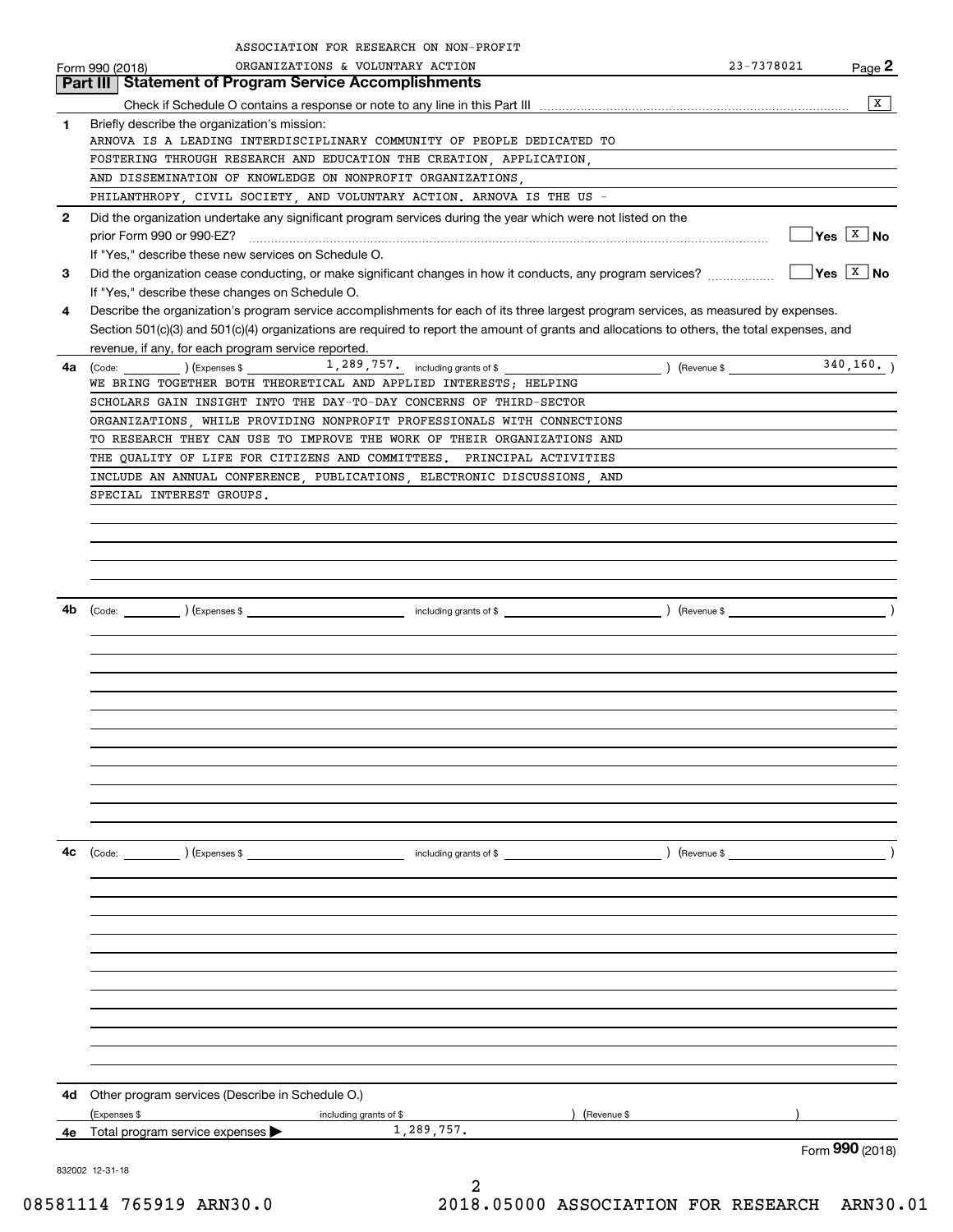|     | 23-7378021<br>ORGANIZATIONS & VOLUNTARY ACTION<br>Form 990 (2018)                                                                    |                 |     | Page $3$        |
|-----|--------------------------------------------------------------------------------------------------------------------------------------|-----------------|-----|-----------------|
|     | <b>Part IV   Checklist of Required Schedules</b>                                                                                     |                 |     |                 |
|     |                                                                                                                                      |                 | Yes | No              |
| 1   | Is the organization described in section $501(c)(3)$ or $4947(a)(1)$ (other than a private foundation)?                              |                 |     |                 |
|     |                                                                                                                                      | 1               | х   |                 |
| 2   |                                                                                                                                      | $\mathbf{2}$    | x   |                 |
| З   | Did the organization engage in direct or indirect political campaign activities on behalf of or in opposition to candidates for      |                 |     |                 |
|     |                                                                                                                                      | 3               |     | x               |
|     |                                                                                                                                      |                 |     |                 |
| 4   | Section 501(c)(3) organizations. Did the organization engage in lobbying activities, or have a section 501(h) election in effect     |                 |     |                 |
|     |                                                                                                                                      | 4               |     | x               |
| 5   | Is the organization a section 501(c)(4), 501(c)(5), or 501(c)(6) organization that receives membership dues, assessments, or         |                 |     |                 |
|     |                                                                                                                                      | 5               |     | х               |
| 6   | Did the organization maintain any donor advised funds or any similar funds or accounts for which donors have the right to            |                 |     |                 |
|     | provide advice on the distribution or investment of amounts in such funds or accounts? If "Yes," complete Schedule D, Part I         | 6               |     | x               |
| 7   | Did the organization receive or hold a conservation easement, including easements to preserve open space,                            |                 |     |                 |
|     |                                                                                                                                      | $\overline{7}$  |     | x               |
| 8   | Did the organization maintain collections of works of art, historical treasures, or other similar assets? If "Yes," complete         |                 |     |                 |
|     |                                                                                                                                      |                 |     | x               |
|     |                                                                                                                                      | 8               |     |                 |
| 9   | Did the organization report an amount in Part X, line 21, for escrow or custodial account liability, serve as a custodian for        |                 |     |                 |
|     | amounts not listed in Part X; or provide credit counseling, debt management, credit repair, or debt negotiation services?            |                 |     |                 |
|     | If "Yes," complete Schedule D, Part IV                                                                                               | 9               |     | х               |
| 10  | Did the organization, directly or through a related organization, hold assets in temporarily restricted endowments, permanent        |                 |     |                 |
|     |                                                                                                                                      | 10              | х   |                 |
| 11  | If the organization's answer to any of the following questions is "Yes," then complete Schedule D, Parts VI, VII, VIII, IX, or X     |                 |     |                 |
|     | as applicable.                                                                                                                       |                 |     |                 |
|     | a Did the organization report an amount for land, buildings, and equipment in Part X, line 10? If "Yes." complete Schedule D.        |                 |     |                 |
|     |                                                                                                                                      | 11a             | х   |                 |
|     |                                                                                                                                      |                 |     |                 |
|     | <b>b</b> Did the organization report an amount for investments - other securities in Part X, line 12 that is 5% or more of its total |                 |     |                 |
|     |                                                                                                                                      | 11 <sub>b</sub> |     | x               |
|     | c Did the organization report an amount for investments - program related in Part X, line 13 that is 5% or more of its total         |                 |     |                 |
|     |                                                                                                                                      | 11c             |     | x               |
|     | d Did the organization report an amount for other assets in Part X, line 15 that is 5% or more of its total assets reported in       |                 |     |                 |
|     |                                                                                                                                      | <b>11d</b>      |     | x               |
|     | e Did the organization report an amount for other liabilities in Part X, line 25? If "Yes," complete Schedule D, Part X              | 11e             | Х   |                 |
| f   | Did the organization's separate or consolidated financial statements for the tax year include a footnote that addresses              |                 |     |                 |
|     | the organization's liability for uncertain tax positions under FIN 48 (ASC 740)? If "Yes," complete Schedule D, Part X               | 11f             |     | x               |
|     | 12a Did the organization obtain separate, independent audited financial statements for the tax year? If "Yes," complete              |                 |     |                 |
|     |                                                                                                                                      |                 | х   |                 |
|     | Schedule D, Parts XI and XII Allending and Allending and Allending and Allending and Allending and Allending and All                 | 12a             |     |                 |
|     | b Was the organization included in consolidated, independent audited financial statements for the tax year?                          |                 |     |                 |
|     | If "Yes," and if the organization answered "No" to line 12a, then completing Schedule D, Parts XI and XII is optional                | 12 <sub>b</sub> |     | x               |
| 13  |                                                                                                                                      | 13              |     | х               |
| 14a | Did the organization maintain an office, employees, or agents outside of the United States?                                          | 14a             |     | x               |
|     | <b>b</b> Did the organization have aggregate revenues or expenses of more than \$10,000 from grantmaking, fundraising, business,     |                 |     |                 |
|     | investment, and program service activities outside the United States, or aggregate foreign investments valued at \$100,000           |                 |     |                 |
|     |                                                                                                                                      | 14b             | х   |                 |
| 15  | Did the organization report on Part IX, column (A), line 3, more than \$5,000 of grants or other assistance to or for any            |                 |     |                 |
|     |                                                                                                                                      | 15              |     | х               |
|     | Did the organization report on Part IX, column (A), line 3, more than \$5,000 of aggregate grants or other assistance to             |                 |     |                 |
| 16  |                                                                                                                                      |                 |     |                 |
|     |                                                                                                                                      | 16              |     | x               |
| 17  | Did the organization report a total of more than \$15,000 of expenses for professional fundraising services on Part IX,              |                 |     |                 |
|     |                                                                                                                                      | 17              |     | x               |
| 18  | Did the organization report more than \$15,000 total of fundraising event gross income and contributions on Part VIII, lines         |                 |     |                 |
|     |                                                                                                                                      | 18              |     | x               |
| 19  | Did the organization report more than \$15,000 of gross income from gaming activities on Part VIII, line 9a? If "Yes."               |                 |     |                 |
|     |                                                                                                                                      | 19              |     | x               |
|     | 20a Did the organization operate one or more hospital facilities? If "Yes," complete Schedule H                                      | 20a             |     | х               |
|     |                                                                                                                                      |                 |     |                 |
|     | b If "Yes" to line 20a, did the organization attach a copy of its audited financial statements to this return?                       | 20 <sub>b</sub> |     |                 |
| 21  | Did the organization report more than \$5,000 of grants or other assistance to any domestic organization or                          |                 |     |                 |
|     |                                                                                                                                      | 21              |     | x               |
|     | 832003 12-31-18                                                                                                                      |                 |     | Form 990 (2018) |

3

832003 12-31-18

08581114 765919 ARN30.0 2018.05000 ASSOCIATION FOR RESEARCH ARN30.01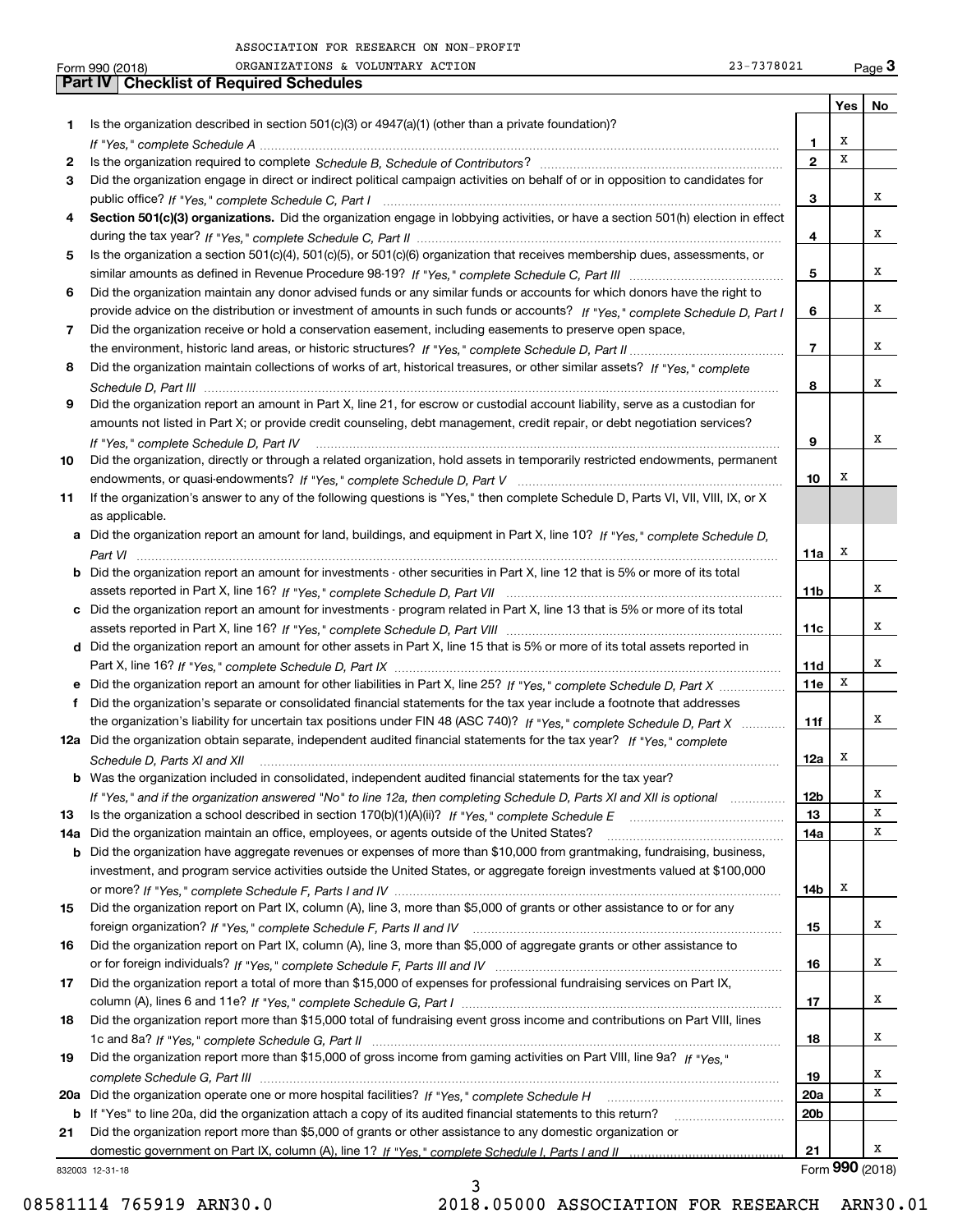|    | ORGANIZATIONS & VOLUNTARY ACTION<br>Form 990 (2018)                                                                                                                                                                                                               | 23-7378021 |                        |   | Page 4          |
|----|-------------------------------------------------------------------------------------------------------------------------------------------------------------------------------------------------------------------------------------------------------------------|------------|------------------------|---|-----------------|
|    | Part IV   Checklist of Required Schedules (continued)                                                                                                                                                                                                             |            |                        |   |                 |
|    |                                                                                                                                                                                                                                                                   |            |                        |   | Yes   No        |
| 22 | Did the organization report more than \$5,000 of grants or other assistance to or for domestic individuals on                                                                                                                                                     |            |                        |   |                 |
|    |                                                                                                                                                                                                                                                                   |            | 22                     |   | x               |
| 23 | Did the organization answer "Yes" to Part VII, Section A, line 3, 4, or 5 about compensation of the organization's current                                                                                                                                        |            |                        |   |                 |
|    | and former officers, directors, trustees, key employees, and highest compensated employees? If "Yes," complete                                                                                                                                                    |            |                        |   |                 |
|    |                                                                                                                                                                                                                                                                   |            | 23                     |   | x               |
|    | 24a Did the organization have a tax-exempt bond issue with an outstanding principal amount of more than \$100,000 as of the                                                                                                                                       |            |                        |   |                 |
|    | last day of the year, that was issued after December 31, 2002? If "Yes," answer lines 24b through 24d and complete                                                                                                                                                |            |                        |   |                 |
|    |                                                                                                                                                                                                                                                                   |            | 24a                    |   | х               |
|    |                                                                                                                                                                                                                                                                   |            | 24b                    |   |                 |
|    | c Did the organization maintain an escrow account other than a refunding escrow at any time during the year to defease                                                                                                                                            |            |                        |   |                 |
|    |                                                                                                                                                                                                                                                                   |            | 24c                    |   |                 |
|    |                                                                                                                                                                                                                                                                   |            | 24d                    |   |                 |
|    | 25a Section 501(c)(3), 501(c)(4), and 501(c)(29) organizations. Did the organization engage in an excess benefit                                                                                                                                                  |            |                        |   | x               |
|    |                                                                                                                                                                                                                                                                   |            | 25a                    |   |                 |
|    | b Is the organization aware that it engaged in an excess benefit transaction with a disqualified person in a prior year, and                                                                                                                                      |            |                        |   |                 |
|    | that the transaction has not been reported on any of the organization's prior Forms 990 or 990-EZ? If "Yes," complete                                                                                                                                             |            |                        |   | x               |
|    | Schedule L, Part I                                                                                                                                                                                                                                                |            | 25b                    |   |                 |
| 26 | Did the organization report any amount on Part X, line 5, 6, or 22 for receivables from or payables to any current or                                                                                                                                             |            |                        |   |                 |
|    | former officers, directors, trustees, key employees, highest compensated employees, or disqualified persons? If "Yes."                                                                                                                                            |            |                        |   | х               |
|    |                                                                                                                                                                                                                                                                   |            | 26                     |   |                 |
| 27 | Did the organization provide a grant or other assistance to an officer, director, trustee, key employee, substantial                                                                                                                                              |            |                        |   |                 |
|    | contributor or employee thereof, a grant selection committee member, or to a 35% controlled entity or family member                                                                                                                                               |            |                        |   | х               |
|    |                                                                                                                                                                                                                                                                   |            | 27                     |   |                 |
| 28 | Was the organization a party to a business transaction with one of the following parties (see Schedule L, Part IV                                                                                                                                                 |            |                        |   |                 |
|    | instructions for applicable filing thresholds, conditions, and exceptions):                                                                                                                                                                                       |            |                        |   | х               |
|    | a A current or former officer, director, trustee, or key employee? If "Yes," complete Schedule L, Part IV                                                                                                                                                         |            | 28a<br>28 <sub>b</sub> |   | х               |
|    | b A family member of a current or former officer, director, trustee, or key employee? If "Yes," complete Schedule L, Part IV<br>c An entity of which a current or former officer, director, trustee, or key employee (or a family member thereof) was an officer, |            |                        |   |                 |
|    |                                                                                                                                                                                                                                                                   |            | 28c                    |   | х               |
| 29 |                                                                                                                                                                                                                                                                   |            | 29                     |   | х               |
| 30 | Did the organization receive contributions of art, historical treasures, or other similar assets, or qualified conservation                                                                                                                                       |            |                        |   |                 |
|    |                                                                                                                                                                                                                                                                   |            | 30                     |   | x               |
| 31 | Did the organization liquidate, terminate, or dissolve and cease operations?                                                                                                                                                                                      |            |                        |   |                 |
|    |                                                                                                                                                                                                                                                                   |            | 31                     |   | x               |
|    | Did the organization sell, exchange, dispose of, or transfer more than 25% of its net assets? If "Yes," complete                                                                                                                                                  |            |                        |   |                 |
|    |                                                                                                                                                                                                                                                                   |            | 32                     |   | х               |
| 33 | Did the organization own 100% of an entity disregarded as separate from the organization under Regulations                                                                                                                                                        |            |                        |   |                 |
|    |                                                                                                                                                                                                                                                                   |            | 33                     |   | х               |
| 34 | Was the organization related to any tax-exempt or taxable entity? If "Yes," complete Schedule R, Part II, III, or IV, and                                                                                                                                         |            |                        |   |                 |
|    |                                                                                                                                                                                                                                                                   |            | 34                     |   | x               |
|    | 35a Did the organization have a controlled entity within the meaning of section 512(b)(13)?                                                                                                                                                                       |            | <b>35a</b>             |   | х               |
|    | b If "Yes" to line 35a, did the organization receive any payment from or engage in any transaction with a controlled entity                                                                                                                                       |            |                        |   |                 |
|    |                                                                                                                                                                                                                                                                   |            | 35b                    |   |                 |
| 36 | Section 501(c)(3) organizations. Did the organization make any transfers to an exempt non-charitable related organization?                                                                                                                                        |            |                        |   |                 |
|    |                                                                                                                                                                                                                                                                   |            | 36                     |   | х               |
| 37 | Did the organization conduct more than 5% of its activities through an entity that is not a related organization                                                                                                                                                  |            |                        |   |                 |
|    |                                                                                                                                                                                                                                                                   |            | 37                     |   | х               |
| 38 | Did the organization complete Schedule O and provide explanations in Schedule O for Part VI, lines 11b and 19?                                                                                                                                                    |            |                        |   |                 |
|    | Note. All Form 990 filers are required to complete Schedule O                                                                                                                                                                                                     |            | 38                     | x |                 |
|    | <b>Statements Regarding Other IRS Filings and Tax Compliance</b><br><b>Part V</b>                                                                                                                                                                                 |            |                        |   |                 |
|    | Check if Schedule O contains a response or note to any line in this Part V                                                                                                                                                                                        |            |                        |   |                 |
|    |                                                                                                                                                                                                                                                                   |            |                        |   | Yes   No        |
|    | 1a                                                                                                                                                                                                                                                                | 8          |                        |   |                 |
|    | <b>b</b> Enter the number of Forms W-2G included in line 1a. Enter -0- if not applicable<br>1b                                                                                                                                                                    | 0          |                        |   |                 |
|    | c Did the organization comply with backup withholding rules for reportable payments to vendors and reportable gaming                                                                                                                                              |            |                        |   |                 |
|    |                                                                                                                                                                                                                                                                   |            | 1c                     |   |                 |
|    | 832004 12-31-18                                                                                                                                                                                                                                                   |            |                        |   | Form 990 (2018) |
|    | 4                                                                                                                                                                                                                                                                 |            |                        |   |                 |

08581114 765919 ARN30.0 2018.05000 ASSOCIATION FOR RESEARCH ARN30.01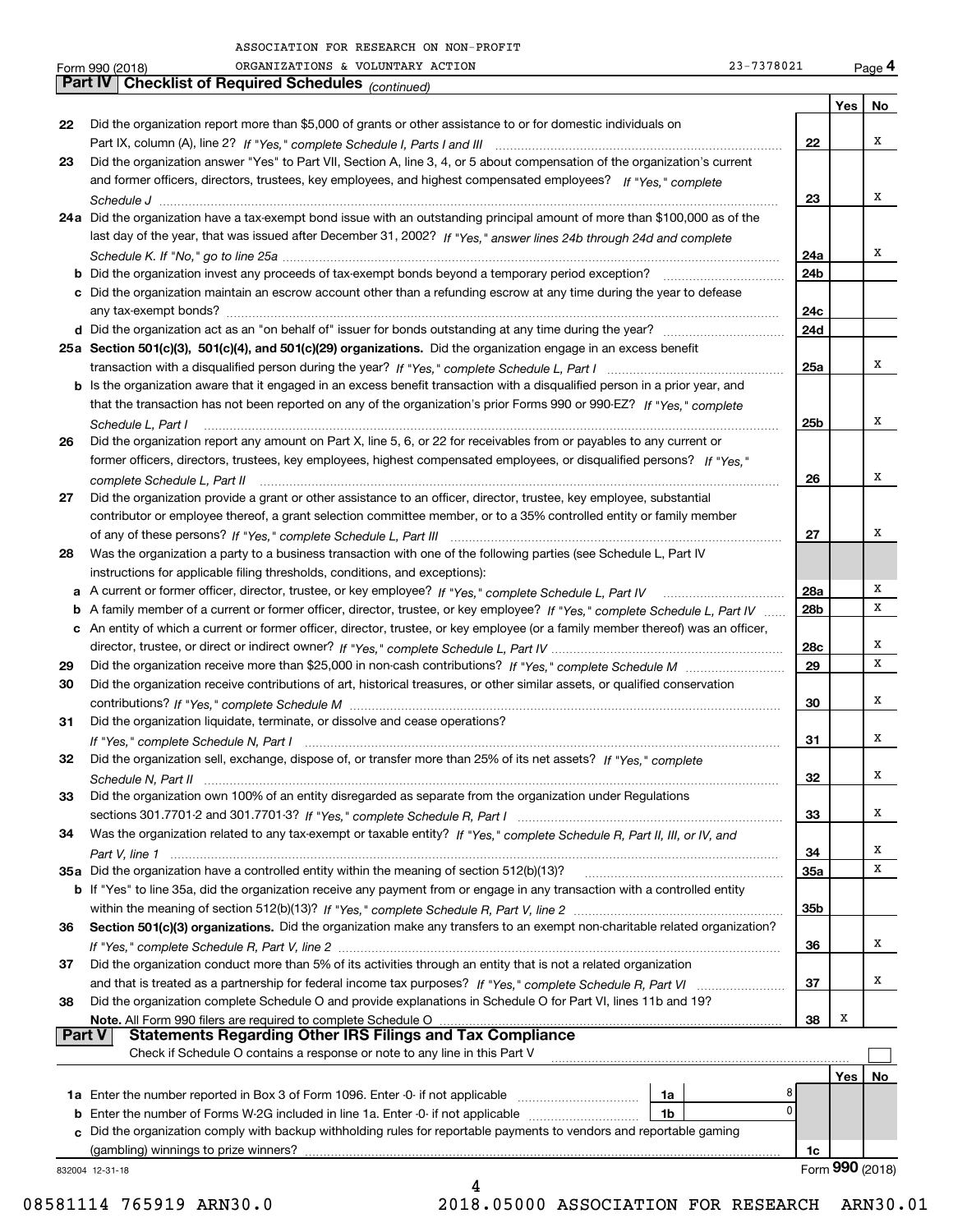| 23-7378021 | Pa |
|------------|----|
|------------|----|

|               | ORGANIZATIONS & VOLUNTARY ACTION<br>23-7378021<br>Form 990 (2018)                                                                               |                |     | Page 5 |
|---------------|-------------------------------------------------------------------------------------------------------------------------------------------------|----------------|-----|--------|
| <b>Part V</b> | Statements Regarding Other IRS Filings and Tax Compliance (continued)                                                                           |                |     |        |
|               |                                                                                                                                                 |                | Yes | No     |
|               | 2a Enter the number of employees reported on Form W-3, Transmittal of Wage and Tax Statements,                                                  |                |     |        |
|               | 0<br>filed for the calendar year ending with or within the year covered by this return<br>2a                                                    |                |     |        |
|               |                                                                                                                                                 | 2b             |     |        |
|               |                                                                                                                                                 |                |     |        |
| За            | Did the organization have unrelated business gross income of \$1,000 or more during the year?                                                   | 3a             |     | х      |
|               |                                                                                                                                                 | 3 <sub>b</sub> |     |        |
|               | 4a At any time during the calendar year, did the organization have an interest in, or a signature or other authority over, a                    |                |     |        |
|               | financial account in a foreign country (such as a bank account, securities account, or other financial account)?                                | 4a             |     | х      |
|               | <b>b</b> If "Yes," enter the name of the foreign country: $\blacktriangleright$                                                                 |                |     |        |
|               | See instructions for filing requirements for FinCEN Form 114, Report of Foreign Bank and Financial Accounts (FBAR).                             |                |     |        |
| 5a            | Was the organization a party to a prohibited tax shelter transaction at any time during the tax year?                                           | 5a             |     | х      |
| b             |                                                                                                                                                 | 5 <sub>b</sub> |     | х      |
| с             |                                                                                                                                                 | 5с             |     |        |
|               | 6a Does the organization have annual gross receipts that are normally greater than \$100,000, and did the organization solicit                  |                |     |        |
|               | any contributions that were not tax deductible as charitable contributions?                                                                     | 6a             |     | х      |
|               | <b>b</b> If "Yes," did the organization include with every solicitation an express statement that such contributions or gifts                   |                |     |        |
|               | were not tax deductible?                                                                                                                        | 6b             |     |        |
| 7             | Organizations that may receive deductible contributions under section 170(c).                                                                   |                |     |        |
| a             | Did the organization receive a payment in excess of \$75 made partly as a contribution and partly for goods and services provided to the payor? | 7a             |     | х      |
| b             | If "Yes," did the organization notify the donor of the value of the goods or services provided?                                                 | 7b             |     |        |
|               | Did the organization sell, exchange, or otherwise dispose of tangible personal property for which it was required                               |                |     |        |
|               |                                                                                                                                                 | 7c             |     | х      |
| d             | 7d                                                                                                                                              |                |     |        |
| е             | Did the organization receive any funds, directly or indirectly, to pay premiums on a personal benefit contract?                                 | 7e             |     | х      |
| f             | Did the organization, during the year, pay premiums, directly or indirectly, on a personal benefit contract?                                    | 7f             |     | х      |
| g             | If the organization received a contribution of qualified intellectual property, did the organization file Form 8899 as required?                | 7g             |     |        |
| h             | If the organization received a contribution of cars, boats, airplanes, or other vehicles, did the organization file a Form 1098-C?              | 7h             |     |        |
| 8             | Sponsoring organizations maintaining donor advised funds. Did a donor advised fund maintained by the                                            |                |     |        |
|               | sponsoring organization have excess business holdings at any time during the year?                                                              | 8              |     |        |
| 9             | Sponsoring organizations maintaining donor advised funds.                                                                                       |                |     |        |
| a             | Did the sponsoring organization make any taxable distributions under section 4966?                                                              | 9a             |     |        |
| b             | Did the sponsoring organization make a distribution to a donor, donor advisor, or related person?                                               | 9b             |     |        |
| 10            | Section 501(c)(7) organizations. Enter:                                                                                                         |                |     |        |
|               | 10a<br>Initiation fees and capital contributions included on Part VIII, line 12 [100] [100] [100] [100] [100] [100] [                           |                |     |        |
|               | 10 <sub>b</sub><br>Gross receipts, included on Form 990, Part VIII, line 12, for public use of club facilities                                  |                |     |        |
| 11            | Section 501(c)(12) organizations. Enter:                                                                                                        |                |     |        |
| a             | Gross income from members or shareholders<br>11a                                                                                                |                |     |        |
| b             | Gross income from other sources (Do not net amounts due or paid to other sources against                                                        |                |     |        |
|               | 11b<br>12a Section 4947(a)(1) non-exempt charitable trusts. Is the organization filing Form 990 in lieu of Form 1041?                           | 12a            |     |        |
|               | 12b<br><b>b</b> If "Yes," enter the amount of tax-exempt interest received or accrued during the year                                           |                |     |        |
| 13            | Section 501(c)(29) qualified nonprofit health insurance issuers.                                                                                |                |     |        |
| a             | Is the organization licensed to issue qualified health plans in more than one state?                                                            | 13a            |     |        |
|               | Note. See the instructions for additional information the organization must report on Schedule O.                                               |                |     |        |
| b             | Enter the amount of reserves the organization is required to maintain by the states in which the                                                |                |     |        |
|               | 13b                                                                                                                                             |                |     |        |
| с             | 13с                                                                                                                                             |                |     |        |
| 14a           | Did the organization receive any payments for indoor tanning services during the tax year?                                                      | 14a            |     | х      |
|               |                                                                                                                                                 | 14b            |     |        |
| 15            | Is the organization subject to the section 4960 tax on payment(s) of more than \$1,000,000 in remuneration or                                   |                |     |        |
|               | excess parachute payment(s) during the year?                                                                                                    | 15             |     | х      |
|               | If "Yes," see instructions and file Form 4720, Schedule N.                                                                                      |                |     |        |
| 16            | Is the organization an educational institution subject to the section 4968 excise tax on net investment income?                                 | 16             |     | x      |
|               | If "Yes," complete Form 4720, Schedule O.                                                                                                       |                |     |        |
|               |                                                                                                                                                 |                |     |        |

Form (2018) **990**

832005 12-31-18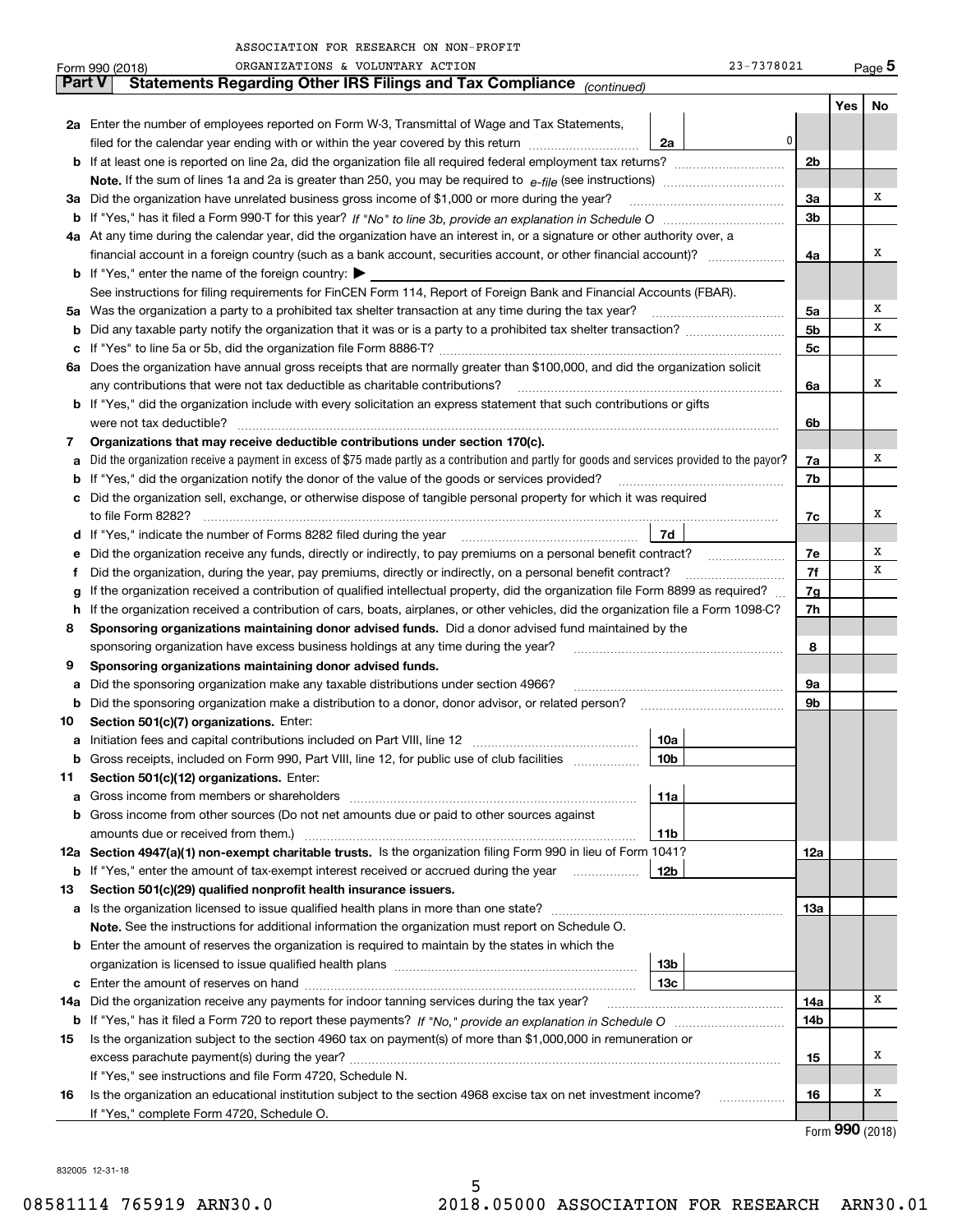|    | ORGANIZATIONS & VOLUNTARY ACTION<br>Form 990 (2018)                                                                                                                   |    | 23-7378021 |                 |     | Page $6$        |
|----|-----------------------------------------------------------------------------------------------------------------------------------------------------------------------|----|------------|-----------------|-----|-----------------|
|    | Governance, Management, and Disclosure For each "Yes" response to lines 2 through 7b below, and for a "No" response<br><b>Part VI</b>                                 |    |            |                 |     |                 |
|    | to line 8a, 8b, or 10b below, describe the circumstances, processes, or changes in Schedule O. See instructions.                                                      |    |            |                 |     |                 |
|    |                                                                                                                                                                       |    |            |                 |     | X               |
|    | <b>Section A. Governing Body and Management</b>                                                                                                                       |    |            |                 |     |                 |
|    |                                                                                                                                                                       |    |            |                 | Yes | No              |
|    | <b>1a</b> Enter the number of voting members of the governing body at the end of the tax year <i>manumum</i>                                                          | 1a | 18         |                 |     |                 |
|    | If there are material differences in voting rights among members of the governing body, or if the governing                                                           |    |            |                 |     |                 |
|    | body delegated broad authority to an executive committee or similar committee, explain in Schedule O.                                                                 |    |            |                 |     |                 |
|    | <b>b</b> Enter the number of voting members included in line 1a, above, who are independent                                                                           | 1b | 18         |                 |     |                 |
| 2  | Did any officer, director, trustee, or key employee have a family relationship or a business relationship with any other                                              |    |            |                 |     |                 |
|    | officer, director, trustee, or key employee?                                                                                                                          |    |            | $\mathbf{2}$    |     | x               |
| 3  | Did the organization delegate control over management duties customarily performed by or under the direct supervision                                                 |    |            |                 |     |                 |
|    |                                                                                                                                                                       |    |            | 3               | х   |                 |
| 4  | Did the organization make any significant changes to its governing documents since the prior Form 990 was filed?                                                      |    |            | 4               |     | х               |
| 5  |                                                                                                                                                                       |    |            | 5               |     | x               |
| 6  | Did the organization have members or stockholders?                                                                                                                    |    |            | 6               | х   |                 |
|    | 7a Did the organization have members, stockholders, or other persons who had the power to elect or appoint one or                                                     |    |            |                 |     |                 |
|    | more members of the governing body?                                                                                                                                   |    |            | 7a              | x   |                 |
|    | <b>b</b> Are any governance decisions of the organization reserved to (or subject to approval by) members, stockholders, or                                           |    |            |                 |     |                 |
|    | persons other than the governing body?                                                                                                                                |    |            | 7b              | х   |                 |
| 8  | Did the organization contemporaneously document the meetings held or written actions undertaken during the year by the following:                                     |    |            |                 |     |                 |
|    |                                                                                                                                                                       |    |            | 8a              | X   |                 |
|    | <b>b</b> Each committee with authority to act on behalf of the governing body?                                                                                        |    |            | 8b              | X   |                 |
| 9  | Is there any officer, director, trustee, or key employee listed in Part VII, Section A, who cannot be reached at the                                                  |    |            |                 |     |                 |
|    |                                                                                                                                                                       |    |            | 9               |     | х               |
|    | Section B. Policies (This Section B requests information about policies not required by the Internal Revenue Code.)                                                   |    |            |                 |     |                 |
|    |                                                                                                                                                                       |    |            |                 | Yes | No              |
|    |                                                                                                                                                                       |    |            | 10a             |     | х               |
|    | b If "Yes," did the organization have written policies and procedures governing the activities of such chapters, affiliates,                                          |    |            |                 |     |                 |
|    | and branches to ensure their operations are consistent with the organization's exempt purposes?                                                                       |    |            | 10 <sub>b</sub> |     |                 |
|    | 11a Has the organization provided a complete copy of this Form 990 to all members of its governing body before filing the form?                                       |    |            | 11a             | х   |                 |
|    | <b>b</b> Describe in Schedule O the process, if any, used by the organization to review this Form 990.                                                                |    |            |                 |     |                 |
|    | 12a Did the organization have a written conflict of interest policy? If "No," go to line 13                                                                           |    |            | 12a             | X   |                 |
|    |                                                                                                                                                                       |    |            | 12 <sub>b</sub> | x   |                 |
|    | c Did the organization regularly and consistently monitor and enforce compliance with the policy? If "Yes," describe                                                  |    |            |                 |     |                 |
|    |                                                                                                                                                                       |    |            | 12c             | х   |                 |
| 13 | Did the organization have a written whistleblower policy?                                                                                                             |    |            | 13              | x   |                 |
| 14 | Did the organization have a written document retention and destruction policy?                                                                                        |    |            | 14              | X   |                 |
| 15 | Did the process for determining compensation of the following persons include a review and approval by independent                                                    |    |            |                 |     |                 |
|    | persons, comparability data, and contemporaneous substantiation of the deliberation and decision?                                                                     |    |            |                 |     |                 |
| а  | The organization's CEO, Executive Director, or top management official manufactured content of the organization's CEO, Executive Director, or top management official |    |            | 15a             | X   |                 |
|    |                                                                                                                                                                       |    |            | 15 <sub>b</sub> | х   |                 |
|    | If "Yes" to line 15a or 15b, describe the process in Schedule O (see instructions).                                                                                   |    |            |                 |     |                 |
|    | 16a Did the organization invest in, contribute assets to, or participate in a joint venture or similar arrangement with a                                             |    |            |                 |     |                 |
|    | taxable entity during the year?                                                                                                                                       |    |            | 16a             |     | х               |
|    | <b>b</b> If "Yes," did the organization follow a written policy or procedure requiring the organization to evaluate its participation                                 |    |            |                 |     |                 |
|    | in joint venture arrangements under applicable federal tax law, and take steps to safeguard the organization's                                                        |    |            |                 |     |                 |
|    |                                                                                                                                                                       |    |            | 16b             |     |                 |
|    | <b>Section C. Disclosure</b>                                                                                                                                          |    |            |                 |     |                 |
| 17 | List the states with which a copy of this Form 990 is required to be filed $\blacktriangleright$ IN                                                                   |    |            |                 |     |                 |
| 18 | Section 6104 requires an organization to make its Forms 1023 (1024 or 1024-A if applicable), 990, and 990-T (Section 501(c)(3)s only) available                       |    |            |                 |     |                 |
|    | for public inspection. Indicate how you made these available. Check all that apply.                                                                                   |    |            |                 |     |                 |
|    | X Own website<br>$X$ Upon request<br>Another's website<br>Other (explain in Schedule O)                                                                               |    |            |                 |     |                 |
| 19 | Describe in Schedule O whether (and if so, how) the organization made its governing documents, conflict of interest policy, and financial                             |    |            |                 |     |                 |
|    | statements available to the public during the tax year.                                                                                                               |    |            |                 |     |                 |
| 20 | State the name, address, and telephone number of the person who possesses the organization's books and records                                                        |    |            |                 |     |                 |
|    | RICH KLOPP - 317-684-2120                                                                                                                                             |    |            |                 |     |                 |
|    | 441 WEST MICHIGAN STREET, INDIANAPOLIS, IN<br>46202                                                                                                                   |    |            |                 |     |                 |
|    | 832006 12-31-18                                                                                                                                                       |    |            |                 |     | Form 990 (2018) |
|    | 6                                                                                                                                                                     |    |            |                 |     |                 |

08581114 765919 ARN30.0 2018.05000 ASSOCIATION FOR RESEARCH ARN30.01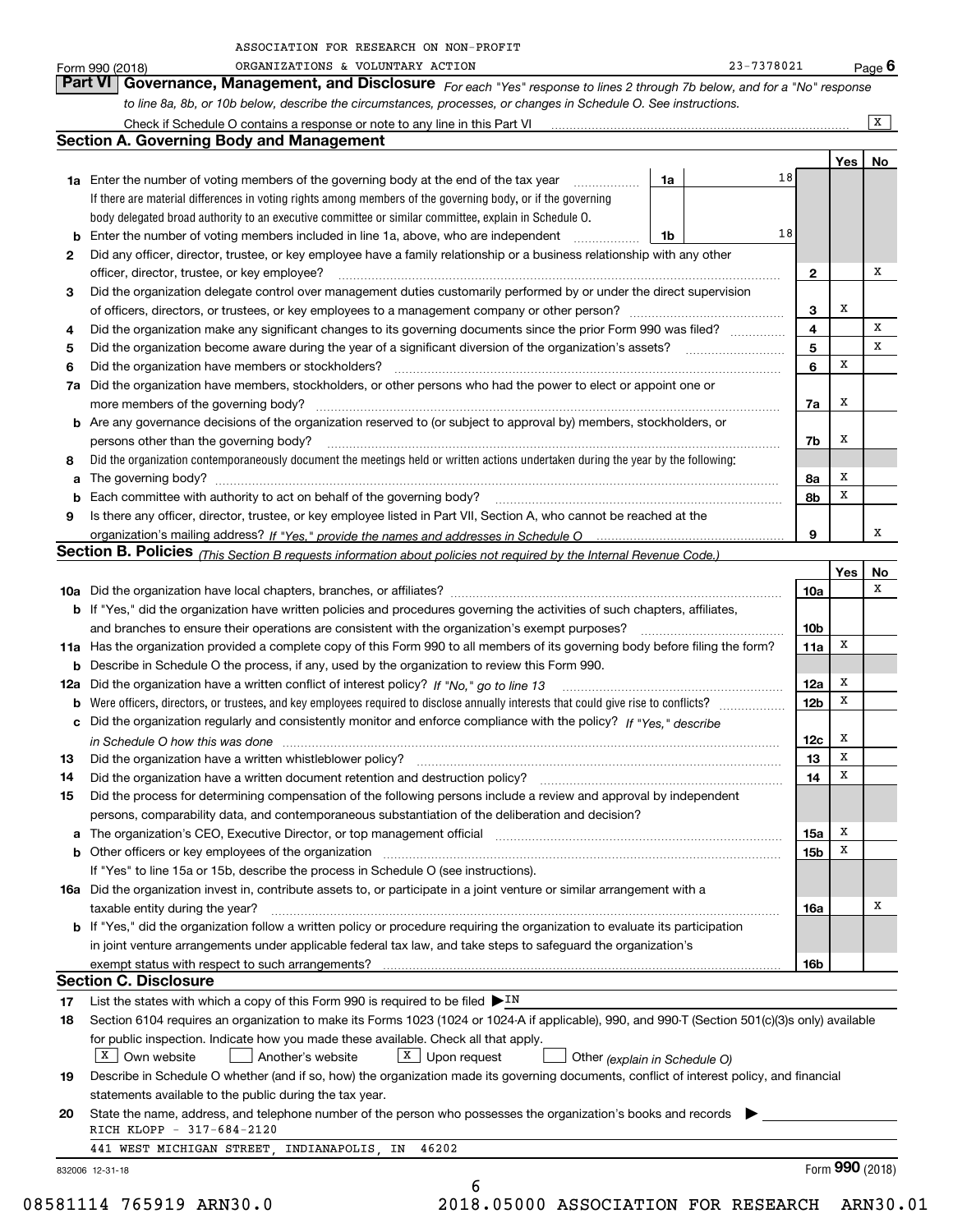| Form 990 (2018)                                                                            | ORGANIZATIONS & VOLUNTARY ACTION                                                                                                                           | 23-7378021 | Page / |  |  |  |  |  |  |
|--------------------------------------------------------------------------------------------|------------------------------------------------------------------------------------------------------------------------------------------------------------|------------|--------|--|--|--|--|--|--|
| Part VII Compensation of Officers, Directors, Trustees, Key Employees, Highest Compensated |                                                                                                                                                            |            |        |  |  |  |  |  |  |
| <b>Employees, and Independent Contractors</b>                                              |                                                                                                                                                            |            |        |  |  |  |  |  |  |
|                                                                                            | Check if Schedule O contains a response or note to any line in this Part VII                                                                               |            |        |  |  |  |  |  |  |
|                                                                                            | Section A. Officers, Directors, Trustees, Key Employees, and Highest Compensated Employees                                                                 |            |        |  |  |  |  |  |  |
|                                                                                            | 1a Complete this table for all persons required to be listed. Report compensation for the calendar year ending with or within the organization's tax year. |            |        |  |  |  |  |  |  |

**•** List all of the organization's current officers, directors, trustees (whether individuals or organizations), regardless of amount of compensation.

Enter -0- in columns (D), (E), and (F) if no compensation was paid.

● List all of the organization's **current** key employees, if any. See instructions for definition of "key employee."

ASSOCIATION FOR RESEARCH ON NON-PROFIT

**•** List the organization's five current highest compensated employees (other than an officer, director, trustee, or key employee) who received reportable compensation (Box 5 of Form W-2 and/or Box 7 of Form 1099-MISC) of more than \$100,000 from the organization and any related organizations.

 $\bullet$  List all of the organization's **former** officers, key employees, and highest compensated employees who received more than \$100,000 of reportable compensation from the organization and any related organizations.

**•** List all of the organization's former directors or trustees that received, in the capacity as a former director or trustee of the organization, more than \$10,000 of reportable compensation from the organization and any related organizations.

List persons in the following order: individual trustees or directors; institutional trustees; officers; key employees; highest compensated employees; and former such persons.

Check this box if neither the organization nor any related organization compensated any current officer, director, or trustee.

| (A)                      | (B)               |                                |                       | (C)         |              |                                                                  |        | (D)                  | (E)                          | (F)                |
|--------------------------|-------------------|--------------------------------|-----------------------|-------------|--------------|------------------------------------------------------------------|--------|----------------------|------------------------------|--------------------|
| Name and Title           | Average           |                                |                       |             | Position     | (do not check more than one                                      |        | Reportable           | Reportable                   | Estimated          |
|                          | hours per<br>week |                                |                       |             |              | box, unless person is both an<br>officer and a director/trustee) |        | compensation<br>from | compensation<br>from related | amount of<br>other |
|                          | (list any         |                                |                       |             |              |                                                                  |        | the                  | organizations                | compensation       |
|                          | hours for         |                                |                       |             |              |                                                                  |        | organization         | (W-2/1099-MISC)              | from the           |
|                          | related           |                                |                       |             |              |                                                                  |        | (W-2/1099-MISC)      |                              | organization       |
|                          | organizations     |                                |                       |             |              |                                                                  |        |                      |                              | and related        |
|                          | below             | Individual trustee or director | Institutional trustee | Officer     | Key employee | Highest compensated<br>employee                                  | Former |                      |                              | organizations      |
| MARY TSCHIRHART<br>(1)   | line)<br>4.00     |                                |                       |             |              |                                                                  |        |                      |                              |                    |
| PAST PRESIDENT           |                   | X                              |                       | $\mathbf x$ |              |                                                                  |        | $\mathbf{0}$ .       | $\mathbf{0}$                 | $\mathsf{0}\,.$    |
| RENE BEKKERS<br>(2)      | 3.00              |                                |                       |             |              |                                                                  |        |                      |                              |                    |
| <b>SECRETARY</b>         |                   | X                              |                       | X           |              |                                                                  |        | $\mathbf{0}$         | $\mathbf{0}$                 | $\mathfrak o$ .    |
| THAD CALABRESE<br>(3)    | 4.00              |                                |                       |             |              |                                                                  |        |                      |                              |                    |
| <b>TREASURER</b>         |                   | X                              |                       | X           |              |                                                                  |        | $\mathbf{0}$         | $\mathbf{0}$                 | 0.                 |
| ANGELA EIKENBERRY<br>(4) | 5,00              |                                |                       |             |              |                                                                  |        |                      |                              |                    |
| PRESIDENT                |                   | X                              |                       | $\mathbf x$ |              |                                                                  |        | $\mathbf{0}$         | $\mathbf{0}$                 | 0.                 |
| ANGELA BIES<br>(5)       | 2.00              |                                |                       |             |              |                                                                  |        |                      |                              |                    |
| <b>DIRECTOR</b>          |                   | X                              |                       |             |              |                                                                  |        | $\mathbf{0}$ .       | $\mathbf{0}$                 | $\mathbf 0$ .      |
| CHAO GUO<br>(6)          | 2,00              |                                |                       |             |              |                                                                  |        |                      |                              |                    |
| <b>DIRECTOR</b>          |                   | X                              |                       |             |              |                                                                  |        | $\mathbf{0}$         | $\mathbf{0}$                 | 0.                 |
| (7)<br>JOHN RONQUILLO    | 2.00              |                                |                       |             |              |                                                                  |        |                      |                              |                    |
| <b>DIRECTOR</b>          |                   | X                              |                       |             |              |                                                                  |        | $\mathbf{0}$ .       | $\mathbf{0}$                 | $\mathfrak o$ .    |
| DAVID SUAREZ<br>(8)      | 2,00              |                                |                       |             |              |                                                                  |        |                      |                              |                    |
| <b>DIRECTOR</b>          |                   | X                              |                       |             |              |                                                                  |        | $\mathbf{0}$ .       | $\mathbf{0}$                 | $\mathfrak o$ .    |
| SUSAN PHILLIPS<br>(9)    | 2.00              |                                |                       |             |              |                                                                  |        |                      |                              |                    |
| <b>DIRECTOR</b>          |                   | X                              |                       |             |              |                                                                  |        | $\mathbf{0}$ .       | $\mathbf{0}$                 | $\mathbf 0$ .      |
| (10) KHALDOUN ABOUASSI   | 2,00              |                                |                       |             |              |                                                                  |        |                      |                              |                    |
| <b>DIRECTOR</b>          |                   | X                              |                       |             |              |                                                                  |        | $\mathbf{0}$         | $\mathbf{0}$                 | $\mathfrak o$ .    |
| (11) SHENA ASHLEY        | 2.00              |                                |                       |             |              |                                                                  |        |                      |                              |                    |
| <b>DIRECTOR</b>          |                   | X                              |                       |             |              |                                                                  |        | $\mathbf{0}$ .       | $\mathbf{0}$                 | $\mathbf 0$ .      |
| (12) BRENDA BUSHOUSE     | 2,00              |                                |                       |             |              |                                                                  |        |                      |                              |                    |
| <b>DIRECTOR</b>          |                   | X                              |                       |             |              |                                                                  |        | $\mathbf{0}$ .       | $\mathbf{0}$                 | $\mathfrak o$ .    |
| (13) MARY KAY GUGERTY    | 2,00              |                                |                       |             |              |                                                                  |        |                      |                              |                    |
| <b>DIRECTOR</b>          |                   | X                              |                       |             |              |                                                                  |        | $\mathbf{0}$ .       | $\mathbf{0}$                 | $\mathbf 0$ .      |
| (14) LINDSEY MCDOUGLE    | 2,00              |                                |                       |             |              |                                                                  |        |                      |                              |                    |
| <b>DIRECTOR</b>          |                   | X                              |                       |             |              |                                                                  |        | $\mathbf{0}$ .       | $\mathbf{0}$                 | $\mathbf 0$ .      |
| (15) ESI ANSAH           | 2,00              |                                |                       |             |              |                                                                  |        |                      |                              |                    |
| <b>DIRECTOR</b>          |                   | X                              |                       |             |              |                                                                  |        | $\mathbf{0}$ .       | $\mathbf{0}$                 | $\mathbf 0$ .      |
| (16) CRISTINA BALBOA     | 2,00              |                                |                       |             |              |                                                                  |        |                      |                              |                    |
| <b>DIRECTOR</b>          |                   | X                              |                       |             |              |                                                                  |        | $\mathbf{0}$ .       | $\mathbf{0}$                 | $\mathfrak o$ .    |
| (17) CURTIS CHILD        | 2,00              |                                |                       |             |              |                                                                  |        |                      |                              |                    |
| <b>DIRECTOR</b>          |                   | X                              |                       |             |              |                                                                  |        | $\mathbf{0}$ .       | $\mathbf{0}$                 | $\mathbf 0$ .      |

832007 12-31-18

Form (2018) **990**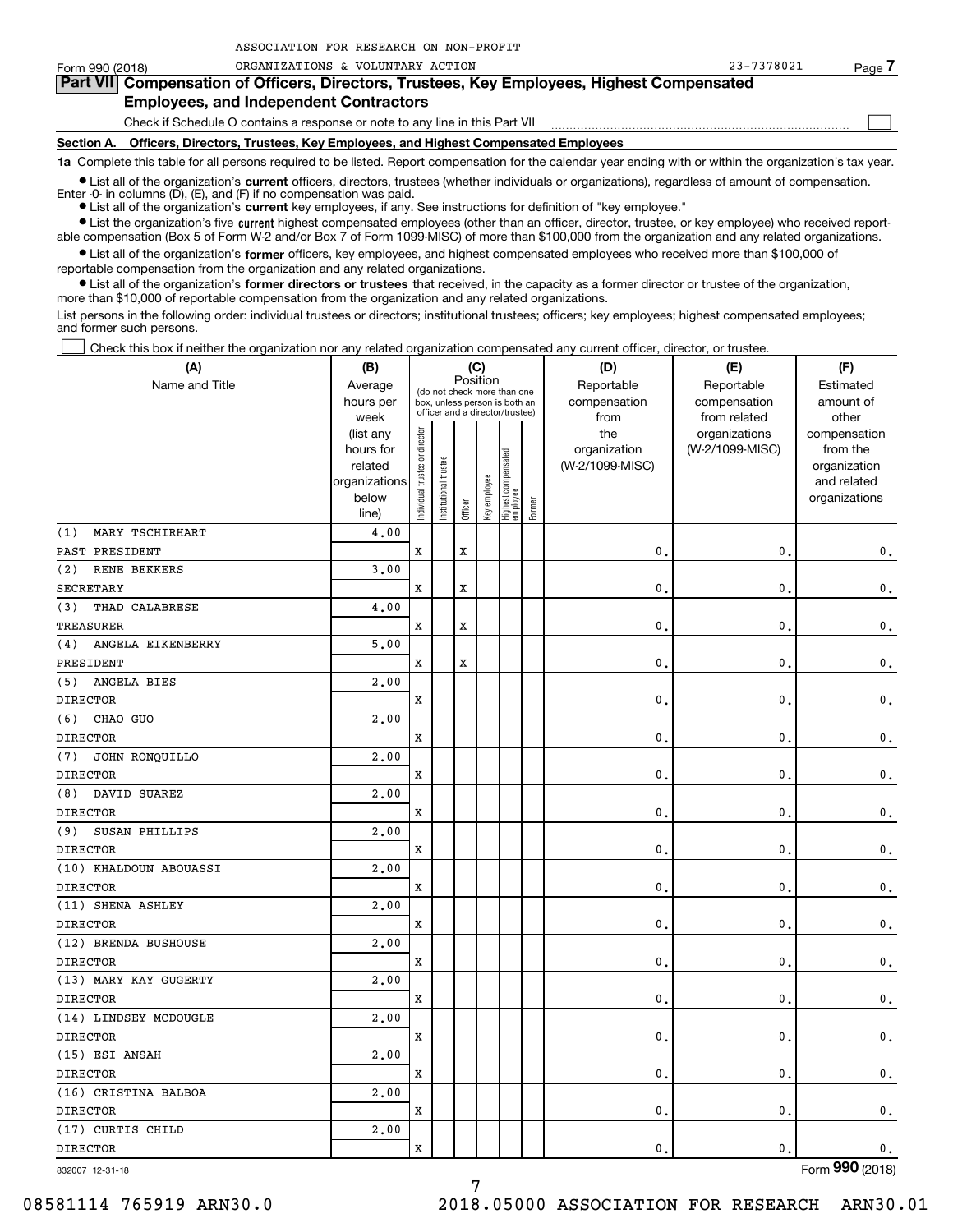| ASSOCIATION FOR RESEARCH ON NON-PROFIT |  |
|----------------------------------------|--|
|----------------------------------------|--|

| ORGANIZATIONS & VOLUNTARY ACTION<br>Form 990 (2018)                                                                                                                                     |                                                         |                                                                                                                    |                       |         |              |                                 |        |                                                  | 23-7378021                                                         |    |              |                                                          | Page 8        |
|-----------------------------------------------------------------------------------------------------------------------------------------------------------------------------------------|---------------------------------------------------------|--------------------------------------------------------------------------------------------------------------------|-----------------------|---------|--------------|---------------------------------|--------|--------------------------------------------------|--------------------------------------------------------------------|----|--------------|----------------------------------------------------------|---------------|
| <b>Part VII</b><br>Section A. Officers, Directors, Trustees, Key Employees, and Highest Compensated Employees (continued)                                                               |                                                         |                                                                                                                    |                       |         |              |                                 |        |                                                  |                                                                    |    |              |                                                          |               |
| (A)<br>Name and title                                                                                                                                                                   | (B)<br>Average<br>hours per<br>week<br>(list any        | (C)<br>Position<br>(do not check more than one<br>box, unless person is both an<br>officer and a director/trustee) |                       |         |              |                                 |        | (D)<br>Reportable<br>compensation<br>from<br>the | (E)<br>Reportable<br>compensation<br>from related<br>organizations |    |              | (F)<br>Estimated<br>amount of<br>other<br>compensation   |               |
|                                                                                                                                                                                         | hours for<br>related<br>organizations<br>below<br>line) | Individual trustee or director                                                                                     | Institutional trustee | Officer | Key employee | Highest compensated<br>employee | Former | organization<br>(W-2/1099-MISC)                  | (W-2/1099-MISC)                                                    |    |              | from the<br>organization<br>and related<br>organizations |               |
| (18) HELEN LIU                                                                                                                                                                          | 2,00                                                    |                                                                                                                    |                       |         |              |                                 |        |                                                  |                                                                    |    |              |                                                          |               |
| <b>DIRECTOR</b><br>(19) SHARIQ SIDDIQUI                                                                                                                                                 | 40.00                                                   | x                                                                                                                  |                       |         |              |                                 |        | 0.                                               |                                                                    | 0. |              |                                                          | 0.            |
| EXECUTIVE DIRECTOR                                                                                                                                                                      |                                                         |                                                                                                                    |                       | x       |              |                                 |        | 0.                                               | 97,157.                                                            |    |              |                                                          | 38,031.       |
|                                                                                                                                                                                         |                                                         |                                                                                                                    |                       |         |              |                                 |        |                                                  |                                                                    |    |              |                                                          |               |
|                                                                                                                                                                                         |                                                         |                                                                                                                    |                       |         |              |                                 |        |                                                  |                                                                    |    |              |                                                          |               |
|                                                                                                                                                                                         |                                                         |                                                                                                                    |                       |         |              |                                 |        |                                                  |                                                                    |    |              |                                                          |               |
|                                                                                                                                                                                         |                                                         |                                                                                                                    |                       |         |              |                                 |        |                                                  |                                                                    |    |              |                                                          |               |
|                                                                                                                                                                                         |                                                         |                                                                                                                    |                       |         |              |                                 |        |                                                  |                                                                    |    |              |                                                          |               |
| 1b Sub-total                                                                                                                                                                            |                                                         |                                                                                                                    |                       |         |              |                                 |        | 0.<br>0.                                         | 97,157.                                                            | 0. |              |                                                          | 38,031.<br>0. |
| Total from continuation sheets to Part VII, Section A [111] [12] Total from continuation sheets to Part VII, Section A<br>d                                                             |                                                         |                                                                                                                    |                       |         |              |                                 |        | $\mathbf{0}$ .                                   | 97,157.                                                            |    |              |                                                          | 38,031.       |
| Total number of individuals (including but not limited to those listed above) who received more than \$100,000 of reportable<br>$\mathbf{2}$                                            |                                                         |                                                                                                                    |                       |         |              |                                 |        |                                                  |                                                                    |    |              |                                                          |               |
| compensation from the organization                                                                                                                                                      |                                                         |                                                                                                                    |                       |         |              |                                 |        |                                                  |                                                                    |    |              |                                                          |               |
|                                                                                                                                                                                         |                                                         |                                                                                                                    |                       |         |              |                                 |        |                                                  |                                                                    |    |              | Yes                                                      | No.           |
| 3<br>Did the organization list any former officer, director, or trustee, key employee, or highest compensated employee on<br>line 1a? If "Yes," complete Schedule J for such individual |                                                         |                                                                                                                    |                       |         |              |                                 |        |                                                  |                                                                    |    | 3            |                                                          | х             |
| For any individual listed on line 1a, is the sum of reportable compensation and other compensation from the organization<br>4                                                           |                                                         |                                                                                                                    |                       |         |              |                                 |        |                                                  |                                                                    |    |              |                                                          |               |
|                                                                                                                                                                                         |                                                         |                                                                                                                    |                       |         |              |                                 |        |                                                  |                                                                    |    | 4            |                                                          | X             |
| Did any person listed on line 1a receive or accrue compensation from any unrelated organization or individual for services<br>5                                                         |                                                         |                                                                                                                    |                       |         |              |                                 |        |                                                  |                                                                    |    |              |                                                          |               |
| <b>Section B. Independent Contractors</b>                                                                                                                                               |                                                         |                                                                                                                    |                       |         |              |                                 |        |                                                  |                                                                    |    | 5            |                                                          | X             |
| Complete this table for your five highest compensated independent contractors that received more than \$100,000 of compensation from<br>1                                               |                                                         |                                                                                                                    |                       |         |              |                                 |        |                                                  |                                                                    |    |              |                                                          |               |
| the organization. Report compensation for the calendar year ending with or within the organization's tax year.                                                                          |                                                         |                                                                                                                    |                       |         |              |                                 |        |                                                  |                                                                    |    |              |                                                          |               |
| (A)                                                                                                                                                                                     |                                                         |                                                                                                                    |                       |         |              |                                 |        | (B)                                              |                                                                    |    | (C)          |                                                          |               |
| Name and business address                                                                                                                                                               |                                                         | NONE                                                                                                               |                       |         |              |                                 |        | Description of services                          |                                                                    |    | Compensation |                                                          |               |
|                                                                                                                                                                                         |                                                         |                                                                                                                    |                       |         |              |                                 |        |                                                  |                                                                    |    |              |                                                          |               |
|                                                                                                                                                                                         |                                                         |                                                                                                                    |                       |         |              |                                 |        |                                                  |                                                                    |    |              |                                                          |               |
|                                                                                                                                                                                         |                                                         |                                                                                                                    |                       |         |              |                                 |        |                                                  |                                                                    |    |              |                                                          |               |

|              | (A)<br>Name and business address<br><b>NONE</b>                                                                                                                     | (B)<br>Description of services | (C)<br>Compensation |  |  |  |
|--------------|---------------------------------------------------------------------------------------------------------------------------------------------------------------------|--------------------------------|---------------------|--|--|--|
|              |                                                                                                                                                                     |                                |                     |  |  |  |
|              |                                                                                                                                                                     |                                |                     |  |  |  |
|              |                                                                                                                                                                     |                                |                     |  |  |  |
|              |                                                                                                                                                                     |                                |                     |  |  |  |
|              |                                                                                                                                                                     |                                |                     |  |  |  |
| $\mathbf{2}$ | Total number of independent contractors (including but not limited to those listed above) who received more than<br>\$100,000 of compensation from the organization |                                |                     |  |  |  |

Form (2018) **990**

832008 12-31-18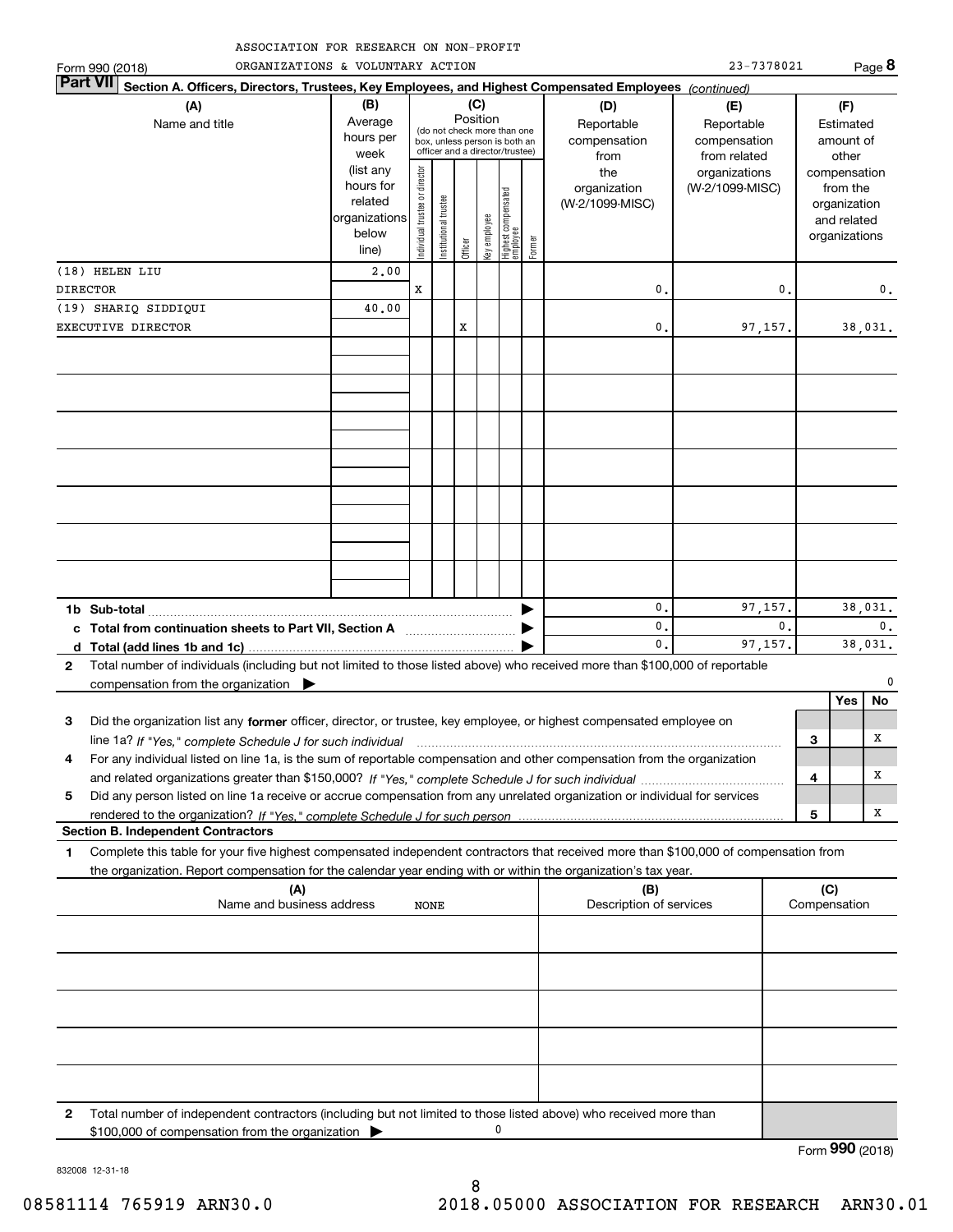| ASSOCIATION FOR RESEARCH ON NON-PROFIT |  |  |
|----------------------------------------|--|--|
|                                        |  |  |

|                                                            |                  | Form 990 (2018)                                                                              |                | ORGANIZATIONS & VOLUNTARY ACTION |                      |                                                 | 23-7378021                              | Page 9                                                             |
|------------------------------------------------------------|------------------|----------------------------------------------------------------------------------------------|----------------|----------------------------------|----------------------|-------------------------------------------------|-----------------------------------------|--------------------------------------------------------------------|
|                                                            | <b>Part VIII</b> | <b>Statement of Revenue</b>                                                                  |                |                                  |                      |                                                 |                                         |                                                                    |
|                                                            |                  | Check if Schedule O contains a response or note to any line in this Part VIII                |                |                                  |                      |                                                 |                                         |                                                                    |
|                                                            |                  |                                                                                              |                |                                  | (A)<br>Total revenue | (B)<br>Related or<br>exempt function<br>revenue | (C)<br>Unrelated<br>business<br>revenue | (D)<br>Revenue excluded<br>from tax under<br>sections<br>512 - 514 |
|                                                            |                  | 1 a Federated campaigns                                                                      | 1a             |                                  |                      |                                                 |                                         |                                                                    |
| Contributions, Gifts, Grants<br>Iand Other Similar Amounts |                  |                                                                                              | 1 <sub>b</sub> | 161,395.                         |                      |                                                 |                                         |                                                                    |
|                                                            |                  | c Fundraising events                                                                         | 1 <sub>c</sub> |                                  |                      |                                                 |                                         |                                                                    |
|                                                            |                  | d Related organizations                                                                      | 1 <sub>d</sub> |                                  |                      |                                                 |                                         |                                                                    |
|                                                            |                  | e Government grants (contributions)                                                          | 1e             |                                  |                      |                                                 |                                         |                                                                    |
|                                                            |                  | f All other contributions, gifts, grants, and                                                |                |                                  |                      |                                                 |                                         |                                                                    |
|                                                            |                  | similar amounts not included above                                                           | 1f             | 894,140.                         |                      |                                                 |                                         |                                                                    |
|                                                            |                  | <b>g</b> Noncash contributions included in lines 1a-1f: \$                                   |                |                                  |                      |                                                 |                                         |                                                                    |
|                                                            |                  |                                                                                              |                |                                  | 1,055,535.           |                                                 |                                         |                                                                    |
|                                                            | 2 a              | CONFERENCE FEES                                                                              |                | <b>Business Code</b><br>900099   | 206, 360.            | 206, 360.                                       |                                         |                                                                    |
|                                                            | b                | CONFERENCE SPONSORSHIP                                                                       |                | 900099                           | 108,800.             | 108,800.                                        |                                         |                                                                    |
|                                                            |                  | MANAGING EDITOR STIPEN                                                                       |                | 900099                           | 25,000.              | 25,000.                                         |                                         |                                                                    |
| Program Service<br>Revenue                                 | d                |                                                                                              |                |                                  |                      |                                                 |                                         |                                                                    |
|                                                            | е                |                                                                                              |                |                                  |                      |                                                 |                                         |                                                                    |
|                                                            |                  | f All other program service revenue                                                          |                |                                  |                      |                                                 |                                         |                                                                    |
|                                                            |                  |                                                                                              |                |                                  | 340,160.             |                                                 |                                         |                                                                    |
|                                                            | 3                | Investment income (including dividends, interest, and                                        |                |                                  |                      |                                                 |                                         |                                                                    |
|                                                            |                  |                                                                                              |                |                                  | 18,824.              |                                                 |                                         | 18,824.                                                            |
|                                                            | 4                | Income from investment of tax-exempt bond proceeds                                           |                |                                  |                      |                                                 |                                         |                                                                    |
|                                                            | 5                |                                                                                              |                |                                  | 151,966.             |                                                 |                                         | 151,966.                                                           |
|                                                            |                  |                                                                                              | (i) Real       | (ii) Personal                    |                      |                                                 |                                         |                                                                    |
|                                                            |                  | <b>6 a</b> Gross rents<br><b>b</b> Less: rental expenses                                     |                |                                  |                      |                                                 |                                         |                                                                    |
|                                                            |                  | c Rental income or (loss)                                                                    |                |                                  |                      |                                                 |                                         |                                                                    |
|                                                            |                  |                                                                                              |                |                                  |                      |                                                 |                                         |                                                                    |
|                                                            |                  | 7 a Gross amount from sales of                                                               | (i) Securities | (ii) Other                       |                      |                                                 |                                         |                                                                    |
|                                                            |                  | assets other than inventory                                                                  |                |                                  |                      |                                                 |                                         |                                                                    |
|                                                            |                  | <b>b</b> Less: cost or other basis                                                           |                |                                  |                      |                                                 |                                         |                                                                    |
|                                                            |                  | and sales expenses                                                                           |                |                                  |                      |                                                 |                                         |                                                                    |
|                                                            |                  |                                                                                              |                |                                  |                      |                                                 |                                         |                                                                    |
|                                                            |                  |                                                                                              |                |                                  |                      |                                                 |                                         |                                                                    |
|                                                            |                  | 8 a Gross income from fundraising events (not<br>including \$<br>$\overline{\phantom{a}}$ of |                |                                  |                      |                                                 |                                         |                                                                    |
|                                                            |                  | contributions reported on line 1c). See                                                      |                |                                  |                      |                                                 |                                         |                                                                    |
|                                                            |                  |                                                                                              |                |                                  |                      |                                                 |                                         |                                                                    |
| <b>Other Revenue</b>                                       |                  | <b>b</b> Less: direct expenses <i>manually contained</i>                                     | $\mathbf b$    |                                  |                      |                                                 |                                         |                                                                    |
|                                                            |                  | c Net income or (loss) from fundraising events                                               |                |                                  |                      |                                                 |                                         |                                                                    |
|                                                            |                  | 9 a Gross income from gaming activities. See                                                 |                |                                  |                      |                                                 |                                         |                                                                    |
|                                                            |                  |                                                                                              |                |                                  |                      |                                                 |                                         |                                                                    |
|                                                            |                  |                                                                                              | $\mathbf b$    |                                  |                      |                                                 |                                         |                                                                    |
|                                                            |                  | c Net income or (loss) from gaming activities                                                |                |                                  |                      |                                                 |                                         |                                                                    |
|                                                            |                  | 10 a Gross sales of inventory, less returns                                                  |                |                                  |                      |                                                 |                                         |                                                                    |
|                                                            |                  |                                                                                              | $\mathbf b$    |                                  |                      |                                                 |                                         |                                                                    |
|                                                            |                  | c Net income or (loss) from sales of inventory                                               |                |                                  |                      |                                                 |                                         |                                                                    |
|                                                            |                  | Miscellaneous Revenue                                                                        |                | <b>Business Code</b>             |                      |                                                 |                                         |                                                                    |
|                                                            |                  | 11 a MISCELLANEOUS                                                                           |                | 900099                           | 3,749.               | 3,749.                                          |                                         |                                                                    |
|                                                            | b                |                                                                                              |                |                                  |                      |                                                 |                                         |                                                                    |
|                                                            | с                |                                                                                              |                |                                  |                      |                                                 |                                         |                                                                    |
|                                                            |                  |                                                                                              |                |                                  |                      |                                                 |                                         |                                                                    |
|                                                            |                  |                                                                                              |                |                                  | 3,749.               |                                                 |                                         |                                                                    |
|                                                            | 12               |                                                                                              |                |                                  | 1,570,234.           | 343,909.                                        | $\mathbf{0}$ .                          | 170,790.                                                           |
|                                                            | 832009 12-31-18  |                                                                                              |                |                                  |                      |                                                 |                                         | Form 990 (2018)                                                    |

9

832009 12-31-18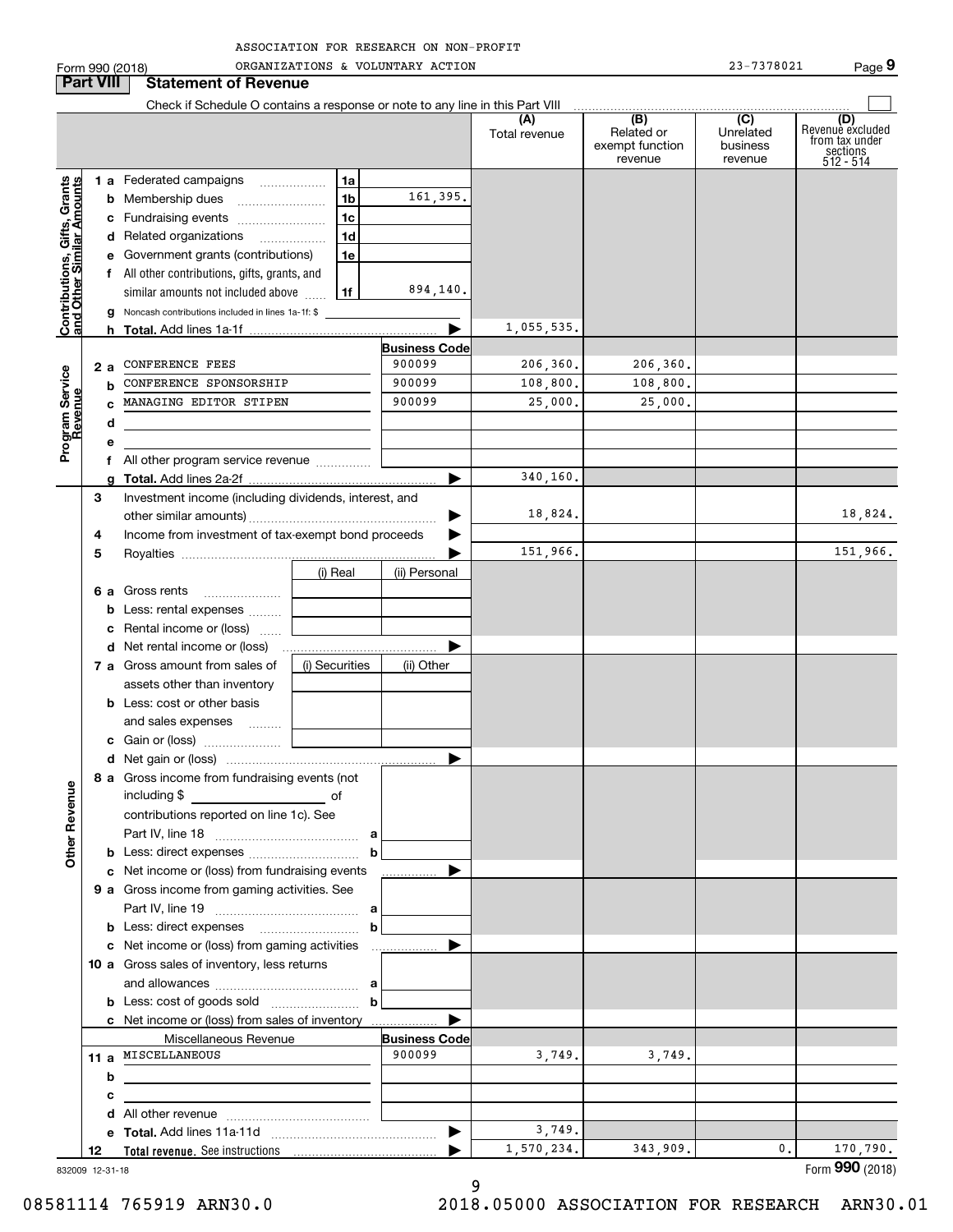|              | Section 501(c)(3) and 501(c)(4) organizations must complete all columns. All other organizations must complete column (A).                                                                                  |                       |                                    |                                           |                                |
|--------------|-------------------------------------------------------------------------------------------------------------------------------------------------------------------------------------------------------------|-----------------------|------------------------------------|-------------------------------------------|--------------------------------|
|              | Check if Schedule O contains a response or note to any line in this Part IX                                                                                                                                 |                       |                                    |                                           |                                |
|              | Do not include amounts reported on lines 6b,<br>7b, 8b, 9b, and 10b of Part VIII.                                                                                                                           | (A)<br>Total expenses | (B)<br>Program service<br>expenses | (C)<br>Management and<br>general expenses | (D)<br>Fundraising<br>expenses |
| 1.           | Grants and other assistance to domestic organizations                                                                                                                                                       |                       |                                    |                                           |                                |
|              | and domestic governments. See Part IV, line 21                                                                                                                                                              |                       |                                    |                                           |                                |
| $\mathbf{2}$ | Grants and other assistance to domestic                                                                                                                                                                     |                       |                                    |                                           |                                |
|              | individuals. See Part IV, line 22                                                                                                                                                                           |                       |                                    |                                           |                                |
| 3            | Grants and other assistance to foreign                                                                                                                                                                      |                       |                                    |                                           |                                |
|              | organizations, foreign governments, and foreign                                                                                                                                                             |                       |                                    |                                           |                                |
|              | individuals. See Part IV, lines 15 and 16                                                                                                                                                                   |                       |                                    |                                           |                                |
| 4            | Benefits paid to or for members                                                                                                                                                                             |                       |                                    |                                           |                                |
| 5            | Compensation of current officers, directors,                                                                                                                                                                |                       |                                    |                                           |                                |
|              | trustees, and key employees                                                                                                                                                                                 | 181,075.              | 120,011.                           | 43,109.                                   | 17,955.                        |
| 6            | Compensation not included above, to disqualified                                                                                                                                                            |                       |                                    |                                           |                                |
|              | persons (as defined under section 4958(f)(1)) and                                                                                                                                                           |                       |                                    |                                           |                                |
|              | persons described in section 4958(c)(3)(B)                                                                                                                                                                  |                       |                                    |                                           |                                |
| 7            | Other salaries and wages                                                                                                                                                                                    | 231,701.              | 197,438.                           | 23,367.                                   | 10,896.                        |
| 8            | Pension plan accruals and contributions (include                                                                                                                                                            |                       |                                    |                                           |                                |
|              | section 401(k) and 403(b) employer contributions)                                                                                                                                                           |                       |                                    |                                           |                                |
| 9            |                                                                                                                                                                                                             | 37,610.               | 25,294.                            | 7,882.                                    | 4,434.                         |
| 10           |                                                                                                                                                                                                             |                       |                                    |                                           |                                |
| 11           | Fees for services (non-employees):                                                                                                                                                                          |                       |                                    |                                           |                                |
| a            |                                                                                                                                                                                                             |                       |                                    |                                           |                                |
| b            |                                                                                                                                                                                                             |                       |                                    |                                           |                                |
| c            |                                                                                                                                                                                                             | 98,686.               | 64,579.                            | 22,975.                                   | 11, 132.                       |
| d            |                                                                                                                                                                                                             |                       |                                    |                                           |                                |
| е            | Professional fundraising services. See Part IV, line 17                                                                                                                                                     |                       |                                    |                                           |                                |
| f            | Investment management fees                                                                                                                                                                                  |                       |                                    |                                           |                                |
| g            | Other. (If line 11g amount exceeds 10% of line 25,                                                                                                                                                          |                       |                                    |                                           |                                |
|              | column (A) amount, list line 11g expenses on Sch O.)                                                                                                                                                        |                       |                                    |                                           |                                |
| 12           |                                                                                                                                                                                                             |                       |                                    |                                           |                                |
| 13           |                                                                                                                                                                                                             | 49,492.               | 41,877.                            | 2,850.                                    | 4,765.                         |
| 14           |                                                                                                                                                                                                             | 19,380.               | 12,423.                            | 4,635.                                    | 2,322.                         |
| 15           |                                                                                                                                                                                                             |                       |                                    |                                           |                                |
| 16           |                                                                                                                                                                                                             | 11,505.               | 7,166.                             | 2,860.                                    | 1,479.                         |
| 17           | Travel                                                                                                                                                                                                      | 181, 325.             | 164, 113.                          | 15,978.                                   | 1,234.                         |
| 18           | Payments of travel or entertainment expenses                                                                                                                                                                |                       |                                    |                                           |                                |
|              | for any federal, state, or local public officials                                                                                                                                                           |                       |                                    |                                           |                                |
| 19           | Conferences, conventions, and meetings                                                                                                                                                                      | 615,665.              | 593,275.                           | 22,225.                                   | 165.                           |
| 20           | Interest                                                                                                                                                                                                    | 368.                  |                                    | 368.                                      |                                |
| 21           |                                                                                                                                                                                                             |                       |                                    |                                           |                                |
| 22           | Depreciation, depletion, and amortization                                                                                                                                                                   | 2,724.                |                                    | 2,724.                                    |                                |
| 23           | Insurance                                                                                                                                                                                                   | 9,565.                | 5,243.                             | 2,348.                                    | 1,974.                         |
| 24           | Other expenses. Itemize expenses not covered<br>above. (List miscellaneous expenses in line 24e. If line<br>24e amount exceeds 10% of line 25, column (A)<br>amount. list line 24e expenses on Schedule O.) |                       |                                    |                                           |                                |
| a            | <b>ADMINISTRATION</b>                                                                                                                                                                                       | 28,334.               | 9,625.                             | 17,228.                                   | 1,481.                         |
| b            | CONFERENCE SCHOLARSHIPS                                                                                                                                                                                     | 24,426.               | 24,426.                            |                                           |                                |
| C            | PROFESSIONAL DEVELOPMEN                                                                                                                                                                                     | 14,049.               | 12,624.                            | 970.                                      | 455.                           |
| d            | TELEPHONE/FAX/COPIER                                                                                                                                                                                        | 8,956.                | 5,772.                             | 2,173.                                    | 1,011.                         |
| е            | All other expenses                                                                                                                                                                                          | 8,476.                | 5,891.                             | 1,884.                                    | 701.                           |
| 25           | Total functional expenses. Add lines 1 through 24e                                                                                                                                                          | 1,523,337.            | 1,289,757.                         | 173,576.                                  | 60,004.                        |
| 26           | Joint costs. Complete this line only if the organization                                                                                                                                                    |                       |                                    |                                           |                                |
|              | reported in column (B) joint costs from a combined                                                                                                                                                          |                       |                                    |                                           |                                |
|              | educational campaign and fundraising solicitation.                                                                                                                                                          |                       |                                    |                                           |                                |
|              | Check here $\blacktriangleright$<br>if following SOP 98-2 (ASC 958-720)                                                                                                                                     |                       |                                    |                                           |                                |

832010 12-31-18

Form (2018) **990**

10 08581114 765919 ARN30.0 2018.05000 ASSOCIATION FOR RESEARCH ARN30.01

Form 990 (2018) Page ORGANIZATIONS & VOLUNTARY ACTION 23-7378021 **Part IX Statement of Functional Expenses**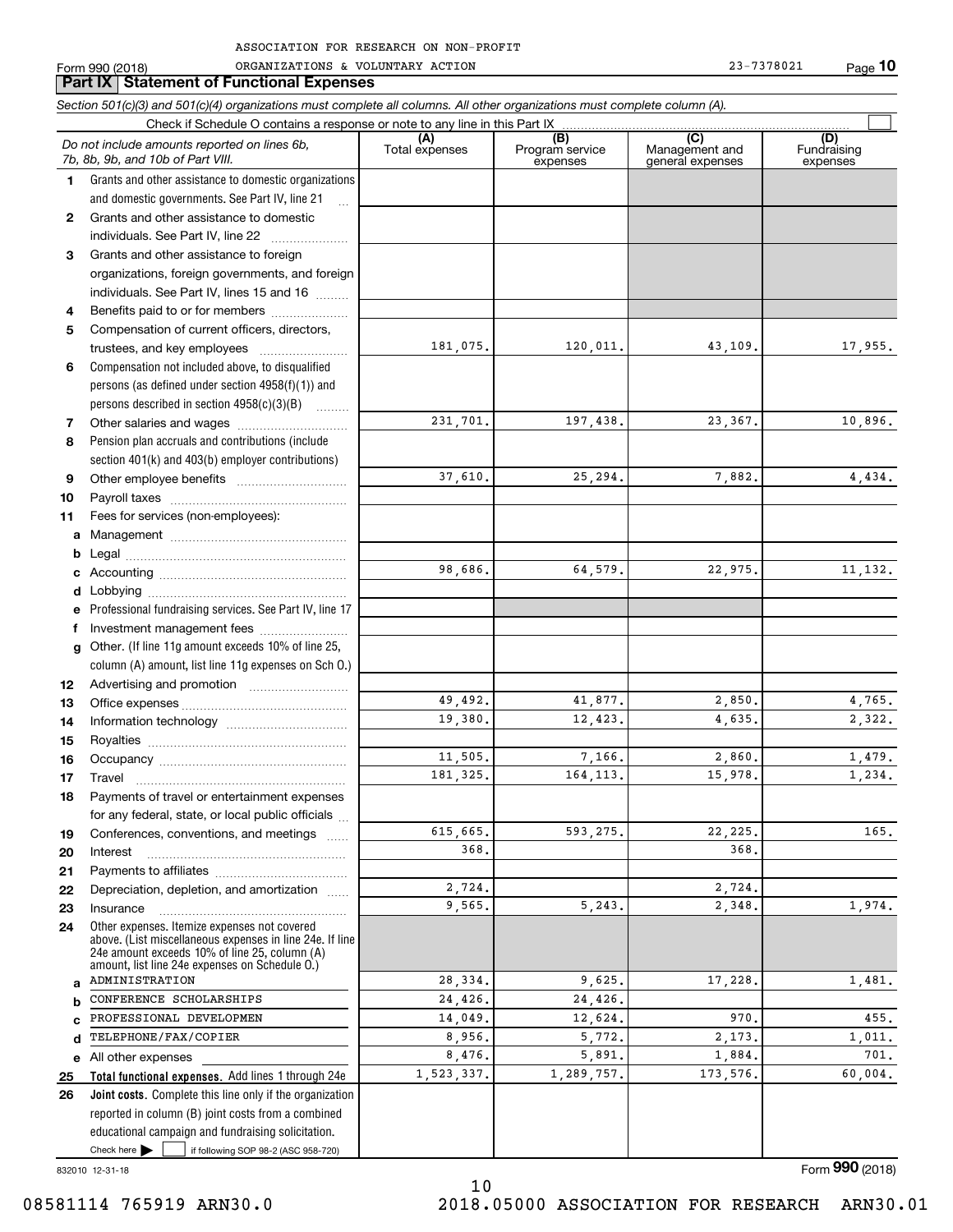|                             | Form 990 (2018) | ORGANIZATIONS & VOLUNTARY ACTION                                                                                                                                                                                               |  |         |                          |                 | 23-7378021<br>$Page$ 11 |
|-----------------------------|-----------------|--------------------------------------------------------------------------------------------------------------------------------------------------------------------------------------------------------------------------------|--|---------|--------------------------|-----------------|-------------------------|
|                             | Part X          | <b>Balance Sheet</b>                                                                                                                                                                                                           |  |         |                          |                 |                         |
|                             |                 |                                                                                                                                                                                                                                |  |         |                          |                 |                         |
|                             |                 |                                                                                                                                                                                                                                |  |         | (A)<br>Beginning of year |                 | (B)<br>End of year      |
|                             | 1.              |                                                                                                                                                                                                                                |  |         | 987, 121.                | 1.              | 434,566.                |
|                             | 2               |                                                                                                                                                                                                                                |  |         | 912,090.                 | $\overline{2}$  | 847,593.                |
|                             | з               |                                                                                                                                                                                                                                |  |         | 202,500.                 | 3               | 995,500.                |
|                             | 4               |                                                                                                                                                                                                                                |  |         | 40,352.                  | 4               | 10,907.                 |
|                             | 5               | Loans and other receivables from current and former officers, directors,                                                                                                                                                       |  |         |                          |                 |                         |
|                             |                 | trustees, key employees, and highest compensated employees. Complete                                                                                                                                                           |  |         |                          |                 |                         |
|                             |                 |                                                                                                                                                                                                                                |  |         |                          | 5               |                         |
|                             | 6               | Loans and other receivables from other disqualified persons (as defined under                                                                                                                                                  |  |         |                          |                 |                         |
|                             |                 | section $4958(f)(1)$ , persons described in section $4958(c)(3)(B)$ , and contributing                                                                                                                                         |  |         |                          |                 |                         |
|                             |                 | employers and sponsoring organizations of section 501(c)(9) voluntary                                                                                                                                                          |  |         |                          |                 |                         |
|                             |                 | employees' beneficiary organizations (see instr). Complete Part II of Sch L                                                                                                                                                    |  |         | 6                        |                 |                         |
| Assets                      | 7               |                                                                                                                                                                                                                                |  |         |                          | $\overline{7}$  |                         |
|                             | 8               |                                                                                                                                                                                                                                |  |         |                          | 8               |                         |
|                             | 9               | Prepaid expenses and deferred charges [11] [11] prepaid expenses and deferred charges [11] [11] minimum materials                                                                                                              |  | 35,421. | 9                        | 8,055.          |                         |
|                             |                 | <b>10a</b> Land, buildings, and equipment: cost or other                                                                                                                                                                       |  |         |                          |                 |                         |
|                             |                 | basis. Complete Part VI of Schedule D $\ldots$   10a                                                                                                                                                                           |  | 23,578. |                          |                 |                         |
|                             |                 |                                                                                                                                                                                                                                |  | 19,466. | 3,806.                   | 10 <sub>c</sub> | 4,112.                  |
|                             | 11              |                                                                                                                                                                                                                                |  |         |                          | 11              |                         |
|                             | 12              |                                                                                                                                                                                                                                |  |         | 12                       |                 |                         |
|                             | 13              |                                                                                                                                                                                                                                |  |         | 13                       |                 |                         |
|                             | 14              |                                                                                                                                                                                                                                |  |         |                          | 14              |                         |
|                             | 15              |                                                                                                                                                                                                                                |  | 15      |                          |                 |                         |
|                             | 16              |                                                                                                                                                                                                                                |  |         | 2,181,290.               | 16              | 2,300,733.              |
|                             | 17              |                                                                                                                                                                                                                                |  |         | 86,383.                  | 17              | 253,895.                |
|                             | 18              |                                                                                                                                                                                                                                |  |         |                          | 18              |                         |
|                             | 19              | Deferred revenue manual contracts and contracts are all the manual contracts and contracts are contracted and contracts are contracted and contract are contracted and contract are contracted and contract are contracted and |  |         | 18,097.                  | 19              | 5,430.                  |
|                             | 20              |                                                                                                                                                                                                                                |  |         |                          | 20              |                         |
|                             | 21              | Escrow or custodial account liability. Complete Part IV of Schedule D                                                                                                                                                          |  |         |                          | 21              |                         |
|                             | 22              | Loans and other payables to current and former officers, directors, trustees,                                                                                                                                                  |  |         |                          |                 |                         |
| Liabilities                 |                 | key employees, highest compensated employees, and disqualified persons.                                                                                                                                                        |  |         |                          |                 |                         |
|                             |                 |                                                                                                                                                                                                                                |  |         |                          | 22              |                         |
|                             | 23              |                                                                                                                                                                                                                                |  |         |                          | 23              |                         |
|                             | 24<br>25        | Other liabilities (including federal income tax, payables to related third                                                                                                                                                     |  |         |                          | 24              |                         |
|                             |                 | parties, and other liabilities not included on lines 17-24). Complete Part X of                                                                                                                                                |  |         |                          |                 |                         |
|                             |                 | Schedule D                                                                                                                                                                                                                     |  |         | 0.                       | 25              | 585.                    |
|                             | 26              | Total liabilities. Add lines 17 through 25                                                                                                                                                                                     |  |         | 104,480.                 | 26              | 259,910.                |
|                             |                 | Organizations that follow SFAS 117 (ASC 958), check here $\blacktriangleright$ $\boxed{\text{X}}$                                                                                                                              |  | and     |                          |                 |                         |
|                             |                 | complete lines 27 through 29, and lines 33 and 34.                                                                                                                                                                             |  |         |                          |                 |                         |
|                             | 27              |                                                                                                                                                                                                                                |  |         | 1,069,164.               | 27              | 821,816.                |
|                             | 28              |                                                                                                                                                                                                                                |  |         | 988, 471.                | 28              | 1,199,832.              |
|                             | 29              | Permanently restricted net assets                                                                                                                                                                                              |  |         | 19,175.                  | 29              | 19,175.                 |
|                             |                 | Organizations that do not follow SFAS 117 (ASC 958), check here ▶ □                                                                                                                                                            |  |         |                          |                 |                         |
| Net Assets or Fund Balances |                 | and complete lines 30 through 34.                                                                                                                                                                                              |  |         |                          |                 |                         |
|                             | 30              |                                                                                                                                                                                                                                |  |         |                          | 30              |                         |
|                             | 31              |                                                                                                                                                                                                                                |  |         |                          | 31              |                         |
|                             | 32              | Retained earnings, endowment, accumulated income, or other funds                                                                                                                                                               |  |         |                          | 32              |                         |
|                             | 33              |                                                                                                                                                                                                                                |  |         | 2,076,810.               | 33              | 2,040,823.              |
|                             | 34              |                                                                                                                                                                                                                                |  |         | 2,181,290.               | 34              | 2,300,733.              |

Form (2018) **990**

832011 12-31-18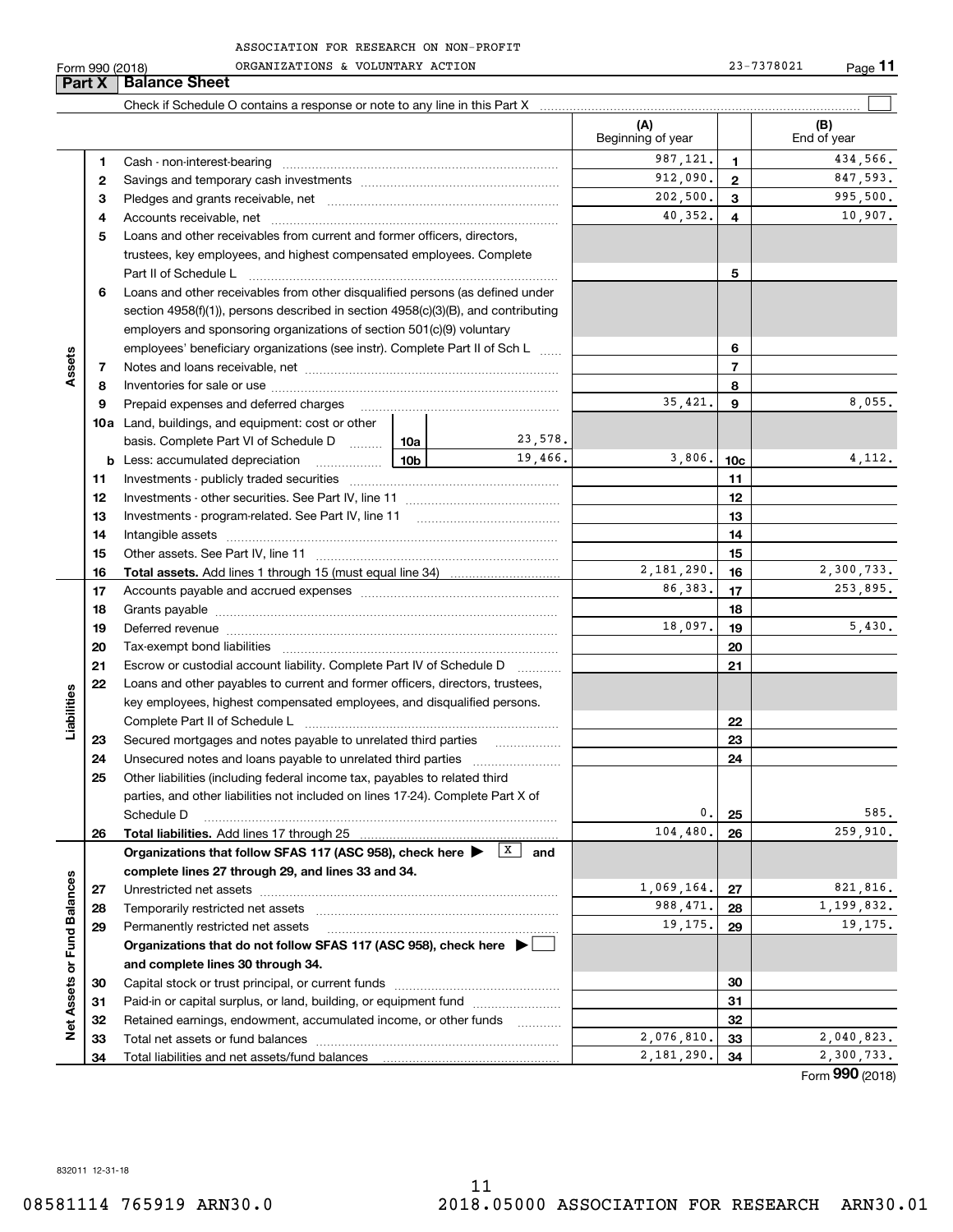|         | ASSOCIATION FOR RESEARCH ON NON-PROFIT                                                                                          |                |                |            |                |
|---------|---------------------------------------------------------------------------------------------------------------------------------|----------------|----------------|------------|----------------|
|         | ORGANIZATIONS & VOLUNTARY ACTION<br>Form 990 (2018)                                                                             | 23-7378021     |                |            | Page $12$      |
| Part XI | <b>Reconciliation of Net Assets</b>                                                                                             |                |                |            |                |
|         | Check if Schedule O contains a response or note to any line in this Part XI                                                     |                |                |            |                |
|         |                                                                                                                                 |                |                |            |                |
| 1       | Total revenue (must equal Part VIII, column (A), line 12)                                                                       | $\mathbf{1}$   |                | 1,570,234. |                |
| 2       |                                                                                                                                 | $\mathbf{2}$   |                | 1,523,337. |                |
| 3       | Revenue less expenses. Subtract line 2 from line 1                                                                              | 3              |                |            | 46,897.        |
| 4       |                                                                                                                                 | $\overline{4}$ |                |            | 2,076,810.     |
| 5       | Net unrealized gains (losses) on investments                                                                                    | 5              |                | $-82,884.$ |                |
| 6       | Donated services and use of facilities                                                                                          | 6              |                |            |                |
| 7       | Investment expenses                                                                                                             | $\overline{7}$ |                |            |                |
| 8       | Prior period adjustments                                                                                                        | 8              |                |            |                |
| 9       | Other changes in net assets or fund balances (explain in Schedule O)                                                            | $\mathbf{q}$   |                |            | $\mathbf{0}$ . |
| 10      | Net assets or fund balances at end of year. Combine lines 3 through 9 (must equal Part X, line 33,                              |                |                |            |                |
|         | column (B))                                                                                                                     | 10             |                | 2,040,823. |                |
|         | Part XII Financial Statements and Reporting                                                                                     |                |                |            |                |
|         |                                                                                                                                 |                |                |            | X              |
|         |                                                                                                                                 |                |                | Yes        | No             |
| 1       | $X \mid$ Accrual<br>Cash<br>Other<br>Accounting method used to prepare the Form 990:                                            |                |                |            |                |
|         | If the organization changed its method of accounting from a prior year or checked "Other," explain in Schedule O.               |                |                |            |                |
|         | 2a Were the organization's financial statements compiled or reviewed by an independent accountant?                              |                | 2a             |            | х              |
|         | If "Yes," check a box below to indicate whether the financial statements for the year were compiled or reviewed on a            |                |                |            |                |
|         | separate basis, consolidated basis, or both:                                                                                    |                |                |            |                |
|         | <b>Consolidated basis</b><br>Separate basis<br>Both consolidated and separate basis                                             |                |                |            |                |
|         | <b>b</b> Were the organization's financial statements audited by an independent accountant?                                     |                | 2 <sub>b</sub> | х          |                |
|         | If "Yes," check a box below to indicate whether the financial statements for the year were audited on a separate basis,         |                |                |            |                |
|         | consolidated basis, or both:                                                                                                    |                |                |            |                |
|         | X   Separate basis<br>Consolidated basis<br>Both consolidated and separate basis                                                |                |                |            |                |
|         | c If "Yes" to line 2a or 2b, does the organization have a committee that assumes responsibility for oversight of the audit,     |                |                |            |                |
|         |                                                                                                                                 |                | 2c             | х          |                |
|         | If the organization changed either its oversight process or selection process during the tax year, explain in Schedule O.       |                |                |            |                |
|         | 3a As a result of a federal award, was the organization required to undergo an audit or audits as set forth in the Single Audit |                |                |            |                |
|         |                                                                                                                                 |                | За             |            | х              |
|         | b If "Yes," did the organization undergo the required audit or audits? If the organization did not undergo the required audit   |                |                |            |                |
|         | or audits, explain why in Schedule O and describe any steps taken to undergo such audits                                        |                | 3b             |            |                |

Form (2018) **990**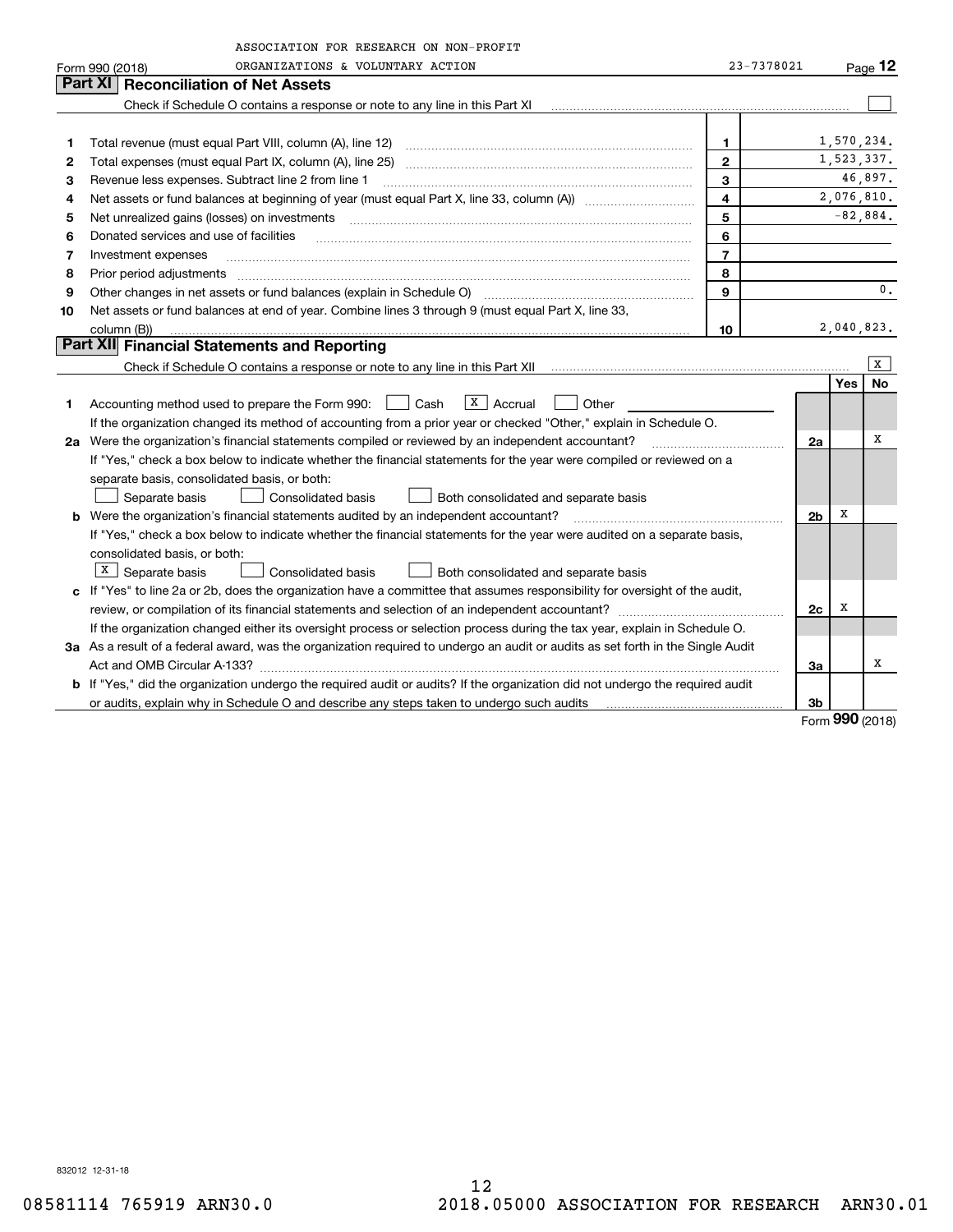| <b>SCHEDULE A</b>                                                                                              |                                             |                                                                                    |                                                                                                                                               |                                    |                                 |                            | OMB No. 1545-0047                     |
|----------------------------------------------------------------------------------------------------------------|---------------------------------------------|------------------------------------------------------------------------------------|-----------------------------------------------------------------------------------------------------------------------------------------------|------------------------------------|---------------------------------|----------------------------|---------------------------------------|
| (Form 990 or 990-EZ)                                                                                           |                                             |                                                                                    | <b>Public Charity Status and Public Support</b>                                                                                               |                                    |                                 |                            |                                       |
|                                                                                                                |                                             |                                                                                    | Complete if the organization is a section $501(c)(3)$ organization or a section<br>4947(a)(1) nonexempt charitable trust.                     |                                    |                                 |                            |                                       |
| Department of the Treasury<br>Internal Revenue Service                                                         |                                             |                                                                                    | Attach to Form 990 or Form 990-EZ.                                                                                                            |                                    |                                 |                            | <b>Open to Public</b>                 |
|                                                                                                                |                                             |                                                                                    | Go to www.irs.gov/Form990 for instructions and the latest information.                                                                        |                                    |                                 |                            | Inspection                            |
| Name of the organization                                                                                       |                                             |                                                                                    | ASSOCIATION FOR RESEARCH ON NON-PROFIT                                                                                                        |                                    |                                 |                            | <b>Employer identification number</b> |
| Part I                                                                                                         |                                             | ORGANIZATIONS & VOLUNTARY ACTION                                                   | Reason for Public Charity Status (All organizations must complete this part.) See instructions.                                               |                                    |                                 |                            | 23-7378021                            |
|                                                                                                                |                                             |                                                                                    |                                                                                                                                               |                                    |                                 |                            |                                       |
| The organization is not a private foundation because it is: (For lines 1 through 12, check only one box.)<br>1 |                                             |                                                                                    | A church, convention of churches, or association of churches described in section 170(b)(1)(A)(i).                                            |                                    |                                 |                            |                                       |
| 2                                                                                                              |                                             |                                                                                    | A school described in section 170(b)(1)(A)(ii). (Attach Schedule E (Form 990 or 990-EZ).)                                                     |                                    |                                 |                            |                                       |
| 3                                                                                                              |                                             |                                                                                    | A hospital or a cooperative hospital service organization described in section 170(b)(1)(A)(iii).                                             |                                    |                                 |                            |                                       |
| 4                                                                                                              |                                             |                                                                                    | A medical research organization operated in conjunction with a hospital described in section 170(b)(1)(A)(iii). Enter the hospital's name,    |                                    |                                 |                            |                                       |
| city, and state:                                                                                               |                                             |                                                                                    |                                                                                                                                               |                                    |                                 |                            |                                       |
| 5                                                                                                              |                                             |                                                                                    | An organization operated for the benefit of a college or university owned or operated by a governmental unit described in                     |                                    |                                 |                            |                                       |
|                                                                                                                |                                             | section $170(b)(1)(A)(iv)$ . (Complete Part II.)                                   |                                                                                                                                               |                                    |                                 |                            |                                       |
| 6                                                                                                              |                                             |                                                                                    | A federal, state, or local government or governmental unit described in section 170(b)(1)(A)(v).                                              |                                    |                                 |                            |                                       |
| 7                                                                                                              |                                             |                                                                                    | An organization that normally receives a substantial part of its support from a governmental unit or from the general public described in     |                                    |                                 |                            |                                       |
|                                                                                                                |                                             | section 170(b)(1)(A)(vi). (Complete Part II.)                                      |                                                                                                                                               |                                    |                                 |                            |                                       |
| 8                                                                                                              |                                             |                                                                                    | A community trust described in section 170(b)(1)(A)(vi). (Complete Part II.)                                                                  |                                    |                                 |                            |                                       |
| 9                                                                                                              |                                             |                                                                                    | An agricultural research organization described in section 170(b)(1)(A)(ix) operated in conjunction with a land-grant college                 |                                    |                                 |                            |                                       |
|                                                                                                                |                                             |                                                                                    | or university or a non-land-grant college of agriculture (see instructions). Enter the name, city, and state of the college or                |                                    |                                 |                            |                                       |
| university:<br>$\mathbf{X}$<br>10                                                                              |                                             |                                                                                    | An organization that normally receives: (1) more than 33 1/3% of its support from contributions, membership fees, and gross receipts from     |                                    |                                 |                            |                                       |
|                                                                                                                |                                             |                                                                                    | activities related to its exempt functions - subject to certain exceptions, and (2) no more than 33 1/3% of its support from gross investment |                                    |                                 |                            |                                       |
|                                                                                                                |                                             |                                                                                    | income and unrelated business taxable income (less section 511 tax) from businesses acquired by the organization after June 30, 1975.         |                                    |                                 |                            |                                       |
|                                                                                                                | See section 509(a)(2). (Complete Part III.) |                                                                                    |                                                                                                                                               |                                    |                                 |                            |                                       |
| 11                                                                                                             |                                             |                                                                                    | An organization organized and operated exclusively to test for public safety. See section 509(a)(4).                                          |                                    |                                 |                            |                                       |
| 12                                                                                                             |                                             |                                                                                    | An organization organized and operated exclusively for the benefit of, to perform the functions of, or to carry out the purposes of one or    |                                    |                                 |                            |                                       |
|                                                                                                                |                                             |                                                                                    | more publicly supported organizations described in section 509(a)(1) or section 509(a)(2). See section 509(a)(3). Check the box in            |                                    |                                 |                            |                                       |
|                                                                                                                |                                             |                                                                                    | lines 12a through 12d that describes the type of supporting organization and complete lines 12e, 12f, and 12g.                                |                                    |                                 |                            |                                       |
| a                                                                                                              |                                             |                                                                                    | Type I. A supporting organization operated, supervised, or controlled by its supported organization(s), typically by giving                   |                                    |                                 |                            |                                       |
|                                                                                                                |                                             |                                                                                    | the supported organization(s) the power to regularly appoint or elect a majority of the directors or trustees of the supporting               |                                    |                                 |                            |                                       |
|                                                                                                                |                                             | organization. You must complete Part IV, Sections A and B.                         |                                                                                                                                               |                                    |                                 |                            |                                       |
| b                                                                                                              |                                             |                                                                                    | Type II. A supporting organization supervised or controlled in connection with its supported organization(s), by having                       |                                    |                                 |                            |                                       |
|                                                                                                                |                                             | organization(s). You must complete Part IV, Sections A and C.                      | control or management of the supporting organization vested in the same persons that control or manage the supported                          |                                    |                                 |                            |                                       |
| с                                                                                                              |                                             |                                                                                    | Type III functionally integrated. A supporting organization operated in connection with, and functionally integrated with,                    |                                    |                                 |                            |                                       |
|                                                                                                                |                                             |                                                                                    | its supported organization(s) (see instructions). You must complete Part IV, Sections A, D, and E.                                            |                                    |                                 |                            |                                       |
| d                                                                                                              |                                             |                                                                                    | Type III non-functionally integrated. A supporting organization operated in connection with its supported organization(s)                     |                                    |                                 |                            |                                       |
|                                                                                                                |                                             |                                                                                    | that is not functionally integrated. The organization generally must satisfy a distribution requirement and an attentiveness                  |                                    |                                 |                            |                                       |
|                                                                                                                |                                             |                                                                                    | requirement (see instructions). You must complete Part IV, Sections A and D, and Part V.                                                      |                                    |                                 |                            |                                       |
| е                                                                                                              |                                             |                                                                                    | Check this box if the organization received a written determination from the IRS that it is a Type I, Type II, Type III                       |                                    |                                 |                            |                                       |
|                                                                                                                |                                             |                                                                                    | functionally integrated, or Type III non-functionally integrated supporting organization.                                                     |                                    |                                 |                            |                                       |
| Enter the number of supported organizations<br>f                                                               |                                             |                                                                                    |                                                                                                                                               |                                    |                                 |                            |                                       |
| g<br>(i) Name of supported                                                                                     |                                             | Provide the following information about the supported organization(s).<br>(ii) EIN | (iii) Type of organization                                                                                                                    |                                    | (iv) Is the organization listed | (v) Amount of monetary     | (vi) Amount of other                  |
| organization                                                                                                   |                                             |                                                                                    | (described on lines 1-10                                                                                                                      | in your governing document?<br>Yes | No                              | support (see instructions) | support (see instructions)            |
|                                                                                                                |                                             |                                                                                    | above (see instructions))                                                                                                                     |                                    |                                 |                            |                                       |
|                                                                                                                |                                             |                                                                                    |                                                                                                                                               |                                    |                                 |                            |                                       |
|                                                                                                                |                                             |                                                                                    |                                                                                                                                               |                                    |                                 |                            |                                       |
|                                                                                                                |                                             |                                                                                    |                                                                                                                                               |                                    |                                 |                            |                                       |
|                                                                                                                |                                             |                                                                                    |                                                                                                                                               |                                    |                                 |                            |                                       |
|                                                                                                                |                                             |                                                                                    |                                                                                                                                               |                                    |                                 |                            |                                       |
|                                                                                                                |                                             |                                                                                    |                                                                                                                                               |                                    |                                 |                            |                                       |
|                                                                                                                |                                             |                                                                                    |                                                                                                                                               |                                    |                                 |                            |                                       |
|                                                                                                                |                                             |                                                                                    |                                                                                                                                               |                                    |                                 |                            |                                       |
|                                                                                                                |                                             |                                                                                    |                                                                                                                                               |                                    |                                 |                            |                                       |
| Total                                                                                                          |                                             |                                                                                    | UA For Reportuarly Reduction Act Notice, see the Instructions for Form 000 or 000 FZ - 000001 10:11:10                                        |                                    |                                 |                            | Schodule A (Form 000 or 000 F7) 2018  |

**or 990-EZ.** 832021 10-11-18 **For Paperwork Reduction Act Notice, see the Instructions for Form 990 or 990-EZ. Schedule A (Form 990 or 990-EZ) 2018 LHA For Paperwork Reduction Act** m 990<br>13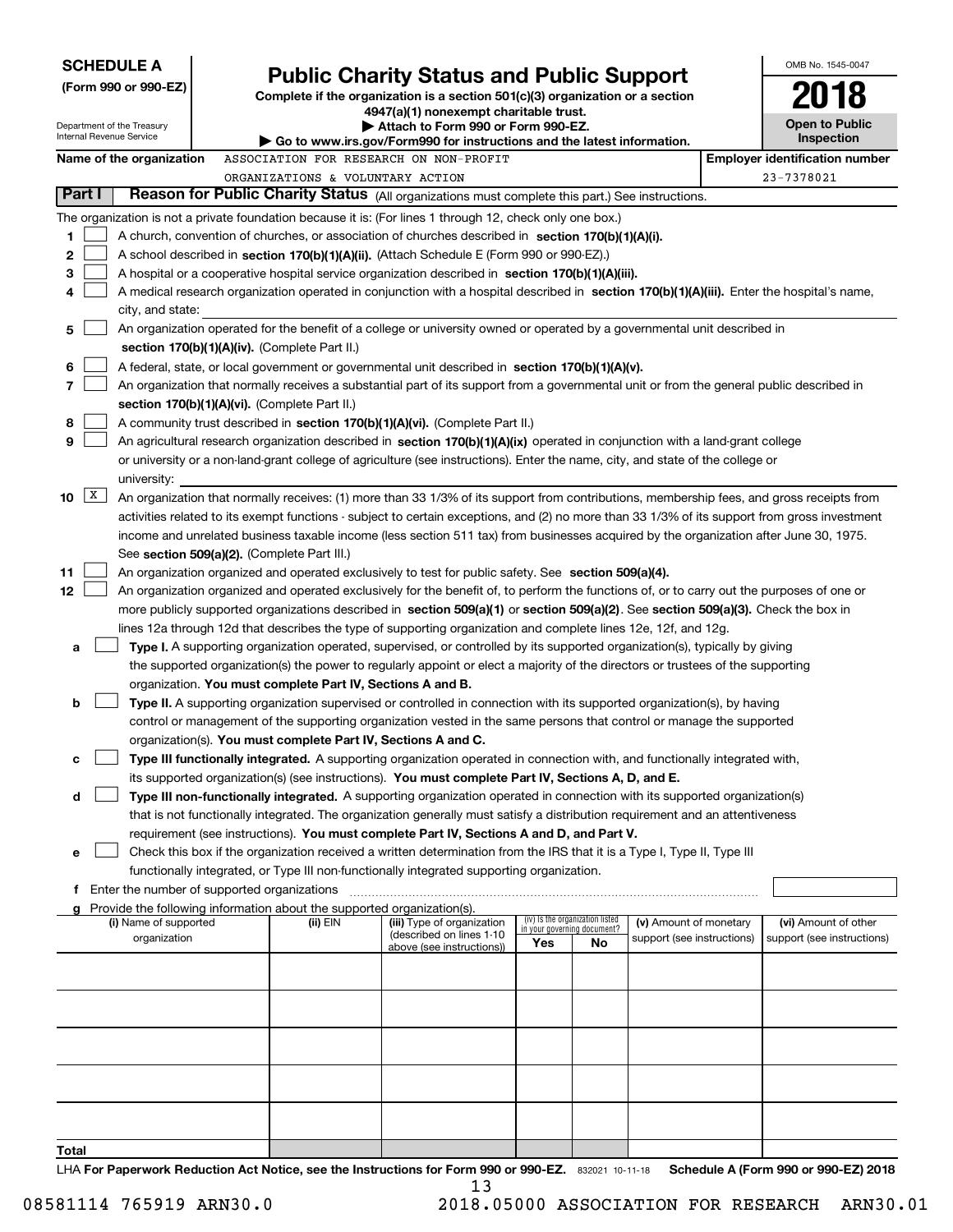| ASSOCIATION FOR RESEARCH ON NON-PROFIT |  |  |  |  |
|----------------------------------------|--|--|--|--|
|----------------------------------------|--|--|--|--|

### Schedule A (Form 990 or 990-EZ) 2018 Page ORGANIZATIONS & VOLUNTARY ACTION 23-7378021

(Complete only if you checked the box on line 5, 7, or 8 of Part I or if the organization failed to qualify under Part III. If the organization fails to qualify under the tests listed below, please complete Part III.) **Part II Support Schedule for Organizations Described in Sections 170(b)(1)(A)(iv) and 170(b)(1)(A)(vi)**

|   | <b>Section A. Public Support</b>                                                                                                               |          |            |            |            |                                       |           |
|---|------------------------------------------------------------------------------------------------------------------------------------------------|----------|------------|------------|------------|---------------------------------------|-----------|
|   | Calendar year (or fiscal year beginning in) $\blacktriangleright$                                                                              | (a) 2014 | $(b)$ 2015 | $(c)$ 2016 | $(d)$ 2017 | (e) 2018                              | (f) Total |
|   | <b>1</b> Gifts, grants, contributions, and                                                                                                     |          |            |            |            |                                       |           |
|   | membership fees received. (Do not                                                                                                              |          |            |            |            |                                       |           |
|   | include any "unusual grants.")                                                                                                                 |          |            |            |            |                                       |           |
|   | 2 Tax revenues levied for the organ-                                                                                                           |          |            |            |            |                                       |           |
|   | ization's benefit and either paid to                                                                                                           |          |            |            |            |                                       |           |
|   | or expended on its behalf                                                                                                                      |          |            |            |            |                                       |           |
|   | 3 The value of services or facilities                                                                                                          |          |            |            |            |                                       |           |
|   | furnished by a governmental unit to                                                                                                            |          |            |            |            |                                       |           |
|   | the organization without charge                                                                                                                |          |            |            |            |                                       |           |
| 4 | <b>Total.</b> Add lines 1 through 3<br>a serenga dan serengai                                                                                  |          |            |            |            |                                       |           |
| 5 | The portion of total contributions                                                                                                             |          |            |            |            |                                       |           |
|   | by each person (other than a                                                                                                                   |          |            |            |            |                                       |           |
|   | governmental unit or publicly                                                                                                                  |          |            |            |            |                                       |           |
|   | supported organization) included                                                                                                               |          |            |            |            |                                       |           |
|   | on line 1 that exceeds 2% of the                                                                                                               |          |            |            |            |                                       |           |
|   | amount shown on line 11,                                                                                                                       |          |            |            |            |                                       |           |
|   | column (f)                                                                                                                                     |          |            |            |            |                                       |           |
|   | 6 Public support. Subtract line 5 from line 4.                                                                                                 |          |            |            |            |                                       |           |
|   | <b>Section B. Total Support</b>                                                                                                                |          |            |            |            |                                       |           |
|   | Calendar year (or fiscal year beginning in)                                                                                                    | (a) 2014 | $(b)$ 2015 | $(c)$ 2016 | $(d)$ 2017 | (e) 2018                              | (f) Total |
|   | 7 Amounts from line 4                                                                                                                          |          |            |            |            |                                       |           |
| 8 | Gross income from interest,                                                                                                                    |          |            |            |            |                                       |           |
|   | dividends, payments received on                                                                                                                |          |            |            |            |                                       |           |
|   | securities loans, rents, royalties,                                                                                                            |          |            |            |            |                                       |           |
|   | and income from similar sources                                                                                                                |          |            |            |            |                                       |           |
| 9 | Net income from unrelated business                                                                                                             |          |            |            |            |                                       |           |
|   | activities, whether or not the                                                                                                                 |          |            |            |            |                                       |           |
|   | business is regularly carried on                                                                                                               |          |            |            |            |                                       |           |
|   | <b>10</b> Other income. Do not include gain                                                                                                    |          |            |            |            |                                       |           |
|   | or loss from the sale of capital                                                                                                               |          |            |            |            |                                       |           |
|   | assets (Explain in Part VI.)                                                                                                                   |          |            |            |            |                                       |           |
|   | <b>11 Total support.</b> Add lines 7 through 10                                                                                                |          |            |            |            |                                       |           |
|   | <b>12</b> Gross receipts from related activities, etc. (see instructions)                                                                      |          |            |            |            | 12                                    |           |
|   | 13 First five years. If the Form 990 is for the organization's first, second, third, fourth, or fifth tax year as a section 501(c)(3)          |          |            |            |            |                                       |           |
|   | organization, check this box and stop here                                                                                                     |          |            |            |            |                                       |           |
|   | Section C. Computation of Public Support Percentage                                                                                            |          |            |            |            |                                       |           |
|   | 14 Public support percentage for 2018 (line 6, column (f) divided by line 11, column (f) <i>manumumumumum</i>                                  |          |            |            |            | 14                                    | %         |
|   |                                                                                                                                                |          |            |            |            | 15                                    | %         |
|   | 16a 33 1/3% support test - 2018. If the organization did not check the box on line 13, and line 14 is 33 1/3% or more, check this box and      |          |            |            |            |                                       |           |
|   | stop here. The organization qualifies as a publicly supported organization                                                                     |          |            |            |            |                                       |           |
|   | b 33 1/3% support test - 2017. If the organization did not check a box on line 13 or 16a, and line 15 is 33 1/3% or more, check this box       |          |            |            |            |                                       |           |
|   | and stop here. The organization qualifies as a publicly supported organization                                                                 |          |            |            |            |                                       |           |
|   | 17a 10% -facts-and-circumstances test - 2018. If the organization did not check a box on line 13, 16a, or 16b, and line 14 is 10% or more,     |          |            |            |            |                                       |           |
|   | and if the organization meets the "facts-and-circumstances" test, check this box and stop here. Explain in Part VI how the organization        |          |            |            |            |                                       |           |
|   | meets the "facts-and-circumstances" test. The organization qualifies as a publicly supported organization                                      |          |            |            |            |                                       |           |
|   | <b>b 10% -facts-and-circumstances test - 2017.</b> If the organization did not check a box on line 13, 16a, 16b, or 17a, and line 15 is 10% or |          |            |            |            |                                       |           |
|   | more, and if the organization meets the "facts-and-circumstances" test, check this box and stop here. Explain in Part VI how the               |          |            |            |            |                                       |           |
|   | organization meets the "facts-and-circumstances" test. The organization qualifies as a publicly supported organization                         |          |            |            |            |                                       |           |
|   | 18 Private foundation. If the organization did not check a box on line 13, 16a, 16b, 17a, or 17b, check this box and see instructions          |          |            |            |            | Cahadula A (Fauna 000 av 000 EZ) 0040 |           |

**Schedule A (Form 990 or 990-EZ) 2018**

832022 10-11-18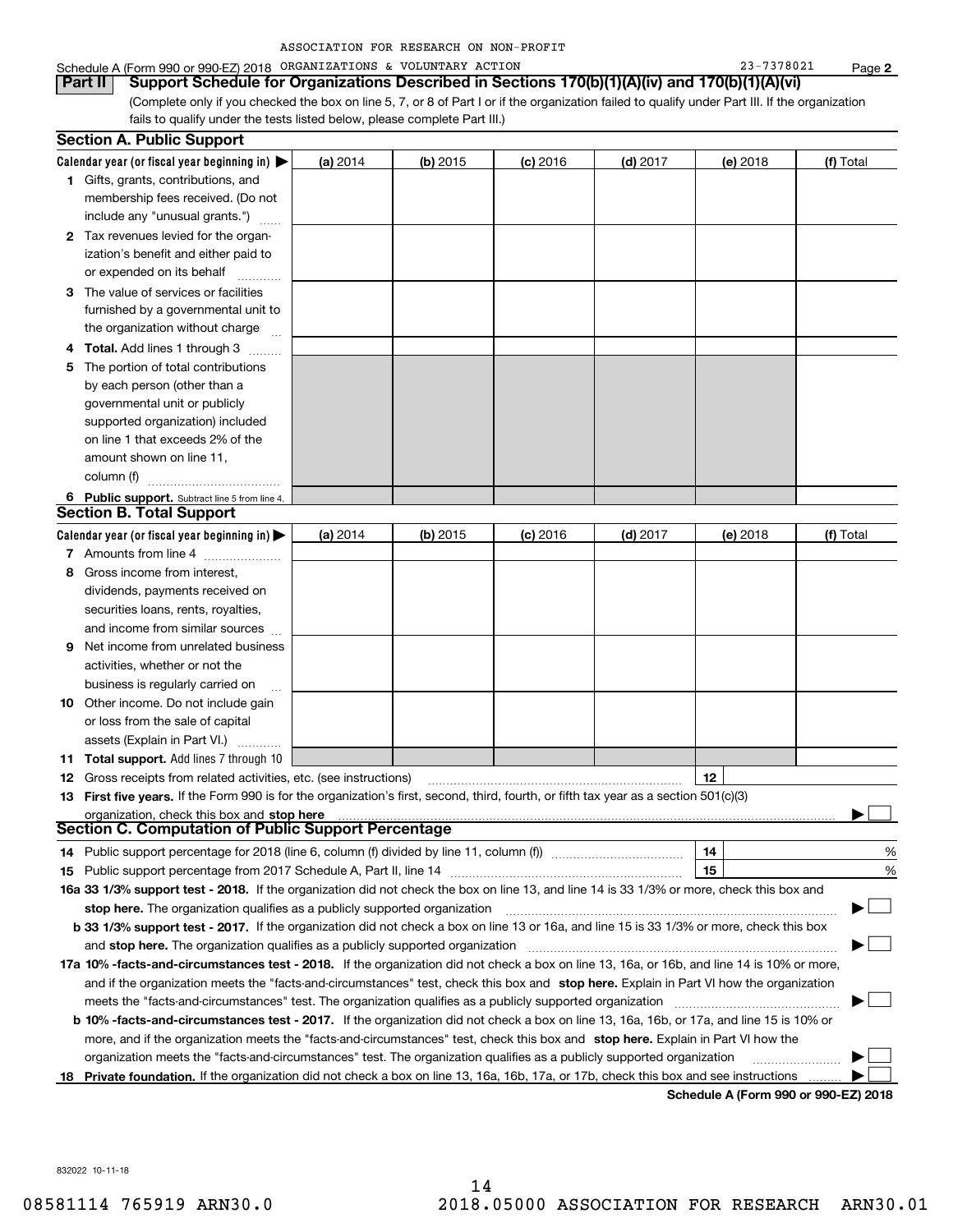#### **Part III Support Schedule for Organizations Described in Section 509(a)(2)**

(Complete only if you checked the box on line 10 of Part I or if the organization failed to qualify under Part II. If the organization fails to qualify under the tests listed below, please complete Part II.)

#### **8 Public support.** (Subtract line 7c from line 6.) **b** Amounts included on lines 2 and 3 received from other than disqualified persons that exceed the greater of \$5,000 or 1% of the amount on line 13 for the year  $\ldots$ ............... **13 Total support.** (Add lines 9, 10c, 11, and 12.) 832023 10-11-18 **Calendar year (or fiscal year beginning in) | Calendar year (or fiscal year beginning in) | (a)** 2014 **| (b)** 2015 **| (c)** 2016 **| (d)** 2017 **| (e)** 2018 **| (f) 1**Gifts, grants, contributions, and **2** Gross receipts from admissions, **3** Gross receipts from activities that **4**Tax revenues levied for the organ-**5** The value of services or facilities **6 Total.** Add lines 1 through 5  $\ldots$ ... **7a**Amounts included on lines 1, 2, and **c** Add lines 7a and 7b  $\ldots$   $\ldots$   $\ldots$  ... **(a)** 2014 **| (b)** 2015 **| (c)** 2016 **| (d)** 2017 **| (e)** 2018 **| (f) 9** Amounts from line 6  $^{10}$ **10a**Gross income from interest, **b** Unrelated business taxable income **c** Add lines 10a and 10b  $^{100}$ **11** Net income from unrelated business **12** Other income. Do not include gain **14 First five years.** If the Form 990 is for the organization's first, second, third, fourth, or fifth tax year as a section 501(c)(3) organization, **stop here** check this box and | **151615161718 2017** Investment income percentage from Schedule A, Part III, line 17 ~~~~~~~~~~~~~~~~~~**19a 33 1/3% support tests - 2018.** If the organization did not check the box on line 14, and line 15 is more than 33 1/3%, and line 17 is not **20Private foundation.**  If the organization did not check a box on line 14, 19a, or 19b, check this box and see instructions | Investment income percentage for 2018 (line 10c, column (f), divided by line 13, column (f)) **1718b 33 1/3% support tests - 2017.** If the organization did not check a box on line 14 or line 19a, and line 16 is more than 33 1/3%, and more than 33 1/3%, check this box and stop here. The organization qualifies as a publicly supported organization *manimumment* line 18 is not more than 33 1/3%, check this box and stop here. The organization qualifies as a publicly supported organization  $\Box$ **Schedule A (Form 990 or 990-EZ) 2018** (less section 511 taxes) from businesses acquired after June 30, 1975 (a) 2014 14 **| (b)** 2015 **| (c)** 2016 **| (d)** 2017 **| (e)** 2018 **| (f)** Total membership fees received. (Do not include any "unusual grants.") merchandise sold or services performed, or facilities furnished in any activity that is related to the organization's tax-exempt purpose are not an unrelated trade or business under section 513  $\quad$ ization's benefit and either paid to or expended on its behalf  $^{+}_{-}, \dots$ furnished by a governmental unit to the organization without charge 3 received from disqualified persons (a) 2014 14 **| (b)** 2015 **| (c)** 2016 **| (d)** 2017 **| (e)** 2018 **| (f)** Total dividends, payments received on securities loans, rents, royalties, and income from similar sources activities not included in line 10b, whether or not the business is regularly carried on or loss from the sale of capital assets (Explain in Part VI.) ............ Public support percentage for 2018 (line 8, column (f), divided by line 13, column (f)) Public support percentage from 2017 Schedule A, Part III, line 15 % %  $\ldots$  | 17 |  $\ldots$  16.42 %  $\ldots$  | 18 |  $\qquad \qquad$   $\frac{17.69}{96}$  % **Section A. Public Support Section B. Total Support Section C. Computation of Public Support Percentage Section D. Computation of Investment Income Percentage**  $\mathcal{L}^{\text{max}}$  $\boxed{\mathbf{X}}$  $\mathcal{L}^{\text{max}}$  $\mathcal{L}^{\text{max}}$ 526,416. 90,972. 540,836. 961,285. 1,055,535. 3,175,044. 221,907. 288,165. 357,912. 424,157. 340,160. 1,632,301. 748,323. 379,137. 898,748. 1,385,442. 1,395,695. 4,807,345. 748,323. 379,137. 898,748. 1,385,442. 1,395,695. 4,807,345.  $\mathbf{0}$ . 0. $\overline{0}$ . 4,807,345. 125,035. 120,445. 267,683. 266,035. 170,900. 950,098. 125,035. 120,445. 267,683. 266,035. 170,900. 950,098. 4,166. 2,348. 3,023. 15,425. 3,749. 28,711. 5,786,154. 83.0881.8016.4217.69877,524. 501,930. 1,169,454. 1,666,902. 1,570,344. 15

 <sup>08581114 765919</sup> ARN30.0 2018.05000 ASSOCIATION FOR RESEARCH ARN30.01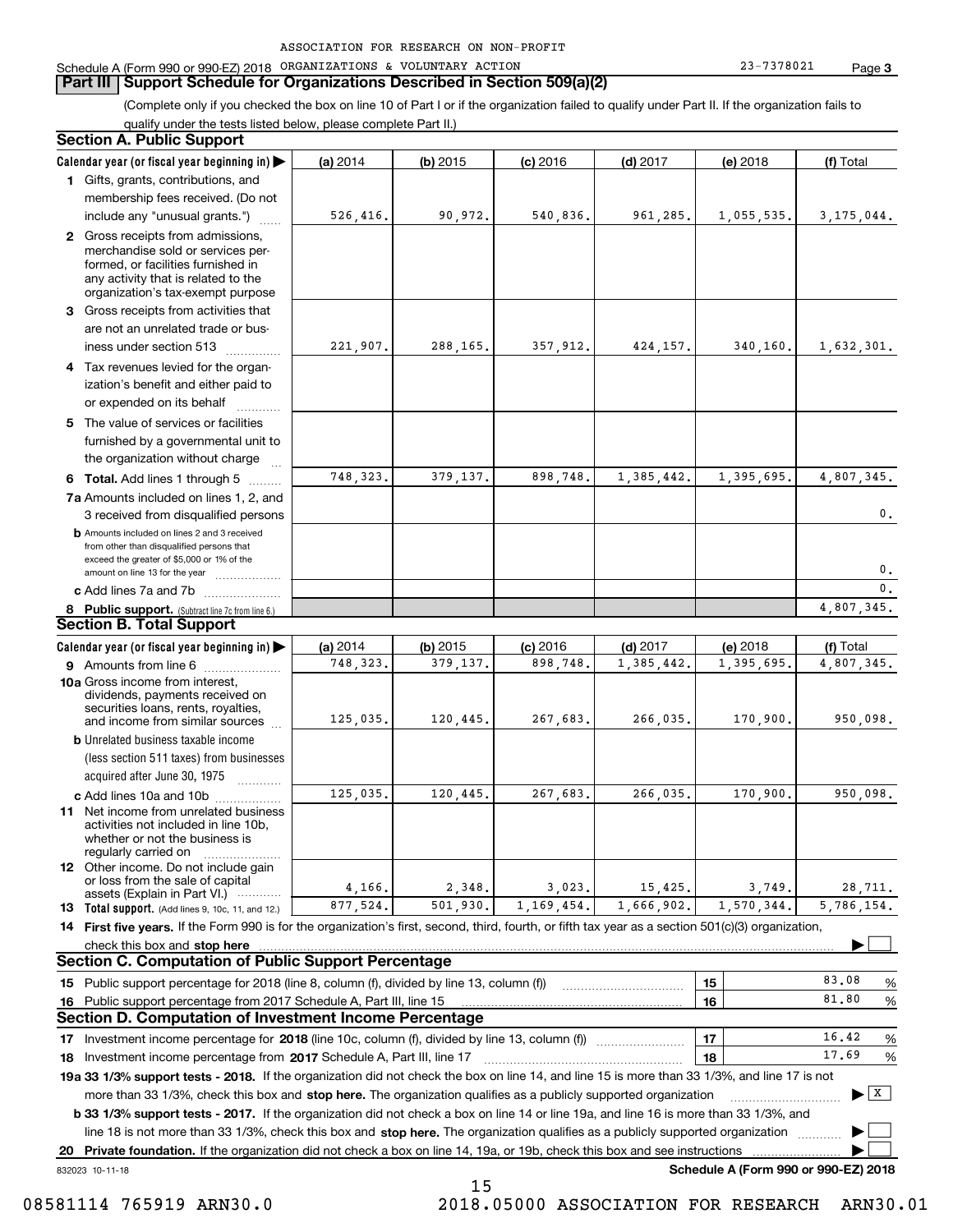Schedule A (Form 990 or 990-EZ) 2018 Page ORGANIZATIONS & VOLUNTARY ACTION 23-7378021

**1**

**2**

**YesNo**

# **Part IV Supporting Organizations**

(Complete only if you checked a box in line 12 on Part I. If you checked 12a of Part I, complete Sections A and B. If you checked 12b of Part I, complete Sections A and C. If you checked 12c of Part I, complete Sections A, D, and E. If you checked 12d of Part I, complete Sections A and D, and complete Part V.)

#### **Section A. All Supporting Organizations**

- **1** Are all of the organization's supported organizations listed by name in the organization's governing documents? If "No," describe in **Part VI** how the supported organizations are designated. If designated by *class or purpose, describe the designation. If historic and continuing relationship, explain.*
- **2** Did the organization have any supported organization that does not have an IRS determination of status under section 509(a)(1) or (2)? If "Yes," explain in Part VI how the organization determined that the supported *organization was described in section 509(a)(1) or (2).*
- **3a** Did the organization have a supported organization described in section 501(c)(4), (5), or (6)? If "Yes," answer *(b) and (c) below.*
- **b** Did the organization confirm that each supported organization qualified under section 501(c)(4), (5), or (6) and satisfied the public support tests under section 509(a)(2)? If "Yes," describe in **Part VI** when and how the *organization made the determination.*
- **c**Did the organization ensure that all support to such organizations was used exclusively for section 170(c)(2)(B) purposes? If "Yes," explain in **Part VI** what controls the organization put in place to ensure such use.
- **4a***If* Was any supported organization not organized in the United States ("foreign supported organization")? *"Yes," and if you checked 12a or 12b in Part I, answer (b) and (c) below.*
- **b** Did the organization have ultimate control and discretion in deciding whether to make grants to the foreign supported organization? If "Yes," describe in **Part VI** how the organization had such control and discretion *despite being controlled or supervised by or in connection with its supported organizations.*
- **c** Did the organization support any foreign supported organization that does not have an IRS determination under sections 501(c)(3) and 509(a)(1) or (2)? If "Yes," explain in **Part VI** what controls the organization used *to ensure that all support to the foreign supported organization was used exclusively for section 170(c)(2)(B) purposes.*
- **5a** Did the organization add, substitute, or remove any supported organizations during the tax year? If "Yes," answer (b) and (c) below (if applicable). Also, provide detail in **Part VI,** including (i) the names and EIN *numbers of the supported organizations added, substituted, or removed; (ii) the reasons for each such action; (iii) the authority under the organization's organizing document authorizing such action; and (iv) how the action was accomplished (such as by amendment to the organizing document).*
- **b** Type I or Type II only. Was any added or substituted supported organization part of a class already designated in the organization's organizing document?
- **cSubstitutions only.**  Was the substitution the result of an event beyond the organization's control?
- **6** Did the organization provide support (whether in the form of grants or the provision of services or facilities) to **Part VI.** *If "Yes," provide detail in* support or benefit one or more of the filing organization's supported organizations? anyone other than (i) its supported organizations, (ii) individuals that are part of the charitable class benefited by one or more of its supported organizations, or (iii) other supporting organizations that also
- **7**Did the organization provide a grant, loan, compensation, or other similar payment to a substantial contributor *If "Yes," complete Part I of Schedule L (Form 990 or 990-EZ).* regard to a substantial contributor? (as defined in section 4958(c)(3)(C)), a family member of a substantial contributor, or a 35% controlled entity with
- **8** Did the organization make a loan to a disqualified person (as defined in section 4958) not described in line 7? *If "Yes," complete Part I of Schedule L (Form 990 or 990-EZ).*
- **9a** Was the organization controlled directly or indirectly at any time during the tax year by one or more in section 509(a)(1) or (2))? If "Yes," *provide detail in* <code>Part VI.</code> disqualified persons as defined in section 4946 (other than foundation managers and organizations described
- **b** Did one or more disqualified persons (as defined in line 9a) hold a controlling interest in any entity in which the supporting organization had an interest? If "Yes," provide detail in P**art VI**.
- **c**Did a disqualified person (as defined in line 9a) have an ownership interest in, or derive any personal benefit from, assets in which the supporting organization also had an interest? If "Yes," provide detail in P**art VI.**
- **10a** Was the organization subject to the excess business holdings rules of section 4943 because of section supporting organizations)? If "Yes," answer 10b below. 4943(f) (regarding certain Type II supporting organizations, and all Type III non-functionally integrated
- **b** Did the organization have any excess business holdings in the tax year? (Use Schedule C, Form 4720, to *determine whether the organization had excess business holdings.)*

16

832024 10-11-18

**Schedule A (Form 990 or 990-EZ) 2018**

**3a3b3c4a4b4c5a 5b5c6789a 9b9c10a10b**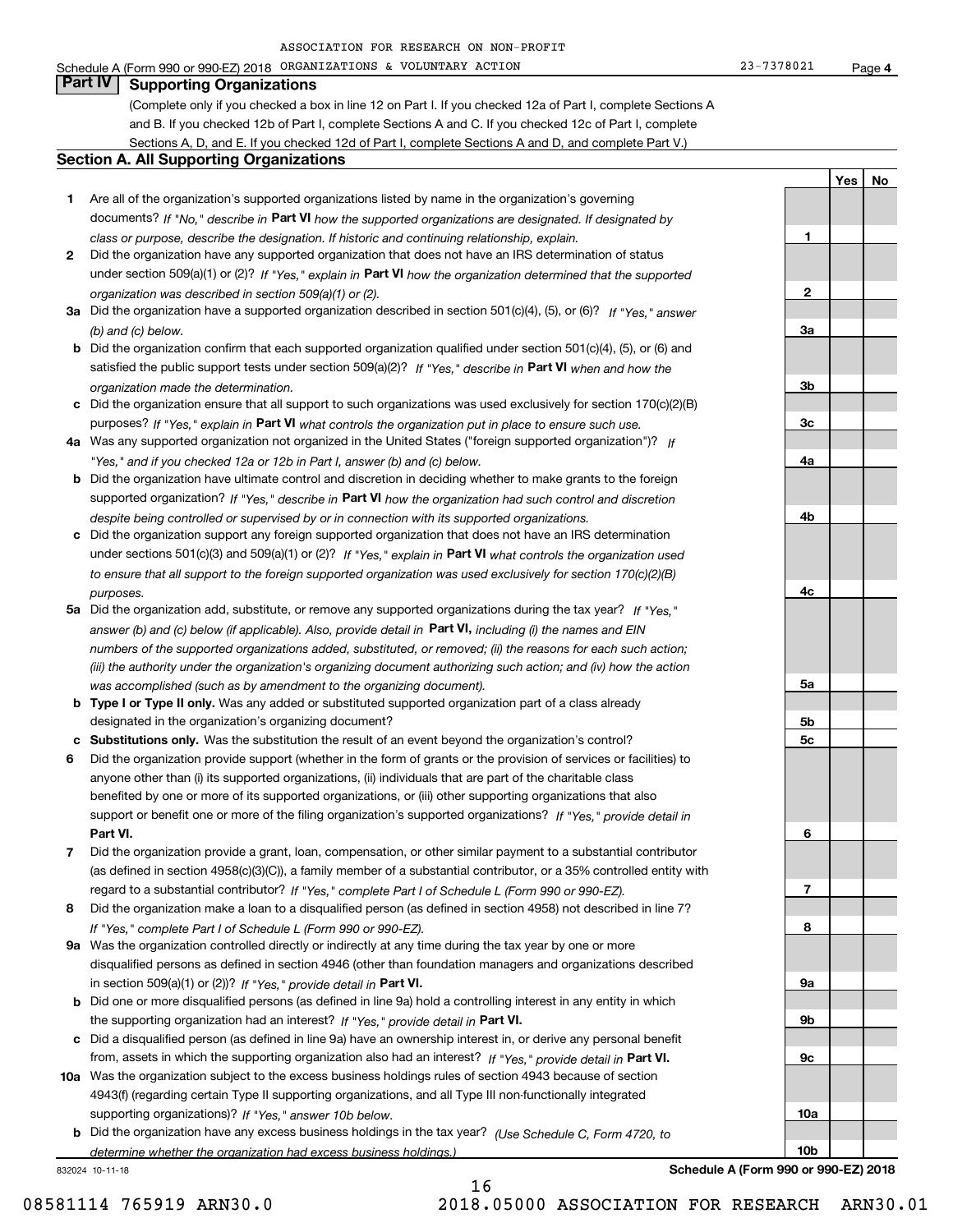Schedule A (Form 990 or 990-EZ) 2018 Page ORGANIZATIONS & VOLUNTARY ACTION 23-7378021

**5**

|    | Part IV<br><b>Supporting Organizations (continued)</b>                                                                            |     |     |    |
|----|-----------------------------------------------------------------------------------------------------------------------------------|-----|-----|----|
|    |                                                                                                                                   |     | Yes | No |
| 11 | Has the organization accepted a gift or contribution from any of the following persons?                                           |     |     |    |
|    | a A person who directly or indirectly controls, either alone or together with persons described in (b) and (c)                    |     |     |    |
|    | below, the governing body of a supported organization?                                                                            | 11a |     |    |
|    | <b>b</b> A family member of a person described in (a) above?                                                                      | 11b |     |    |
|    | c A 35% controlled entity of a person described in (a) or (b) above? If "Yes" to a, b, or c, provide detail in Part VI.           | 11c |     |    |
|    | <b>Section B. Type I Supporting Organizations</b>                                                                                 |     |     |    |
|    |                                                                                                                                   |     | Yes | No |
| 1  | Did the directors, trustees, or membership of one or more supported organizations have the power to                               |     |     |    |
|    | regularly appoint or elect at least a majority of the organization's directors or trustees at all times during the                |     |     |    |
|    | tax year? If "No," describe in Part VI how the supported organization(s) effectively operated, supervised, or                     |     |     |    |
|    | controlled the organization's activities. If the organization had more than one supported organization,                           |     |     |    |
|    | describe how the powers to appoint and/or remove directors or trustees were allocated among the supported                         |     |     |    |
|    | organizations and what conditions or restrictions, if any, applied to such powers during the tax year.                            | 1   |     |    |
| 2  | Did the organization operate for the benefit of any supported organization other than the supported                               |     |     |    |
|    | organization(s) that operated, supervised, or controlled the supporting organization? If "Yes," explain in                        |     |     |    |
|    | Part VI how providing such benefit carried out the purposes of the supported organization(s) that operated,                       |     |     |    |
|    | supervised, or controlled the supporting organization.                                                                            | 2   |     |    |
|    | <b>Section C. Type II Supporting Organizations</b>                                                                                |     |     |    |
|    |                                                                                                                                   |     | Yes | No |
| 1  | Were a majority of the organization's directors or trustees during the tax year also a majority of the directors                  |     |     |    |
|    | or trustees of each of the organization's supported organization(s)? If "No," describe in Part VI how control                     |     |     |    |
|    | or management of the supporting organization was vested in the same persons that controlled or managed                            |     |     |    |
|    | the supported organization(s).                                                                                                    |     |     |    |
|    | <b>Section D. All Type III Supporting Organizations</b>                                                                           |     |     |    |
|    |                                                                                                                                   |     | Yes | No |
| 1  | Did the organization provide to each of its supported organizations, by the last day of the fifth month of the                    |     |     |    |
|    | organization's tax year, (i) a written notice describing the type and amount of support provided during the prior tax             |     |     |    |
|    | year, (ii) a copy of the Form 990 that was most recently filed as of the date of notification, and (iii) copies of the            |     |     |    |
|    | organization's governing documents in effect on the date of notification, to the extent not previously provided?                  | 1   |     |    |
| 2  | Were any of the organization's officers, directors, or trustees either (i) appointed or elected by the supported                  |     |     |    |
|    | organization(s) or (ii) serving on the governing body of a supported organization? If "No," explain in Part VI how                |     |     |    |
|    | the organization maintained a close and continuous working relationship with the supported organization(s).                       | 2   |     |    |
| з  | By reason of the relationship described in (2), did the organization's supported organizations have a                             |     |     |    |
|    | significant voice in the organization's investment policies and in directing the use of the organization's                        |     |     |    |
|    | income or assets at all times during the tax year? If "Yes," describe in Part VI the role the organization's                      |     |     |    |
|    | supported organizations played in this regard.                                                                                    | 3   |     |    |
|    | Section E. Type III Functionally Integrated Supporting Organizations                                                              |     |     |    |
| 1  | Check the box next to the method that the organization used to satisfy the Integral Part Test during the year (see instructions). |     |     |    |
| a  | The organization satisfied the Activities Test. Complete line 2 below.                                                            |     |     |    |
| b  | The organization is the parent of each of its supported organizations. Complete line 3 below.                                     |     |     |    |
| C  | The organization supported a governmental entity. Describe in Part VI how you supported a government entity (see instructions).   |     |     |    |
| 2  | Activities Test. Answer (a) and (b) below.                                                                                        |     | Yes | No |
| a  | Did substantially all of the organization's activities during the tax year directly further the exempt purposes of                |     |     |    |
|    | the supported organization(s) to which the organization was responsive? If "Yes," then in Part VI identify                        |     |     |    |
|    | those supported organizations and explain how these activities directly furthered their exempt purposes,                          |     |     |    |
|    | how the organization was responsive to those supported organizations, and how the organization determined                         |     |     |    |
|    | that these activities constituted substantially all of its activities.                                                            | 2a  |     |    |
|    | <b>b</b> Did the activities described in (a) constitute activities that, but for the organization's involvement, one or more      |     |     |    |
|    | of the organization's supported organization(s) would have been engaged in? If "Yes," explain in Part VI the                      |     |     |    |
|    | reasons for the organization's position that its supported organization(s) would have engaged in these                            |     |     |    |
|    | activities but for the organization's involvement.                                                                                | 2b  |     |    |
| з  | Parent of Supported Organizations. Answer (a) and (b) below.                                                                      |     |     |    |
| а  | Did the organization have the power to regularly appoint or elect a majority of the officers, directors, or                       |     |     |    |
|    | trustees of each of the supported organizations? Provide details in Part VI.                                                      | 3a  |     |    |
|    | <b>b</b> Did the organization exercise a substantial degree of direction over the policies, programs, and activities of each      |     |     |    |
|    | of its supported organizations? If "Yes," describe in Part VI the role played by the organization in this regard                  | Зb  |     |    |
|    | Schedule A (Form 990 or 990-EZ) 2018<br>832025 10-11-18                                                                           |     |     |    |

17

**Schedule A (Form 990 or 990-EZ) 2018**

08581114 765919 ARN30.0 2018.05000 ASSOCIATION FOR RESEARCH ARN30.01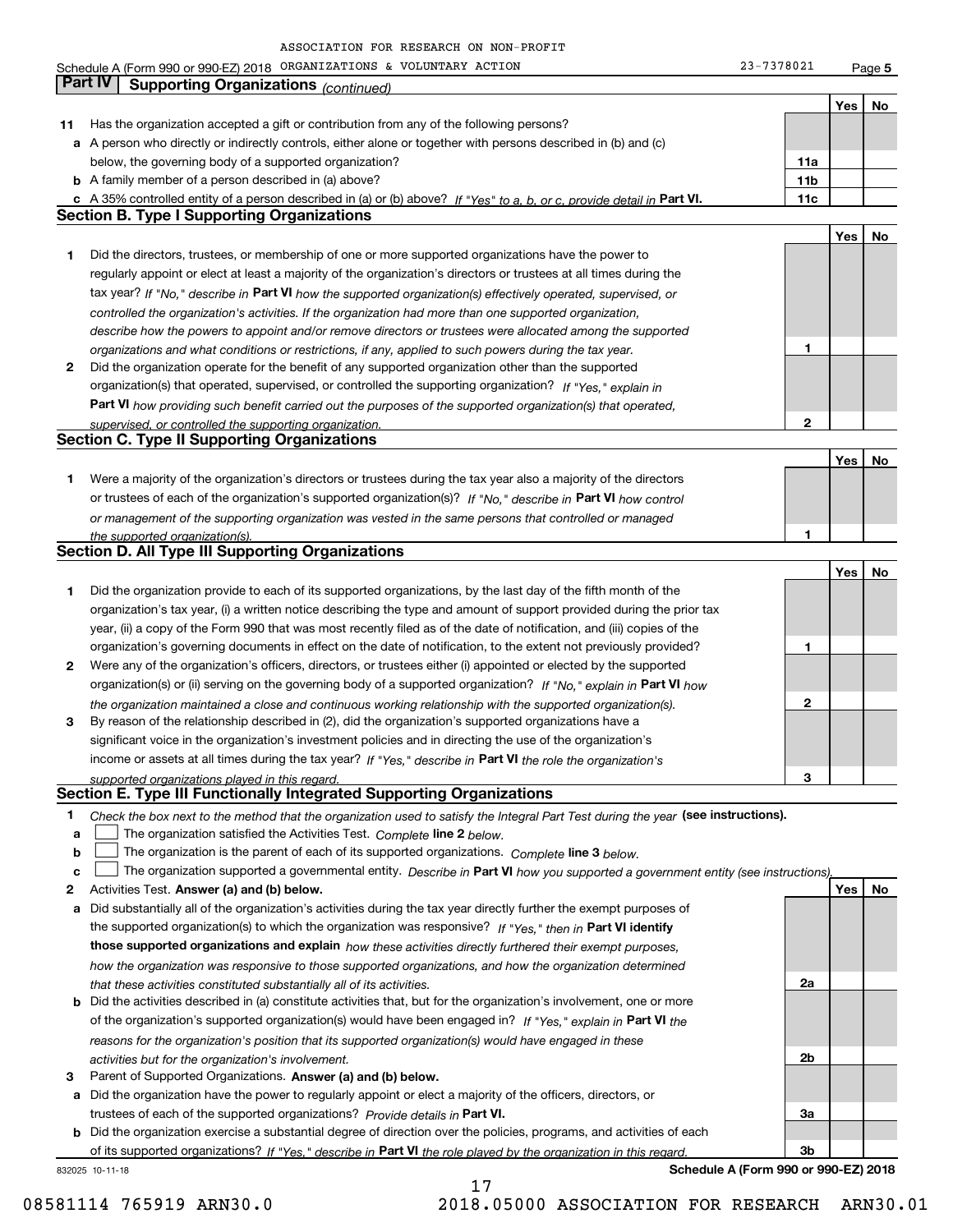| ASSOCIATION FOR RESEARCH ON NON-PROFIT |  |  |  |  |  |  |
|----------------------------------------|--|--|--|--|--|--|
|----------------------------------------|--|--|--|--|--|--|

#### **1SEP 10. See instructions.** All antegral Part Test as a qualifying trust on Nov. 20, 1970 (explain in Part VI.) See instructions. All **Section A - Adjusted Net Income 12** Recoveries of prior-year distributions **3** Other gross income (see instructions) **4**Add lines 1 through 3 **56** Portion of operating expenses paid or incurred for production or **7** Other expenses (see instructions) **8** Adjusted Net Income (subtract lines 5, 6, and 7 from line 4) **8 8 1234567Section B - Minimum Asset Amount 1**Aggregate fair market value of all non-exempt-use assets (see **2**Acquisition indebtedness applicable to non-exempt-use assets **3** Subtract line 2 from line 1d **4**Cash deemed held for exempt use. Enter 1-1/2% of line 3 (for greater amount, **5** Net value of non-exempt-use assets (subtract line 4 from line 3) **678a** Average monthly value of securities **b** Average monthly cash balances **c**Fair market value of other non-exempt-use assets **dTotal**  (add lines 1a, 1b, and 1c) **eDiscount** claimed for blockage or other **1a1b1c1d2345678**factors (explain in detail in **Part VI**): **Minimum Asset Amount**  (add line 7 to line 6) **Section C - Distributable Amount 12**Enter 85% of line 1 **3456** Distributable Amount. Subtract line 5 from line 4, unless subject to **123456**other Type III non-functionally integrated supporting organizations must complete Sections A through E. (B) Current Year (optional)(A) Prior Year Net short-term capital gain Depreciation and depletion collection of gross income or for management, conservation, or maintenance of property held for production of income (see instructions) (B) Current Year (optional)(A) Prior Year instructions for short tax year or assets held for part of year): see instructions) Multiply line 5 by .035 Recoveries of prior-year distributions Current Year Adjusted net income for prior year (from Section A, line 8, Column A) Minimum asset amount for prior year (from Section B, line 8, Column A) Enter greater of line 2 or line 3 Income tax imposed in prior year emergency temporary reduction (see instructions) **Part V Type III Non-Functionally Integrated 509(a)(3) Supporting Organizations**   $\mathcal{L}^{\text{max}}$

**7**Check here if the current year is the organization's first as a non-functionally integrated Type III supporting organization (see instructions). $\mathcal{L}^{\text{max}}$ 

**Schedule A (Form 990 or 990-EZ) 2018**

832026 10-11-18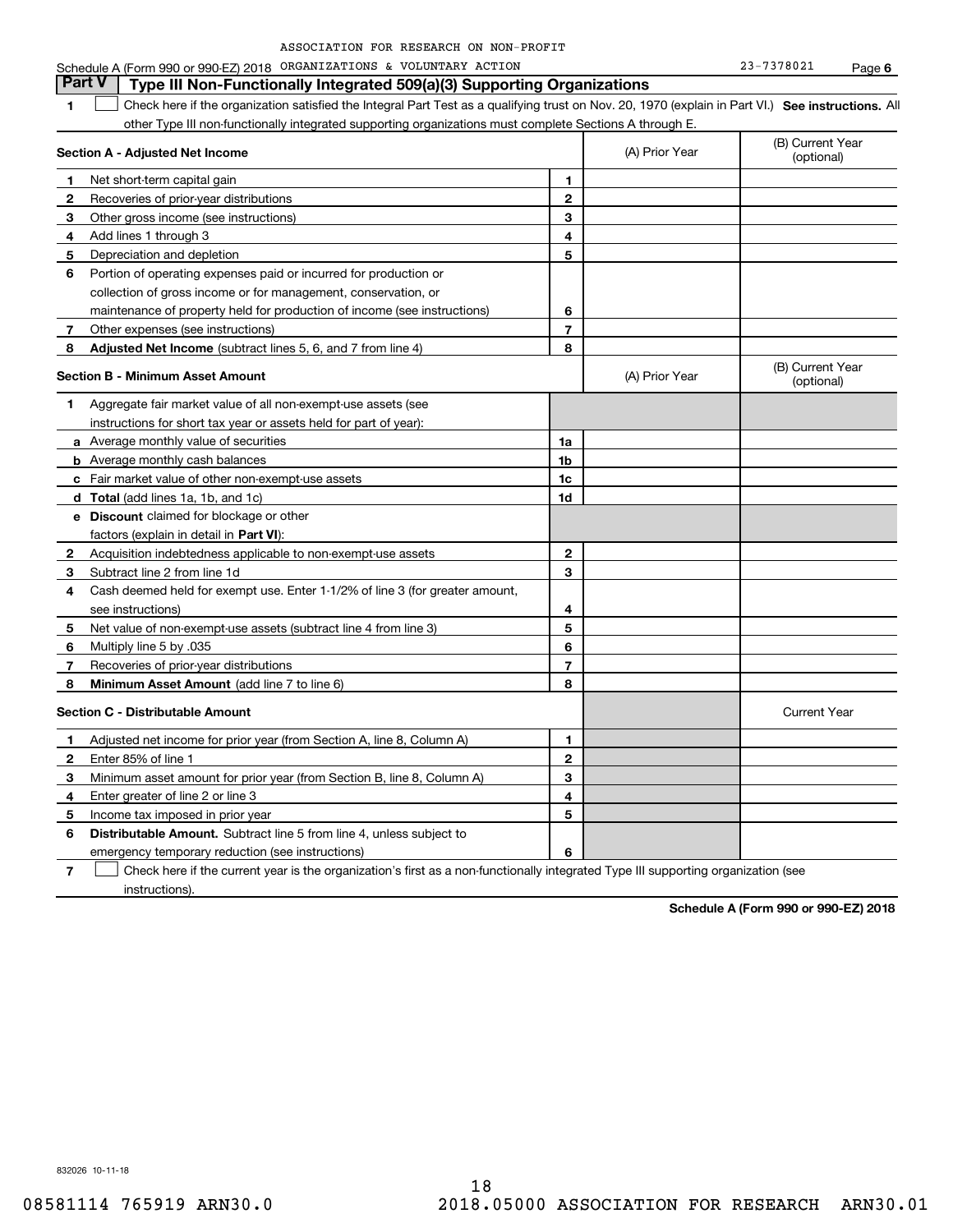|               | Schedule A (Form 990 or 990-EZ) 2018 ORGANIZATIONS & VOLUNTARY ACTION                      |                                    |                                               | 23-7378021                                       | Page 7 |
|---------------|--------------------------------------------------------------------------------------------|------------------------------------|-----------------------------------------------|--------------------------------------------------|--------|
| <b>Part V</b> | Type III Non-Functionally Integrated 509(a)(3) Supporting Organizations                    |                                    | (continued)                                   |                                                  |        |
|               | <b>Section D - Distributions</b>                                                           |                                    |                                               | <b>Current Year</b>                              |        |
| 1             | Amounts paid to supported organizations to accomplish exempt purposes                      |                                    |                                               |                                                  |        |
| 2             | Amounts paid to perform activity that directly furthers exempt purposes of supported       |                                    |                                               |                                                  |        |
|               | organizations, in excess of income from activity                                           |                                    |                                               |                                                  |        |
| 3             | Administrative expenses paid to accomplish exempt purposes of supported organizations      |                                    |                                               |                                                  |        |
| 4             | Amounts paid to acquire exempt-use assets                                                  |                                    |                                               |                                                  |        |
| 5             | Qualified set-aside amounts (prior IRS approval required)                                  |                                    |                                               |                                                  |        |
| 6             | Other distributions (describe in Part VI). See instructions.                               |                                    |                                               |                                                  |        |
| 7             | Total annual distributions. Add lines 1 through 6.                                         |                                    |                                               |                                                  |        |
| 8             | Distributions to attentive supported organizations to which the organization is responsive |                                    |                                               |                                                  |        |
|               | (provide details in Part VI). See instructions.                                            |                                    |                                               |                                                  |        |
| 9             | Distributable amount for 2018 from Section C, line 6                                       |                                    |                                               |                                                  |        |
| 10            | Line 8 amount divided by line 9 amount                                                     |                                    |                                               |                                                  |        |
|               | <b>Section E - Distribution Allocations</b> (see instructions)                             | (i)<br><b>Excess Distributions</b> | (ii)<br><b>Underdistributions</b><br>Pre-2018 | (iii)<br><b>Distributable</b><br>Amount for 2018 |        |
| 1             | Distributable amount for 2018 from Section C, line 6                                       |                                    |                                               |                                                  |        |
| 2             | Underdistributions, if any, for years prior to 2018 (reason-                               |                                    |                                               |                                                  |        |
|               | able cause required- explain in Part VI). See instructions.                                |                                    |                                               |                                                  |        |
| З.            | Excess distributions carryover, if any, to 2018                                            |                                    |                                               |                                                  |        |
|               | <b>a</b> From 2013                                                                         |                                    |                                               |                                                  |        |
|               | <b>b</b> From $2014$                                                                       |                                    |                                               |                                                  |        |
|               | $c$ From 2015                                                                              |                                    |                                               |                                                  |        |
|               | $d$ From 2016                                                                              |                                    |                                               |                                                  |        |
|               | e From 2017                                                                                |                                    |                                               |                                                  |        |
|               | f Total of lines 3a through e                                                              |                                    |                                               |                                                  |        |
|               | g Applied to underdistributions of prior years                                             |                                    |                                               |                                                  |        |
|               | <b>h</b> Applied to 2018 distributable amount                                              |                                    |                                               |                                                  |        |
| л.            | Carryover from 2013 not applied (see instructions)                                         |                                    |                                               |                                                  |        |
|               | Remainder. Subtract lines 3g, 3h, and 3i from 3f.                                          |                                    |                                               |                                                  |        |
| 4             | Distributions for 2018 from Section D,                                                     |                                    |                                               |                                                  |        |
|               | \$<br>line $7:$                                                                            |                                    |                                               |                                                  |        |
|               | <b>a</b> Applied to underdistributions of prior years                                      |                                    |                                               |                                                  |        |
|               | <b>b</b> Applied to 2018 distributable amount                                              |                                    |                                               |                                                  |        |
|               | <b>c</b> Remainder. Subtract lines 4a and 4b from 4.                                       |                                    |                                               |                                                  |        |
|               | Remaining underdistributions for years prior to 2018, if                                   |                                    |                                               |                                                  |        |
|               | any. Subtract lines 3q and 4a from line 2. For result greater                              |                                    |                                               |                                                  |        |
|               | than zero, explain in Part VI. See instructions.                                           |                                    |                                               |                                                  |        |
| 6             | Remaining underdistributions for 2018. Subtract lines 3h                                   |                                    |                                               |                                                  |        |
|               | and 4b from line 1. For result greater than zero, explain in                               |                                    |                                               |                                                  |        |
|               | <b>Part VI.</b> See instructions.                                                          |                                    |                                               |                                                  |        |
| 7             | Excess distributions carryover to 2019. Add lines 3j                                       |                                    |                                               |                                                  |        |
|               | and 4c.                                                                                    |                                    |                                               |                                                  |        |
| 8             | Breakdown of line 7:                                                                       |                                    |                                               |                                                  |        |
|               | a Excess from 2014                                                                         |                                    |                                               |                                                  |        |
|               | <b>b</b> Excess from 2015                                                                  |                                    |                                               |                                                  |        |
|               | c Excess from 2016                                                                         |                                    |                                               |                                                  |        |
|               | d Excess from 2017                                                                         |                                    |                                               |                                                  |        |
|               | e Excess from 2018                                                                         |                                    |                                               |                                                  |        |

**Schedule A (Form 990 or 990-EZ) 2018**

832027 10-11-18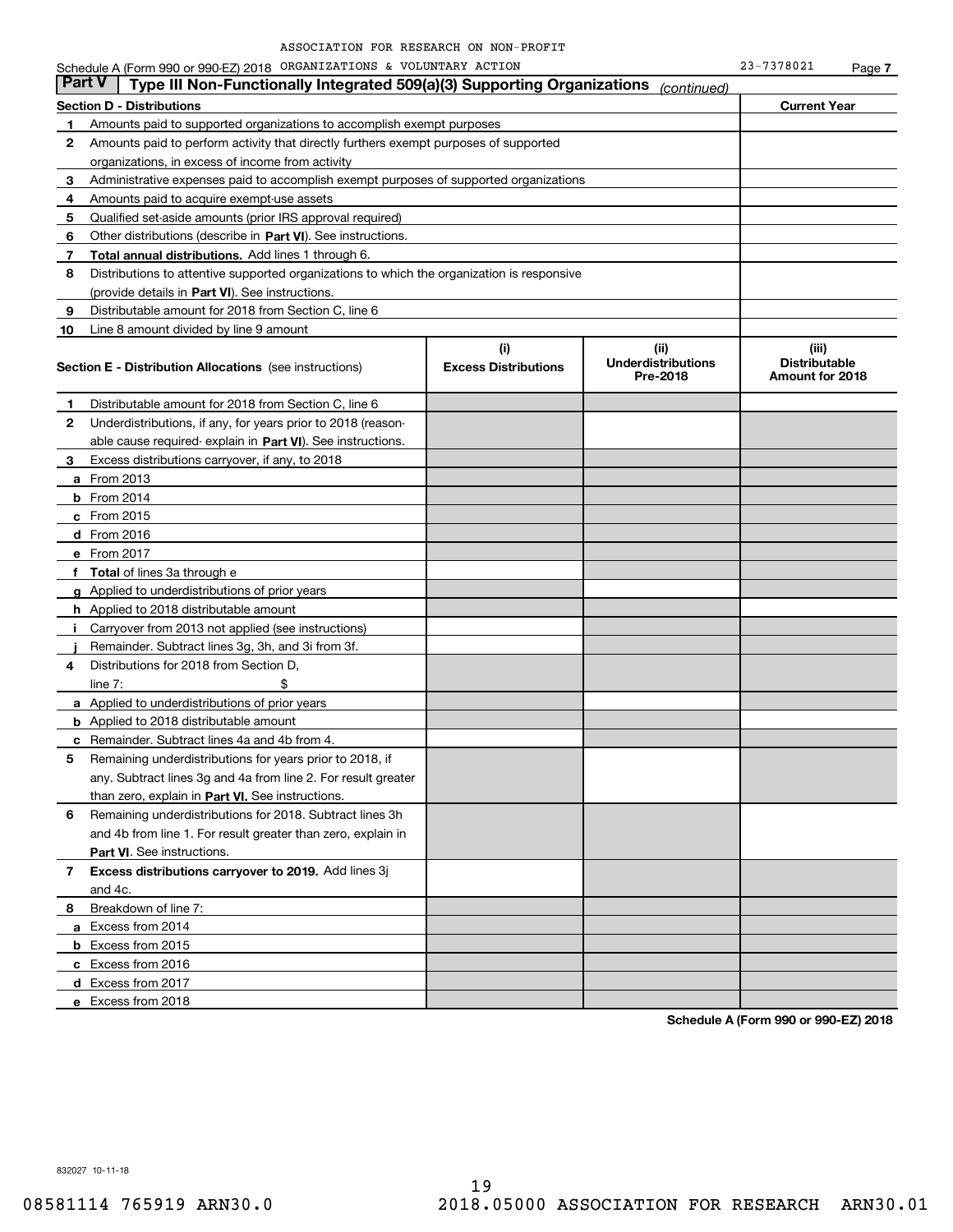|                 | Schedule A (Form 990 or 990-EZ) 2018 ORGANIZATIONS & VOLUNTARY ACTION                                                                                                                                                                                                                                                                                                                                                             | 23-7378021                           | Page 8 |
|-----------------|-----------------------------------------------------------------------------------------------------------------------------------------------------------------------------------------------------------------------------------------------------------------------------------------------------------------------------------------------------------------------------------------------------------------------------------|--------------------------------------|--------|
| <b>Part VI</b>  | Supplemental Information. Provide the explanations required by Part II, line 10; Part II, line 17a or 17b; Part III, line 12;<br>Part IV, Section A, lines 1, 2, 3b, 3c, 4b, 4c, 5a, 6, 9a, 9b, 9c, 11a, 11b, and 11c; Part IV, Section B, lines 1 and 2; Part IV, Section C,<br>line 1; Part IV, Section D, lines 2 and 3; Part IV, Section E, lines 1c, 2a, 2b, 3a, and 3b; Part V, line 1; Part V, Section B, line 1e; Part V, |                                      |        |
|                 | Section D, lines 5, 6, and 8; and Part V, Section E, lines 2, 5, and 6. Also complete this part for any additional information.<br>(See instructions.)                                                                                                                                                                                                                                                                            |                                      |        |
|                 |                                                                                                                                                                                                                                                                                                                                                                                                                                   |                                      |        |
|                 |                                                                                                                                                                                                                                                                                                                                                                                                                                   |                                      |        |
|                 |                                                                                                                                                                                                                                                                                                                                                                                                                                   |                                      |        |
|                 |                                                                                                                                                                                                                                                                                                                                                                                                                                   |                                      |        |
|                 |                                                                                                                                                                                                                                                                                                                                                                                                                                   |                                      |        |
|                 |                                                                                                                                                                                                                                                                                                                                                                                                                                   |                                      |        |
|                 |                                                                                                                                                                                                                                                                                                                                                                                                                                   |                                      |        |
|                 |                                                                                                                                                                                                                                                                                                                                                                                                                                   |                                      |        |
|                 |                                                                                                                                                                                                                                                                                                                                                                                                                                   |                                      |        |
|                 |                                                                                                                                                                                                                                                                                                                                                                                                                                   |                                      |        |
|                 |                                                                                                                                                                                                                                                                                                                                                                                                                                   |                                      |        |
|                 |                                                                                                                                                                                                                                                                                                                                                                                                                                   |                                      |        |
|                 |                                                                                                                                                                                                                                                                                                                                                                                                                                   |                                      |        |
|                 |                                                                                                                                                                                                                                                                                                                                                                                                                                   |                                      |        |
|                 |                                                                                                                                                                                                                                                                                                                                                                                                                                   |                                      |        |
|                 |                                                                                                                                                                                                                                                                                                                                                                                                                                   |                                      |        |
|                 |                                                                                                                                                                                                                                                                                                                                                                                                                                   |                                      |        |
|                 |                                                                                                                                                                                                                                                                                                                                                                                                                                   |                                      |        |
|                 |                                                                                                                                                                                                                                                                                                                                                                                                                                   |                                      |        |
|                 |                                                                                                                                                                                                                                                                                                                                                                                                                                   |                                      |        |
|                 |                                                                                                                                                                                                                                                                                                                                                                                                                                   |                                      |        |
|                 |                                                                                                                                                                                                                                                                                                                                                                                                                                   |                                      |        |
|                 |                                                                                                                                                                                                                                                                                                                                                                                                                                   |                                      |        |
|                 |                                                                                                                                                                                                                                                                                                                                                                                                                                   |                                      |        |
|                 |                                                                                                                                                                                                                                                                                                                                                                                                                                   |                                      |        |
|                 |                                                                                                                                                                                                                                                                                                                                                                                                                                   |                                      |        |
|                 |                                                                                                                                                                                                                                                                                                                                                                                                                                   | Schedule A (Form 990 or 990-EZ) 2018 |        |
| 832028 10-11-18 |                                                                                                                                                                                                                                                                                                                                                                                                                                   |                                      |        |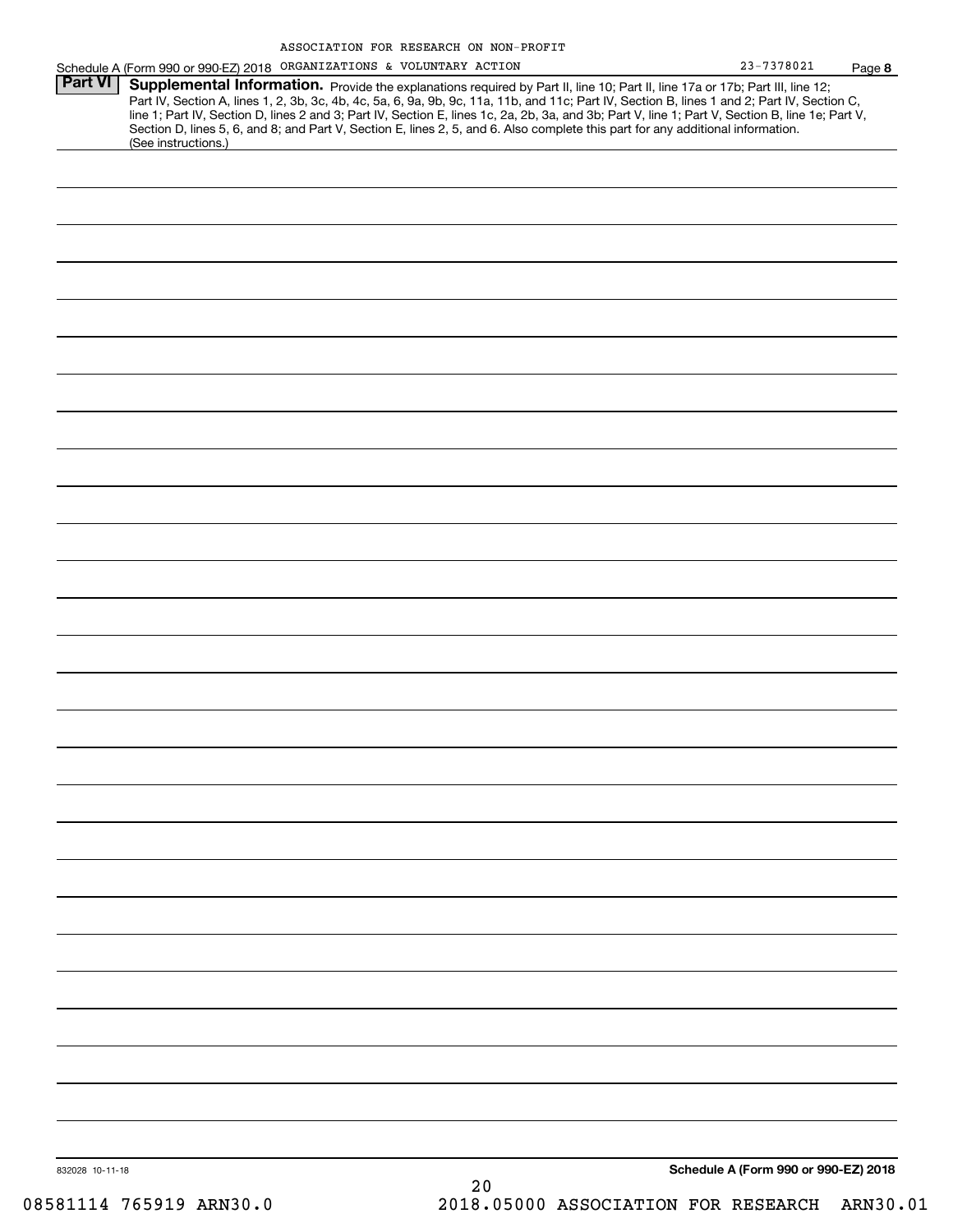Department of the Treasury Internal Revenue Service **(Form 990, 990-EZ, or 990-PF)**

Name of the organization

|  |  | ** PUBLIC DISCLOSURE COPY ** |  |  |
|--|--|------------------------------|--|--|
|--|--|------------------------------|--|--|

# **Schedule B Schedule of Contributors**

**| Attach to Form 990, Form 990-EZ, or Form 990-PF. | Go to www.irs.gov/Form990 for the latest information.** OMB No. 1545-0047

**2018**

**Employer identification number**

ORGANIZATIONS & VOLUNTARY ACTION 23-7378021

|                                       | ASSOCIATION FOR RESEARCH ON NON-PROFIT |
|---------------------------------------|----------------------------------------|
|                                       | ORGANIZATIONS & VOLUNTARY ACTION       |
| <b>Organization type</b> (check one): |                                        |

| Filers of:         | Section:                                                                           |
|--------------------|------------------------------------------------------------------------------------|
| Form 990 or 990-FZ | X  <br>$501(c)$ ( $3$ ) (enter number) organization                                |
|                    | $4947(a)(1)$ nonexempt charitable trust <b>not</b> treated as a private foundation |
|                    | 527 political organization                                                         |
| Form 990-PF        | 501(c)(3) exempt private foundation                                                |
|                    | 4947(a)(1) nonexempt charitable trust treated as a private foundation              |
|                    | 501(c)(3) taxable private foundation                                               |

Check if your organization is covered by the **General Rule** or a **Special Rule. Note:**  Only a section 501(c)(7), (8), or (10) organization can check boxes for both the General Rule and a Special Rule. See instructions.

#### **General Rule**

 $\overline{X}$  For an organization filing Form 990, 990-EZ, or 990-PF that received, during the year, contributions totaling \$5,000 or more (in money or property) from any one contributor. Complete Parts I and II. See instructions for determining a contributor's total contributions.

#### **Special Rules**

| For an organization described in section 501(c)(3) filing Form 990 or 990-EZ that met the 33 1/3% support test of the regulations under               |
|-------------------------------------------------------------------------------------------------------------------------------------------------------|
| sections 509(a)(1) and 170(b)(1)(A)(vi), that checked Schedule A (Form 990 or 990-EZ), Part II, line 13, 16a, or 16b, and that received from          |
| any one contributor, during the year, total contributions of the greater of (1) \$5,000; or (2) 2% of the amount on (i) Form 990, Part VIII, line 1h; |
| or (ii) Form 990-EZ, line 1. Complete Parts I and II.                                                                                                 |

year, total contributions of more than \$1,000 *exclusively* for religious, charitable, scientific, literary, or educational purposes, or for the For an organization described in section 501(c)(7), (8), or (10) filing Form 990 or 990-EZ that received from any one contributor, during the prevention of cruelty to children or animals. Complete Parts I (entering "N/A" in column (b) instead of the contributor name and address), II, and III.  $\mathcal{L}^{\text{max}}$ 

purpose. Don't complete any of the parts unless the **General Rule** applies to this organization because it received *nonexclusively* year, contributions <sub>exclusively</sub> for religious, charitable, etc., purposes, but no such contributions totaled more than \$1,000. If this box is checked, enter here the total contributions that were received during the year for an  $\;$ exclusively religious, charitable, etc., For an organization described in section 501(c)(7), (8), or (10) filing Form 990 or 990-EZ that received from any one contributor, during the religious, charitable, etc., contributions totaling \$5,000 or more during the year  $\Box$ — $\Box$  =  $\Box$  $\mathcal{L}^{\text{max}}$ 

**Caution:**  An organization that isn't covered by the General Rule and/or the Special Rules doesn't file Schedule B (Form 990, 990-EZ, or 990-PF),  **must** but it answer "No" on Part IV, line 2, of its Form 990; or check the box on line H of its Form 990-EZ or on its Form 990-PF, Part I, line 2, to certify that it doesn't meet the filing requirements of Schedule B (Form 990, 990-EZ, or 990-PF).

**For Paperwork Reduction Act Notice, see the instructions for Form 990, 990-EZ, or 990-PF. Schedule B (Form 990, 990-EZ, or 990-PF) (2018)** LHA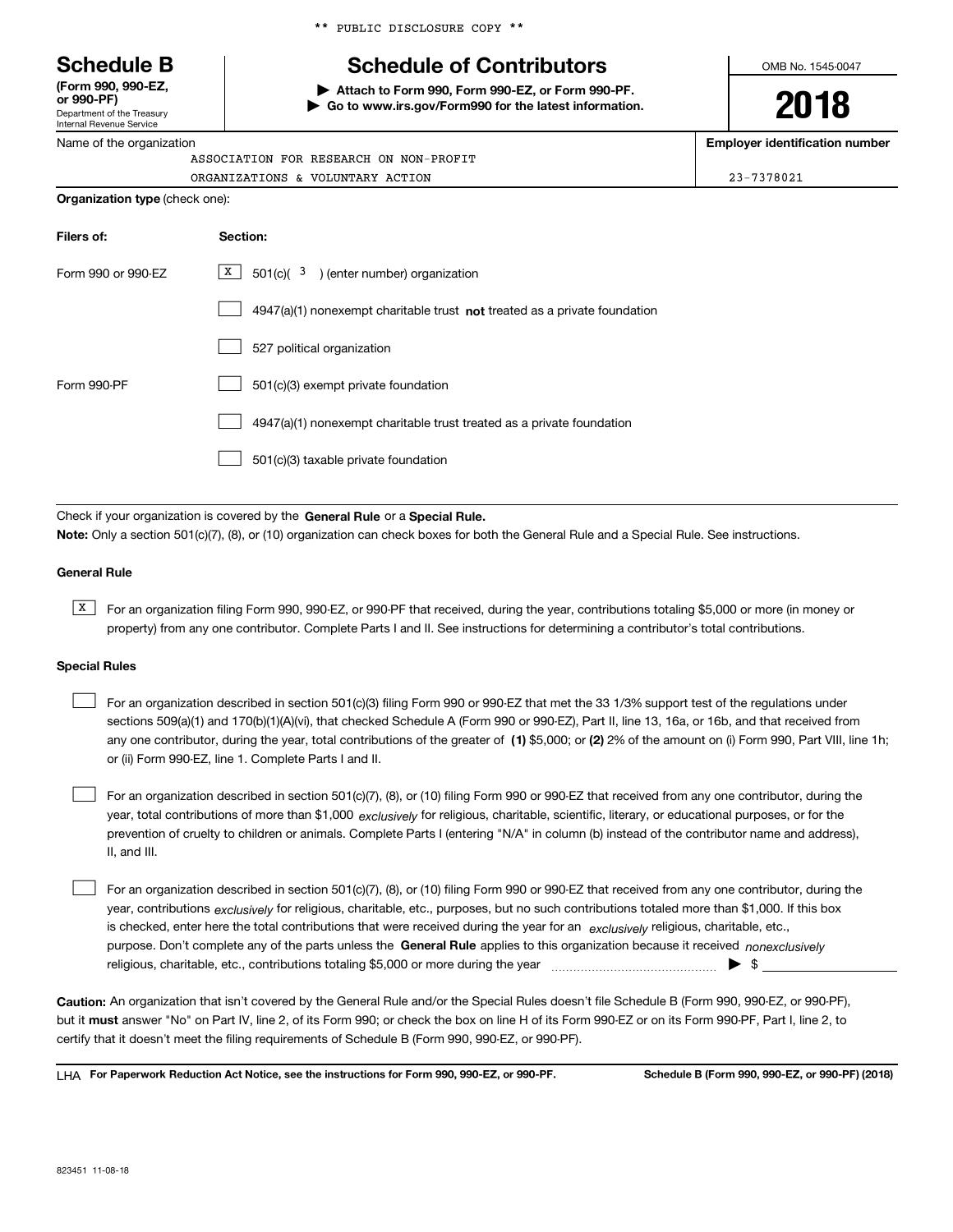| Schedule B (Form 990. 990-EZ. or 990-PF) (2018) | Page |
|-------------------------------------------------|------|
|-------------------------------------------------|------|

|                         | Schedule B (Form 990, 990-EZ, or 990-PF) (2018)                                                |                                   |         | Page 2                                                                                |
|-------------------------|------------------------------------------------------------------------------------------------|-----------------------------------|---------|---------------------------------------------------------------------------------------|
|                         | Name of organization<br>ASSOCIATION FOR RESEARCH ON NON-PROFIT                                 |                                   |         | Employer identification number                                                        |
|                         | ORGANIZATIONS & VOLUNTARY ACTION                                                               |                                   |         | 23-7378021                                                                            |
| Part I                  | Contributors (see instructions). Use duplicate copies of Part I if additional space is needed. |                                   |         |                                                                                       |
| (a)<br>No.              | (b)<br>Name, address, and ZIP + 4                                                              | (c)<br><b>Total contributions</b> |         | (d)<br>Type of contribution                                                           |
| 1                       |                                                                                                | \$                                | 27,500. | Х<br>Person<br>Payroll<br>Noncash<br>(Complete Part II for<br>noncash contributions.) |
| (a)<br>No.              | (b)<br>Name, address, and ZIP + 4                                                              | (c)<br><b>Total contributions</b> |         | (d)<br>Type of contribution                                                           |
| $\overline{\mathbf{2}}$ |                                                                                                | \$                                | 8,000.  | х<br>Person<br>Payroll<br>Noncash<br>(Complete Part II for<br>noncash contributions.) |
| (a)<br>No.              | (b)<br>Name, address, and ZIP + 4                                                              | (c)<br><b>Total contributions</b> |         | (d)<br>Type of contribution                                                           |
| 3                       |                                                                                                | \$                                | 7,000.  | х<br>Person<br>Payroll<br>Noncash<br>(Complete Part II for<br>noncash contributions.) |
| (a)<br>No.              | (b)<br>Name, address, and ZIP + 4                                                              | (c)<br><b>Total contributions</b> |         | (d)<br>Type of contribution                                                           |
| 4                       |                                                                                                | \$                                | 5,000.  | х<br>Person<br>Payroll<br>Noncash<br>(Complete Part II for<br>noncash contributions.) |
| (a)<br>No.              | (b)<br>Name, address, and ZIP + 4                                                              | (c)<br><b>Total contributions</b> |         | (d)<br>Type of contribution                                                           |
| 5                       |                                                                                                | \$                                | 6,000.  | X<br>Person<br>Payroll<br>Noncash<br>(Complete Part II for<br>noncash contributions.) |
| (a)<br>No.              | (b)<br>Name, address, and ZIP + 4                                                              | (c)<br><b>Total contributions</b> |         | (d)<br>Type of contribution                                                           |
| 6                       |                                                                                                | \$                                | 15,000. | X<br>Person<br>Payroll<br>Noncash<br>(Complete Part II for<br>noncash contributions.) |

823452 11-08-18 **Schedule B (Form 990, 990-EZ, or 990-PF) (2018)**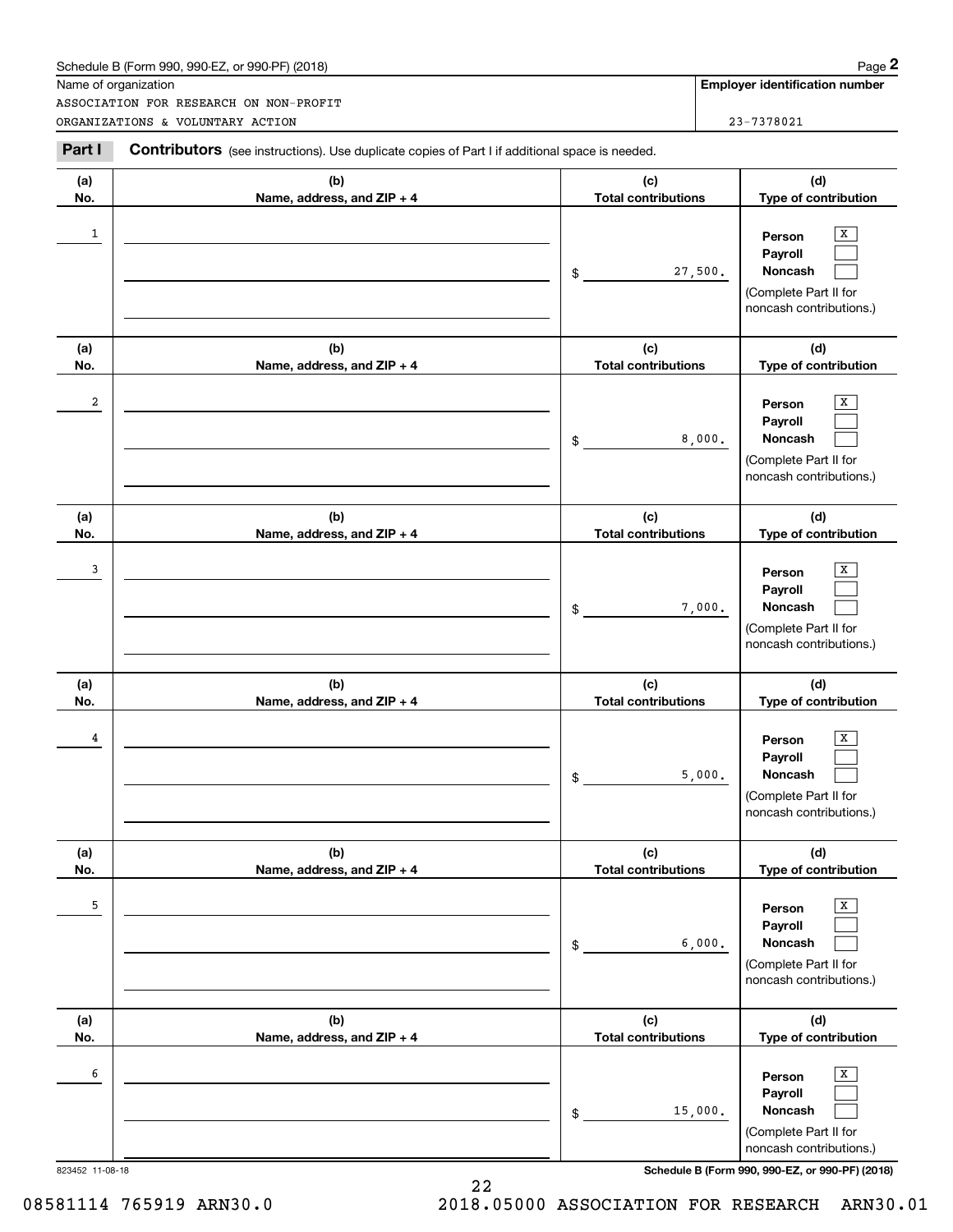| Schedule B (Form 990. 990-EZ. or 990-PF) (2018) | Page |
|-------------------------------------------------|------|
|-------------------------------------------------|------|

|            | Schedule B (Form 990, 990-EZ, or 990-PF) (2018)                                                       |                                   | Page 2                                                                                           |
|------------|-------------------------------------------------------------------------------------------------------|-----------------------------------|--------------------------------------------------------------------------------------------------|
|            | Name of organization                                                                                  |                                   | <b>Employer identification number</b>                                                            |
|            | ASSOCIATION FOR RESEARCH ON NON-PROFIT<br>ORGANIZATIONS & VOLUNTARY ACTION                            |                                   | 23-7378021                                                                                       |
| Part I     | <b>Contributors</b> (see instructions). Use duplicate copies of Part I if additional space is needed. |                                   |                                                                                                  |
| (a)<br>No. | (b)<br>Name, address, and ZIP + 4                                                                     | (c)<br><b>Total contributions</b> | (d)<br>Type of contribution                                                                      |
| 7          |                                                                                                       | \$                                | X<br>Person<br>Payroll<br>5,000.<br>Noncash<br>(Complete Part II for<br>noncash contributions.)  |
| (a)<br>No. | (b)<br>Name, address, and ZIP + 4                                                                     | (c)<br><b>Total contributions</b> | (d)<br>Type of contribution                                                                      |
| 8          |                                                                                                       | \$                                | Х<br>Person<br>Payroll<br>Noncash<br>20,000.<br>(Complete Part II for<br>noncash contributions.) |
| (a)<br>No. | (b)<br>Name, address, and ZIP + 4                                                                     | (c)<br><b>Total contributions</b> | (d)<br>Type of contribution                                                                      |
|            |                                                                                                       | \$                                | Person<br>Payroll<br>Noncash<br>(Complete Part II for<br>noncash contributions.)                 |
| (a)<br>No. | (b)<br>Name, address, and ZIP + 4                                                                     | (c)<br><b>Total contributions</b> | (d)<br>Type of contribution                                                                      |
|            |                                                                                                       | \$                                | Person<br>Payroll<br>Noncash<br>(Complete Part II for<br>noncash contributions.)                 |
| (a)<br>No. | (b)<br>Name, address, and ZIP + 4                                                                     | (c)<br><b>Total contributions</b> | (d)<br>Type of contribution                                                                      |
|            |                                                                                                       | \$                                | Person<br>Payroll<br>Noncash<br>(Complete Part II for<br>noncash contributions.)                 |
| (a)<br>No. | (b)<br>Name, address, and ZIP + 4                                                                     | (c)<br><b>Total contributions</b> | (d)<br>Type of contribution                                                                      |
|            |                                                                                                       | \$                                | Person<br>Payroll<br>Noncash<br>(Complete Part II for<br>noncash contributions.)                 |

823452 11-08-18 **Schedule B (Form 990, 990-EZ, or 990-PF) (2018)**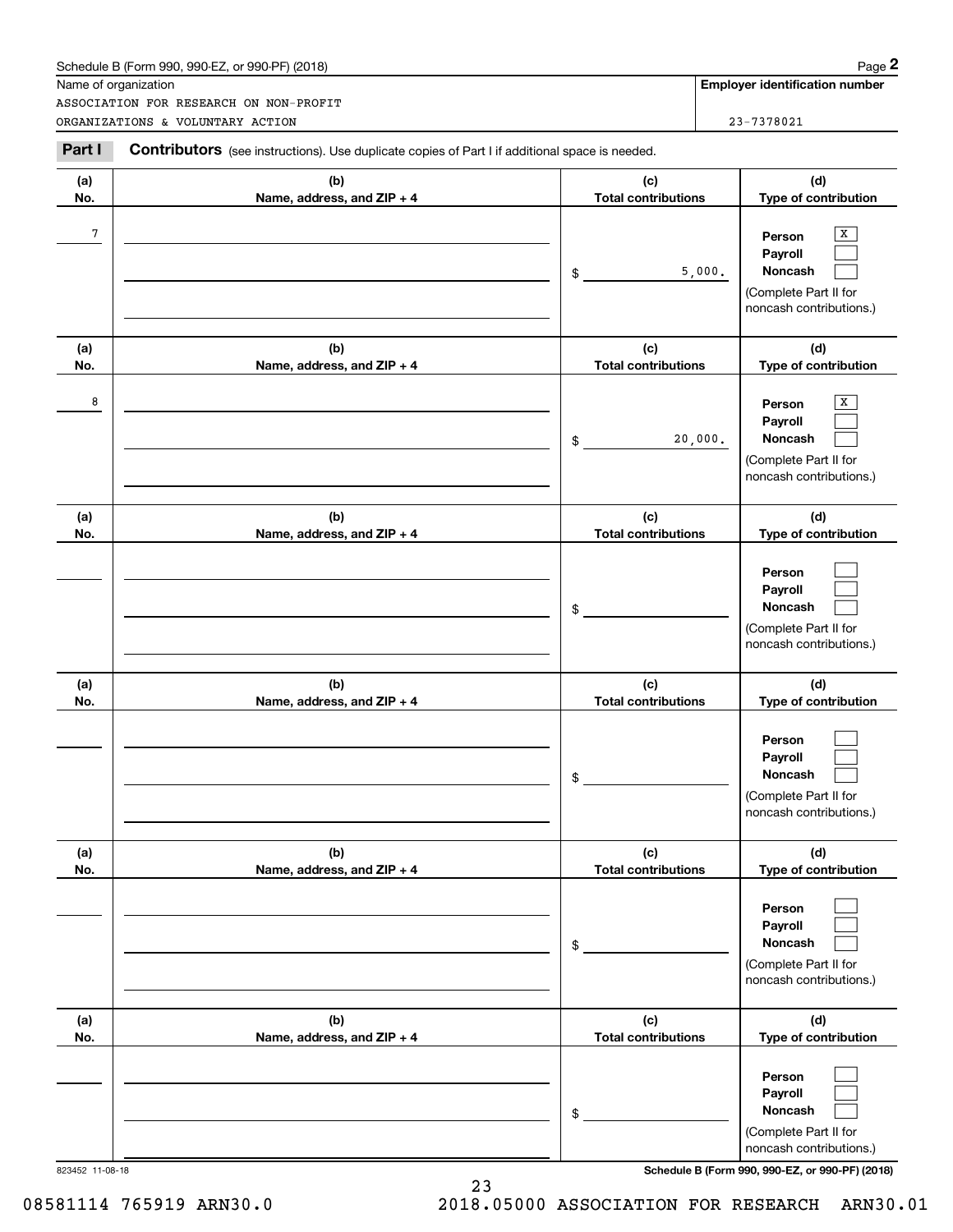|                              | ASSOCIATION FOR RESEARCH ON NON-PROFIT                                                              |                                                 |                      |
|------------------------------|-----------------------------------------------------------------------------------------------------|-------------------------------------------------|----------------------|
|                              | ORGANIZATIONS & VOLUNTARY ACTION                                                                    |                                                 | 23-7378021           |
| Part II                      | Noncash Property (see instructions). Use duplicate copies of Part II if additional space is needed. |                                                 |                      |
| (a)<br>No.<br>from<br>Part I | (b)<br>Description of noncash property given                                                        | (c)<br>FMV (or estimate)<br>(See instructions.) | (d)<br>Date received |
|                              |                                                                                                     | \$                                              |                      |
| (a)<br>No.<br>from<br>Part I | (b)<br>Description of noncash property given                                                        | (c)<br>FMV (or estimate)<br>(See instructions.) | (d)<br>Date received |
|                              |                                                                                                     | \$                                              |                      |
| (a)<br>No.<br>from<br>Part I | (b)<br>Description of noncash property given                                                        | (c)<br>FMV (or estimate)<br>(See instructions.) | (d)<br>Date received |
|                              |                                                                                                     | \$                                              |                      |
| (a)<br>No.<br>from<br>Part I | (b)<br>Description of noncash property given                                                        | (c)<br>FMV (or estimate)<br>(See instructions.) | (d)<br>Date received |
|                              |                                                                                                     | \$                                              |                      |
| (a)<br>No.<br>from<br>Part I | (b)<br>Description of noncash property given                                                        | (c)<br>FMV (or estimate)<br>(See instructions.) | (d)<br>Date received |
|                              |                                                                                                     | \$                                              |                      |
| (a)<br>No.<br>from<br>Part I | (b)<br>Description of noncash property given                                                        | (c)<br>FMV (or estimate)<br>(See instructions.) | (d)<br>Date received |
|                              |                                                                                                     |                                                 |                      |
|                              |                                                                                                     | \$                                              |                      |

24

823453 11-08-18 **Schedule B (Form 990, 990-EZ, or 990-PF) (2018)**

### 08581114 765919 ARN30.0 2018.05000 ASSOCIATION FOR RESEARCH ARN30.01

| Schedule B (Form 990, 990-EZ, or 990-PF) (2018) | Page |
|-------------------------------------------------|------|
|-------------------------------------------------|------|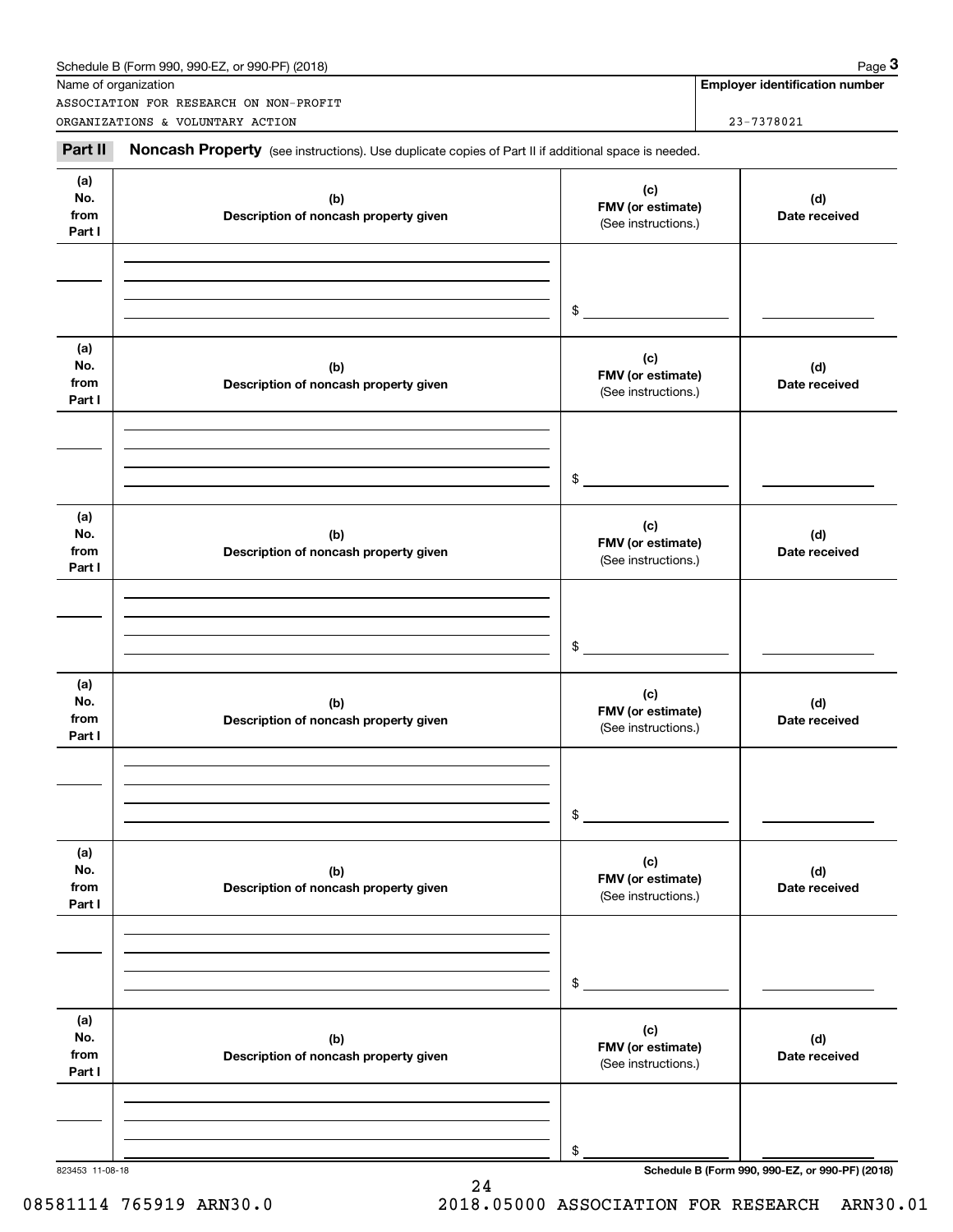|                           | Schedule B (Form 990, 990-EZ, or 990-PF) (2018)                                                                                                                                                                                                                                                                                                                                                                                              |                      | Page 4                                          |
|---------------------------|----------------------------------------------------------------------------------------------------------------------------------------------------------------------------------------------------------------------------------------------------------------------------------------------------------------------------------------------------------------------------------------------------------------------------------------------|----------------------|-------------------------------------------------|
|                           | Name of organization                                                                                                                                                                                                                                                                                                                                                                                                                         |                      | <b>Employer identification number</b>           |
|                           | ASSOCIATION FOR RESEARCH ON NON-PROFIT                                                                                                                                                                                                                                                                                                                                                                                                       |                      |                                                 |
|                           | ORGANIZATIONS & VOLUNTARY ACTION                                                                                                                                                                                                                                                                                                                                                                                                             |                      | 23-7378021                                      |
| Part III                  | Exclusively religious, charitable, etc., contributions to organizations described in section 501(c)(7), (8), or (10) that total more than \$1,000 for the year<br>from any one contributor. Complete columns (a) through (e) and the following line entry. For organizations<br>completing Part III, enter the total of exclusively religious, charitable, etc., contributions of \$1,000 or less for the year. (Enter this info. once.) \\$ |                      |                                                 |
|                           | Use duplicate copies of Part III if additional space is needed.                                                                                                                                                                                                                                                                                                                                                                              |                      |                                                 |
| (a) No.<br>from<br>Part I | (b) Purpose of gift                                                                                                                                                                                                                                                                                                                                                                                                                          | (c) Use of gift      | (d) Description of how gift is held             |
|                           |                                                                                                                                                                                                                                                                                                                                                                                                                                              |                      |                                                 |
|                           |                                                                                                                                                                                                                                                                                                                                                                                                                                              | (e) Transfer of gift |                                                 |
|                           | Transferee's name, address, and $ZIP + 4$                                                                                                                                                                                                                                                                                                                                                                                                    |                      | Relationship of transferor to transferee        |
|                           |                                                                                                                                                                                                                                                                                                                                                                                                                                              |                      |                                                 |
| (a) No.<br>from           |                                                                                                                                                                                                                                                                                                                                                                                                                                              |                      |                                                 |
| Part I                    | (b) Purpose of gift                                                                                                                                                                                                                                                                                                                                                                                                                          | (c) Use of gift      | (d) Description of how gift is held             |
|                           |                                                                                                                                                                                                                                                                                                                                                                                                                                              |                      |                                                 |
|                           |                                                                                                                                                                                                                                                                                                                                                                                                                                              | (e) Transfer of gift |                                                 |
|                           | Transferee's name, address, and ZIP + 4                                                                                                                                                                                                                                                                                                                                                                                                      |                      | Relationship of transferor to transferee        |
|                           |                                                                                                                                                                                                                                                                                                                                                                                                                                              |                      |                                                 |
| (a) No.<br>from           | (b) Purpose of gift                                                                                                                                                                                                                                                                                                                                                                                                                          | (c) Use of gift      | (d) Description of how gift is held             |
| Part I                    |                                                                                                                                                                                                                                                                                                                                                                                                                                              |                      |                                                 |
|                           |                                                                                                                                                                                                                                                                                                                                                                                                                                              |                      |                                                 |
|                           |                                                                                                                                                                                                                                                                                                                                                                                                                                              | (e) Transfer of gift |                                                 |
|                           | Transferee's name, address, and $ZIP + 4$                                                                                                                                                                                                                                                                                                                                                                                                    |                      | Relationship of transferor to transferee        |
|                           |                                                                                                                                                                                                                                                                                                                                                                                                                                              |                      |                                                 |
| (a) No.<br>from<br>Part I | (b) Purpose of gift                                                                                                                                                                                                                                                                                                                                                                                                                          | (c) Use of gift      | (d) Description of how gift is held             |
|                           |                                                                                                                                                                                                                                                                                                                                                                                                                                              |                      |                                                 |
|                           |                                                                                                                                                                                                                                                                                                                                                                                                                                              |                      |                                                 |
|                           |                                                                                                                                                                                                                                                                                                                                                                                                                                              | (e) Transfer of gift |                                                 |
|                           | Transferee's name, address, and $ZIP + 4$                                                                                                                                                                                                                                                                                                                                                                                                    |                      | Relationship of transferor to transferee        |
|                           |                                                                                                                                                                                                                                                                                                                                                                                                                                              |                      |                                                 |
| 823454 11-08-18           |                                                                                                                                                                                                                                                                                                                                                                                                                                              | 25                   | Schedule B (Form 990, 990-EZ, or 990-PF) (2018) |

08581114 765919 ARN30.0 2018.05000 ASSOCIATION FOR RESEARCH ARN30.01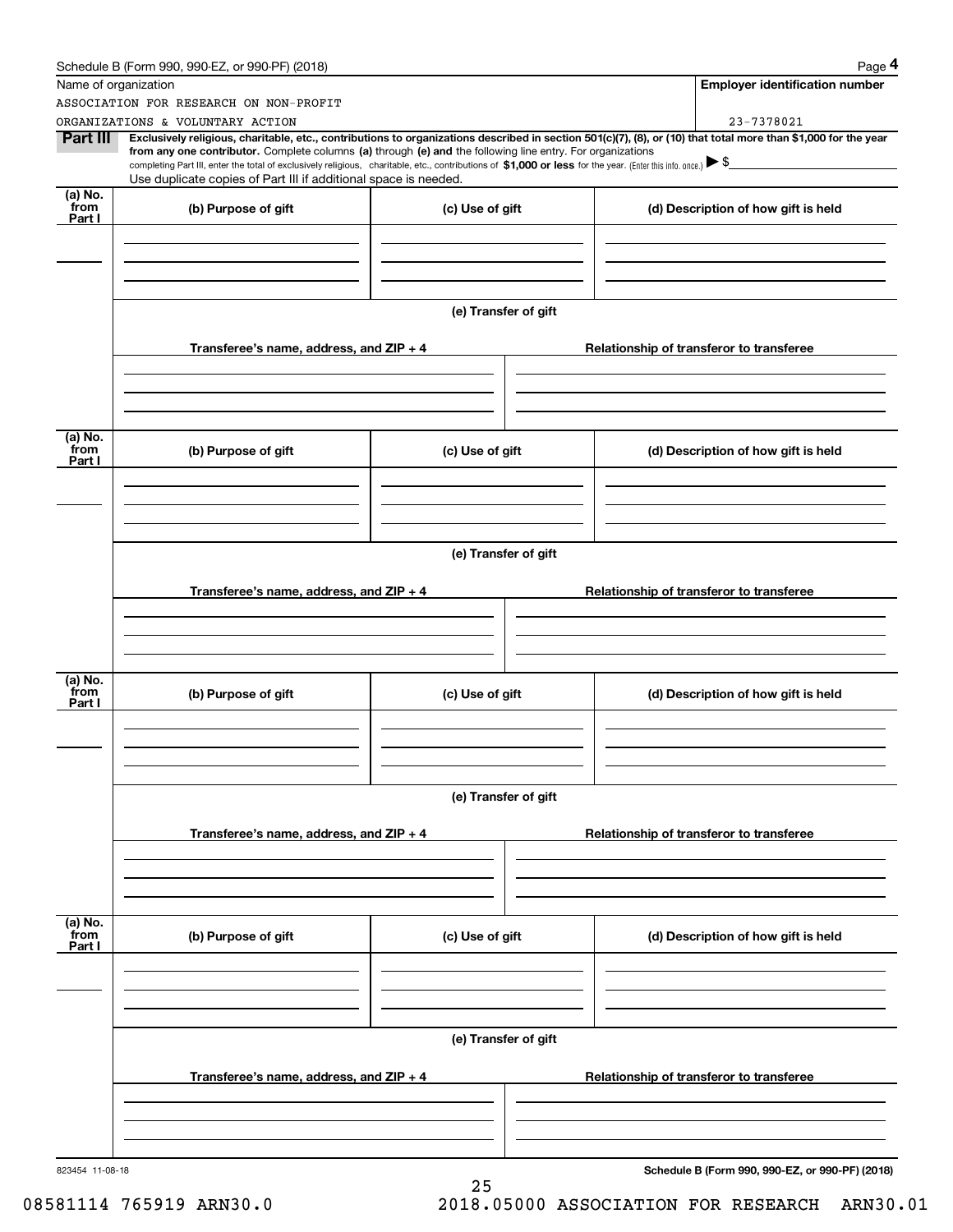|         | <b>SCHEDULE D</b>                                      |                                                                                                        | <b>Supplemental Financial Statements</b>                                                                                                                                                                                                                                                                                                                                                                                                                                                                                                                                                                                                                                                                                                                                                                                                                                                                                                                                                                                                                                                                                                                                                                                                                                                                                                                                                                                                                                                                                                                                                                                                                                                                       |                         | OMB No. 1545-0047                     |
|---------|--------------------------------------------------------|--------------------------------------------------------------------------------------------------------|----------------------------------------------------------------------------------------------------------------------------------------------------------------------------------------------------------------------------------------------------------------------------------------------------------------------------------------------------------------------------------------------------------------------------------------------------------------------------------------------------------------------------------------------------------------------------------------------------------------------------------------------------------------------------------------------------------------------------------------------------------------------------------------------------------------------------------------------------------------------------------------------------------------------------------------------------------------------------------------------------------------------------------------------------------------------------------------------------------------------------------------------------------------------------------------------------------------------------------------------------------------------------------------------------------------------------------------------------------------------------------------------------------------------------------------------------------------------------------------------------------------------------------------------------------------------------------------------------------------------------------------------------------------------------------------------------------------|-------------------------|---------------------------------------|
|         | (Form 990)                                             |                                                                                                        | Complete if the organization answered "Yes" on Form 990,                                                                                                                                                                                                                                                                                                                                                                                                                                                                                                                                                                                                                                                                                                                                                                                                                                                                                                                                                                                                                                                                                                                                                                                                                                                                                                                                                                                                                                                                                                                                                                                                                                                       |                         |                                       |
|         |                                                        |                                                                                                        |                                                                                                                                                                                                                                                                                                                                                                                                                                                                                                                                                                                                                                                                                                                                                                                                                                                                                                                                                                                                                                                                                                                                                                                                                                                                                                                                                                                                                                                                                                                                                                                                                                                                                                                |                         | <b>Open to Public</b>                 |
|         | Department of the Treasury<br>Internal Revenue Service |                                                                                                        |                                                                                                                                                                                                                                                                                                                                                                                                                                                                                                                                                                                                                                                                                                                                                                                                                                                                                                                                                                                                                                                                                                                                                                                                                                                                                                                                                                                                                                                                                                                                                                                                                                                                                                                |                         | Inspection                            |
|         | Name of the organization                               | ASSOCIATION FOR RESEARCH ON NON-PROFIT                                                                 |                                                                                                                                                                                                                                                                                                                                                                                                                                                                                                                                                                                                                                                                                                                                                                                                                                                                                                                                                                                                                                                                                                                                                                                                                                                                                                                                                                                                                                                                                                                                                                                                                                                                                                                |                         | <b>Employer identification number</b> |
|         |                                                        | ORGANIZATIONS & VOLUNTARY ACTION                                                                       |                                                                                                                                                                                                                                                                                                                                                                                                                                                                                                                                                                                                                                                                                                                                                                                                                                                                                                                                                                                                                                                                                                                                                                                                                                                                                                                                                                                                                                                                                                                                                                                                                                                                                                                |                         | 23-7378021                            |
| Part I  |                                                        |                                                                                                        |                                                                                                                                                                                                                                                                                                                                                                                                                                                                                                                                                                                                                                                                                                                                                                                                                                                                                                                                                                                                                                                                                                                                                                                                                                                                                                                                                                                                                                                                                                                                                                                                                                                                                                                |                         |                                       |
|         |                                                        | organization answered "Yes" on Form 990, Part IV, line 6.                                              |                                                                                                                                                                                                                                                                                                                                                                                                                                                                                                                                                                                                                                                                                                                                                                                                                                                                                                                                                                                                                                                                                                                                                                                                                                                                                                                                                                                                                                                                                                                                                                                                                                                                                                                |                         |                                       |
|         |                                                        |                                                                                                        |                                                                                                                                                                                                                                                                                                                                                                                                                                                                                                                                                                                                                                                                                                                                                                                                                                                                                                                                                                                                                                                                                                                                                                                                                                                                                                                                                                                                                                                                                                                                                                                                                                                                                                                |                         |                                       |
| 1<br>2  |                                                        | Aggregate value of contributions to (during year)                                                      |                                                                                                                                                                                                                                                                                                                                                                                                                                                                                                                                                                                                                                                                                                                                                                                                                                                                                                                                                                                                                                                                                                                                                                                                                                                                                                                                                                                                                                                                                                                                                                                                                                                                                                                |                         |                                       |
| з       |                                                        |                                                                                                        | Part IV, line 6, 7, 8, 9, 10, 11a, 11b, 11c, 11d, 11e, 11f, 12a, or 12b.<br>Attach to Form 990.<br>Go to www.irs.gov/Form990 for instructions and the latest information.<br>Organizations Maintaining Donor Advised Funds or Other Similar Funds or Accounts. Complete if the<br>(a) Donor advised funds<br>(b) Funds and other accounts<br>Did the organization inform all donors and donor advisors in writing that the assets held in donor advised funds<br>Did the organization inform all grantees, donors, and donor advisors in writing that grant funds can be used only<br>for charitable purposes and not for the benefit of the donor or donor advisor, or for any other purpose conferring<br>Conservation Easements. Complete if the organization answered "Yes" on Form 990, Part IV, line 7.<br>Preservation of a historically important land area<br>Preservation of a certified historic structure<br>Complete lines 2a through 2d if the organization held a qualified conservation contribution in the form of a conservation easement on the last<br>2a<br>2 <sub>b</sub><br>2c<br>Number of conservation easements on a certified historic structure included in (a) manufacture included in (a)<br>Number of conservation easements included in (c) acquired after 7/25/06, and not on a historic structure<br>2d<br>listed in the National Register [111] Marshall Register [11] Marshall Register [11] Marshall Register [11] Marshall Register [11] Marshall Register [11] Marshall Register [11] Marshall Register [11] Marshall Register [11]<br>Number of conservation easements modified, transferred, released, extinguished, or terminated by the organization during the tax |                         |                                       |
| 4       | Aggregate value at end of year                         |                                                                                                        |                                                                                                                                                                                                                                                                                                                                                                                                                                                                                                                                                                                                                                                                                                                                                                                                                                                                                                                                                                                                                                                                                                                                                                                                                                                                                                                                                                                                                                                                                                                                                                                                                                                                                                                |                         |                                       |
| 5       |                                                        |                                                                                                        |                                                                                                                                                                                                                                                                                                                                                                                                                                                                                                                                                                                                                                                                                                                                                                                                                                                                                                                                                                                                                                                                                                                                                                                                                                                                                                                                                                                                                                                                                                                                                                                                                                                                                                                |                         |                                       |
|         |                                                        |                                                                                                        |                                                                                                                                                                                                                                                                                                                                                                                                                                                                                                                                                                                                                                                                                                                                                                                                                                                                                                                                                                                                                                                                                                                                                                                                                                                                                                                                                                                                                                                                                                                                                                                                                                                                                                                |                         | Yes<br>No                             |
| 6       |                                                        |                                                                                                        |                                                                                                                                                                                                                                                                                                                                                                                                                                                                                                                                                                                                                                                                                                                                                                                                                                                                                                                                                                                                                                                                                                                                                                                                                                                                                                                                                                                                                                                                                                                                                                                                                                                                                                                |                         |                                       |
|         |                                                        |                                                                                                        |                                                                                                                                                                                                                                                                                                                                                                                                                                                                                                                                                                                                                                                                                                                                                                                                                                                                                                                                                                                                                                                                                                                                                                                                                                                                                                                                                                                                                                                                                                                                                                                                                                                                                                                |                         |                                       |
|         | impermissible private benefit?                         |                                                                                                        |                                                                                                                                                                                                                                                                                                                                                                                                                                                                                                                                                                                                                                                                                                                                                                                                                                                                                                                                                                                                                                                                                                                                                                                                                                                                                                                                                                                                                                                                                                                                                                                                                                                                                                                |                         | Yes<br>No.                            |
| Part II |                                                        |                                                                                                        |                                                                                                                                                                                                                                                                                                                                                                                                                                                                                                                                                                                                                                                                                                                                                                                                                                                                                                                                                                                                                                                                                                                                                                                                                                                                                                                                                                                                                                                                                                                                                                                                                                                                                                                |                         |                                       |
| 1       |                                                        | Purpose(s) of conservation easements held by the organization (check all that apply).                  |                                                                                                                                                                                                                                                                                                                                                                                                                                                                                                                                                                                                                                                                                                                                                                                                                                                                                                                                                                                                                                                                                                                                                                                                                                                                                                                                                                                                                                                                                                                                                                                                                                                                                                                |                         |                                       |
|         |                                                        | Preservation of land for public use (e.g., recreation or education)                                    |                                                                                                                                                                                                                                                                                                                                                                                                                                                                                                                                                                                                                                                                                                                                                                                                                                                                                                                                                                                                                                                                                                                                                                                                                                                                                                                                                                                                                                                                                                                                                                                                                                                                                                                |                         |                                       |
|         |                                                        | Protection of natural habitat                                                                          |                                                                                                                                                                                                                                                                                                                                                                                                                                                                                                                                                                                                                                                                                                                                                                                                                                                                                                                                                                                                                                                                                                                                                                                                                                                                                                                                                                                                                                                                                                                                                                                                                                                                                                                |                         |                                       |
|         |                                                        | Preservation of open space                                                                             |                                                                                                                                                                                                                                                                                                                                                                                                                                                                                                                                                                                                                                                                                                                                                                                                                                                                                                                                                                                                                                                                                                                                                                                                                                                                                                                                                                                                                                                                                                                                                                                                                                                                                                                |                         |                                       |
| 2       |                                                        |                                                                                                        |                                                                                                                                                                                                                                                                                                                                                                                                                                                                                                                                                                                                                                                                                                                                                                                                                                                                                                                                                                                                                                                                                                                                                                                                                                                                                                                                                                                                                                                                                                                                                                                                                                                                                                                |                         |                                       |
|         | day of the tax year.                                   |                                                                                                        |                                                                                                                                                                                                                                                                                                                                                                                                                                                                                                                                                                                                                                                                                                                                                                                                                                                                                                                                                                                                                                                                                                                                                                                                                                                                                                                                                                                                                                                                                                                                                                                                                                                                                                                |                         | Held at the End of the Tax Year       |
| а       |                                                        | Total number of conservation easements                                                                 |                                                                                                                                                                                                                                                                                                                                                                                                                                                                                                                                                                                                                                                                                                                                                                                                                                                                                                                                                                                                                                                                                                                                                                                                                                                                                                                                                                                                                                                                                                                                                                                                                                                                                                                |                         |                                       |
|         |                                                        | Total acreage restricted by conservation easements                                                     |                                                                                                                                                                                                                                                                                                                                                                                                                                                                                                                                                                                                                                                                                                                                                                                                                                                                                                                                                                                                                                                                                                                                                                                                                                                                                                                                                                                                                                                                                                                                                                                                                                                                                                                |                         |                                       |
| с       |                                                        |                                                                                                        |                                                                                                                                                                                                                                                                                                                                                                                                                                                                                                                                                                                                                                                                                                                                                                                                                                                                                                                                                                                                                                                                                                                                                                                                                                                                                                                                                                                                                                                                                                                                                                                                                                                                                                                |                         |                                       |
| d       |                                                        |                                                                                                        |                                                                                                                                                                                                                                                                                                                                                                                                                                                                                                                                                                                                                                                                                                                                                                                                                                                                                                                                                                                                                                                                                                                                                                                                                                                                                                                                                                                                                                                                                                                                                                                                                                                                                                                |                         |                                       |
|         |                                                        |                                                                                                        |                                                                                                                                                                                                                                                                                                                                                                                                                                                                                                                                                                                                                                                                                                                                                                                                                                                                                                                                                                                                                                                                                                                                                                                                                                                                                                                                                                                                                                                                                                                                                                                                                                                                                                                |                         |                                       |
| 3       |                                                        |                                                                                                        |                                                                                                                                                                                                                                                                                                                                                                                                                                                                                                                                                                                                                                                                                                                                                                                                                                                                                                                                                                                                                                                                                                                                                                                                                                                                                                                                                                                                                                                                                                                                                                                                                                                                                                                |                         |                                       |
| 4       | $\vee$ ear $\blacktriangleright$                       | Number of states where property subject to conservation easement is located >                          |                                                                                                                                                                                                                                                                                                                                                                                                                                                                                                                                                                                                                                                                                                                                                                                                                                                                                                                                                                                                                                                                                                                                                                                                                                                                                                                                                                                                                                                                                                                                                                                                                                                                                                                |                         |                                       |
| 5       |                                                        | Does the organization have a written policy regarding the periodic monitoring, inspection, handling of |                                                                                                                                                                                                                                                                                                                                                                                                                                                                                                                                                                                                                                                                                                                                                                                                                                                                                                                                                                                                                                                                                                                                                                                                                                                                                                                                                                                                                                                                                                                                                                                                                                                                                                                |                         |                                       |
|         |                                                        | violations, and enforcement of the conservation easements it holds?                                    |                                                                                                                                                                                                                                                                                                                                                                                                                                                                                                                                                                                                                                                                                                                                                                                                                                                                                                                                                                                                                                                                                                                                                                                                                                                                                                                                                                                                                                                                                                                                                                                                                                                                                                                |                         | No<br>Yes                             |
| 6       |                                                        |                                                                                                        | Staff and volunteer hours devoted to monitoring, inspecting, handling of violations, and enforcing conservation easements during the year                                                                                                                                                                                                                                                                                                                                                                                                                                                                                                                                                                                                                                                                                                                                                                                                                                                                                                                                                                                                                                                                                                                                                                                                                                                                                                                                                                                                                                                                                                                                                                      |                         |                                       |
|         |                                                        |                                                                                                        |                                                                                                                                                                                                                                                                                                                                                                                                                                                                                                                                                                                                                                                                                                                                                                                                                                                                                                                                                                                                                                                                                                                                                                                                                                                                                                                                                                                                                                                                                                                                                                                                                                                                                                                |                         |                                       |
| 7       |                                                        |                                                                                                        | Amount of expenses incurred in monitoring, inspecting, handling of violations, and enforcing conservation easements during the year                                                                                                                                                                                                                                                                                                                                                                                                                                                                                                                                                                                                                                                                                                                                                                                                                                                                                                                                                                                                                                                                                                                                                                                                                                                                                                                                                                                                                                                                                                                                                                            |                         |                                       |
|         | $\blacktriangleright$ \$                               |                                                                                                        |                                                                                                                                                                                                                                                                                                                                                                                                                                                                                                                                                                                                                                                                                                                                                                                                                                                                                                                                                                                                                                                                                                                                                                                                                                                                                                                                                                                                                                                                                                                                                                                                                                                                                                                |                         |                                       |
| 8       |                                                        |                                                                                                        | Does each conservation easement reported on line 2(d) above satisfy the requirements of section 170(h)(4)(B)(i)                                                                                                                                                                                                                                                                                                                                                                                                                                                                                                                                                                                                                                                                                                                                                                                                                                                                                                                                                                                                                                                                                                                                                                                                                                                                                                                                                                                                                                                                                                                                                                                                |                         |                                       |
|         | and section $170(h)(4)(B)(ii)?$                        |                                                                                                        |                                                                                                                                                                                                                                                                                                                                                                                                                                                                                                                                                                                                                                                                                                                                                                                                                                                                                                                                                                                                                                                                                                                                                                                                                                                                                                                                                                                                                                                                                                                                                                                                                                                                                                                |                         | Yes<br><b>No</b>                      |
| 9       |                                                        |                                                                                                        | In Part XIII, describe how the organization reports conservation easements in its revenue and expense statement, and balance sheet, and                                                                                                                                                                                                                                                                                                                                                                                                                                                                                                                                                                                                                                                                                                                                                                                                                                                                                                                                                                                                                                                                                                                                                                                                                                                                                                                                                                                                                                                                                                                                                                        |                         |                                       |
|         |                                                        |                                                                                                        | include, if applicable, the text of the footnote to the organization's financial statements that describes the organization's accounting for                                                                                                                                                                                                                                                                                                                                                                                                                                                                                                                                                                                                                                                                                                                                                                                                                                                                                                                                                                                                                                                                                                                                                                                                                                                                                                                                                                                                                                                                                                                                                                   |                         |                                       |
|         | conservation easements.                                |                                                                                                        |                                                                                                                                                                                                                                                                                                                                                                                                                                                                                                                                                                                                                                                                                                                                                                                                                                                                                                                                                                                                                                                                                                                                                                                                                                                                                                                                                                                                                                                                                                                                                                                                                                                                                                                |                         |                                       |
|         | Part III                                               |                                                                                                        | Organizations Maintaining Collections of Art, Historical Treasures, or Other Similar Assets.                                                                                                                                                                                                                                                                                                                                                                                                                                                                                                                                                                                                                                                                                                                                                                                                                                                                                                                                                                                                                                                                                                                                                                                                                                                                                                                                                                                                                                                                                                                                                                                                                   |                         |                                       |
|         |                                                        | Complete if the organization answered "Yes" on Form 990, Part IV, line 8.                              |                                                                                                                                                                                                                                                                                                                                                                                                                                                                                                                                                                                                                                                                                                                                                                                                                                                                                                                                                                                                                                                                                                                                                                                                                                                                                                                                                                                                                                                                                                                                                                                                                                                                                                                |                         |                                       |
|         |                                                        |                                                                                                        | 1a If the organization elected, as permitted under SFAS 116 (ASC 958), not to report in its revenue statement and balance sheet works of art,                                                                                                                                                                                                                                                                                                                                                                                                                                                                                                                                                                                                                                                                                                                                                                                                                                                                                                                                                                                                                                                                                                                                                                                                                                                                                                                                                                                                                                                                                                                                                                  |                         |                                       |
|         |                                                        |                                                                                                        | historical treasures, or other similar assets held for public exhibition, education, or research in furtherance of public service, provide, in Part XIII,                                                                                                                                                                                                                                                                                                                                                                                                                                                                                                                                                                                                                                                                                                                                                                                                                                                                                                                                                                                                                                                                                                                                                                                                                                                                                                                                                                                                                                                                                                                                                      |                         |                                       |
|         |                                                        | the text of the footnote to its financial statements that describes these items.                       |                                                                                                                                                                                                                                                                                                                                                                                                                                                                                                                                                                                                                                                                                                                                                                                                                                                                                                                                                                                                                                                                                                                                                                                                                                                                                                                                                                                                                                                                                                                                                                                                                                                                                                                |                         |                                       |
|         |                                                        |                                                                                                        | <b>b</b> If the organization elected, as permitted under SFAS 116 (ASC 958), to report in its revenue statement and balance sheet works of art, historical                                                                                                                                                                                                                                                                                                                                                                                                                                                                                                                                                                                                                                                                                                                                                                                                                                                                                                                                                                                                                                                                                                                                                                                                                                                                                                                                                                                                                                                                                                                                                     |                         |                                       |
|         |                                                        |                                                                                                        | treasures, or other similar assets held for public exhibition, education, or research in furtherance of public service, provide the following amounts                                                                                                                                                                                                                                                                                                                                                                                                                                                                                                                                                                                                                                                                                                                                                                                                                                                                                                                                                                                                                                                                                                                                                                                                                                                                                                                                                                                                                                                                                                                                                          |                         |                                       |
|         | relating to these items:                               |                                                                                                        |                                                                                                                                                                                                                                                                                                                                                                                                                                                                                                                                                                                                                                                                                                                                                                                                                                                                                                                                                                                                                                                                                                                                                                                                                                                                                                                                                                                                                                                                                                                                                                                                                                                                                                                |                         |                                       |
|         |                                                        |                                                                                                        |                                                                                                                                                                                                                                                                                                                                                                                                                                                                                                                                                                                                                                                                                                                                                                                                                                                                                                                                                                                                                                                                                                                                                                                                                                                                                                                                                                                                                                                                                                                                                                                                                                                                                                                |                         |                                       |
|         |                                                        | (ii) Assets included in Form 990, Part X                                                               |                                                                                                                                                                                                                                                                                                                                                                                                                                                                                                                                                                                                                                                                                                                                                                                                                                                                                                                                                                                                                                                                                                                                                                                                                                                                                                                                                                                                                                                                                                                                                                                                                                                                                                                |                         |                                       |
| 2       |                                                        |                                                                                                        | If the organization received or held works of art, historical treasures, or other similar assets for financial gain, provide                                                                                                                                                                                                                                                                                                                                                                                                                                                                                                                                                                                                                                                                                                                                                                                                                                                                                                                                                                                                                                                                                                                                                                                                                                                                                                                                                                                                                                                                                                                                                                                   |                         |                                       |
|         |                                                        | the following amounts required to be reported under SFAS 116 (ASC 958) relating to these items:        |                                                                                                                                                                                                                                                                                                                                                                                                                                                                                                                                                                                                                                                                                                                                                                                                                                                                                                                                                                                                                                                                                                                                                                                                                                                                                                                                                                                                                                                                                                                                                                                                                                                                                                                |                         |                                       |
| а       |                                                        |                                                                                                        | Revenue included on Form 990, Part VIII, line 1 [2000] [2000] [2000] [2000] [3000] [3000] [3000] [3000] [3000                                                                                                                                                                                                                                                                                                                                                                                                                                                                                                                                                                                                                                                                                                                                                                                                                                                                                                                                                                                                                                                                                                                                                                                                                                                                                                                                                                                                                                                                                                                                                                                                  | \$                      |                                       |
|         |                                                        |                                                                                                        |                                                                                                                                                                                                                                                                                                                                                                                                                                                                                                                                                                                                                                                                                                                                                                                                                                                                                                                                                                                                                                                                                                                                                                                                                                                                                                                                                                                                                                                                                                                                                                                                                                                                                                                | $\blacktriangleright$ s |                                       |
|         |                                                        | LHA For Paperwork Reduction Act Notice, see the Instructions for Form 990.                             |                                                                                                                                                                                                                                                                                                                                                                                                                                                                                                                                                                                                                                                                                                                                                                                                                                                                                                                                                                                                                                                                                                                                                                                                                                                                                                                                                                                                                                                                                                                                                                                                                                                                                                                |                         | Schedule D (Form 990) 2018            |
|         | 832051 10-29-18                                        |                                                                                                        |                                                                                                                                                                                                                                                                                                                                                                                                                                                                                                                                                                                                                                                                                                                                                                                                                                                                                                                                                                                                                                                                                                                                                                                                                                                                                                                                                                                                                                                                                                                                                                                                                                                                                                                |                         |                                       |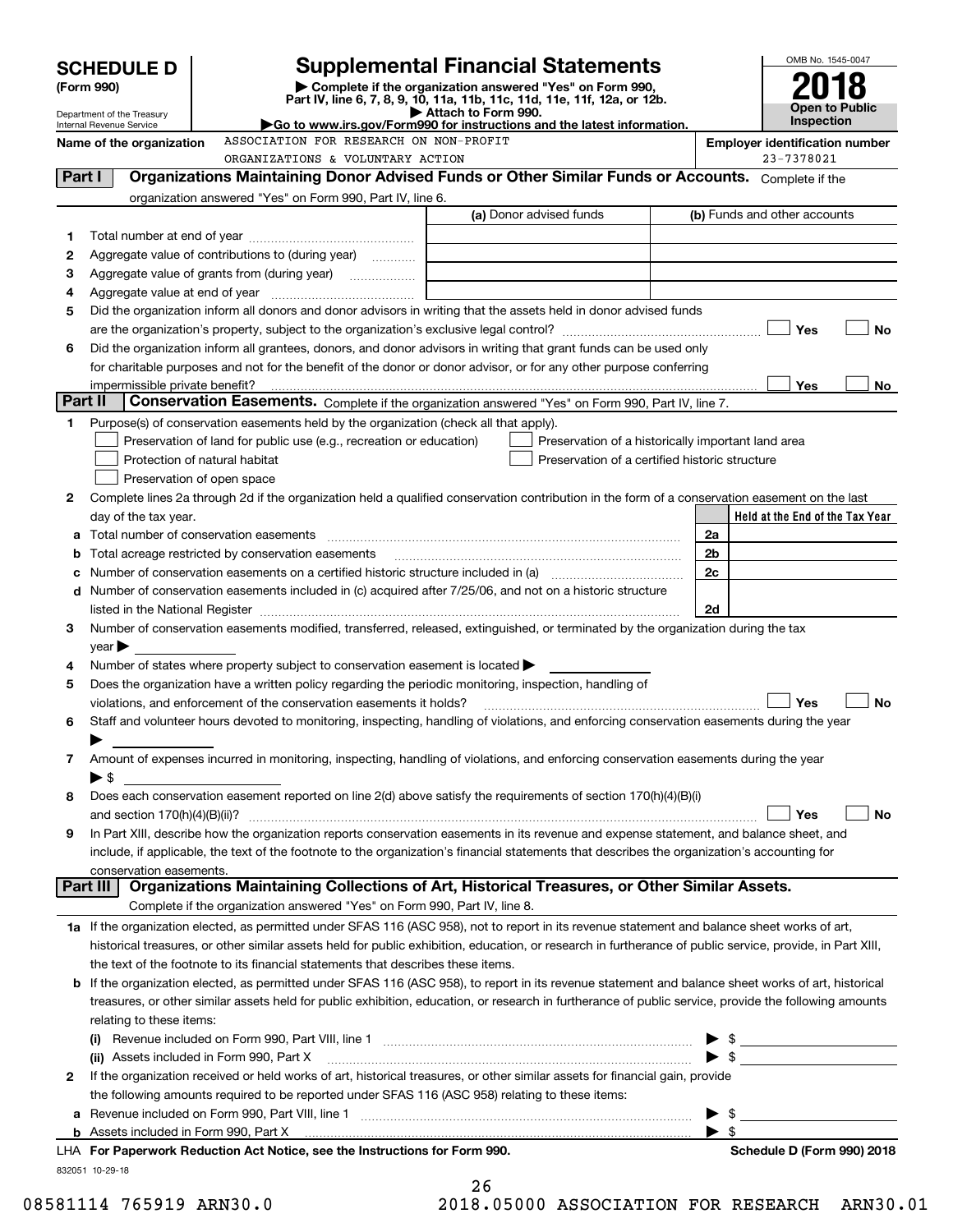| ORGANIZATIONS & VOLUNTARY ACTION<br>23-7378021<br>$Page$ 2<br>Schedule D (Form 990) 2018<br>Part III<br>Organizations Maintaining Collections of Art, Historical Treasures, or Other Similar Assets (continued)<br>Using the organization's acquisition, accession, and other records, check any of the following that are a significant use of its collection items<br>з<br>(check all that apply):<br>Public exhibition<br>Loan or exchange programs<br>d<br>a<br>Scholarly research<br>Other and the control of the control of the control of the control of the control of the control of the control of the control of the control of the control of the control of the control of the control of the control of th<br>b<br>e<br>Preservation for future generations<br>c<br>Provide a description of the organization's collections and explain how they further the organization's exempt purpose in Part XIII.<br>4<br>During the year, did the organization solicit or receive donations of art, historical treasures, or other similar assets<br>5<br>to be sold to raise funds rather than to be maintained as part of the organization's collection?<br>Yes<br>No.<br>Part IV<br>Escrow and Custodial Arrangements. Complete if the organization answered "Yes" on Form 990, Part IV, line 9, or<br>reported an amount on Form 990, Part X, line 21.<br>1a Is the organization an agent, trustee, custodian or other intermediary for contributions or other assets not included<br>on Form 990, Part X? [11] The Content of The Content of The Content of The Content of The Content of The Content of The Content of The Content of The Content of The Content of The Content of The Content of The Content of T<br>Yes<br>No<br><b>b</b> If "Yes," explain the arrangement in Part XIII and complete the following table:<br>Amount<br>1c<br>Beginning balance<br>с<br>Additions during the year manufactured and an annual contract of the year manufactured and all the year manufactured and all the year manufactured and all the year manufactured and all the year manufactured and all the yea<br>1d<br>d<br>Distributions during the year manufactured and continuum and contact the year manufactured and contact the year<br>1e<br>е<br>1f<br>f<br>Did the organization include an amount on Form 990, Part X, line 21, for escrow or custodial account liability?<br><b>Yes</b><br>No<br>2a<br><b>b</b> If "Yes," explain the arrangement in Part XIII. Check here if the explanation has been provided on Part XIII<br><b>Part V</b><br>Endowment Funds. Complete if the organization answered "Yes" on Form 990, Part IV, line 10.<br>(c) Two years back<br>(b) Prior year<br>(d) Three years back<br>(e) Four years back<br>(a) Current year<br>20,449.<br>20,449.<br>20,449.<br>20,449.<br>20,449.<br>Beginning of year balance<br>1a<br>b<br>Net investment earnings, gains, and losses<br>c<br>d<br><b>e</b> Other expenditures for facilities<br>and programs<br>Administrative expenses<br>Ť.<br>20,449.<br>20,449.<br>20,449.<br>20,449.<br>20,449.<br>End of year balance<br>g<br>Provide the estimated percentage of the current year end balance (line 1g, column (a)) held as:<br>2<br>Board designated or quasi-endowment ><br>%<br>a<br>Permanent endowment<br>%<br>b<br>Temporarily restricted endowment ><br>%<br>с<br>The percentages on lines 2a, 2b, and 2c should equal 100%.<br>3a Are there endowment funds not in the possession of the organization that are held and administered for the organization<br>Yes<br>No<br>by:<br>х<br>3a(i)<br>х<br>(ii) related organizations<br>3a(ii)<br>3b<br>Describe in Part XIII the intended uses of the organization's endowment funds.<br>4<br>Land, Buildings, and Equipment.<br><b>Part VI</b><br>Complete if the organization answered "Yes" on Form 990, Part IV, line 11a. See Form 990, Part X, line 10.<br>(b) Cost or other<br>Description of property<br>(a) Cost or other<br>(c) Accumulated<br>(d) Book value<br>basis (investment)<br>basis (other)<br>depreciation<br>b<br>23,078.<br>18,966.<br>4,112.<br>500.<br>0.<br>500.<br>4, 112.<br>▶ |  | ASSOCIATION FOR RESEARCH ON NON-PROFIT |  |  |  |  |
|-------------------------------------------------------------------------------------------------------------------------------------------------------------------------------------------------------------------------------------------------------------------------------------------------------------------------------------------------------------------------------------------------------------------------------------------------------------------------------------------------------------------------------------------------------------------------------------------------------------------------------------------------------------------------------------------------------------------------------------------------------------------------------------------------------------------------------------------------------------------------------------------------------------------------------------------------------------------------------------------------------------------------------------------------------------------------------------------------------------------------------------------------------------------------------------------------------------------------------------------------------------------------------------------------------------------------------------------------------------------------------------------------------------------------------------------------------------------------------------------------------------------------------------------------------------------------------------------------------------------------------------------------------------------------------------------------------------------------------------------------------------------------------------------------------------------------------------------------------------------------------------------------------------------------------------------------------------------------------------------------------------------------------------------------------------------------------------------------------------------------------------------------------------------------------------------------------------------------------------------------------------------------------------------------------------------------------------------------------------------------------------------------------------------------------------------------------------------------------------------------------------------------------------------------------------------------------------------------------------------------------------------------------------------------------------------------------------------------------------------------------------------------------------------------------------------------------------------------------------------------------------------------------------------------------------------------------------------------------------------------------------------------------------------------------------------------------------------------------------------------------------------------------------------------------------------------------------------------------------------------------------------------------------------------------------------------------------------------------------------------------------------------------------------------------------------------------------------------------------------------------------------------------------------------------------------------------------------------------------------------------------------------------------------------------------------------------------------------------------------------------------------------------------------------------------------------------------------------------------------------------------------------------------------------------------------------------------------------------------------------------------------------------------------------------------------------------------------------------------------------------------------------------|--|----------------------------------------|--|--|--|--|
|                                                                                                                                                                                                                                                                                                                                                                                                                                                                                                                                                                                                                                                                                                                                                                                                                                                                                                                                                                                                                                                                                                                                                                                                                                                                                                                                                                                                                                                                                                                                                                                                                                                                                                                                                                                                                                                                                                                                                                                                                                                                                                                                                                                                                                                                                                                                                                                                                                                                                                                                                                                                                                                                                                                                                                                                                                                                                                                                                                                                                                                                                                                                                                                                                                                                                                                                                                                                                                                                                                                                                                                                                                                                                                                                                                                                                                                                                                                                                                                                                                                                                                                                                       |  |                                        |  |  |  |  |
|                                                                                                                                                                                                                                                                                                                                                                                                                                                                                                                                                                                                                                                                                                                                                                                                                                                                                                                                                                                                                                                                                                                                                                                                                                                                                                                                                                                                                                                                                                                                                                                                                                                                                                                                                                                                                                                                                                                                                                                                                                                                                                                                                                                                                                                                                                                                                                                                                                                                                                                                                                                                                                                                                                                                                                                                                                                                                                                                                                                                                                                                                                                                                                                                                                                                                                                                                                                                                                                                                                                                                                                                                                                                                                                                                                                                                                                                                                                                                                                                                                                                                                                                                       |  |                                        |  |  |  |  |
|                                                                                                                                                                                                                                                                                                                                                                                                                                                                                                                                                                                                                                                                                                                                                                                                                                                                                                                                                                                                                                                                                                                                                                                                                                                                                                                                                                                                                                                                                                                                                                                                                                                                                                                                                                                                                                                                                                                                                                                                                                                                                                                                                                                                                                                                                                                                                                                                                                                                                                                                                                                                                                                                                                                                                                                                                                                                                                                                                                                                                                                                                                                                                                                                                                                                                                                                                                                                                                                                                                                                                                                                                                                                                                                                                                                                                                                                                                                                                                                                                                                                                                                                                       |  |                                        |  |  |  |  |
|                                                                                                                                                                                                                                                                                                                                                                                                                                                                                                                                                                                                                                                                                                                                                                                                                                                                                                                                                                                                                                                                                                                                                                                                                                                                                                                                                                                                                                                                                                                                                                                                                                                                                                                                                                                                                                                                                                                                                                                                                                                                                                                                                                                                                                                                                                                                                                                                                                                                                                                                                                                                                                                                                                                                                                                                                                                                                                                                                                                                                                                                                                                                                                                                                                                                                                                                                                                                                                                                                                                                                                                                                                                                                                                                                                                                                                                                                                                                                                                                                                                                                                                                                       |  |                                        |  |  |  |  |
|                                                                                                                                                                                                                                                                                                                                                                                                                                                                                                                                                                                                                                                                                                                                                                                                                                                                                                                                                                                                                                                                                                                                                                                                                                                                                                                                                                                                                                                                                                                                                                                                                                                                                                                                                                                                                                                                                                                                                                                                                                                                                                                                                                                                                                                                                                                                                                                                                                                                                                                                                                                                                                                                                                                                                                                                                                                                                                                                                                                                                                                                                                                                                                                                                                                                                                                                                                                                                                                                                                                                                                                                                                                                                                                                                                                                                                                                                                                                                                                                                                                                                                                                                       |  |                                        |  |  |  |  |
|                                                                                                                                                                                                                                                                                                                                                                                                                                                                                                                                                                                                                                                                                                                                                                                                                                                                                                                                                                                                                                                                                                                                                                                                                                                                                                                                                                                                                                                                                                                                                                                                                                                                                                                                                                                                                                                                                                                                                                                                                                                                                                                                                                                                                                                                                                                                                                                                                                                                                                                                                                                                                                                                                                                                                                                                                                                                                                                                                                                                                                                                                                                                                                                                                                                                                                                                                                                                                                                                                                                                                                                                                                                                                                                                                                                                                                                                                                                                                                                                                                                                                                                                                       |  |                                        |  |  |  |  |
|                                                                                                                                                                                                                                                                                                                                                                                                                                                                                                                                                                                                                                                                                                                                                                                                                                                                                                                                                                                                                                                                                                                                                                                                                                                                                                                                                                                                                                                                                                                                                                                                                                                                                                                                                                                                                                                                                                                                                                                                                                                                                                                                                                                                                                                                                                                                                                                                                                                                                                                                                                                                                                                                                                                                                                                                                                                                                                                                                                                                                                                                                                                                                                                                                                                                                                                                                                                                                                                                                                                                                                                                                                                                                                                                                                                                                                                                                                                                                                                                                                                                                                                                                       |  |                                        |  |  |  |  |
|                                                                                                                                                                                                                                                                                                                                                                                                                                                                                                                                                                                                                                                                                                                                                                                                                                                                                                                                                                                                                                                                                                                                                                                                                                                                                                                                                                                                                                                                                                                                                                                                                                                                                                                                                                                                                                                                                                                                                                                                                                                                                                                                                                                                                                                                                                                                                                                                                                                                                                                                                                                                                                                                                                                                                                                                                                                                                                                                                                                                                                                                                                                                                                                                                                                                                                                                                                                                                                                                                                                                                                                                                                                                                                                                                                                                                                                                                                                                                                                                                                                                                                                                                       |  |                                        |  |  |  |  |
|                                                                                                                                                                                                                                                                                                                                                                                                                                                                                                                                                                                                                                                                                                                                                                                                                                                                                                                                                                                                                                                                                                                                                                                                                                                                                                                                                                                                                                                                                                                                                                                                                                                                                                                                                                                                                                                                                                                                                                                                                                                                                                                                                                                                                                                                                                                                                                                                                                                                                                                                                                                                                                                                                                                                                                                                                                                                                                                                                                                                                                                                                                                                                                                                                                                                                                                                                                                                                                                                                                                                                                                                                                                                                                                                                                                                                                                                                                                                                                                                                                                                                                                                                       |  |                                        |  |  |  |  |
|                                                                                                                                                                                                                                                                                                                                                                                                                                                                                                                                                                                                                                                                                                                                                                                                                                                                                                                                                                                                                                                                                                                                                                                                                                                                                                                                                                                                                                                                                                                                                                                                                                                                                                                                                                                                                                                                                                                                                                                                                                                                                                                                                                                                                                                                                                                                                                                                                                                                                                                                                                                                                                                                                                                                                                                                                                                                                                                                                                                                                                                                                                                                                                                                                                                                                                                                                                                                                                                                                                                                                                                                                                                                                                                                                                                                                                                                                                                                                                                                                                                                                                                                                       |  |                                        |  |  |  |  |
|                                                                                                                                                                                                                                                                                                                                                                                                                                                                                                                                                                                                                                                                                                                                                                                                                                                                                                                                                                                                                                                                                                                                                                                                                                                                                                                                                                                                                                                                                                                                                                                                                                                                                                                                                                                                                                                                                                                                                                                                                                                                                                                                                                                                                                                                                                                                                                                                                                                                                                                                                                                                                                                                                                                                                                                                                                                                                                                                                                                                                                                                                                                                                                                                                                                                                                                                                                                                                                                                                                                                                                                                                                                                                                                                                                                                                                                                                                                                                                                                                                                                                                                                                       |  |                                        |  |  |  |  |
|                                                                                                                                                                                                                                                                                                                                                                                                                                                                                                                                                                                                                                                                                                                                                                                                                                                                                                                                                                                                                                                                                                                                                                                                                                                                                                                                                                                                                                                                                                                                                                                                                                                                                                                                                                                                                                                                                                                                                                                                                                                                                                                                                                                                                                                                                                                                                                                                                                                                                                                                                                                                                                                                                                                                                                                                                                                                                                                                                                                                                                                                                                                                                                                                                                                                                                                                                                                                                                                                                                                                                                                                                                                                                                                                                                                                                                                                                                                                                                                                                                                                                                                                                       |  |                                        |  |  |  |  |
|                                                                                                                                                                                                                                                                                                                                                                                                                                                                                                                                                                                                                                                                                                                                                                                                                                                                                                                                                                                                                                                                                                                                                                                                                                                                                                                                                                                                                                                                                                                                                                                                                                                                                                                                                                                                                                                                                                                                                                                                                                                                                                                                                                                                                                                                                                                                                                                                                                                                                                                                                                                                                                                                                                                                                                                                                                                                                                                                                                                                                                                                                                                                                                                                                                                                                                                                                                                                                                                                                                                                                                                                                                                                                                                                                                                                                                                                                                                                                                                                                                                                                                                                                       |  |                                        |  |  |  |  |
|                                                                                                                                                                                                                                                                                                                                                                                                                                                                                                                                                                                                                                                                                                                                                                                                                                                                                                                                                                                                                                                                                                                                                                                                                                                                                                                                                                                                                                                                                                                                                                                                                                                                                                                                                                                                                                                                                                                                                                                                                                                                                                                                                                                                                                                                                                                                                                                                                                                                                                                                                                                                                                                                                                                                                                                                                                                                                                                                                                                                                                                                                                                                                                                                                                                                                                                                                                                                                                                                                                                                                                                                                                                                                                                                                                                                                                                                                                                                                                                                                                                                                                                                                       |  |                                        |  |  |  |  |
|                                                                                                                                                                                                                                                                                                                                                                                                                                                                                                                                                                                                                                                                                                                                                                                                                                                                                                                                                                                                                                                                                                                                                                                                                                                                                                                                                                                                                                                                                                                                                                                                                                                                                                                                                                                                                                                                                                                                                                                                                                                                                                                                                                                                                                                                                                                                                                                                                                                                                                                                                                                                                                                                                                                                                                                                                                                                                                                                                                                                                                                                                                                                                                                                                                                                                                                                                                                                                                                                                                                                                                                                                                                                                                                                                                                                                                                                                                                                                                                                                                                                                                                                                       |  |                                        |  |  |  |  |
|                                                                                                                                                                                                                                                                                                                                                                                                                                                                                                                                                                                                                                                                                                                                                                                                                                                                                                                                                                                                                                                                                                                                                                                                                                                                                                                                                                                                                                                                                                                                                                                                                                                                                                                                                                                                                                                                                                                                                                                                                                                                                                                                                                                                                                                                                                                                                                                                                                                                                                                                                                                                                                                                                                                                                                                                                                                                                                                                                                                                                                                                                                                                                                                                                                                                                                                                                                                                                                                                                                                                                                                                                                                                                                                                                                                                                                                                                                                                                                                                                                                                                                                                                       |  |                                        |  |  |  |  |
|                                                                                                                                                                                                                                                                                                                                                                                                                                                                                                                                                                                                                                                                                                                                                                                                                                                                                                                                                                                                                                                                                                                                                                                                                                                                                                                                                                                                                                                                                                                                                                                                                                                                                                                                                                                                                                                                                                                                                                                                                                                                                                                                                                                                                                                                                                                                                                                                                                                                                                                                                                                                                                                                                                                                                                                                                                                                                                                                                                                                                                                                                                                                                                                                                                                                                                                                                                                                                                                                                                                                                                                                                                                                                                                                                                                                                                                                                                                                                                                                                                                                                                                                                       |  |                                        |  |  |  |  |
|                                                                                                                                                                                                                                                                                                                                                                                                                                                                                                                                                                                                                                                                                                                                                                                                                                                                                                                                                                                                                                                                                                                                                                                                                                                                                                                                                                                                                                                                                                                                                                                                                                                                                                                                                                                                                                                                                                                                                                                                                                                                                                                                                                                                                                                                                                                                                                                                                                                                                                                                                                                                                                                                                                                                                                                                                                                                                                                                                                                                                                                                                                                                                                                                                                                                                                                                                                                                                                                                                                                                                                                                                                                                                                                                                                                                                                                                                                                                                                                                                                                                                                                                                       |  |                                        |  |  |  |  |
|                                                                                                                                                                                                                                                                                                                                                                                                                                                                                                                                                                                                                                                                                                                                                                                                                                                                                                                                                                                                                                                                                                                                                                                                                                                                                                                                                                                                                                                                                                                                                                                                                                                                                                                                                                                                                                                                                                                                                                                                                                                                                                                                                                                                                                                                                                                                                                                                                                                                                                                                                                                                                                                                                                                                                                                                                                                                                                                                                                                                                                                                                                                                                                                                                                                                                                                                                                                                                                                                                                                                                                                                                                                                                                                                                                                                                                                                                                                                                                                                                                                                                                                                                       |  |                                        |  |  |  |  |
|                                                                                                                                                                                                                                                                                                                                                                                                                                                                                                                                                                                                                                                                                                                                                                                                                                                                                                                                                                                                                                                                                                                                                                                                                                                                                                                                                                                                                                                                                                                                                                                                                                                                                                                                                                                                                                                                                                                                                                                                                                                                                                                                                                                                                                                                                                                                                                                                                                                                                                                                                                                                                                                                                                                                                                                                                                                                                                                                                                                                                                                                                                                                                                                                                                                                                                                                                                                                                                                                                                                                                                                                                                                                                                                                                                                                                                                                                                                                                                                                                                                                                                                                                       |  |                                        |  |  |  |  |
|                                                                                                                                                                                                                                                                                                                                                                                                                                                                                                                                                                                                                                                                                                                                                                                                                                                                                                                                                                                                                                                                                                                                                                                                                                                                                                                                                                                                                                                                                                                                                                                                                                                                                                                                                                                                                                                                                                                                                                                                                                                                                                                                                                                                                                                                                                                                                                                                                                                                                                                                                                                                                                                                                                                                                                                                                                                                                                                                                                                                                                                                                                                                                                                                                                                                                                                                                                                                                                                                                                                                                                                                                                                                                                                                                                                                                                                                                                                                                                                                                                                                                                                                                       |  |                                        |  |  |  |  |
|                                                                                                                                                                                                                                                                                                                                                                                                                                                                                                                                                                                                                                                                                                                                                                                                                                                                                                                                                                                                                                                                                                                                                                                                                                                                                                                                                                                                                                                                                                                                                                                                                                                                                                                                                                                                                                                                                                                                                                                                                                                                                                                                                                                                                                                                                                                                                                                                                                                                                                                                                                                                                                                                                                                                                                                                                                                                                                                                                                                                                                                                                                                                                                                                                                                                                                                                                                                                                                                                                                                                                                                                                                                                                                                                                                                                                                                                                                                                                                                                                                                                                                                                                       |  |                                        |  |  |  |  |
|                                                                                                                                                                                                                                                                                                                                                                                                                                                                                                                                                                                                                                                                                                                                                                                                                                                                                                                                                                                                                                                                                                                                                                                                                                                                                                                                                                                                                                                                                                                                                                                                                                                                                                                                                                                                                                                                                                                                                                                                                                                                                                                                                                                                                                                                                                                                                                                                                                                                                                                                                                                                                                                                                                                                                                                                                                                                                                                                                                                                                                                                                                                                                                                                                                                                                                                                                                                                                                                                                                                                                                                                                                                                                                                                                                                                                                                                                                                                                                                                                                                                                                                                                       |  |                                        |  |  |  |  |
|                                                                                                                                                                                                                                                                                                                                                                                                                                                                                                                                                                                                                                                                                                                                                                                                                                                                                                                                                                                                                                                                                                                                                                                                                                                                                                                                                                                                                                                                                                                                                                                                                                                                                                                                                                                                                                                                                                                                                                                                                                                                                                                                                                                                                                                                                                                                                                                                                                                                                                                                                                                                                                                                                                                                                                                                                                                                                                                                                                                                                                                                                                                                                                                                                                                                                                                                                                                                                                                                                                                                                                                                                                                                                                                                                                                                                                                                                                                                                                                                                                                                                                                                                       |  |                                        |  |  |  |  |
|                                                                                                                                                                                                                                                                                                                                                                                                                                                                                                                                                                                                                                                                                                                                                                                                                                                                                                                                                                                                                                                                                                                                                                                                                                                                                                                                                                                                                                                                                                                                                                                                                                                                                                                                                                                                                                                                                                                                                                                                                                                                                                                                                                                                                                                                                                                                                                                                                                                                                                                                                                                                                                                                                                                                                                                                                                                                                                                                                                                                                                                                                                                                                                                                                                                                                                                                                                                                                                                                                                                                                                                                                                                                                                                                                                                                                                                                                                                                                                                                                                                                                                                                                       |  |                                        |  |  |  |  |
|                                                                                                                                                                                                                                                                                                                                                                                                                                                                                                                                                                                                                                                                                                                                                                                                                                                                                                                                                                                                                                                                                                                                                                                                                                                                                                                                                                                                                                                                                                                                                                                                                                                                                                                                                                                                                                                                                                                                                                                                                                                                                                                                                                                                                                                                                                                                                                                                                                                                                                                                                                                                                                                                                                                                                                                                                                                                                                                                                                                                                                                                                                                                                                                                                                                                                                                                                                                                                                                                                                                                                                                                                                                                                                                                                                                                                                                                                                                                                                                                                                                                                                                                                       |  |                                        |  |  |  |  |
|                                                                                                                                                                                                                                                                                                                                                                                                                                                                                                                                                                                                                                                                                                                                                                                                                                                                                                                                                                                                                                                                                                                                                                                                                                                                                                                                                                                                                                                                                                                                                                                                                                                                                                                                                                                                                                                                                                                                                                                                                                                                                                                                                                                                                                                                                                                                                                                                                                                                                                                                                                                                                                                                                                                                                                                                                                                                                                                                                                                                                                                                                                                                                                                                                                                                                                                                                                                                                                                                                                                                                                                                                                                                                                                                                                                                                                                                                                                                                                                                                                                                                                                                                       |  |                                        |  |  |  |  |
|                                                                                                                                                                                                                                                                                                                                                                                                                                                                                                                                                                                                                                                                                                                                                                                                                                                                                                                                                                                                                                                                                                                                                                                                                                                                                                                                                                                                                                                                                                                                                                                                                                                                                                                                                                                                                                                                                                                                                                                                                                                                                                                                                                                                                                                                                                                                                                                                                                                                                                                                                                                                                                                                                                                                                                                                                                                                                                                                                                                                                                                                                                                                                                                                                                                                                                                                                                                                                                                                                                                                                                                                                                                                                                                                                                                                                                                                                                                                                                                                                                                                                                                                                       |  |                                        |  |  |  |  |
|                                                                                                                                                                                                                                                                                                                                                                                                                                                                                                                                                                                                                                                                                                                                                                                                                                                                                                                                                                                                                                                                                                                                                                                                                                                                                                                                                                                                                                                                                                                                                                                                                                                                                                                                                                                                                                                                                                                                                                                                                                                                                                                                                                                                                                                                                                                                                                                                                                                                                                                                                                                                                                                                                                                                                                                                                                                                                                                                                                                                                                                                                                                                                                                                                                                                                                                                                                                                                                                                                                                                                                                                                                                                                                                                                                                                                                                                                                                                                                                                                                                                                                                                                       |  |                                        |  |  |  |  |
|                                                                                                                                                                                                                                                                                                                                                                                                                                                                                                                                                                                                                                                                                                                                                                                                                                                                                                                                                                                                                                                                                                                                                                                                                                                                                                                                                                                                                                                                                                                                                                                                                                                                                                                                                                                                                                                                                                                                                                                                                                                                                                                                                                                                                                                                                                                                                                                                                                                                                                                                                                                                                                                                                                                                                                                                                                                                                                                                                                                                                                                                                                                                                                                                                                                                                                                                                                                                                                                                                                                                                                                                                                                                                                                                                                                                                                                                                                                                                                                                                                                                                                                                                       |  |                                        |  |  |  |  |
|                                                                                                                                                                                                                                                                                                                                                                                                                                                                                                                                                                                                                                                                                                                                                                                                                                                                                                                                                                                                                                                                                                                                                                                                                                                                                                                                                                                                                                                                                                                                                                                                                                                                                                                                                                                                                                                                                                                                                                                                                                                                                                                                                                                                                                                                                                                                                                                                                                                                                                                                                                                                                                                                                                                                                                                                                                                                                                                                                                                                                                                                                                                                                                                                                                                                                                                                                                                                                                                                                                                                                                                                                                                                                                                                                                                                                                                                                                                                                                                                                                                                                                                                                       |  |                                        |  |  |  |  |
|                                                                                                                                                                                                                                                                                                                                                                                                                                                                                                                                                                                                                                                                                                                                                                                                                                                                                                                                                                                                                                                                                                                                                                                                                                                                                                                                                                                                                                                                                                                                                                                                                                                                                                                                                                                                                                                                                                                                                                                                                                                                                                                                                                                                                                                                                                                                                                                                                                                                                                                                                                                                                                                                                                                                                                                                                                                                                                                                                                                                                                                                                                                                                                                                                                                                                                                                                                                                                                                                                                                                                                                                                                                                                                                                                                                                                                                                                                                                                                                                                                                                                                                                                       |  |                                        |  |  |  |  |
|                                                                                                                                                                                                                                                                                                                                                                                                                                                                                                                                                                                                                                                                                                                                                                                                                                                                                                                                                                                                                                                                                                                                                                                                                                                                                                                                                                                                                                                                                                                                                                                                                                                                                                                                                                                                                                                                                                                                                                                                                                                                                                                                                                                                                                                                                                                                                                                                                                                                                                                                                                                                                                                                                                                                                                                                                                                                                                                                                                                                                                                                                                                                                                                                                                                                                                                                                                                                                                                                                                                                                                                                                                                                                                                                                                                                                                                                                                                                                                                                                                                                                                                                                       |  |                                        |  |  |  |  |
|                                                                                                                                                                                                                                                                                                                                                                                                                                                                                                                                                                                                                                                                                                                                                                                                                                                                                                                                                                                                                                                                                                                                                                                                                                                                                                                                                                                                                                                                                                                                                                                                                                                                                                                                                                                                                                                                                                                                                                                                                                                                                                                                                                                                                                                                                                                                                                                                                                                                                                                                                                                                                                                                                                                                                                                                                                                                                                                                                                                                                                                                                                                                                                                                                                                                                                                                                                                                                                                                                                                                                                                                                                                                                                                                                                                                                                                                                                                                                                                                                                                                                                                                                       |  |                                        |  |  |  |  |
|                                                                                                                                                                                                                                                                                                                                                                                                                                                                                                                                                                                                                                                                                                                                                                                                                                                                                                                                                                                                                                                                                                                                                                                                                                                                                                                                                                                                                                                                                                                                                                                                                                                                                                                                                                                                                                                                                                                                                                                                                                                                                                                                                                                                                                                                                                                                                                                                                                                                                                                                                                                                                                                                                                                                                                                                                                                                                                                                                                                                                                                                                                                                                                                                                                                                                                                                                                                                                                                                                                                                                                                                                                                                                                                                                                                                                                                                                                                                                                                                                                                                                                                                                       |  |                                        |  |  |  |  |
|                                                                                                                                                                                                                                                                                                                                                                                                                                                                                                                                                                                                                                                                                                                                                                                                                                                                                                                                                                                                                                                                                                                                                                                                                                                                                                                                                                                                                                                                                                                                                                                                                                                                                                                                                                                                                                                                                                                                                                                                                                                                                                                                                                                                                                                                                                                                                                                                                                                                                                                                                                                                                                                                                                                                                                                                                                                                                                                                                                                                                                                                                                                                                                                                                                                                                                                                                                                                                                                                                                                                                                                                                                                                                                                                                                                                                                                                                                                                                                                                                                                                                                                                                       |  |                                        |  |  |  |  |
|                                                                                                                                                                                                                                                                                                                                                                                                                                                                                                                                                                                                                                                                                                                                                                                                                                                                                                                                                                                                                                                                                                                                                                                                                                                                                                                                                                                                                                                                                                                                                                                                                                                                                                                                                                                                                                                                                                                                                                                                                                                                                                                                                                                                                                                                                                                                                                                                                                                                                                                                                                                                                                                                                                                                                                                                                                                                                                                                                                                                                                                                                                                                                                                                                                                                                                                                                                                                                                                                                                                                                                                                                                                                                                                                                                                                                                                                                                                                                                                                                                                                                                                                                       |  |                                        |  |  |  |  |
|                                                                                                                                                                                                                                                                                                                                                                                                                                                                                                                                                                                                                                                                                                                                                                                                                                                                                                                                                                                                                                                                                                                                                                                                                                                                                                                                                                                                                                                                                                                                                                                                                                                                                                                                                                                                                                                                                                                                                                                                                                                                                                                                                                                                                                                                                                                                                                                                                                                                                                                                                                                                                                                                                                                                                                                                                                                                                                                                                                                                                                                                                                                                                                                                                                                                                                                                                                                                                                                                                                                                                                                                                                                                                                                                                                                                                                                                                                                                                                                                                                                                                                                                                       |  |                                        |  |  |  |  |
|                                                                                                                                                                                                                                                                                                                                                                                                                                                                                                                                                                                                                                                                                                                                                                                                                                                                                                                                                                                                                                                                                                                                                                                                                                                                                                                                                                                                                                                                                                                                                                                                                                                                                                                                                                                                                                                                                                                                                                                                                                                                                                                                                                                                                                                                                                                                                                                                                                                                                                                                                                                                                                                                                                                                                                                                                                                                                                                                                                                                                                                                                                                                                                                                                                                                                                                                                                                                                                                                                                                                                                                                                                                                                                                                                                                                                                                                                                                                                                                                                                                                                                                                                       |  |                                        |  |  |  |  |
|                                                                                                                                                                                                                                                                                                                                                                                                                                                                                                                                                                                                                                                                                                                                                                                                                                                                                                                                                                                                                                                                                                                                                                                                                                                                                                                                                                                                                                                                                                                                                                                                                                                                                                                                                                                                                                                                                                                                                                                                                                                                                                                                                                                                                                                                                                                                                                                                                                                                                                                                                                                                                                                                                                                                                                                                                                                                                                                                                                                                                                                                                                                                                                                                                                                                                                                                                                                                                                                                                                                                                                                                                                                                                                                                                                                                                                                                                                                                                                                                                                                                                                                                                       |  |                                        |  |  |  |  |
|                                                                                                                                                                                                                                                                                                                                                                                                                                                                                                                                                                                                                                                                                                                                                                                                                                                                                                                                                                                                                                                                                                                                                                                                                                                                                                                                                                                                                                                                                                                                                                                                                                                                                                                                                                                                                                                                                                                                                                                                                                                                                                                                                                                                                                                                                                                                                                                                                                                                                                                                                                                                                                                                                                                                                                                                                                                                                                                                                                                                                                                                                                                                                                                                                                                                                                                                                                                                                                                                                                                                                                                                                                                                                                                                                                                                                                                                                                                                                                                                                                                                                                                                                       |  |                                        |  |  |  |  |
|                                                                                                                                                                                                                                                                                                                                                                                                                                                                                                                                                                                                                                                                                                                                                                                                                                                                                                                                                                                                                                                                                                                                                                                                                                                                                                                                                                                                                                                                                                                                                                                                                                                                                                                                                                                                                                                                                                                                                                                                                                                                                                                                                                                                                                                                                                                                                                                                                                                                                                                                                                                                                                                                                                                                                                                                                                                                                                                                                                                                                                                                                                                                                                                                                                                                                                                                                                                                                                                                                                                                                                                                                                                                                                                                                                                                                                                                                                                                                                                                                                                                                                                                                       |  |                                        |  |  |  |  |
|                                                                                                                                                                                                                                                                                                                                                                                                                                                                                                                                                                                                                                                                                                                                                                                                                                                                                                                                                                                                                                                                                                                                                                                                                                                                                                                                                                                                                                                                                                                                                                                                                                                                                                                                                                                                                                                                                                                                                                                                                                                                                                                                                                                                                                                                                                                                                                                                                                                                                                                                                                                                                                                                                                                                                                                                                                                                                                                                                                                                                                                                                                                                                                                                                                                                                                                                                                                                                                                                                                                                                                                                                                                                                                                                                                                                                                                                                                                                                                                                                                                                                                                                                       |  |                                        |  |  |  |  |
|                                                                                                                                                                                                                                                                                                                                                                                                                                                                                                                                                                                                                                                                                                                                                                                                                                                                                                                                                                                                                                                                                                                                                                                                                                                                                                                                                                                                                                                                                                                                                                                                                                                                                                                                                                                                                                                                                                                                                                                                                                                                                                                                                                                                                                                                                                                                                                                                                                                                                                                                                                                                                                                                                                                                                                                                                                                                                                                                                                                                                                                                                                                                                                                                                                                                                                                                                                                                                                                                                                                                                                                                                                                                                                                                                                                                                                                                                                                                                                                                                                                                                                                                                       |  |                                        |  |  |  |  |
|                                                                                                                                                                                                                                                                                                                                                                                                                                                                                                                                                                                                                                                                                                                                                                                                                                                                                                                                                                                                                                                                                                                                                                                                                                                                                                                                                                                                                                                                                                                                                                                                                                                                                                                                                                                                                                                                                                                                                                                                                                                                                                                                                                                                                                                                                                                                                                                                                                                                                                                                                                                                                                                                                                                                                                                                                                                                                                                                                                                                                                                                                                                                                                                                                                                                                                                                                                                                                                                                                                                                                                                                                                                                                                                                                                                                                                                                                                                                                                                                                                                                                                                                                       |  |                                        |  |  |  |  |
|                                                                                                                                                                                                                                                                                                                                                                                                                                                                                                                                                                                                                                                                                                                                                                                                                                                                                                                                                                                                                                                                                                                                                                                                                                                                                                                                                                                                                                                                                                                                                                                                                                                                                                                                                                                                                                                                                                                                                                                                                                                                                                                                                                                                                                                                                                                                                                                                                                                                                                                                                                                                                                                                                                                                                                                                                                                                                                                                                                                                                                                                                                                                                                                                                                                                                                                                                                                                                                                                                                                                                                                                                                                                                                                                                                                                                                                                                                                                                                                                                                                                                                                                                       |  |                                        |  |  |  |  |
|                                                                                                                                                                                                                                                                                                                                                                                                                                                                                                                                                                                                                                                                                                                                                                                                                                                                                                                                                                                                                                                                                                                                                                                                                                                                                                                                                                                                                                                                                                                                                                                                                                                                                                                                                                                                                                                                                                                                                                                                                                                                                                                                                                                                                                                                                                                                                                                                                                                                                                                                                                                                                                                                                                                                                                                                                                                                                                                                                                                                                                                                                                                                                                                                                                                                                                                                                                                                                                                                                                                                                                                                                                                                                                                                                                                                                                                                                                                                                                                                                                                                                                                                                       |  |                                        |  |  |  |  |
|                                                                                                                                                                                                                                                                                                                                                                                                                                                                                                                                                                                                                                                                                                                                                                                                                                                                                                                                                                                                                                                                                                                                                                                                                                                                                                                                                                                                                                                                                                                                                                                                                                                                                                                                                                                                                                                                                                                                                                                                                                                                                                                                                                                                                                                                                                                                                                                                                                                                                                                                                                                                                                                                                                                                                                                                                                                                                                                                                                                                                                                                                                                                                                                                                                                                                                                                                                                                                                                                                                                                                                                                                                                                                                                                                                                                                                                                                                                                                                                                                                                                                                                                                       |  |                                        |  |  |  |  |
|                                                                                                                                                                                                                                                                                                                                                                                                                                                                                                                                                                                                                                                                                                                                                                                                                                                                                                                                                                                                                                                                                                                                                                                                                                                                                                                                                                                                                                                                                                                                                                                                                                                                                                                                                                                                                                                                                                                                                                                                                                                                                                                                                                                                                                                                                                                                                                                                                                                                                                                                                                                                                                                                                                                                                                                                                                                                                                                                                                                                                                                                                                                                                                                                                                                                                                                                                                                                                                                                                                                                                                                                                                                                                                                                                                                                                                                                                                                                                                                                                                                                                                                                                       |  |                                        |  |  |  |  |
|                                                                                                                                                                                                                                                                                                                                                                                                                                                                                                                                                                                                                                                                                                                                                                                                                                                                                                                                                                                                                                                                                                                                                                                                                                                                                                                                                                                                                                                                                                                                                                                                                                                                                                                                                                                                                                                                                                                                                                                                                                                                                                                                                                                                                                                                                                                                                                                                                                                                                                                                                                                                                                                                                                                                                                                                                                                                                                                                                                                                                                                                                                                                                                                                                                                                                                                                                                                                                                                                                                                                                                                                                                                                                                                                                                                                                                                                                                                                                                                                                                                                                                                                                       |  |                                        |  |  |  |  |
|                                                                                                                                                                                                                                                                                                                                                                                                                                                                                                                                                                                                                                                                                                                                                                                                                                                                                                                                                                                                                                                                                                                                                                                                                                                                                                                                                                                                                                                                                                                                                                                                                                                                                                                                                                                                                                                                                                                                                                                                                                                                                                                                                                                                                                                                                                                                                                                                                                                                                                                                                                                                                                                                                                                                                                                                                                                                                                                                                                                                                                                                                                                                                                                                                                                                                                                                                                                                                                                                                                                                                                                                                                                                                                                                                                                                                                                                                                                                                                                                                                                                                                                                                       |  |                                        |  |  |  |  |
|                                                                                                                                                                                                                                                                                                                                                                                                                                                                                                                                                                                                                                                                                                                                                                                                                                                                                                                                                                                                                                                                                                                                                                                                                                                                                                                                                                                                                                                                                                                                                                                                                                                                                                                                                                                                                                                                                                                                                                                                                                                                                                                                                                                                                                                                                                                                                                                                                                                                                                                                                                                                                                                                                                                                                                                                                                                                                                                                                                                                                                                                                                                                                                                                                                                                                                                                                                                                                                                                                                                                                                                                                                                                                                                                                                                                                                                                                                                                                                                                                                                                                                                                                       |  |                                        |  |  |  |  |
|                                                                                                                                                                                                                                                                                                                                                                                                                                                                                                                                                                                                                                                                                                                                                                                                                                                                                                                                                                                                                                                                                                                                                                                                                                                                                                                                                                                                                                                                                                                                                                                                                                                                                                                                                                                                                                                                                                                                                                                                                                                                                                                                                                                                                                                                                                                                                                                                                                                                                                                                                                                                                                                                                                                                                                                                                                                                                                                                                                                                                                                                                                                                                                                                                                                                                                                                                                                                                                                                                                                                                                                                                                                                                                                                                                                                                                                                                                                                                                                                                                                                                                                                                       |  |                                        |  |  |  |  |
|                                                                                                                                                                                                                                                                                                                                                                                                                                                                                                                                                                                                                                                                                                                                                                                                                                                                                                                                                                                                                                                                                                                                                                                                                                                                                                                                                                                                                                                                                                                                                                                                                                                                                                                                                                                                                                                                                                                                                                                                                                                                                                                                                                                                                                                                                                                                                                                                                                                                                                                                                                                                                                                                                                                                                                                                                                                                                                                                                                                                                                                                                                                                                                                                                                                                                                                                                                                                                                                                                                                                                                                                                                                                                                                                                                                                                                                                                                                                                                                                                                                                                                                                                       |  |                                        |  |  |  |  |
|                                                                                                                                                                                                                                                                                                                                                                                                                                                                                                                                                                                                                                                                                                                                                                                                                                                                                                                                                                                                                                                                                                                                                                                                                                                                                                                                                                                                                                                                                                                                                                                                                                                                                                                                                                                                                                                                                                                                                                                                                                                                                                                                                                                                                                                                                                                                                                                                                                                                                                                                                                                                                                                                                                                                                                                                                                                                                                                                                                                                                                                                                                                                                                                                                                                                                                                                                                                                                                                                                                                                                                                                                                                                                                                                                                                                                                                                                                                                                                                                                                                                                                                                                       |  |                                        |  |  |  |  |

**Schedule D (Form 990) 2018**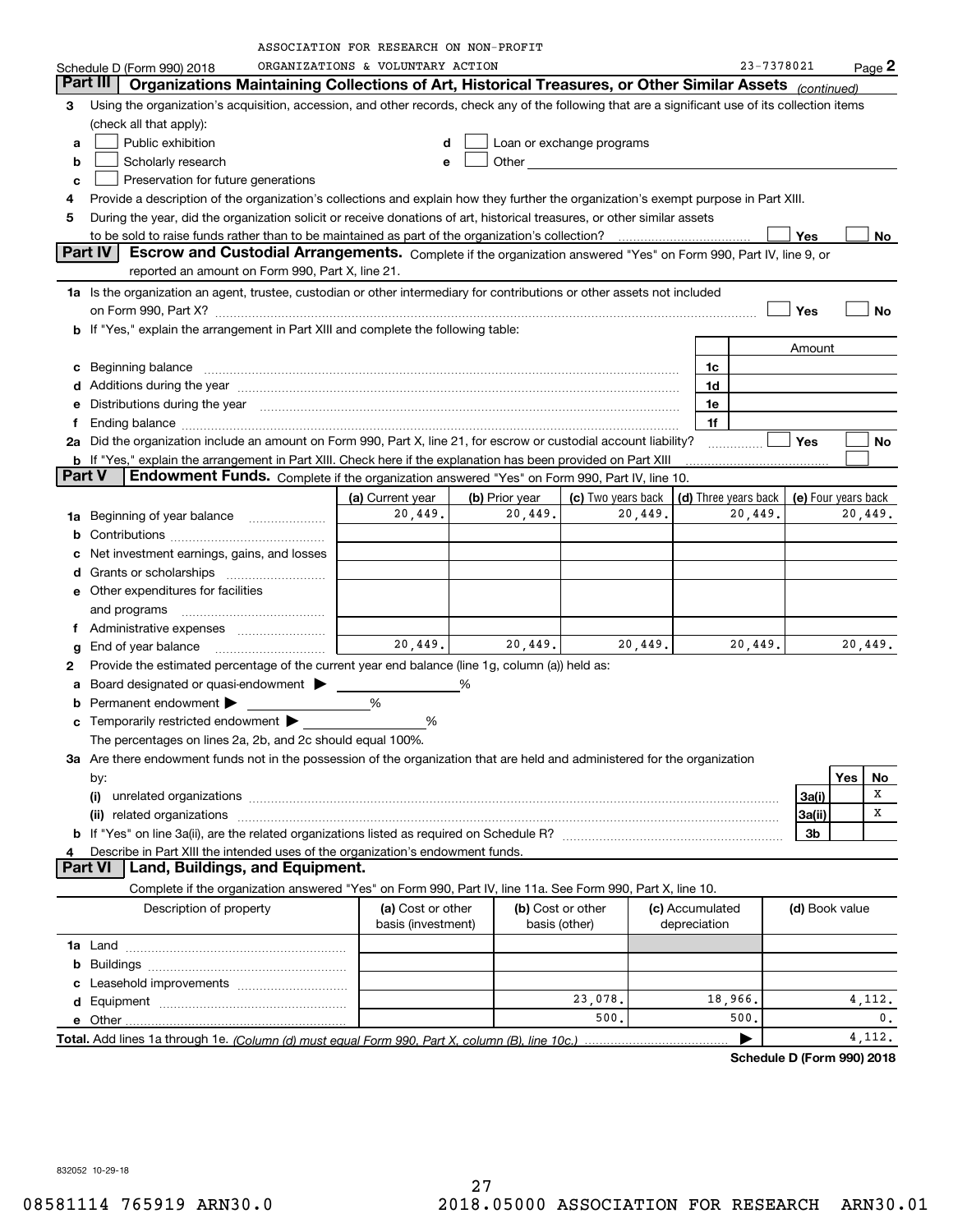| ASSOCIATION FOR RESEARCH ON NON-PROFIT |  |  |
|----------------------------------------|--|--|
|                                        |  |  |

| Schedule D (Form 990) 2018                                                                                                                        | ORGANIZATIONS & VOLUNTARY ACTION |                | 23-7378021                                                | $Page$ <sup>3</sup> |
|---------------------------------------------------------------------------------------------------------------------------------------------------|----------------------------------|----------------|-----------------------------------------------------------|---------------------|
| Part VII Investments - Other Securities.                                                                                                          |                                  |                |                                                           |                     |
| Complete if the organization answered "Yes" on Form 990, Part IV, line 11b. See Form 990, Part X, line 12.                                        |                                  |                |                                                           |                     |
| (a) Description of security or category (including name of security)                                                                              | (b) Book value                   |                | (c) Method of valuation: Cost or end-of-year market value |                     |
|                                                                                                                                                   |                                  |                |                                                           |                     |
|                                                                                                                                                   |                                  |                |                                                           |                     |
| $(3)$ Other                                                                                                                                       |                                  |                |                                                           |                     |
| (A)                                                                                                                                               |                                  |                |                                                           |                     |
| (B)                                                                                                                                               |                                  |                |                                                           |                     |
| (C)                                                                                                                                               |                                  |                |                                                           |                     |
| (D)                                                                                                                                               |                                  |                |                                                           |                     |
| (E)                                                                                                                                               |                                  |                |                                                           |                     |
| (F)                                                                                                                                               |                                  |                |                                                           |                     |
| (G)                                                                                                                                               |                                  |                |                                                           |                     |
| (H)                                                                                                                                               |                                  |                |                                                           |                     |
| Total. (Col. (b) must equal Form 990, Part X, col. (B) line 12.) $\blacktriangleright$<br>Part VIII Investments - Program Related.                |                                  |                |                                                           |                     |
|                                                                                                                                                   |                                  |                |                                                           |                     |
| Complete if the organization answered "Yes" on Form 990, Part IV, line 11c. See Form 990, Part X, line 13.<br>(a) Description of investment       | (b) Book value                   |                | (c) Method of valuation: Cost or end-of-year market value |                     |
|                                                                                                                                                   |                                  |                |                                                           |                     |
| (1)                                                                                                                                               |                                  |                |                                                           |                     |
| (2)                                                                                                                                               |                                  |                |                                                           |                     |
| (3)                                                                                                                                               |                                  |                |                                                           |                     |
| (4)                                                                                                                                               |                                  |                |                                                           |                     |
| (5)                                                                                                                                               |                                  |                |                                                           |                     |
| (6)                                                                                                                                               |                                  |                |                                                           |                     |
| (7)                                                                                                                                               |                                  |                |                                                           |                     |
| (8)                                                                                                                                               |                                  |                |                                                           |                     |
| (9)<br>Total. (Col. (b) must equal Form 990, Part X, col. (B) line 13.)                                                                           |                                  |                |                                                           |                     |
| <b>Other Assets.</b><br>Part IX                                                                                                                   |                                  |                |                                                           |                     |
| Complete if the organization answered "Yes" on Form 990, Part IV, line 11d. See Form 990, Part X, line 15.                                        |                                  |                |                                                           |                     |
|                                                                                                                                                   | (a) Description                  |                |                                                           | (b) Book value      |
|                                                                                                                                                   |                                  |                |                                                           |                     |
|                                                                                                                                                   |                                  |                |                                                           |                     |
| (1)                                                                                                                                               |                                  |                |                                                           |                     |
| (2)                                                                                                                                               |                                  |                |                                                           |                     |
| (3)                                                                                                                                               |                                  |                |                                                           |                     |
| (4)                                                                                                                                               |                                  |                |                                                           |                     |
| (5)                                                                                                                                               |                                  |                |                                                           |                     |
| (6)                                                                                                                                               |                                  |                |                                                           |                     |
| (7)                                                                                                                                               |                                  |                |                                                           |                     |
| (8)                                                                                                                                               |                                  |                |                                                           |                     |
| (9)                                                                                                                                               |                                  |                |                                                           |                     |
| Total. (Column (b) must equal Form 990. Part X, col. (B) line 15.)<br>Part X<br><b>Other Liabilities.</b>                                         |                                  |                |                                                           |                     |
|                                                                                                                                                   |                                  |                |                                                           |                     |
| Complete if the organization answered "Yes" on Form 990, Part IV, line 11e or 11f. See Form 990, Part X, line 25.<br>(a) Description of liability |                                  | (b) Book value |                                                           |                     |
| (1)                                                                                                                                               |                                  |                |                                                           |                     |
| Federal income taxes<br>FUNDS HELD ON BEHALF OF OTHERS<br>(2)                                                                                     |                                  | 585.           |                                                           |                     |
| (3)                                                                                                                                               |                                  |                |                                                           |                     |
| (4)                                                                                                                                               |                                  |                |                                                           |                     |
| (5)                                                                                                                                               |                                  |                |                                                           |                     |
| (6)                                                                                                                                               |                                  |                |                                                           |                     |
| (7)                                                                                                                                               |                                  |                |                                                           |                     |
| 1.<br>(8)                                                                                                                                         |                                  |                |                                                           |                     |
| (9)                                                                                                                                               |                                  |                |                                                           |                     |

organization's liability for uncertain tax positions under FIN 48 (ASC 740). Check here if the text of the footnote has been provided in Part XIII

**Schedule D (Form 990) 2018**

832053 10-29-18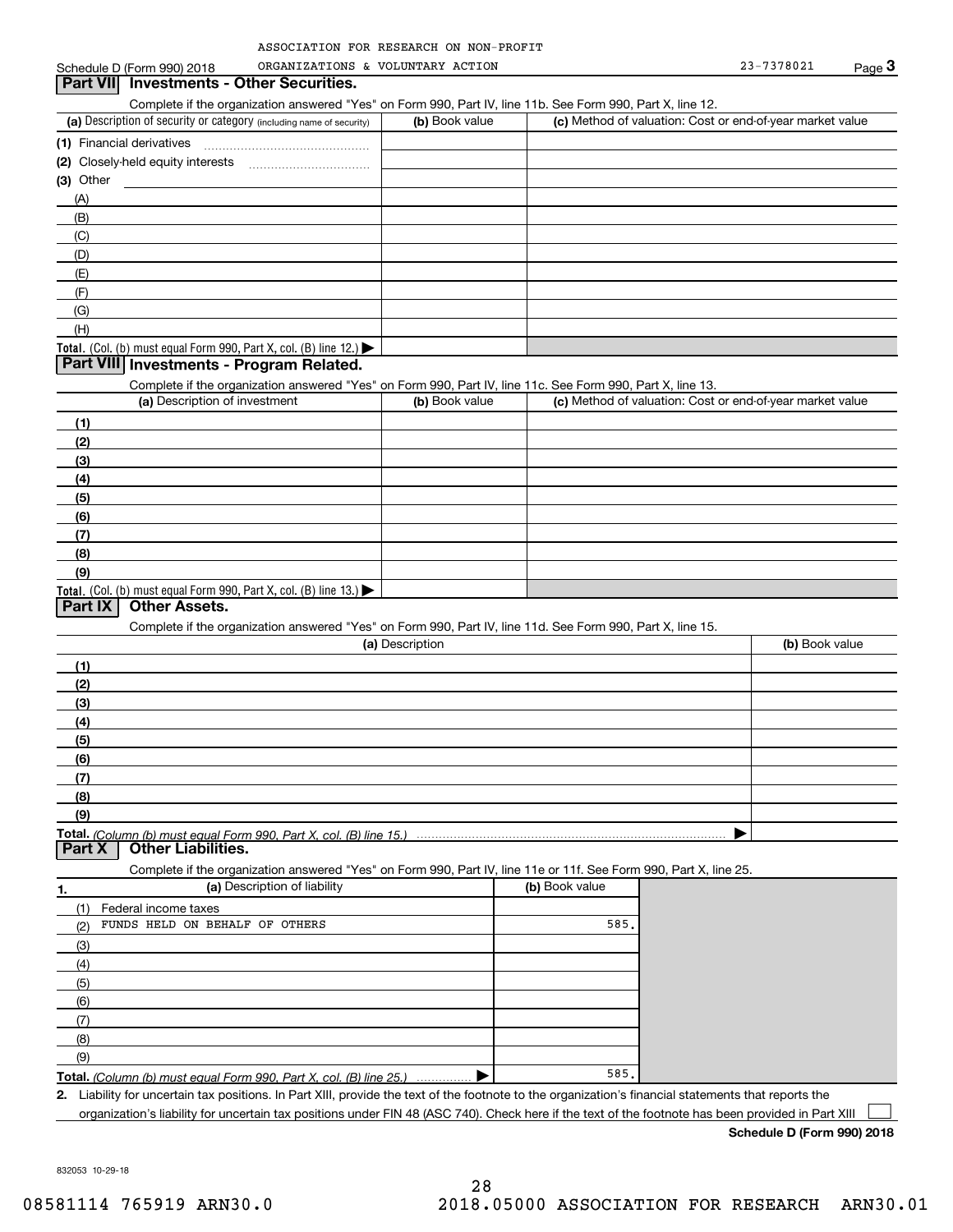|   | ASSOCIATION FOR RESEARCH ON NON-PROFIT                                                                                                                                                                                              |                |            |              |                     |
|---|-------------------------------------------------------------------------------------------------------------------------------------------------------------------------------------------------------------------------------------|----------------|------------|--------------|---------------------|
|   | ORGANIZATIONS & VOLUNTARY ACTION<br>Schedule D (Form 990) 2018                                                                                                                                                                      |                |            | 23-7378021   | $Page$ <sup>4</sup> |
|   | Reconciliation of Revenue per Audited Financial Statements With Revenue per Return.<br>Part XI                                                                                                                                      |                |            |              |                     |
|   | Complete if the organization answered "Yes" on Form 990, Part IV, line 12a.                                                                                                                                                         |                |            |              |                     |
| 1 | Total revenue, gains, and other support per audited financial statements                                                                                                                                                            |                |            | 1.           | 1,751,050.          |
| 2 | Amounts included on line 1 but not on Form 990, Part VIII, line 12:                                                                                                                                                                 |                |            |              |                     |
| a | Net unrealized gains (losses) on investments                                                                                                                                                                                        | 2a             | $-82,884.$ |              |                     |
| b |                                                                                                                                                                                                                                     | 2 <sub>b</sub> | 263,700.   |              |                     |
| с |                                                                                                                                                                                                                                     | 2 <sub>c</sub> |            |              |                     |
| d | Other (Describe in Part XIII.) <b>Construction Contract Construction</b> Chern Construction Chern Chern Chern Chern Chern Chern Chern Chern Chern Chern Chern Chern Chern Chern Chern Chern Chern Chern Chern Chern Chern Chern Che | 2d             |            |              |                     |
| е | Add lines 2a through 2d                                                                                                                                                                                                             |                |            | <b>2e</b>    | 180,816.            |
| 3 |                                                                                                                                                                                                                                     |                |            | 3            | 1,570,234.          |
| 4 | Amounts included on Form 990, Part VIII, line 12, but not on line 1:                                                                                                                                                                |                |            |              |                     |
| a | Investment expenses not included on Form 990, Part VIII, line 7b                                                                                                                                                                    | 4a             |            |              |                     |
| b | Other (Describe in Part XIII.)                                                                                                                                                                                                      | 4b             |            |              |                     |
|   | Add lines 4a and 4b                                                                                                                                                                                                                 |                |            | 4с           | 0.                  |
| 5 |                                                                                                                                                                                                                                     |                |            | 5            | 1,570,234.          |
|   | Part XII   Reconciliation of Expenses per Audited Financial Statements With Expenses per Return.                                                                                                                                    |                |            |              |                     |
|   | Complete if the organization answered "Yes" on Form 990, Part IV, line 12a.                                                                                                                                                         |                |            |              |                     |
| 1 | Total expenses and losses per audited financial statements [11] [12] manuscription control in the statements [13] manuscription of the statements [13] manuscription of the statements and the statements and the statements a      |                |            | $\mathbf{1}$ | 1,787,037.          |
| 2 | Amounts included on line 1 but not on Form 990, Part IX, line 25:                                                                                                                                                                   |                |            |              |                     |
| a |                                                                                                                                                                                                                                     | 2a             | 263,700.   |              |                     |
| b | Prior year adjustments [111] Prior year adjustments [11] measure material measurements [11] measurements and t                                                                                                                      | 2 <sub>b</sub> |            |              |                     |
|   | Other losses                                                                                                                                                                                                                        | 2 <sub>c</sub> |            |              |                     |
| d | Other (Describe in Part XIII.) (COLORGIAN CONTEXT)                                                                                                                                                                                  | 2d             |            |              |                     |
| e |                                                                                                                                                                                                                                     |                |            | 2e           | 263,700.            |
| 3 |                                                                                                                                                                                                                                     |                |            | 3            | 1,523,337.          |
|   | Amounts included on Form 990, Part IX, line 25, but not on line 1:                                                                                                                                                                  |                |            |              |                     |
| a |                                                                                                                                                                                                                                     | 4a             |            |              |                     |
| b | Other (Describe in Part XIII.)                                                                                                                                                                                                      | 4b             |            |              |                     |
|   | c Add lines 4a and 4b                                                                                                                                                                                                               |                |            | 4c           | 0.                  |
|   |                                                                                                                                                                                                                                     |                |            | 5            | 1,523,337.          |
|   | Part XIII Supplemental Information.                                                                                                                                                                                                 |                |            |              |                     |
|   | Provide the descriptions required for Part II lines 3, 5, and 9: Part III lines 1a and 4: Part IV lines 1b and 2b: Part V, line 4: Part X, line 2: Part XI                                                                          |                |            |              |                     |

riptions required for Part II, lines 3, 5, and 9; Part III, lines 1a and 4; Part IV, lines 1b and 2b; Part V, line 4; Part X, line 2; Part XI, lines 2d and 4b; and Part XII, lines 2d and 4b. Also complete this part to provide any additional information.

PART V, LINE 4:

ARNOVA'S ENDOWMENT CONSISTS SOLEY OF ONE DONOR RESTRICTED FUND THAT WAS

ESTABLISHED TO SUPPORT SCHOLARSHIPS. AS REQUIRED BY GENERALLY ACCEPTED

ACCOUNTING PRINCIPLES, NET ASSETS ASSOCIATED WITH THE ENDOWMENT FUND ARE

CLASSIFIED AND REPORTED BASED ON THE EXISTENCE OR ABSENCE OF DONOR-IMPOSED

RESTRICTIONS.

PART XI LINE 2B - DONATED SERVICES AND USE OF FACILITIES

PROFESSIONAL EDITORIAL SERVICES RELATED TO THE PUBLICATION OF THE NVSQ ARE

PROVIDED BY VOLUNTEERS WHO CONTRIBUTE THEIR TIME TO ARNOVA. ARNOVA ALSO

RECEIVED IN-KIND SERVICES RELATED TO AN INTERNATIONAL CONFERENCE HELD

DURING 2018. THE ORGANIZATION HAS VALUED AND RECORDED THESE SERVICES,

832054 10-29-18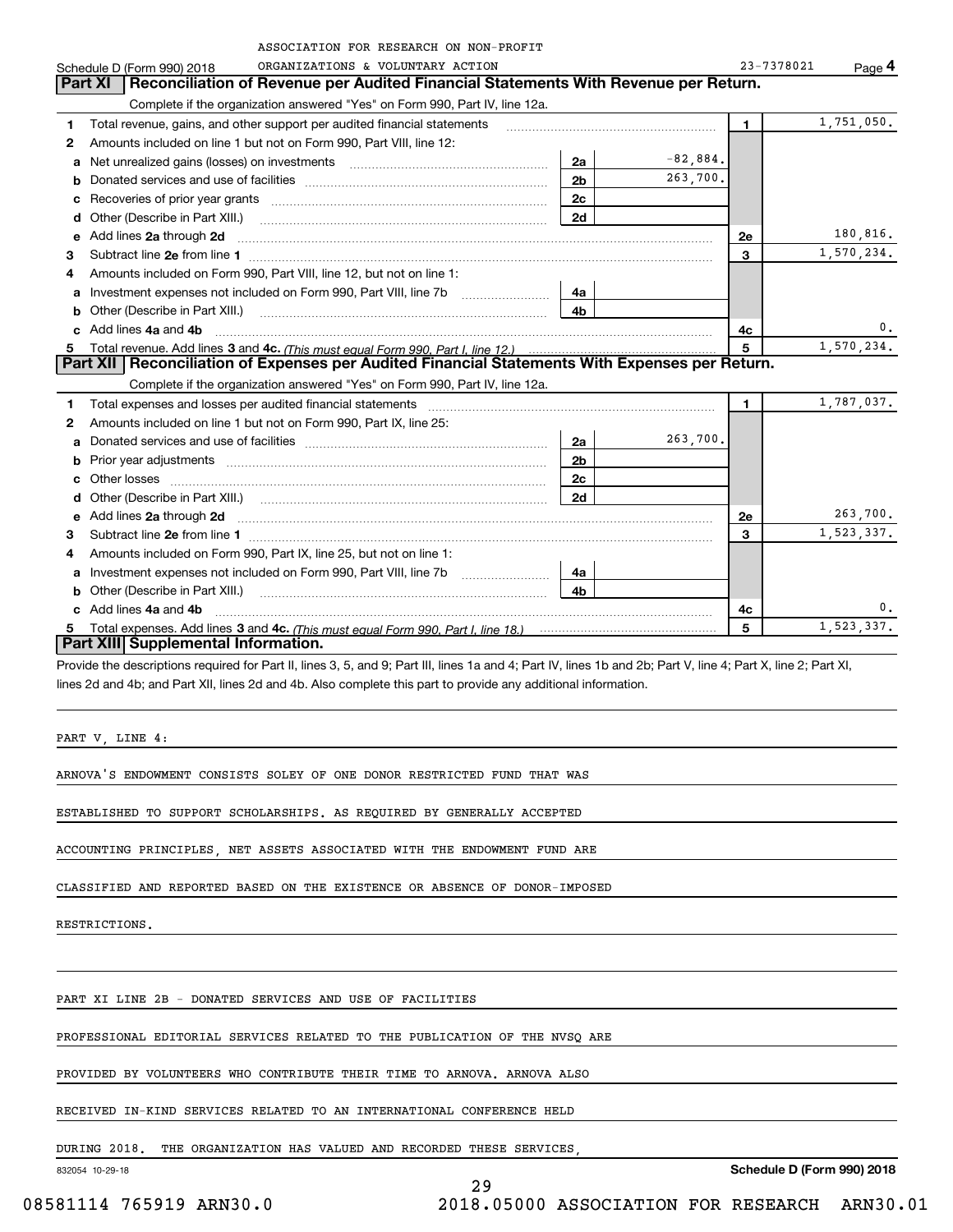*(continued)* **Part XIII Supplemental Information** 

WHICH MEET THE CRITERIA FOR RECOGNITION AND ARE NECESSARY FOR IT TO CARRY

OUT ITS PROGRAMS. DURING THE YEAR ENDING DECEMBER 31, 2018, THE VALUE OF

CONTRIBUTED SERVICES AMOUNT IS \$263,700, AND HAS APPROPRIATELY BEEN

EXCLUDED FROM THE REVENUES AND EXPENSES REPORTED ON THE FORM 990.

**Schedule D (Form 990) 2018**

832055 10-29-18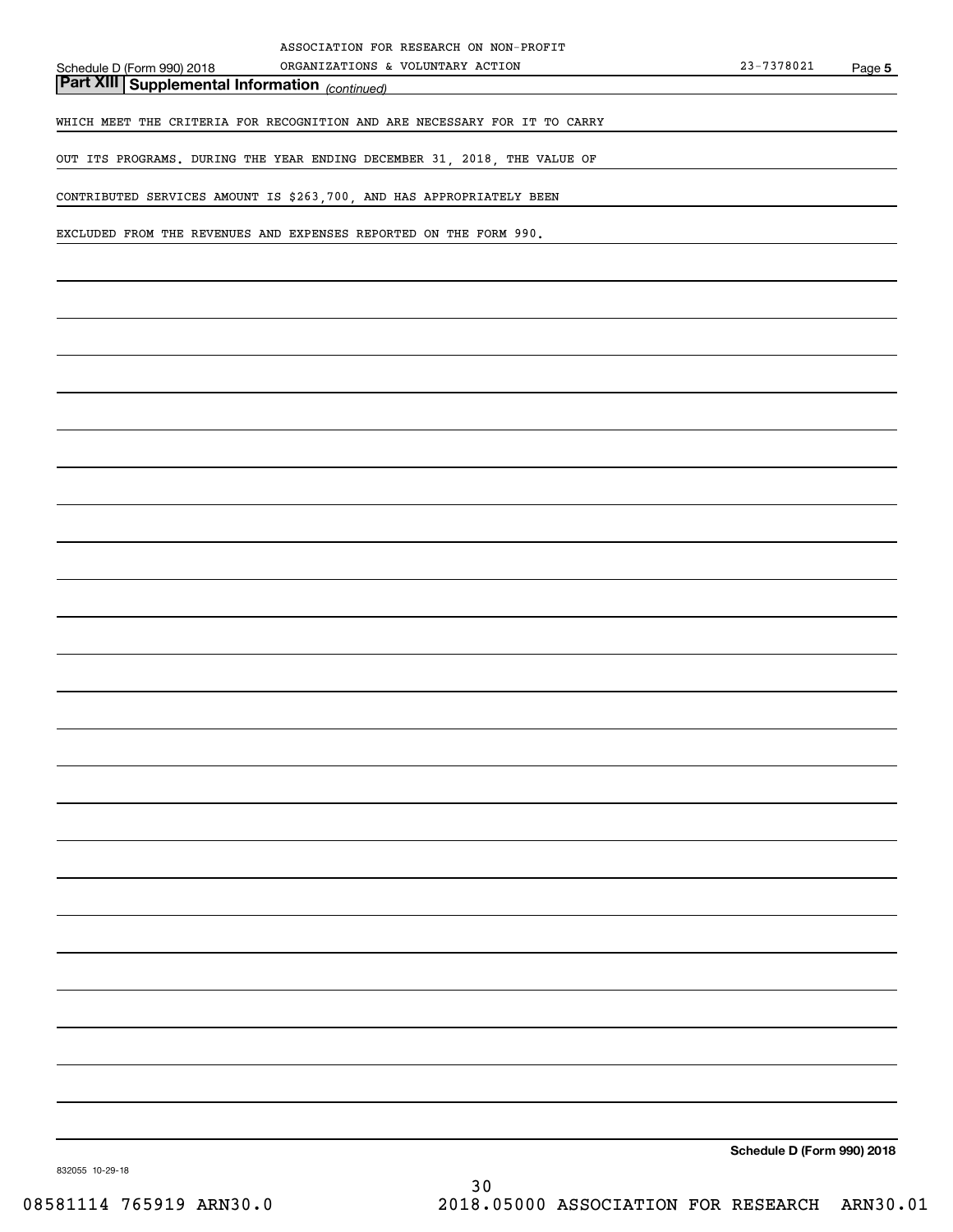| (Form 990)                             |                                           |                                                                                           | Complete if the organization answered "Yes" on Form 990, Part IV, line 14b, 15, or 16.                                                                        |                                      |                                                                                                                 |                                                                      |
|----------------------------------------|-------------------------------------------|-------------------------------------------------------------------------------------------|---------------------------------------------------------------------------------------------------------------------------------------------------------------|--------------------------------------|-----------------------------------------------------------------------------------------------------------------|----------------------------------------------------------------------|
| Department of the Treasury             |                                           |                                                                                           | Attach to Form 990.                                                                                                                                           |                                      |                                                                                                                 | <b>Open to Public</b>                                                |
| Internal Revenue Service               |                                           |                                                                                           | Go to www.irs.gov/Form990 for instructions and the latest information.                                                                                        |                                      |                                                                                                                 | <b>Inspection</b>                                                    |
| Name of the organization               |                                           |                                                                                           |                                                                                                                                                               |                                      |                                                                                                                 | <b>Employer identification number</b>                                |
| ASSOCIATION FOR RESEARCH ON NON-PROFIT |                                           |                                                                                           |                                                                                                                                                               |                                      |                                                                                                                 |                                                                      |
| ORGANIZATIONS & VOLUNTARY ACTION       |                                           |                                                                                           |                                                                                                                                                               |                                      | 23-7378021                                                                                                      |                                                                      |
| Part I                                 |                                           |                                                                                           | General Information on Activities Outside the United States. Complete if the organization answered "Yes" on                                                   |                                      |                                                                                                                 |                                                                      |
| Form 990, Part IV, line 14b.           |                                           |                                                                                           |                                                                                                                                                               |                                      |                                                                                                                 |                                                                      |
| 1                                      |                                           |                                                                                           | For grantmakers. Does the organization maintain records to substantiate the amount of its grants and other assistance,                                        |                                      |                                                                                                                 |                                                                      |
|                                        |                                           |                                                                                           | the grantees' eligibility for the grants or assistance, and the selection criteria used to award the grants or assistance?                                    |                                      |                                                                                                                 | Yes<br>No                                                            |
| 2<br>United States.                    |                                           |                                                                                           | For grantmakers. Describe in Part V the organization's procedures for monitoring the use of its grants and other assistance outside the                       |                                      |                                                                                                                 |                                                                      |
|                                        |                                           |                                                                                           | Activities per Region. (The following Part I, line 3 table can be duplicated if additional space is needed.)                                                  |                                      |                                                                                                                 |                                                                      |
| (a) Region                             | (b) Number of<br>offices<br>in the region | (c) Number of<br>employees,<br>agents, and<br>independent<br>contractors<br>in the region | (d) Activities conducted in the region<br>(by type) (such as, fundraising, pro-<br>gram services, investments, grants to<br>recipients located in the region) |                                      | (e) If activity listed in (d)<br>is a program service,<br>describe specific type<br>of service(s) in the region | (f) Total<br>expenditures<br>for and<br>investments<br>in the region |
| SUB-SAHARAN AFRICA -                   |                                           |                                                                                           |                                                                                                                                                               |                                      |                                                                                                                 |                                                                      |
| ANGOLA, BENIN,                         |                                           |                                                                                           |                                                                                                                                                               |                                      |                                                                                                                 |                                                                      |
| BOTSWANA, BURKINA                      |                                           |                                                                                           | NONPROFIT AND PHILANTHROPY                                                                                                                                    | EDUCATIONAL AND                      |                                                                                                                 |                                                                      |
| FASO,                                  |                                           |                                                                                           | CONFERENCE                                                                                                                                                    | KNOWLEDGE SHARING                    |                                                                                                                 | 103, 417.                                                            |
| MIDDLE EAST AND                        |                                           |                                                                                           |                                                                                                                                                               |                                      |                                                                                                                 |                                                                      |
| NORTH AFRICA -                         |                                           |                                                                                           |                                                                                                                                                               |                                      |                                                                                                                 |                                                                      |
| ALGERIA, BAHRAIN,                      |                                           |                                                                                           | NONPROFIT AND PHILANTHROPY<br>CONFERENCE                                                                                                                      | EDUCATIONAL AND<br>KNOWLEDGE SHARING |                                                                                                                 |                                                                      |
| DJIBOUTI, EGYPT,<br>EAST ASIA AND THE  |                                           |                                                                                           |                                                                                                                                                               |                                      |                                                                                                                 | 75, 535.                                                             |
| PACIFIC - AUSTRALIA,                   |                                           |                                                                                           |                                                                                                                                                               |                                      |                                                                                                                 |                                                                      |
| BRUNEI, BURMA,                         |                                           |                                                                                           | NONPROFIT AND PHILANTHROPY                                                                                                                                    | EDUCATIONAL AND                      |                                                                                                                 |                                                                      |
| CAMBODIA,                              |                                           |                                                                                           | CONFERENCE                                                                                                                                                    | KNOWLEDGE SHARING                    |                                                                                                                 | 5,692.                                                               |
|                                        |                                           |                                                                                           |                                                                                                                                                               |                                      |                                                                                                                 |                                                                      |
|                                        |                                           |                                                                                           |                                                                                                                                                               |                                      |                                                                                                                 |                                                                      |
| EUROPE - AMSTERDAM &                   |                                           |                                                                                           | NONPROFIT AND PHILANTHROPY                                                                                                                                    | EDUCATIONAL AND                      |                                                                                                                 |                                                                      |
| <b>LONDON</b>                          |                                           |                                                                                           | CONFERENCE                                                                                                                                                    | KNOWLEDGE SHARING                    |                                                                                                                 | 5,222.                                                               |
|                                        |                                           |                                                                                           |                                                                                                                                                               |                                      |                                                                                                                 |                                                                      |
|                                        |                                           |                                                                                           |                                                                                                                                                               |                                      |                                                                                                                 |                                                                      |
| SOUTH AMERICA -                        |                                           |                                                                                           | NONPROFIT AND PHILANTHROPY                                                                                                                                    | EDUCATIONAL AND                      |                                                                                                                 |                                                                      |
| COLUMBIA                               |                                           |                                                                                           | CONFERENCE                                                                                                                                                    | KNOWLEDGE SHARING                    |                                                                                                                 | 1,210.                                                               |
|                                        |                                           |                                                                                           |                                                                                                                                                               |                                      |                                                                                                                 |                                                                      |
|                                        |                                           |                                                                                           |                                                                                                                                                               |                                      |                                                                                                                 |                                                                      |
|                                        |                                           |                                                                                           |                                                                                                                                                               |                                      |                                                                                                                 |                                                                      |
|                                        |                                           |                                                                                           |                                                                                                                                                               |                                      |                                                                                                                 |                                                                      |
|                                        |                                           |                                                                                           |                                                                                                                                                               |                                      |                                                                                                                 |                                                                      |
|                                        |                                           |                                                                                           |                                                                                                                                                               |                                      |                                                                                                                 |                                                                      |
|                                        |                                           |                                                                                           |                                                                                                                                                               |                                      |                                                                                                                 |                                                                      |
|                                        |                                           |                                                                                           |                                                                                                                                                               |                                      |                                                                                                                 |                                                                      |
|                                        |                                           |                                                                                           |                                                                                                                                                               |                                      |                                                                                                                 |                                                                      |
|                                        |                                           |                                                                                           |                                                                                                                                                               |                                      |                                                                                                                 |                                                                      |
|                                        |                                           |                                                                                           |                                                                                                                                                               |                                      |                                                                                                                 |                                                                      |
| 3 a Subtotal                           | 0                                         | 0                                                                                         |                                                                                                                                                               |                                      |                                                                                                                 | 191,076.                                                             |
| <b>b</b> Total from continuation       |                                           |                                                                                           |                                                                                                                                                               |                                      |                                                                                                                 |                                                                      |
| sheets to Part I                       | 0                                         | 0                                                                                         |                                                                                                                                                               |                                      |                                                                                                                 | 0.                                                                   |
| c Totals (add lines 3a                 |                                           |                                                                                           |                                                                                                                                                               |                                      |                                                                                                                 |                                                                      |
| and 3b)                                | 0                                         | 0                                                                                         |                                                                                                                                                               |                                      |                                                                                                                 | 191,076.                                                             |

**Statement of Activities Outside the United States** 

**For Paperwork Reduction Act Notice, see the Instructions for Form 990. Schedule F (Form 990) 2018** LHA

OMB No. 1545-0047

832071 10-31-18

**SCHEDULE F**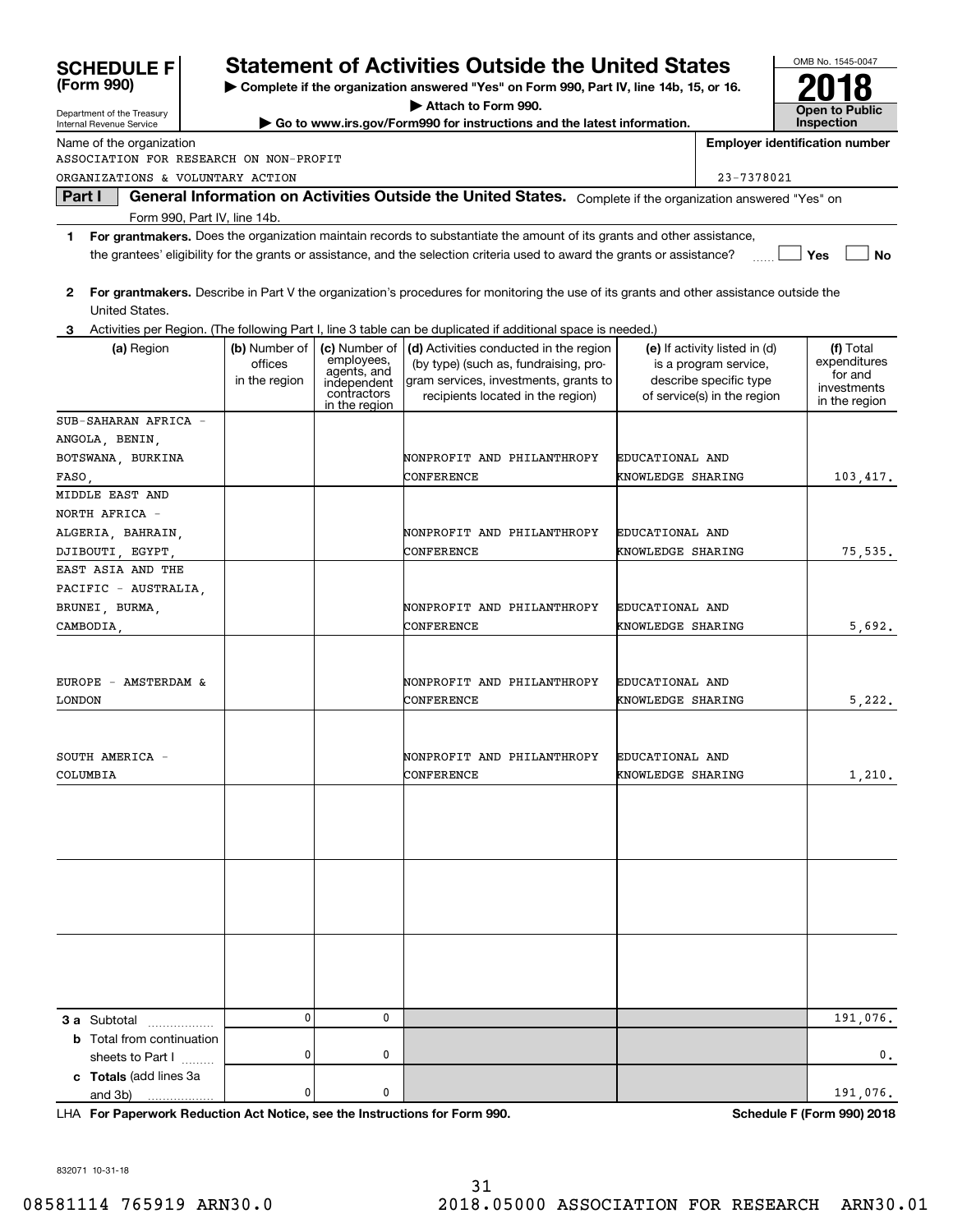|  | ASSOCIATION FOR RESEARCH ON NON-PROFIT |  |  |  |  |
|--|----------------------------------------|--|--|--|--|
|--|----------------------------------------|--|--|--|--|

Schedule F (Form 990) 2018 Page ORGANIZATIONS & VOLUNTARY ACTION 23-7378021

Part II | Grants and Other Assistance to Organizations or Entities Outside the United States. Complete if the organization answered "Yes" on Form 990, Part IV, line 15, for any recipient who received more than \$5,000. Part II can be duplicated if additional space is needed.

| 1<br>(a) Name of organization                              | (b) IRS code section<br>and EIN (if applicable) | (c) Region | (d) Purpose of<br>grant                                                                                                                      | (e) Amount<br>of cash grant | (f) Manner of<br>cash disbursement | (g) Amount of<br>noncash<br>assistance | (h) Description<br>of noncash<br>assistance | (i) Method of<br>valuation (book, FMV,<br>appraisal, other) |
|------------------------------------------------------------|-------------------------------------------------|------------|----------------------------------------------------------------------------------------------------------------------------------------------|-----------------------------|------------------------------------|----------------------------------------|---------------------------------------------|-------------------------------------------------------------|
|                                                            |                                                 |            |                                                                                                                                              |                             |                                    |                                        |                                             |                                                             |
|                                                            |                                                 |            |                                                                                                                                              |                             |                                    |                                        |                                             |                                                             |
|                                                            |                                                 |            |                                                                                                                                              |                             |                                    |                                        |                                             |                                                             |
|                                                            |                                                 |            |                                                                                                                                              |                             |                                    |                                        |                                             |                                                             |
|                                                            |                                                 |            |                                                                                                                                              |                             |                                    |                                        |                                             |                                                             |
|                                                            |                                                 |            |                                                                                                                                              |                             |                                    |                                        |                                             |                                                             |
|                                                            |                                                 |            |                                                                                                                                              |                             |                                    |                                        |                                             |                                                             |
|                                                            |                                                 |            |                                                                                                                                              |                             |                                    |                                        |                                             |                                                             |
|                                                            |                                                 |            |                                                                                                                                              |                             |                                    |                                        |                                             |                                                             |
|                                                            |                                                 |            |                                                                                                                                              |                             |                                    |                                        |                                             |                                                             |
|                                                            |                                                 |            |                                                                                                                                              |                             |                                    |                                        |                                             |                                                             |
|                                                            |                                                 |            |                                                                                                                                              |                             |                                    |                                        |                                             |                                                             |
|                                                            |                                                 |            |                                                                                                                                              |                             |                                    |                                        |                                             |                                                             |
|                                                            |                                                 |            |                                                                                                                                              |                             |                                    |                                        |                                             |                                                             |
|                                                            |                                                 |            |                                                                                                                                              |                             |                                    |                                        |                                             |                                                             |
|                                                            |                                                 |            |                                                                                                                                              |                             |                                    |                                        |                                             |                                                             |
| $\mathbf{2}$                                               |                                                 |            | Enter total number of recipient organizations listed above that are recognized as charities by the foreign country, recognized as tax-exempt |                             |                                    |                                        |                                             |                                                             |
| Enter total number of other organizations or entities<br>3 |                                                 |            |                                                                                                                                              |                             |                                    |                                        |                                             |                                                             |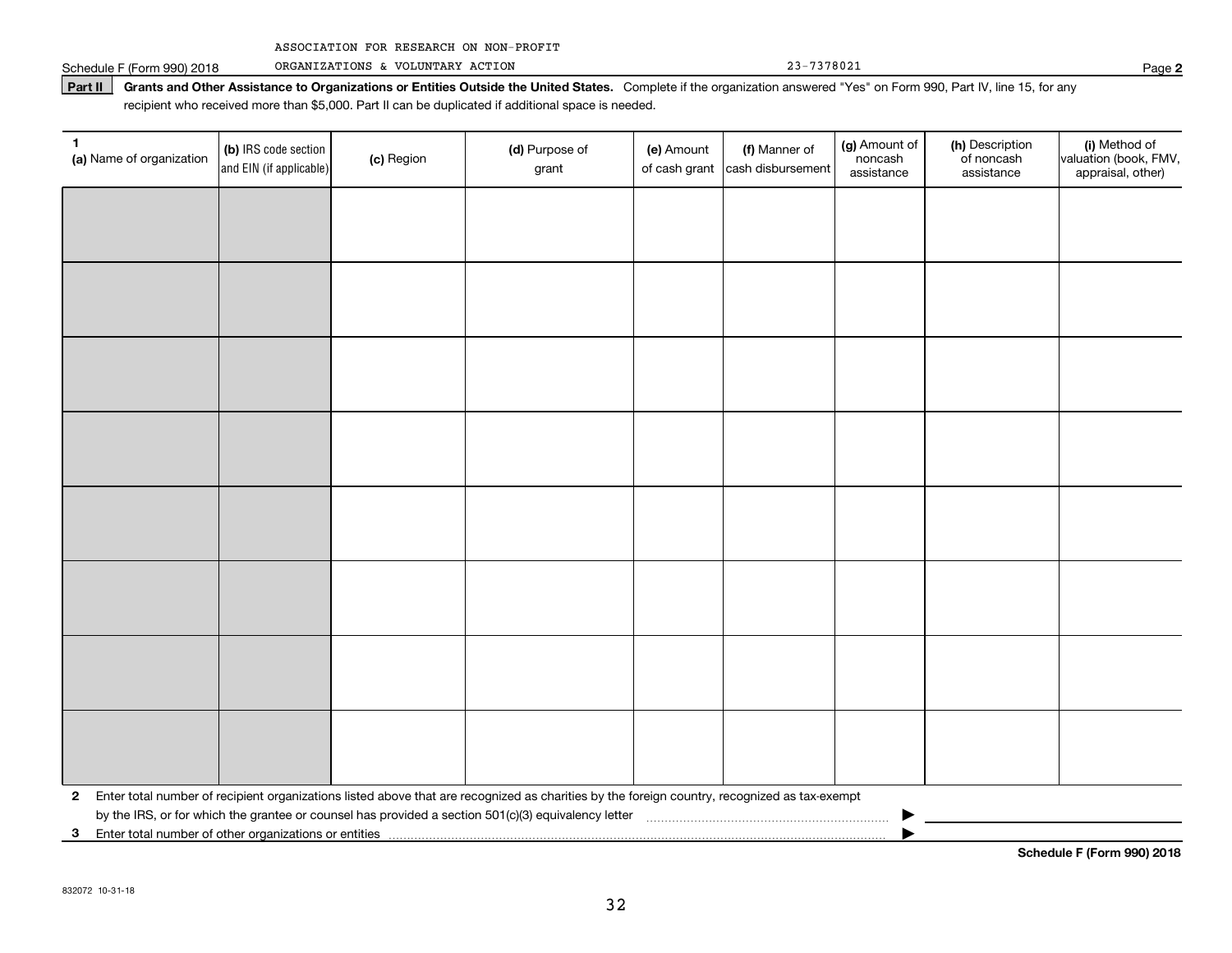| ASSOCIATION FOR RESEARCH ON NON-PROFIT |  |  |  |  |
|----------------------------------------|--|--|--|--|
|----------------------------------------|--|--|--|--|

Schedule F (Form 990) 2018 ORGANIZATIONS & VOLUNTARY ACTION 23-7378021 Page

| Part III can be duplicated if additional space is needed. |            | (c) Number of | (d) Amount of | (e) Manner of     | (f) Amount of         | (g) Description of |                                                                |
|-----------------------------------------------------------|------------|---------------|---------------|-------------------|-----------------------|--------------------|----------------------------------------------------------------|
| (a) Type of grant or assistance                           | (b) Region | recipients    | cash grant    | cash disbursement | noncash<br>assistance | noncash assistance | (h) Method of<br>valuation<br>(book, FMV,<br>appraisal, other) |
|                                                           |            |               |               |                   |                       |                    |                                                                |
|                                                           |            |               |               |                   |                       |                    |                                                                |
|                                                           |            |               |               |                   |                       |                    |                                                                |
|                                                           |            |               |               |                   |                       |                    |                                                                |
|                                                           |            |               |               |                   |                       |                    |                                                                |
|                                                           |            |               |               |                   |                       |                    |                                                                |
|                                                           |            |               |               |                   |                       |                    |                                                                |
|                                                           |            |               |               |                   |                       |                    |                                                                |
|                                                           |            |               |               |                   |                       |                    |                                                                |
|                                                           |            |               |               |                   |                       |                    |                                                                |
|                                                           |            |               |               |                   |                       |                    |                                                                |
|                                                           |            |               |               |                   |                       |                    |                                                                |
|                                                           |            |               |               |                   |                       |                    |                                                                |
|                                                           |            |               |               |                   |                       |                    |                                                                |
|                                                           |            |               |               |                   |                       |                    |                                                                |
|                                                           |            |               |               |                   |                       |                    |                                                                |
|                                                           |            |               |               |                   |                       |                    |                                                                |
|                                                           |            |               |               |                   |                       |                    |                                                                |

**Schedule F (Form 990) 2018**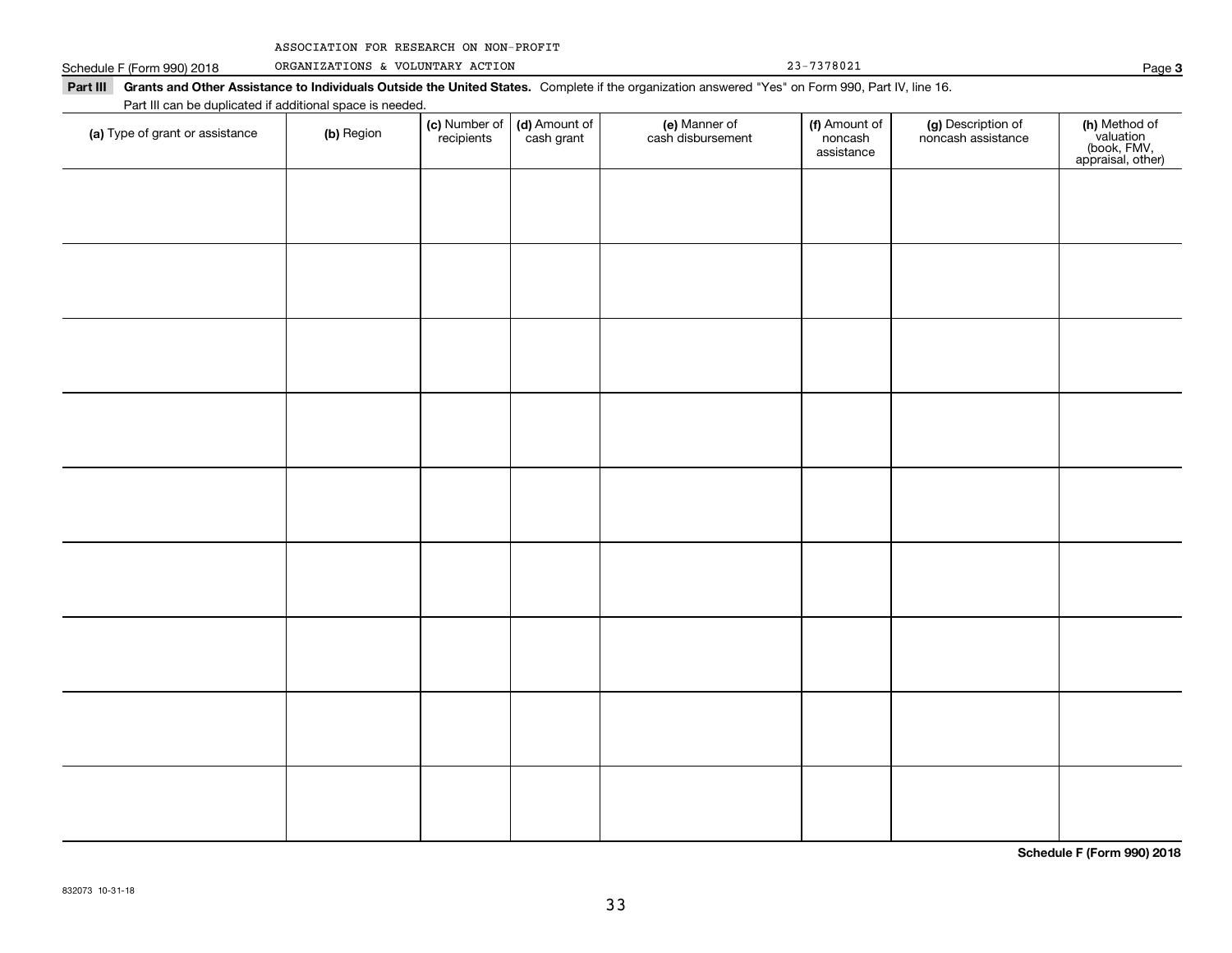| <b>Part IV</b> | ASSOCIATION FOR RESEARCH ON NON-PROFIT<br>ORGANIZATIONS & VOLUNTARY ACTION<br>Schedule F (Form 990) 2018<br><b>Foreign Forms</b> | 23-7378021 | Page 4  |
|----------------|----------------------------------------------------------------------------------------------------------------------------------|------------|---------|
|                |                                                                                                                                  |            |         |
| 1              | Was the organization a U.S. transferor of property to a foreign corporation during the tax year? If "Yes." the                   |            |         |
|                | organization may be required to file Form 926, Return by a U.S. Transferor of Property to a Foreign                              |            |         |
|                | Corporation (see Instructions for Form 926) <i>manual content content corporation (see Instructions</i> for Form 926)            | Yes        | x<br>N٥ |
| 2              | Did the organization have an interest in a foreign trust during the tax year? If "Yes," the organization                         |            |         |
|                | may be required to separately file Form 3520, Annual Return To Report Transactions With Foreign                                  |            |         |
|                | Trusts and Receipt of Certain Foreign Gifts, and/or Form 3520-A, Annual Information Return of Foreign                            |            |         |
|                |                                                                                                                                  | Yes        | x<br>Nο |
| 3              | Did the organization have an ownership interest in a foreign corporation during the tax year? If "Yes."                          |            |         |
|                | the organization may be required to file Form 5471, Information Return of U.S. Persons With Respect To                           |            |         |
|                |                                                                                                                                  | Yes        | x<br>N٥ |
| 4              | Was the organization a direct or indirect shareholder of a passive foreign investment company or a                               |            |         |
|                | qualified electing fund during the tax year? If "Yes," the organization may be required to file Form 8621,                       |            |         |
|                | Information Return by a Shareholder of a Passive Foreign Investment Company or Qualified Electing Fund                           |            |         |
|                | (see Instructions for Form 8621)                                                                                                 | Yes        | х<br>Nο |
| 5              | Did the organization have an ownership interest in a foreign partnership during the tax year? If "Yes."                          |            |         |
|                | the organization may be required to file Form 8865, Return of U.S. Persons With Respect to Certain                               |            |         |
|                | Foreign Partnerships (see Instructions for Form 8865) <i>manual content content content content content content</i> co           | Yes        |         |
|                |                                                                                                                                  |            |         |

| 6 | Did the organization have any operations in or related to any boycotting countries during the tax year? If |                                  |  |
|---|------------------------------------------------------------------------------------------------------------|----------------------------------|--|
|   | "Yes," the organization may be required to separately file Form 5713, International Boycott Report (see    |                                  |  |
|   |                                                                                                            | $\Box$ Yes $\boxed{\text{x}}$ No |  |

**Schedule F (Form 990) 2018**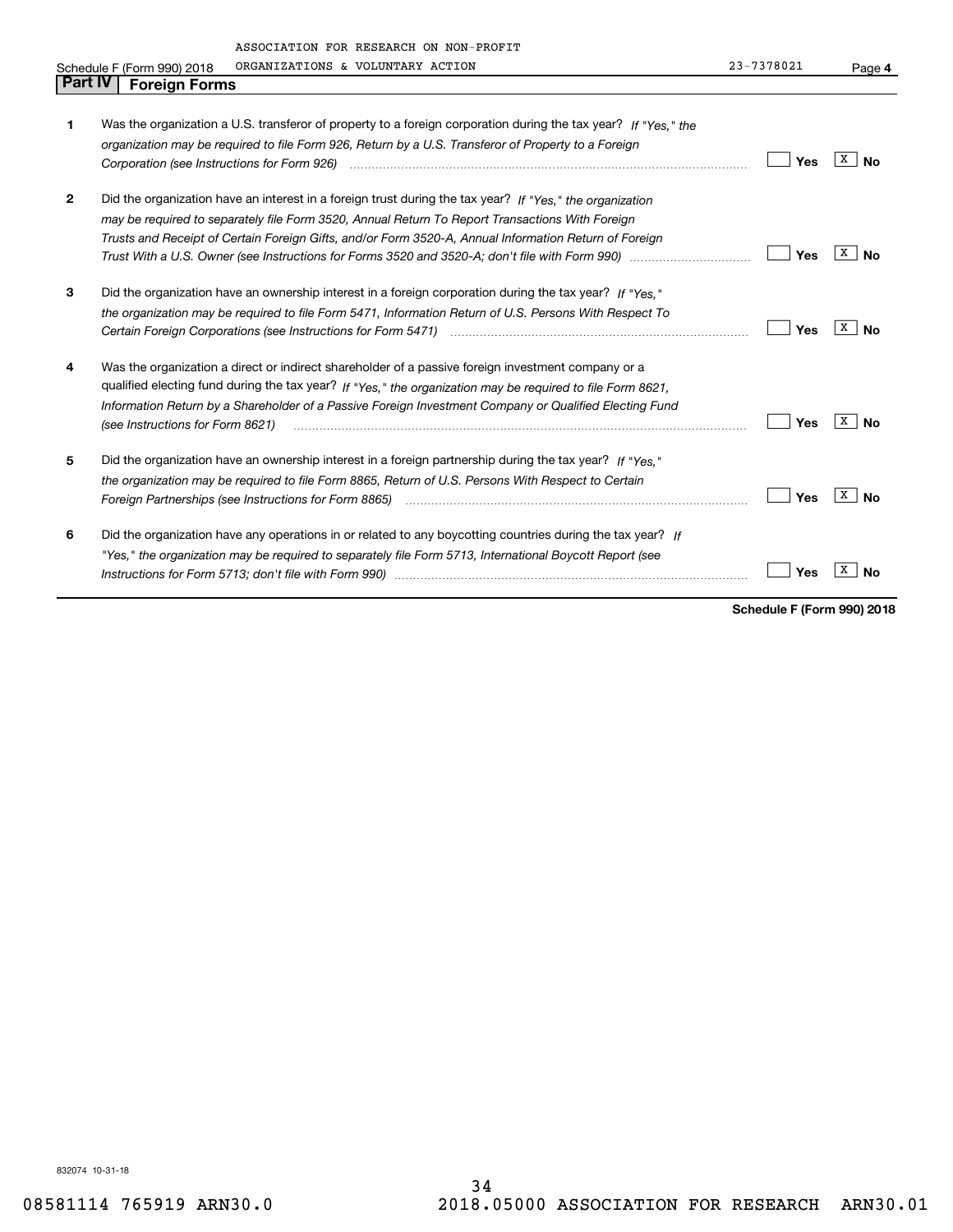| ASSOCIATION FOR RESEARCH ON NON-PROFIT |  |  |
|----------------------------------------|--|--|
|                                        |  |  |

|                 | Schedule F (Form 990) 2018      | ORGANIZATIONS & VOLUNTARY ACTION                                                                                                      |    | $23 - 7378021$             | Page 5 |
|-----------------|---------------------------------|---------------------------------------------------------------------------------------------------------------------------------------|----|----------------------------|--------|
| Part V          | <b>Supplemental Information</b> |                                                                                                                                       |    |                            |        |
|                 |                                 | Provide the information required by Part I, line 2 (monitoring of funds); Part I, line 3, column (f) (accounting method; amounts of   |    |                            |        |
|                 |                                 | investments vs. expenditures per region); Part II, line 1 (accounting method); Part III (accounting method); and Part III, column (c) |    |                            |        |
|                 |                                 | (estimated number of recipients), as applicable. Also complete this part to provide any additional information. See instructions.     |    |                            |        |
|                 |                                 |                                                                                                                                       |    |                            |        |
|                 |                                 |                                                                                                                                       |    |                            |        |
|                 |                                 |                                                                                                                                       |    |                            |        |
|                 |                                 |                                                                                                                                       |    |                            |        |
|                 |                                 |                                                                                                                                       |    |                            |        |
|                 |                                 |                                                                                                                                       |    |                            |        |
|                 |                                 |                                                                                                                                       |    |                            |        |
|                 |                                 |                                                                                                                                       |    |                            |        |
|                 |                                 |                                                                                                                                       |    |                            |        |
|                 |                                 |                                                                                                                                       |    |                            |        |
|                 |                                 |                                                                                                                                       |    |                            |        |
|                 |                                 |                                                                                                                                       |    |                            |        |
|                 |                                 |                                                                                                                                       |    |                            |        |
|                 |                                 |                                                                                                                                       |    |                            |        |
|                 |                                 |                                                                                                                                       |    |                            |        |
|                 |                                 |                                                                                                                                       |    |                            |        |
|                 |                                 |                                                                                                                                       |    |                            |        |
|                 |                                 |                                                                                                                                       |    |                            |        |
|                 |                                 |                                                                                                                                       |    |                            |        |
|                 |                                 |                                                                                                                                       |    |                            |        |
|                 |                                 |                                                                                                                                       |    |                            |        |
|                 |                                 |                                                                                                                                       |    |                            |        |
|                 |                                 |                                                                                                                                       |    |                            |        |
|                 |                                 |                                                                                                                                       |    |                            |        |
|                 |                                 |                                                                                                                                       |    |                            |        |
|                 |                                 |                                                                                                                                       |    |                            |        |
|                 |                                 |                                                                                                                                       |    |                            |        |
|                 |                                 |                                                                                                                                       |    |                            |        |
|                 |                                 |                                                                                                                                       |    |                            |        |
|                 |                                 |                                                                                                                                       |    |                            |        |
|                 |                                 |                                                                                                                                       |    |                            |        |
|                 |                                 |                                                                                                                                       |    |                            |        |
|                 |                                 |                                                                                                                                       |    |                            |        |
|                 |                                 |                                                                                                                                       |    |                            |        |
|                 |                                 |                                                                                                                                       |    |                            |        |
|                 |                                 |                                                                                                                                       |    |                            |        |
|                 |                                 |                                                                                                                                       |    |                            |        |
|                 |                                 |                                                                                                                                       |    |                            |        |
|                 |                                 |                                                                                                                                       |    |                            |        |
|                 |                                 |                                                                                                                                       |    |                            |        |
|                 |                                 |                                                                                                                                       |    |                            |        |
|                 |                                 |                                                                                                                                       |    |                            |        |
|                 |                                 |                                                                                                                                       |    |                            |        |
|                 |                                 |                                                                                                                                       |    |                            |        |
|                 |                                 |                                                                                                                                       |    |                            |        |
|                 |                                 |                                                                                                                                       |    |                            |        |
|                 |                                 |                                                                                                                                       |    |                            |        |
|                 |                                 |                                                                                                                                       |    |                            |        |
|                 |                                 |                                                                                                                                       |    |                            |        |
|                 |                                 |                                                                                                                                       |    |                            |        |
| 832075 10-31-18 |                                 |                                                                                                                                       | 35 | Schedule F (Form 990) 2018 |        |
|                 |                                 |                                                                                                                                       |    |                            |        |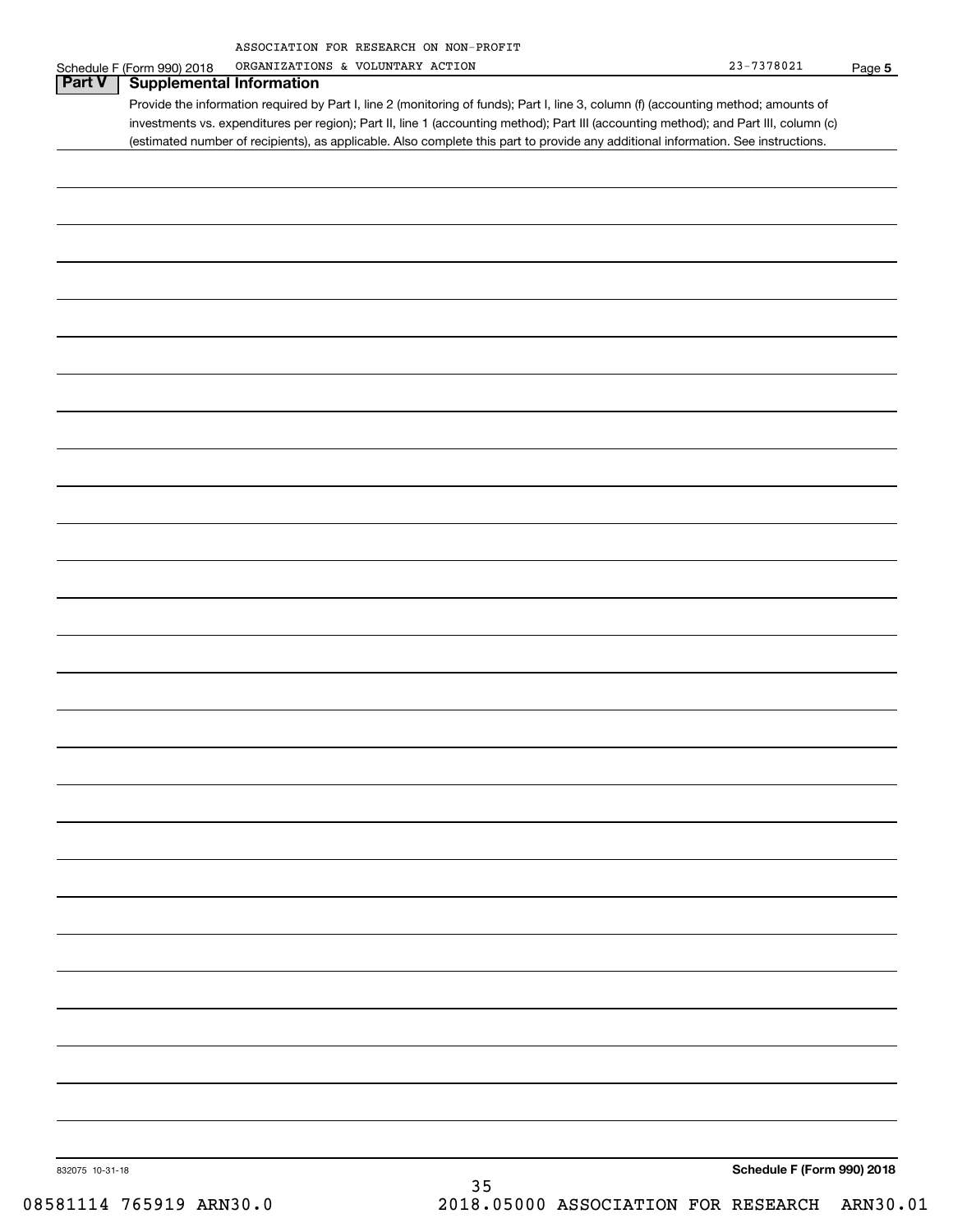| <b>SCHEDULE O</b>                                                              | Supplemental Information to Form 990 or 990-EZ                                                                                                                                                                                   | OMB No. 1545-0047                      |
|--------------------------------------------------------------------------------|----------------------------------------------------------------------------------------------------------------------------------------------------------------------------------------------------------------------------------|----------------------------------------|
| (Form 990 or 990-EZ)<br>Department of the Treasury<br>Internal Revenue Service | Complete to provide information for responses to specific questions on<br>Form 990 or 990-EZ or to provide any additional information.<br>Attach to Form 990 or 990-EZ.<br>Go to www.irs.gov/Form990 for the latest information. | <b>Open to Public</b><br>Inspection    |
| Name of the organization                                                       | ASSOCIATION FOR RESEARCH ON NON-PROFIT                                                                                                                                                                                           | <b>Employer identification number</b>  |
|                                                                                | ORGANIZATIONS & VOLUNTARY ACTION                                                                                                                                                                                                 | 23-7378021                             |
|                                                                                | FORM 990, PART I, LINE 1, DESCRIPTION OF ORGANIZATION MISSION:                                                                                                                                                                   |                                        |
|                                                                                | INTERDISCIPLINARY COMMUNITY OF PEOPLE DEDICATED TO FOSTERING THROUGH                                                                                                                                                             |                                        |
|                                                                                | RESEARCH AND EDUCATION THE CREATION, APPLICATION, AND DISSEMINATION OF                                                                                                                                                           |                                        |
|                                                                                | KNOWLEDGE ON NONPROFIT ORGANIZATIONS, PHILANTHROPY, CIVIL SOCIETY, AND                                                                                                                                                           |                                        |
|                                                                                | VOLUNTARY ACTION. ARNOVA IS THE US - BASED, NATIONAL AND INTERNATIONAL                                                                                                                                                           |                                        |
|                                                                                | ASSOCIATION THAT CONNECTS SCHOLARS, TEACHERS, AND PRACTICE LEADERS                                                                                                                                                               |                                        |
|                                                                                | INTERESTED IN RESEARCH ON NONPROFIT ORGANIZATIONS, VOLUNTARY ACTION,                                                                                                                                                             |                                        |
|                                                                                | PHILANTHROPY, AND CIVIL SOCIETY. ARNOVA IS A NEUTRAL, OPEN FORUM                                                                                                                                                                 |                                        |
|                                                                                | COMMITTED TO STRENGTHENING THE RESEARCH ABOUT AND HELPING BETTER                                                                                                                                                                 |                                        |
| PRACTICE IN THESE REALMS.                                                      |                                                                                                                                                                                                                                  |                                        |
|                                                                                |                                                                                                                                                                                                                                  |                                        |
|                                                                                | FORM 990, PART III, LINE 1, DESCRIPTION OF ORGANIZATION MISSION:                                                                                                                                                                 |                                        |
|                                                                                | BASED, NATIONAL AND INTERNATIONAL ASSOCIATION THAT CONNECTS SCHOLARS,                                                                                                                                                            |                                        |
|                                                                                | TEACHERS, AND PRACTICE LEADERS INTERESTED IN RESEARCH ON NONPROFIT                                                                                                                                                               |                                        |
|                                                                                | ORGANIZATIONS, VOLUNTARY ACTION, PHILANTHROPY, AND CIVIL SOCIETY.                                                                                                                                                                |                                        |
|                                                                                | ARNOVA IS A NEUTRAL, OPEN FORUM COMMITTED TO STRENGTHENING THE RESEARCH                                                                                                                                                          |                                        |
|                                                                                | ABOUT AND HELPING BETTER PRACTICE IN THESE REALMS.                                                                                                                                                                               |                                        |
|                                                                                |                                                                                                                                                                                                                                  |                                        |
| FORM 990, PART VI, SECTION A, LINE 3:                                          |                                                                                                                                                                                                                                  |                                        |
|                                                                                | ARNOVA HAS ENTERED INTO AN AGREEMENT WITH INDIANA UNIVERSITY WHERE THE                                                                                                                                                           |                                        |
|                                                                                | EMPLOYEES OF THE ORGANIZATION ARE PROVIDED BY THE UNIVERSITY. ARNOVA                                                                                                                                                             |                                        |
|                                                                                | RETAINS THE RIGHT TO ALL HIRING AND FIRING DECISIONS. THE UNIVERSITY IS THE                                                                                                                                                      |                                        |
|                                                                                | EMPLOYER OF RECORD. ARNOVA REIMBURSES THE UNIVERSITY FOR COMPENSATION                                                                                                                                                            |                                        |
|                                                                                | BENEFITS AND TAXES. IN ADDITION, ARNOVA PAYS THE UNIVERSITY A SMALL                                                                                                                                                              |                                        |
|                                                                                | PERCENTAGE OF EXPENDITURES AS AN ADMINISTRATIVE FEE. DURING THE CURRENT                                                                                                                                                          |                                        |
|                                                                                | YEAR THERE WERE 3 EMPLOYEES. THEIR COMPENSATION HAS BEEN REPORTED ON THE                                                                                                                                                         |                                        |
| 832211 10-10-18                                                                | LHA For Paperwork Reduction Act Notice, see the Instructions for Form 990 or 990-EZ.                                                                                                                                             | Schedule O (Form 990 or 990-EZ) (2018) |
| 08581114 765919 ARN30.0                                                        | 36<br>2018.05000 ASSOCIATION FOR RESEARCH ARN30.01                                                                                                                                                                               |                                        |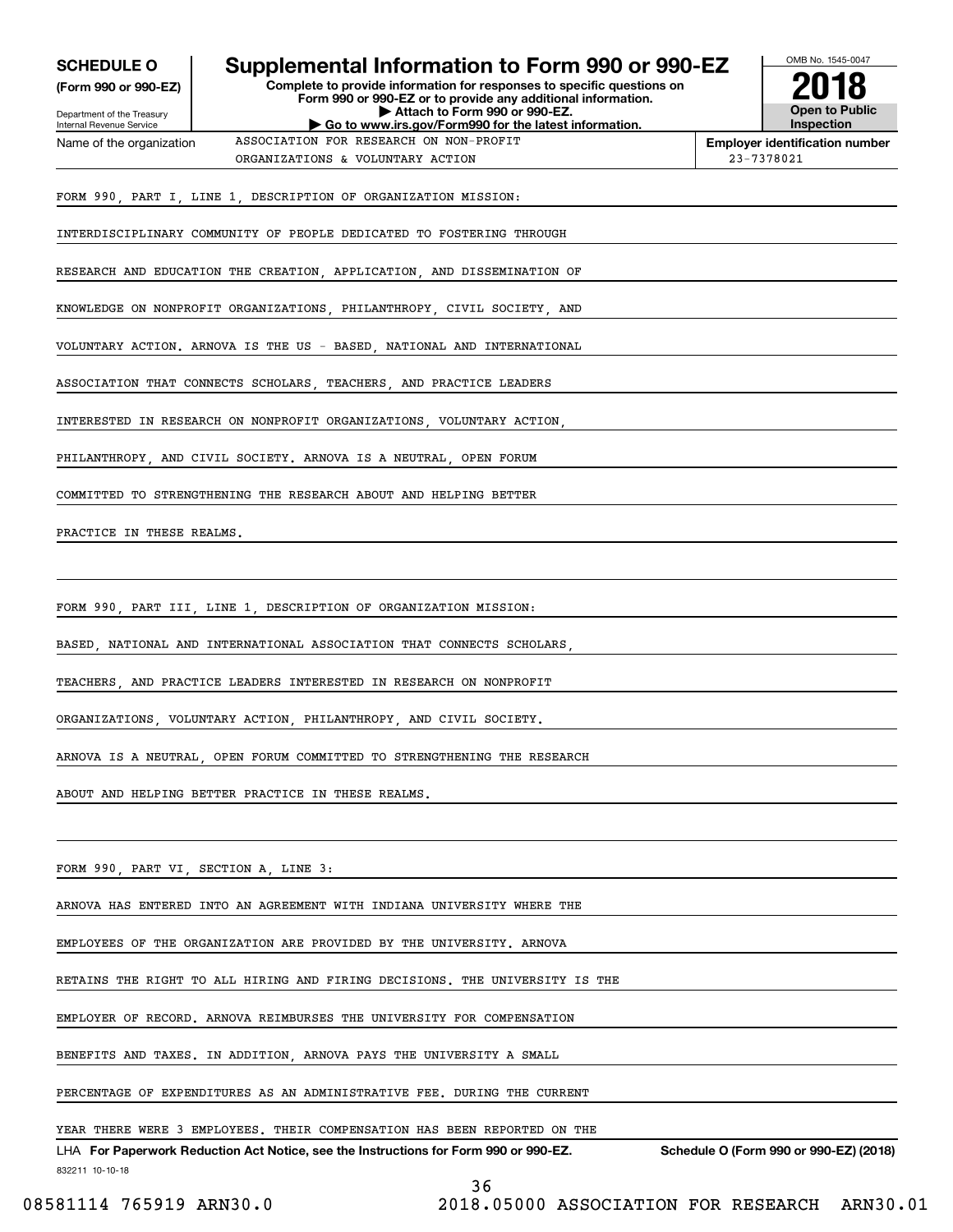| Schedule O (Form 990 or 990-EZ) (2018)<br>Page 2 |                                        |                                       |
|--------------------------------------------------|----------------------------------------|---------------------------------------|
| Name of the organization                         | ASSOCIATION FOR RESEARCH ON NON-PROFIT | <b>Employer identification number</b> |
|                                                  | ORGANIZATIONS & VOLUNTARY ACTION       | 23-7378021                            |
|                                                  |                                        |                                       |

STATEMENT OF FUNCTIONAL EXPENSE AS SALARY, BENEFITS, RETIREMENT, AND

PAYROLL EXPENSE.

FORM 990, PART VI, SECTION A, LINE 6:

THE ORGANIZATION IS A NON-FOR-PROFIT CORPORATION WITH MEMBERS WHO, IN

ACCORDANCE WITH THE BY-LAWS, ELECT THE GOVERNING BOARD.

FORM 990, PART VI, SECTION A, LINE 7A:

THE ORGANIZATION IS A NOT-FOR-PROFIT CORPORATION WITH MEMBERS WHO, IN

ACCORDANCE WITH THE BY-LAWS, ELECT THE GOVERNING BOARD. MEMBERS' VOTING

RIGHTS MAY NOT BE ABRIDGED WITHOUT APPROVAL BY A VOTE OF THE AFFECTED

MEMBERS AND EACH AMENDMENT OF THE BYLAWS REQUIRES APPROVAL OF A TWO-THIRDS

MAJORITY OF MEMBERSHIP.

FORM 990, PART VI, SECTION A, LINE 7B:

THE ORGANIZATION IS A NOT-FOR-PROFIT CORPORATION WITH MEMBERS WHO, IN

ACCORDANCE WITH THE BY-LAWS, ELECT THE GOVERNING BOARD.

FORM 990, PART VI, SECTION B, LINE 11B:

THE FORM 990 IS REVIEWED BY THE TREASURER AND THE AUDIT AND FINANCE

COMMITTEE MEMBERS ONCE THIS REVIEW IS COMPLETE AND THE FORMAT IS APPROVED,

THE EXECUTIVE DIRECTOR SIGNS THE RETURN AND PROCEEDS WITH SUBMISSION TO THE

IRS.

FORM 990, PART VI, SECTION B, LINE 12C:

AT THE ANNUAL BOARD RETREAT MEMBERS PROVIDE A CONFLICT OF INTEREST FORM.

THE PRESIDENT REVIEWS AND THE FORMS ARE FILED. ANNUALLY AT THE NOVEMBER

MEETING, NEWLY ELECTED MEMBERS PROVIDE THEIR FORMS. DURING MEETINGS, IF A

37

832212 10-10-18

**Schedule O (Form 990 or 990-EZ) (2018)**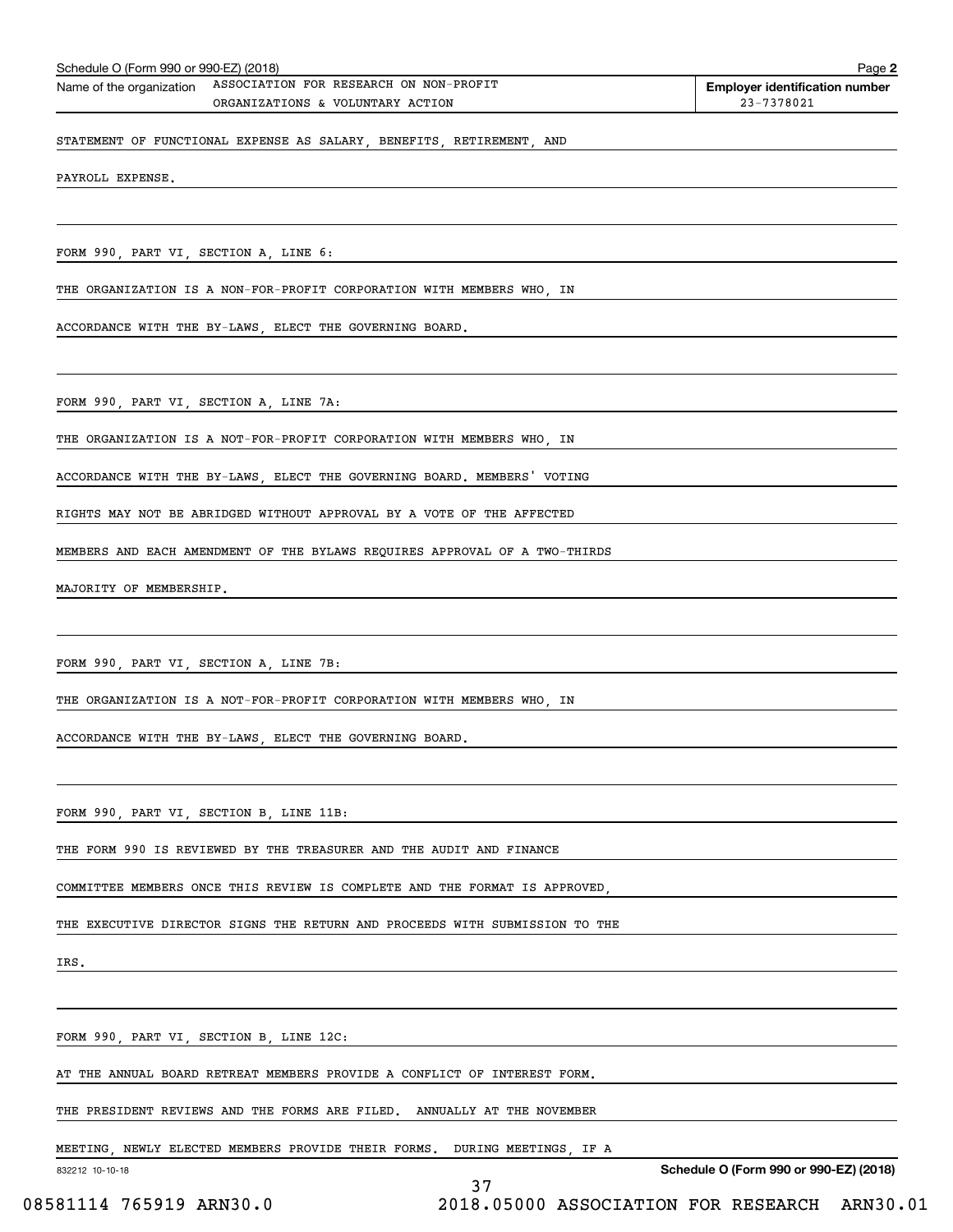| Schedule O (Form 990 or 990-EZ) (2018)<br>Page 2 |                                        |                                       |  |
|--------------------------------------------------|----------------------------------------|---------------------------------------|--|
| Name of the organization                         | ASSOCIATION FOR RESEARCH ON NON-PROFIT | <b>Employer identification number</b> |  |
|                                                  | ORGANIZATIONS & VOLUNTARY ACTION       | 23-7378021                            |  |
|                                                  |                                        |                                       |  |

CONFLICT EXISTS, CONFLICTED MEMBERS RECUSE THEMSELVES FROM DISCUSSION AND

VOTING.

FORM 990, PART VI, SECTION B, LINE 15:

THE EXECUTIVE DIRECTOR'S COMPENSATION IS REVIEWED ANNUALLY AS A PART OF THE

ANNUAL REVIEW PROCESS AND ANNUAL BUDGET APPROVAL PROCESS BY THE EXECUTIVE

COMMITTEE.

FORM 990, PART VI, SECTION C, LINE 19:

GOVERNING DOCUMENTS ARE MADE AVAILABLE TO THE PUBLIC VIA THE COMPANY'S OWN

WEBSITE AT WWW.ARNOVA.ORG, VIA GUIDESTAR'S WEBSITE AT WWW.GUIDESTAR.ORG,

AND BY PHONE TO (317) 684-2120, BY FAX TO (317) 684-2128 OR BY REGULAR MAIL

TO ARNOVA, 550 W. NORTH ST.

FORM 990, PART XII, LINE 2C

THE PROCESS OF THE AUDIT COMMITTEE REMAINS UNCHANGED FROM PRIOR YEARS.

832212 10-10-18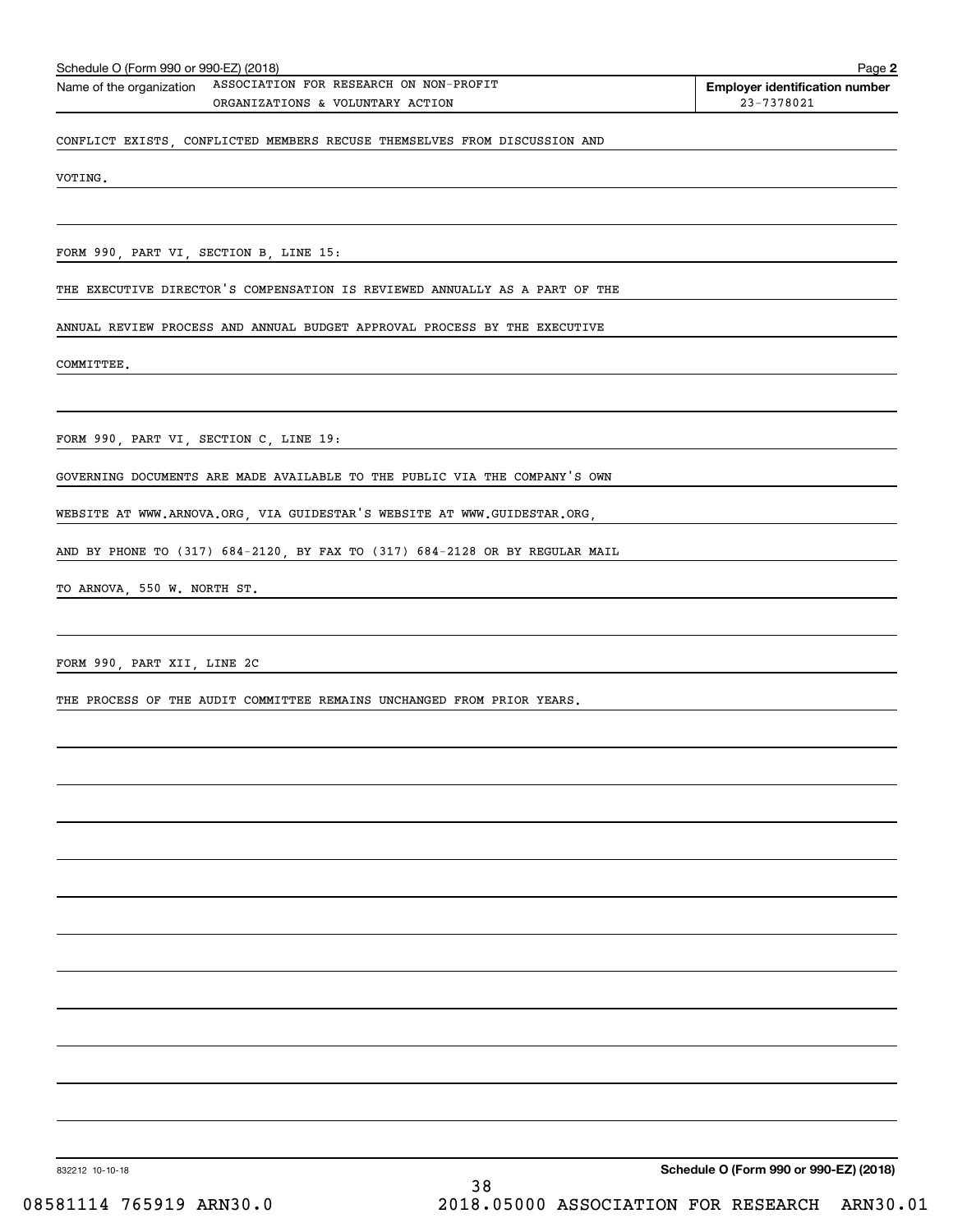Caution: Forms printed from within Adobe Acrobat products may not meet IRS or state<br>taxing agency specifications. When using Acrobat 5.x products, uncheck the "Shrink<br>oversized pages to page size" and uncheck the "Expand s

STATE COPY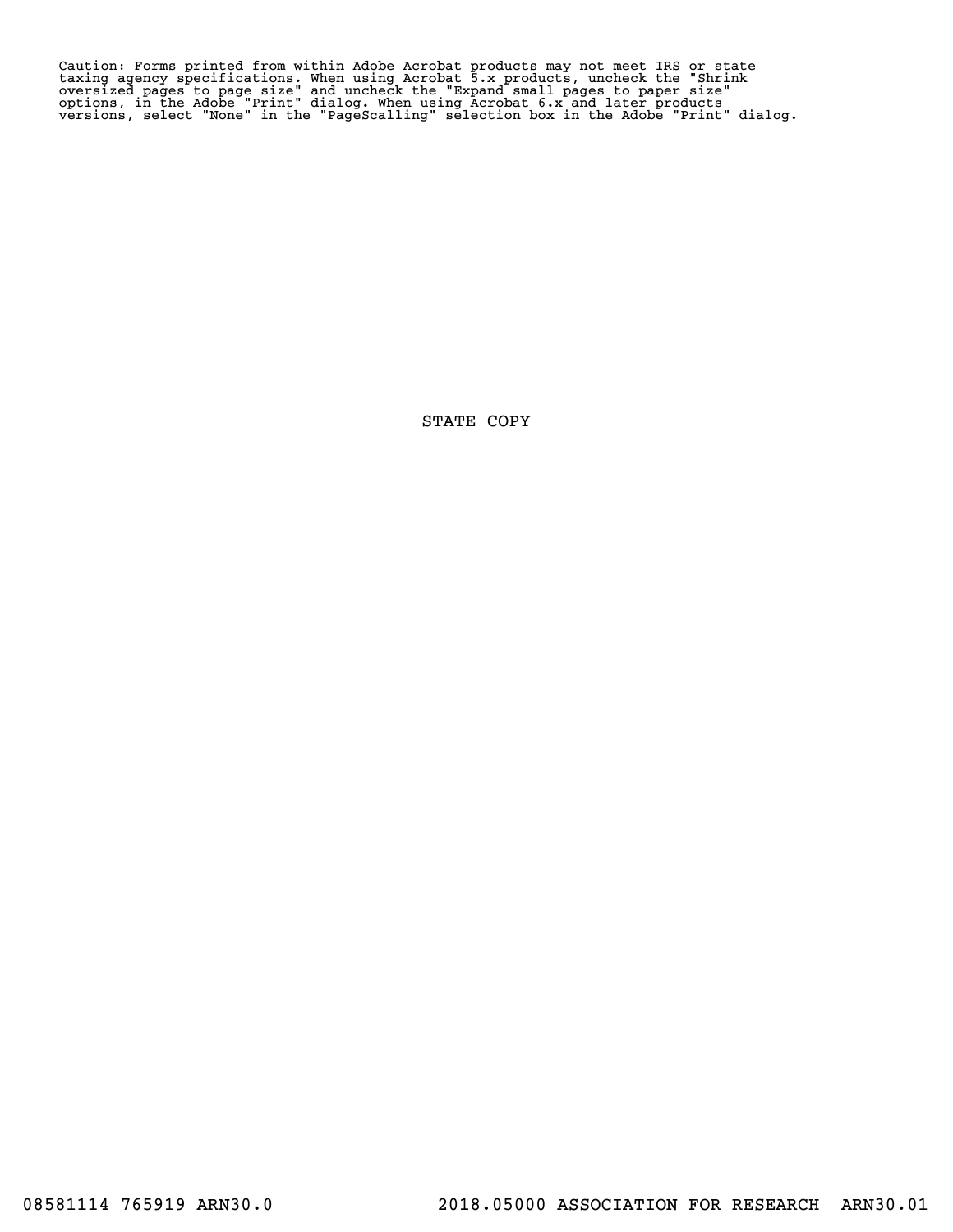**NP-20**

State Form 51062 (R9 / 8-18)

# **Indiana Department of Revenue Indiana Nonprofit Organization's Annual Report For the Calendar Year or Fiscal Year**

Check if: □ Change of Address

Amended Report Final Report: Indicate Date Closed

**Beginning** 01 / **/ and Ending / /** 01 2018 12 31 2018

MM/ DD/ YYYY MM/ DD/ YYYY

| Due on the 15th day of the 5th month following the end of the tax year. |  |
|-------------------------------------------------------------------------|--|
| <b>NO FEE REQUIRED.</b>                                                 |  |
|                                                                         |  |

| Name of Organization ASSOCIATION FOR RESEARCH ON NONPROFIT                                    |                                                                                                                                                                                                                                                                                                                                                                                                                                                                                                                                                                                                                                                                                                                                                        |                                                                                                                                 | Telephone Number              |                                        |
|-----------------------------------------------------------------------------------------------|--------------------------------------------------------------------------------------------------------------------------------------------------------------------------------------------------------------------------------------------------------------------------------------------------------------------------------------------------------------------------------------------------------------------------------------------------------------------------------------------------------------------------------------------------------------------------------------------------------------------------------------------------------------------------------------------------------------------------------------------------------|---------------------------------------------------------------------------------------------------------------------------------|-------------------------------|----------------------------------------|
| ORGANIZATIONS VOLUNTARY ACTION                                                                |                                                                                                                                                                                                                                                                                                                                                                                                                                                                                                                                                                                                                                                                                                                                                        |                                                                                                                                 | 317 684 2120                  |                                        |
| <b>Address</b>                                                                                |                                                                                                                                                                                                                                                                                                                                                                                                                                                                                                                                                                                                                                                                                                                                                        | County                                                                                                                          |                               | Indiana Taxpayer Identification Number |
| 441 WEST MICHIGAN STREET                                                                      |                                                                                                                                                                                                                                                                                                                                                                                                                                                                                                                                                                                                                                                                                                                                                        | 49                                                                                                                              |                               |                                        |
| City                                                                                          | <b>State</b>                                                                                                                                                                                                                                                                                                                                                                                                                                                                                                                                                                                                                                                                                                                                           | Zip Code                                                                                                                        | Federal Identification Number |                                        |
| INDIANAPOLIS                                                                                  | INDIANA                                                                                                                                                                                                                                                                                                                                                                                                                                                                                                                                                                                                                                                                                                                                                | 46202                                                                                                                           | 23 7378021                    |                                        |
| Printed Name of Person to Contact                                                             |                                                                                                                                                                                                                                                                                                                                                                                                                                                                                                                                                                                                                                                                                                                                                        |                                                                                                                                 | Contact's Telephone Number    |                                        |
| RICH KLOPP                                                                                    |                                                                                                                                                                                                                                                                                                                                                                                                                                                                                                                                                                                                                                                                                                                                                        |                                                                                                                                 | 317 684 2120                  |                                        |
| must also file Form IT-20NP.<br><b>Current Information</b><br>SEE STATEMENT 1                 | If you are filing a federal return, attach a completed copy of Form 990, 990EZ, or 990PF.<br>Note: If your organization has unrelated business income of more than \$1,000 as defined under Section 513 of the Internal Revenue Code, you<br>1. Have any changes not previously reported to the Department been made in your governing instruments, (e.g.) articles of incorporation,<br>bylaws, or other instruments of similar importance? If yes, attach a detailed description of changes.<br>2. Indicate number of years your organization has been in continuous existence.<br>3. Attach a schedule, listing the names, titles and addresses of your current officers.<br>4. Briefly describe the purpose or mission of your organization below. |                                                                                                                                 | 47                            |                                        |
| Email Address: SSIDDIQUI@ARNOVA.ORG                                                           |                                                                                                                                                                                                                                                                                                                                                                                                                                                                                                                                                                                                                                                                                                                                                        |                                                                                                                                 |                               |                                        |
|                                                                                               | I declare under the penalties of perjury that I have examined this return, including all attachments, and to the best of my knowledge and belief, it                                                                                                                                                                                                                                                                                                                                                                                                                                                                                                                                                                                                   |                                                                                                                                 |                               |                                        |
| is true, complete, and correct.                                                               |                                                                                                                                                                                                                                                                                                                                                                                                                                                                                                                                                                                                                                                                                                                                                        | TREASURER                                                                                                                       |                               |                                        |
| Signature of Officer or Trustee                                                               |                                                                                                                                                                                                                                                                                                                                                                                                                                                                                                                                                                                                                                                                                                                                                        | Title                                                                                                                           |                               | Date                                   |
| Name of Person(s) to Contact                                                                  |                                                                                                                                                                                                                                                                                                                                                                                                                                                                                                                                                                                                                                                                                                                                                        |                                                                                                                                 | Daytime Telephone Number      |                                        |
|                                                                                               | Important: Please submit this completed form and/or extension to:                                                                                                                                                                                                                                                                                                                                                                                                                                                                                                                                                                                                                                                                                      | Indiana Department of Revenue, Tax Adm inistration<br>P.O. Box 6481<br>Indianapolis, IN 46206-6481<br>Telephone: (317) 232-0129 |                               |                                        |
| <b>Extensions of Time to File</b><br>number on your request for an extension of time to file. | The Department recognizes the Internal Revenue Service application for automatic extension of time to file, Form 8868. Please forward a copy of<br>your federal extension, identified with your Nonprofit Taxpayer Identification Number (TID), to the Indiana Department of Revenue, Tax<br>Administration by the original due date to prevent cancellation of your salestax exemption. Always indicate your Indiana Taxpayer Identification                                                                                                                                                                                                                                                                                                          |                                                                                                                                 |                               |                                        |
|                                                                                               | Reports post marked within thirty (30) days after the federal extension due date, as requested on Federal Form 8868, will be considered as timely                                                                                                                                                                                                                                                                                                                                                                                                                                                                                                                                                                                                      |                                                                                                                                 |                               |                                        |

filed. A copy of the federal extension must also be attached to the Indiana report. In the event that a federal extension is not needed, a taxpayer may request in writing an Indiana extension of time to file from the: Indiana Department of Revenue, Tax Adm inistration, P.O. Box 6481, Indianapol is, N 46206-6481, (317) 232-0129.

If Form NP-20 or extension is not timely fi led, the taxpayer wi ll be notified by the Department pursuant to I.C. 6-2.5-5-21(d), to fi le Form NP-20. If w ithin sixty (60) days after receiving such notice the taxpayer does not file Form NP-20, the taxpayer's exemption from sales tax wil l be canceled.

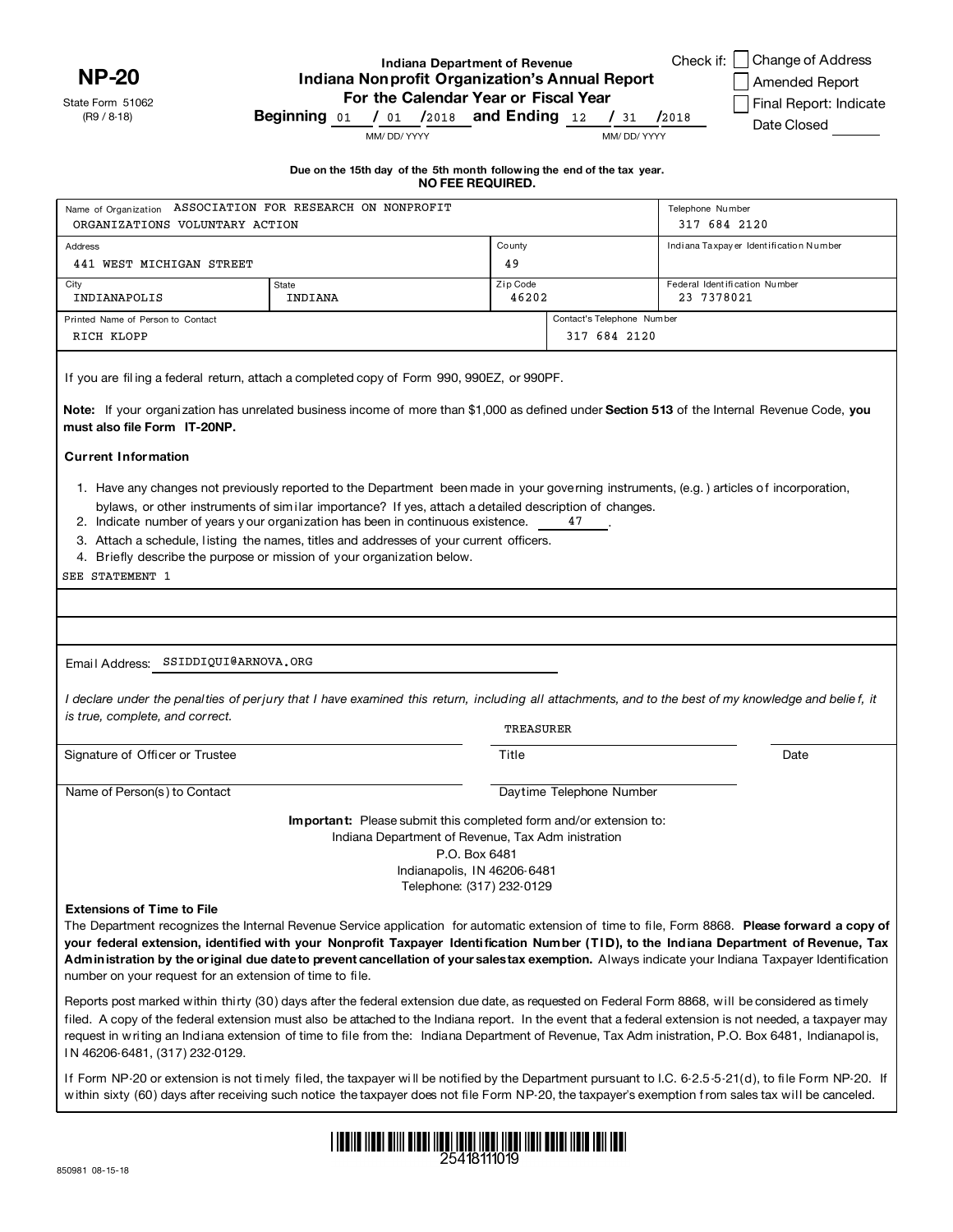## NP-20 STATEMENT 1

ARNOVA IS A LEADING INTERDISCIPLINARY COMMUNITY OF PEOPLE DEDICATED TO FOSTERING THROUGH RESEARCH AND EDUCATION THE CREATION, APPLICATION, AND DISSEMINATION OF KNOWLEDGE ON NONPROFIT ORGANIZATIONS, PHILANTHROPY, CIVIL SOCIETY, AND VOLUNTARY ACTION. ARNOVA IS THE US - BASED, NATIONAL AND INTERNATIONAL ASSOCIATION THAT CONNECTS SCHOLARS, TEACHERS, AND PRACTICE LEADERS INTERESTED IN RESEARCH ON NONPROFIT ORGANIZATIONS, VOLUNTARY ACTION, PHILANTHROPY, AND CIVIL SOCIETY. ARNOVA IS A NEUTRAL, OPEN FORUM COMMITTED TO STRENGTHENING THE RESEARCH ABOUT AND HELPING BETTER PRACTICE IN THESE REALMS.

}}}}}}}}}}}}}}}}}}}}}}}}}}}}}}}}}}}}}}}} }}}}}}}}}}

~~~~~~~~~~~~~~~~~~~~~~~~~~~~~~~~~~~~~~~~~~~~~~~~~~~~~~~~~~~~~~~~~~~~~~~~~~~~~~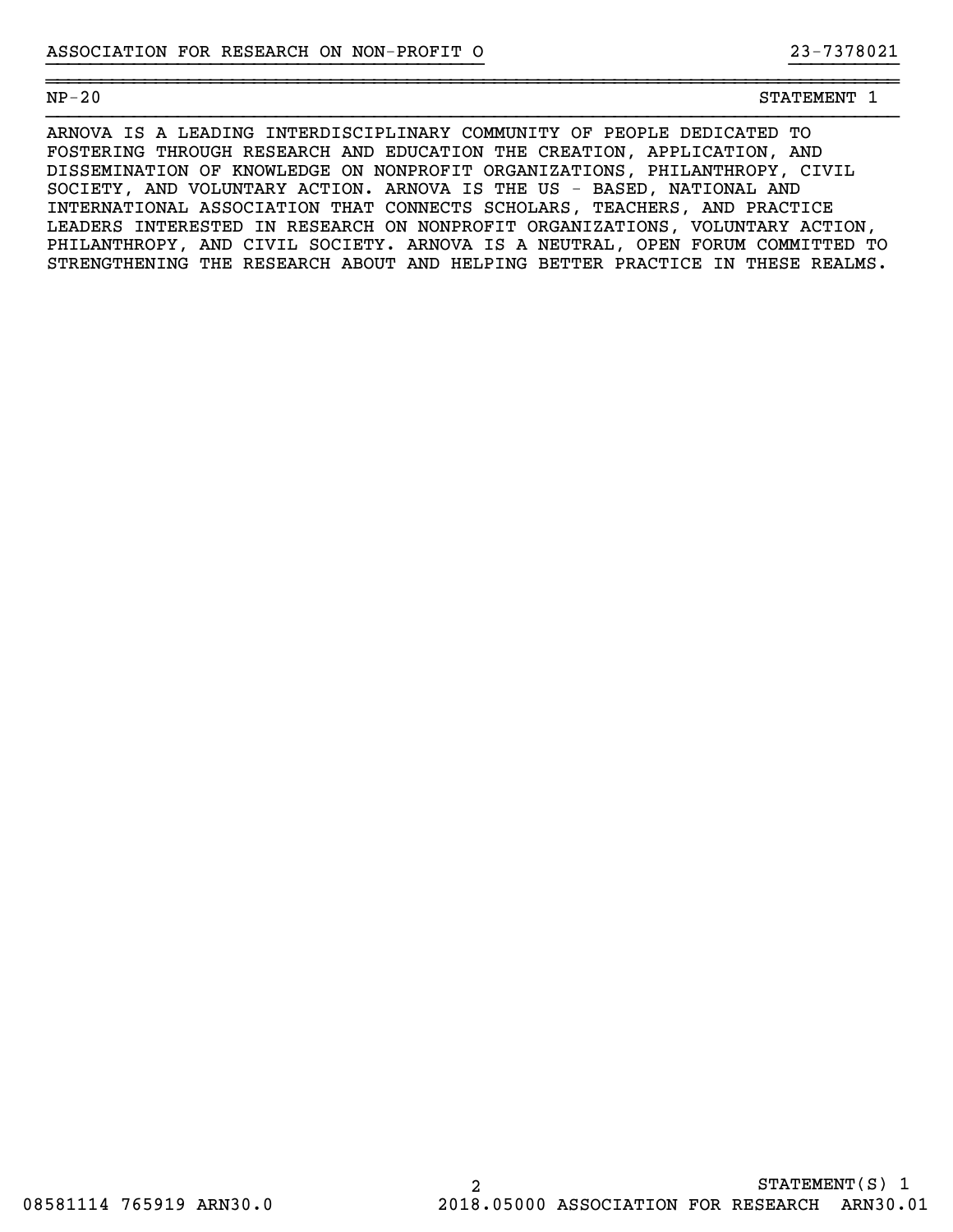| ASSUCIAIIUN FUK KESEAKUN UN NUN-FKUFII U | 77001077 |
|------------------------------------------|----------|
|                                          |          |
|                                          |          |

| FORM $NP-20$                                                            | LIST OF OFFICERS, DIRECTORS AND TRUSTEES | STATEMENT <sub>2</sub> |
|-------------------------------------------------------------------------|------------------------------------------|------------------------|
| NAME AND ADDRESS                                                        | TITLE                                    |                        |
| MARY TSCHIRHART<br>441 WEST MICHIGAN STREET<br>INDIANAPOLIS, IN 46202   | PAST PRESIDENT                           |                        |
| RENE BEKKERS<br>441 WEST MICHIGAN STREET<br>INDIANAPOLIS, IN 46202      | SECRETARY                                |                        |
| THAD CALABRESE<br>441 WEST MICHIGAN STREET<br>INDIANAPOLIS, IN 46202    | TREASURER                                |                        |
| ANGELA EIKENBERRY<br>441 WEST MICHIGAN STREET<br>INDIANAPOLIS, IN 46202 | PRESIDENT                                |                        |
| ANGELA BIES<br>441 WEST MICHIGAN STREET<br>INDIANAPOLIS, IN 46202       | <b>DIRECTOR</b>                          |                        |
| CHAO GUO<br>441 WEST MICHIGAN STREET<br>INDIANAPOLIS, IN 46202          | <b>DIRECTOR</b>                          |                        |
| JOHN RONQUILLO<br>441 WEST MICHIGAN STREET<br>INDIANAPOLIS, IN 46202    | <b>DIRECTOR</b>                          |                        |
| DAVID SUAREZ<br>441 WEST MICHIGAN STREET<br>INDIANAPOLIS, IN 46202      | <b>DIRECTOR</b>                          |                        |
| SUSAN PHILLIPS<br>441 WEST MICHIGAN STREET<br>INDIANAPOLIS, IN 46202    | <b>DIRECTOR</b>                          |                        |
| KHALDOUN ABOUASSI<br>441 WEST MICHIGAN STREET<br>INDIANAPOLIS, IN 46202 | <b>DIRECTOR</b>                          |                        |
| SHENA ASHLEY<br>441 WEST MICHIGAN STREET<br>INDIANAPOLIS, IN 46202      | <b>DIRECTOR</b>                          |                        |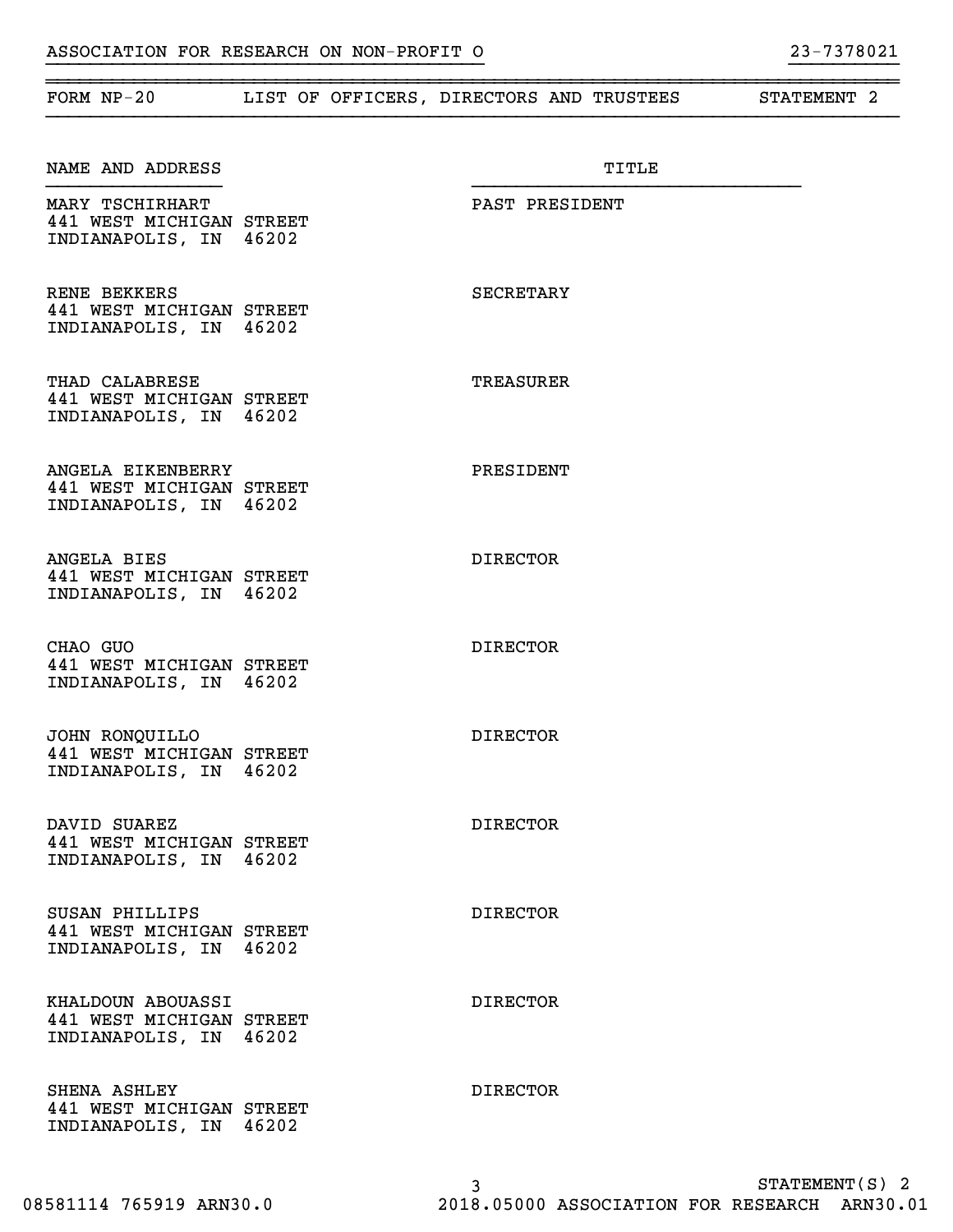}}}}}}}}}}}}}}}}}}}}}}}}}}}}}}}}}}}}}}}} }}}}}}}}}}

BRENDA BUSHOUSE DIRECTOR 441 WEST MICHIGAN STREET INDIANAPOLIS, IN 46202

MARY KAY GUGERTY DIRECTOR 441 WEST MICHIGAN STREET INDIANAPOLIS, IN 46202

LINDSEY MCDOUGLE DIRECTOR 441 WEST MICHIGAN STREET INDIANAPOLIS, IN 46202

ESI ANSAH DIRECTOR 441 WEST MICHIGAN STREET INDIANAPOLIS, IN 46202

CRISTINA BALBOA DIRECTOR 441 WEST MICHIGAN STREET INDIANAPOLIS, IN 46202

CURTIS CHILD DIRECTOR 441 WEST MICHIGAN STREET INDIANAPOLIS, IN 46202

HELEN LIU DIRECTOR 441 WEST MICHIGAN STREET INDIANAPOLIS, IN 46202

SHARIQ SIDDIQUI **EXECUTIVE DIRECTOR** 441 WEST MICHIGAN STREET INDIANAPOLIS, IN 46202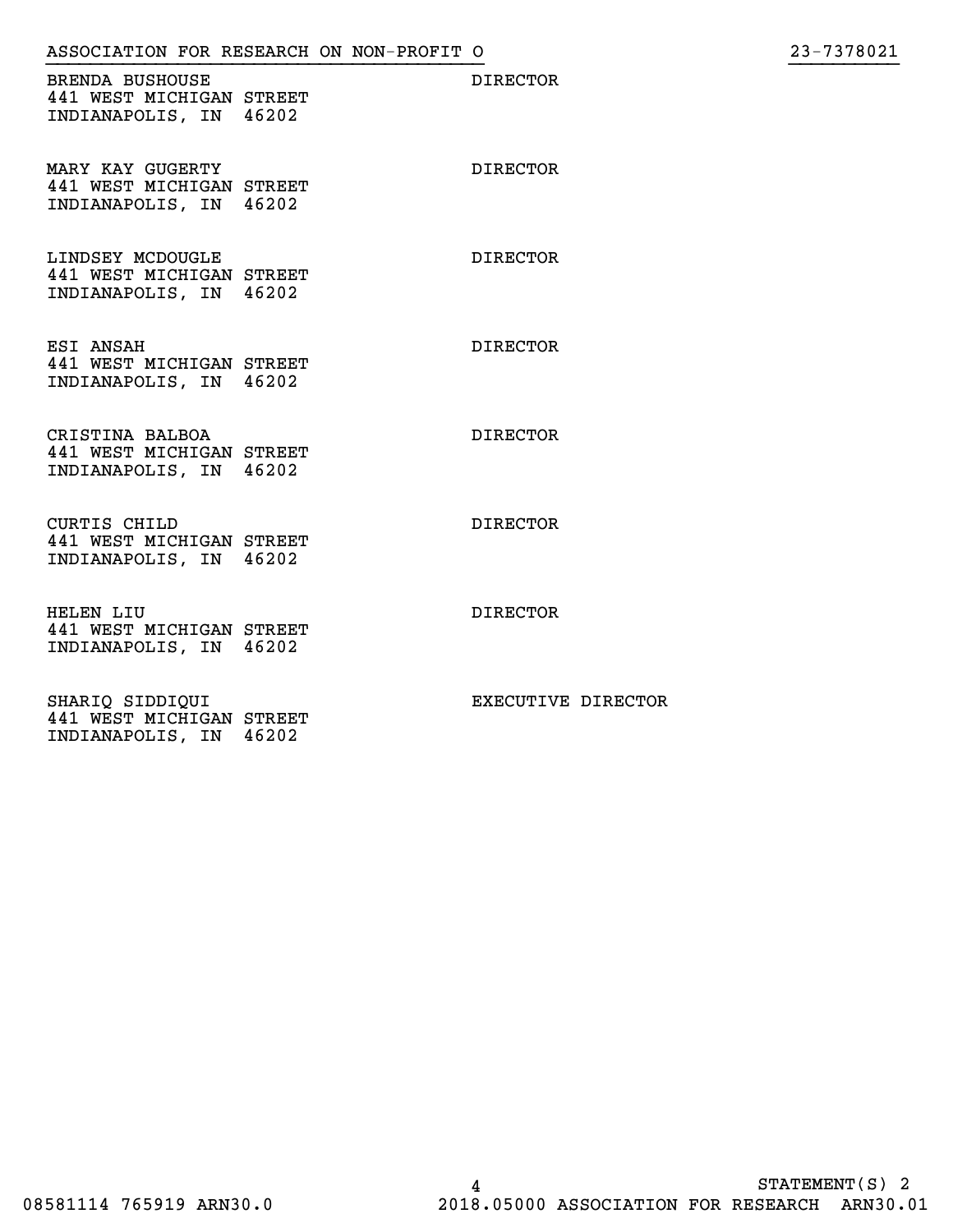| Form |  |
|------|--|

Department of the Treasury Internal Revenue Service

# **Return of Organization Exempt From Income Tax** \*\* PUBLIC DISCLOSURE COPY \*\*

Under section 501(c), 527, or 4947(a)(1) of the Internal Revenue Code (except private foundations) **2018** 

**| Do not enter social security numbers on this form as it may be made public.**

**| Go to www.irs.gov/Form990 for instructions and the latest information. Inspection**



| В                       |                         |                                                                                                                                                     |            |                                                     |                         |                                                        |
|-------------------------|-------------------------|-----------------------------------------------------------------------------------------------------------------------------------------------------|------------|-----------------------------------------------------|-------------------------|--------------------------------------------------------|
|                         | Check if<br>applicable: | <b>C</b> Name of organization<br>ASSOCIATION FOR RESEARCH ON NON-PROFIT                                                                             |            | D Employer identification number                    |                         |                                                        |
|                         | Address<br>change       | ORGANIZATIONS & VOLUNTARY ACTION                                                                                                                    |            |                                                     |                         |                                                        |
|                         | Name<br>change          | Doing business as                                                                                                                                   |            |                                                     | 23-7378021              |                                                        |
|                         | Initial<br>return       | Number and street (or P.O. box if mail is not delivered to street address)                                                                          | Room/suite | <b>E</b> Telephone number                           |                         |                                                        |
|                         | Final<br>return/        | 441 WEST MICHIGAN STREET                                                                                                                            |            |                                                     | $317 - 684 - 2120$      |                                                        |
|                         | termin-<br>ated         | City or town, state or province, country, and ZIP or foreign postal code                                                                            |            | G Gross receipts \$                                 |                         | 1,570,234.                                             |
|                         | Amended<br>return       | INDIANAPOLIS, IN 46202                                                                                                                              |            | H(a) Is this a group return                         |                         |                                                        |
|                         | Applica-<br>tion        | F Name and address of principal officer: RICH KLOPP                                                                                                 |            | for subordinates?                                   |                         | $\sqrt{\mathsf{Yes}\ \boxed{\mathrm{X}}\ \mathsf{No}}$ |
|                         | pending                 | 441 WEST MICHIGAN STREET, INDIANAPOLIS, IN                                                                                                          |            | $H(b)$ Are all subordinates included? $\Box$ Yes    |                         | No                                                     |
|                         |                         | Tax-exempt status: $X \mid 501(c)(3)$<br>501(c) (<br>$\sqrt{\frac{1}{1}}$ (insert no.)<br>$4947(a)(1)$ or                                           | 527        |                                                     |                         | If "No," attach a list. (see instructions)             |
|                         |                         | J Website: WWW.ARNOVA.ORG                                                                                                                           |            | $H(c)$ Group exemption number $\blacktriangleright$ |                         |                                                        |
|                         |                         | <b>K</b> Form of organization: $\boxed{\textbf{x}}$ Corporation<br>Trust<br>Other $\blacktriangleright$<br>Association                              |            | L Year of formation: 1971                           |                         | $\vert$ M State of legal domicile: DC                  |
| Part I                  |                         | <b>Summary</b>                                                                                                                                      |            |                                                     |                         |                                                        |
|                         | 1.                      | Briefly describe the organization's mission or most significant activities: ASSOCIATION FOR RESEARCH ON                                             |            |                                                     |                         |                                                        |
|                         |                         | NONPROFIT ORGANIZATIONS AND VOLUNTARY ACTION (ARNOVA) IS A LEADING                                                                                  |            |                                                     |                         |                                                        |
|                         | 2                       | Check this box $\blacktriangleright$ $\blacksquare$ if the organization discontinued its operations or disposed of more than 25% of its net assets. |            |                                                     |                         |                                                        |
|                         | 3                       | Number of voting members of the governing body (Part VI, line 1a)                                                                                   |            |                                                     | 3                       | 18                                                     |
|                         | 4                       |                                                                                                                                                     |            |                                                     | $\overline{\mathbf{4}}$ | 18                                                     |
|                         | 5                       |                                                                                                                                                     |            |                                                     | 5                       | C                                                      |
|                         |                         |                                                                                                                                                     |            |                                                     | 6                       | 180                                                    |
| Activities & Governance |                         |                                                                                                                                                     |            |                                                     | 7a                      | 0.                                                     |
|                         |                         |                                                                                                                                                     |            |                                                     |                         |                                                        |
|                         |                         |                                                                                                                                                     |            |                                                     | 7b                      |                                                        |
|                         |                         |                                                                                                                                                     |            | <b>Prior Year</b>                                   |                         | $\mathbf{0}$ .<br><b>Current Year</b>                  |
|                         | 8                       | Contributions and grants (Part VIII, line 1h)                                                                                                       |            | 961,285.                                            |                         | 1,055,535.                                             |
|                         | 9                       | Program service revenue (Part VIII, line 2g)                                                                                                        |            | 424, 157.                                           |                         | 340,160.                                               |
|                         | 10                      |                                                                                                                                                     |            | 29,464.                                             |                         | 18,824.                                                |
|                         | 11                      | Other revenue (Part VIII, column (A), lines 5, 6d, 8c, 9c, 10c, and 11e)                                                                            |            | 251.996.                                            |                         | 155,715.                                               |
|                         | 12                      | Total revenue - add lines 8 through 11 (must equal Part VIII, column (A), line 12)                                                                  |            | 1,666,902.                                          |                         | 1,570,234.                                             |
|                         | 13                      | Grants and similar amounts paid (Part IX, column (A), lines 1-3)                                                                                    |            |                                                     | $\mathbf{0}$ .          | 0.                                                     |
|                         | 14                      |                                                                                                                                                     |            |                                                     | $\mathbf{0}$ .          | 0.                                                     |
|                         | 15                      | Salaries, other compensation, employee benefits (Part IX, column (A), lines 5-10)                                                                   |            | 310,884.                                            |                         | 450,386.                                               |
|                         |                         |                                                                                                                                                     |            |                                                     | $\mathbf{0}$ .          | 0.                                                     |
| Revenue                 |                         | 60.004.<br><b>b</b> Total fundraising expenses (Part IX, column (D), line 25)                                                                       |            |                                                     |                         |                                                        |
| Expenses                |                         |                                                                                                                                                     |            | 649,692.                                            |                         | 1,072,951.                                             |
|                         | 18                      | Total expenses. Add lines 13-17 (must equal Part IX, column (A), line 25) [                                                                         |            | 960,576.                                            |                         | 1,523,337.                                             |
|                         | 19                      |                                                                                                                                                     |            | 706,326.                                            |                         |                                                        |
|                         |                         |                                                                                                                                                     |            | <b>Beginning of Current Year</b>                    |                         | 46,897.<br><b>End of Year</b>                          |
|                         |                         | <b>20</b> Total assets (Part X, line 16)                                                                                                            |            | 2,181,290.                                          |                         | 2,300,733.                                             |
| Ξğ<br>Ċ.                | 21                      | Total liabilities (Part X, line 26)                                                                                                                 |            | 104,480.<br>2,076,810.                              |                         | 259,910.                                               |

Under penalties of perjury, I declare that I have examined this return, including accompanying schedules and statements, and to the best of my knowledge and belief, it is true, correct, and complete. Declaration of preparer (other than officer) is based on all information of which preparer has any knowledge.

| Sign<br>Here | Signature of officer<br>THAD CALABRESE, TREASURER<br>Type or print name and title                            |                      |                  | Date                             |                   |  |
|--------------|--------------------------------------------------------------------------------------------------------------|----------------------|------------------|----------------------------------|-------------------|--|
| Paid         | Print/Type preparer's name<br>AMANDA MEKO, CPA                                                               | Preparer's signature | Date<br>11/14/19 | Check<br>self-employed           | PTIN<br>P01062615 |  |
| Preparer     | GREENWALT CPAS, INC<br>Firm's name<br>$\blacktriangleright$                                                  |                      |                  | Firm's $EIN \blacktriangleright$ | 35-1489521        |  |
| Use Only     | 5342 W. VERMONT STREET<br>Firm's address                                                                     |                      |                  |                                  |                   |  |
|              | INDIANAPOLIS, IN 46224                                                                                       |                      |                  | Phone no. 317-241-2999           |                   |  |
|              | х<br>Yes<br>No<br>May the IRS discuss this return with the preparer shown above? (see instructions)          |                      |                  |                                  |                   |  |
|              | Form 990 (2018)<br>LHA For Paperwork Reduction Act Notice, see the separate instructions.<br>832001 12-31-18 |                      |                  |                                  |                   |  |

SEE SCHEDULE O FOR ORGANIZATION MISSION STATEMENT CONTINUATION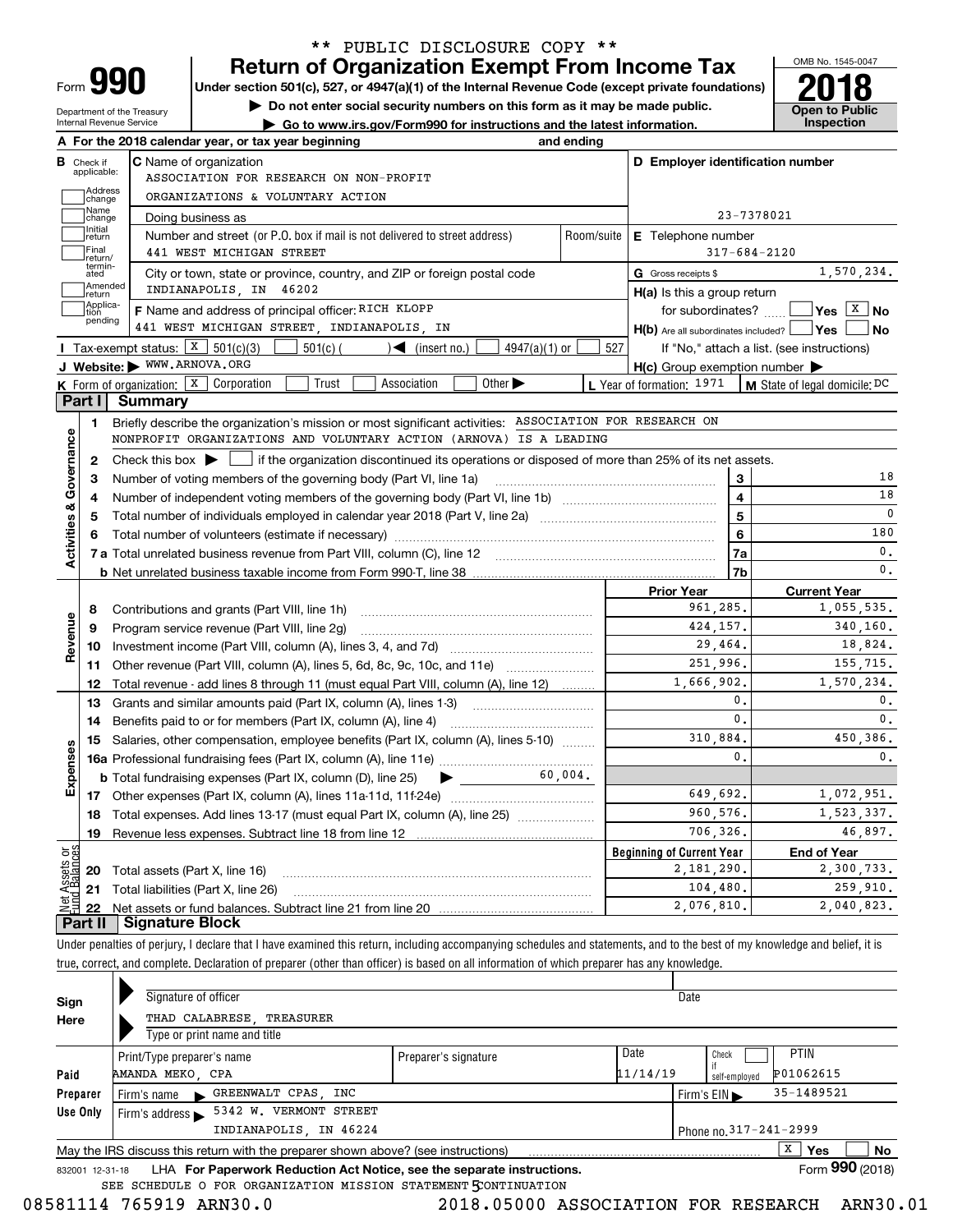|              | ASSOCIATION FOR RESEARCH ON NON-PROFIT                                                                                                       |                              |                             |
|--------------|----------------------------------------------------------------------------------------------------------------------------------------------|------------------------------|-----------------------------|
|              | ORGANIZATIONS & VOLUNTARY ACTION<br>Form 990 (2018)                                                                                          | 23-7378021                   | Page 2                      |
|              | <b>Statement of Program Service Accomplishments</b><br>Part III                                                                              |                              |                             |
|              |                                                                                                                                              |                              | x                           |
| 1            | Briefly describe the organization's mission:                                                                                                 |                              |                             |
|              | ARNOVA IS A LEADING INTERDISCIPLINARY COMMUNITY OF PEOPLE DEDICATED TO                                                                       |                              |                             |
|              | FOSTERING THROUGH RESEARCH AND EDUCATION THE CREATION, APPLICATION,<br>AND DISSEMINATION OF KNOWLEDGE ON NONPROFIT ORGANIZATIONS,            |                              |                             |
|              | PHILANTHROPY, CIVIL SOCIETY, AND VOLUNTARY ACTION. ARNOVA IS THE US -                                                                        |                              |                             |
| $\mathbf{2}$ | Did the organization undertake any significant program services during the year which were not listed on the                                 |                              |                             |
|              |                                                                                                                                              |                              | $ Yes \tX$ No               |
|              | If "Yes," describe these new services on Schedule O.                                                                                         |                              |                             |
| 3            | Did the organization cease conducting, or make significant changes in how it conducts, any program services?                                 |                              | $\sqrt{Y}$ es $\sqrt{X}$ No |
|              | If "Yes," describe these changes on Schedule O.                                                                                              |                              |                             |
| 4            | Describe the organization's program service accomplishments for each of its three largest program services, as measured by expenses.         |                              |                             |
|              | Section 501(c)(3) and 501(c)(4) organizations are required to report the amount of grants and allocations to others, the total expenses, and |                              |                             |
|              | revenue, if any, for each program service reported.                                                                                          |                              |                             |
| 4a           | $\frac{1}{289}$ , $757$ including grants of \$                                                                                               | $($ Revenue \$ $\frac{1}{2}$ | 340, 160.                   |
|              | WE BRING TOGETHER BOTH THEORETICAL AND APPLIED INTERESTS; HELPING                                                                            |                              |                             |
|              | SCHOLARS GAIN INSIGHT INTO THE DAY-TO-DAY CONCERNS OF THIRD-SECTOR                                                                           |                              |                             |
|              | ORGANIZATIONS, WHILE PROVIDING NONPROFIT PROFESSIONALS WITH CONNECTIONS                                                                      |                              |                             |
|              | TO RESEARCH THEY CAN USE TO IMPROVE THE WORK OF THEIR ORGANIZATIONS AND                                                                      |                              |                             |
|              | THE QUALITY OF LIFE FOR CITIZENS AND COMMITTEES. PRINCIPAL ACTIVITIES                                                                        |                              |                             |
|              | INCLUDE AN ANNUAL CONFERENCE, PUBLICATIONS, ELECTRONIC DISCUSSIONS, AND                                                                      |                              |                             |
|              | SPECIAL INTEREST GROUPS.                                                                                                                     |                              |                             |
|              |                                                                                                                                              |                              |                             |
|              |                                                                                                                                              |                              |                             |
|              |                                                                                                                                              |                              |                             |
|              |                                                                                                                                              |                              |                             |
| 4b           |                                                                                                                                              |                              |                             |
|              |                                                                                                                                              |                              |                             |
|              |                                                                                                                                              |                              |                             |
|              |                                                                                                                                              |                              |                             |
|              |                                                                                                                                              |                              |                             |
|              |                                                                                                                                              |                              |                             |
|              |                                                                                                                                              |                              |                             |
|              |                                                                                                                                              |                              |                             |
|              |                                                                                                                                              |                              |                             |
|              |                                                                                                                                              |                              |                             |
|              |                                                                                                                                              |                              |                             |
|              |                                                                                                                                              |                              |                             |
|              |                                                                                                                                              |                              |                             |
| 4c           |                                                                                                                                              | $\left(\text{Revenue }$      |                             |
|              |                                                                                                                                              |                              |                             |
|              |                                                                                                                                              |                              |                             |
|              |                                                                                                                                              |                              |                             |
|              |                                                                                                                                              |                              |                             |
|              |                                                                                                                                              |                              |                             |
|              |                                                                                                                                              |                              |                             |
|              |                                                                                                                                              |                              |                             |
|              |                                                                                                                                              |                              |                             |
|              |                                                                                                                                              |                              |                             |
|              |                                                                                                                                              |                              |                             |
|              |                                                                                                                                              |                              |                             |
| 4d -         | Other program services (Describe in Schedule O.)                                                                                             |                              |                             |
|              | ) (Revenue \$<br>(Expenses \$<br>including grants of \$                                                                                      |                              |                             |
| 4е           | 1,289,757.<br>Total program service expenses >                                                                                               |                              |                             |
|              |                                                                                                                                              |                              | Form 990 (2018)             |
|              | 832002 12-31-18                                                                                                                              |                              |                             |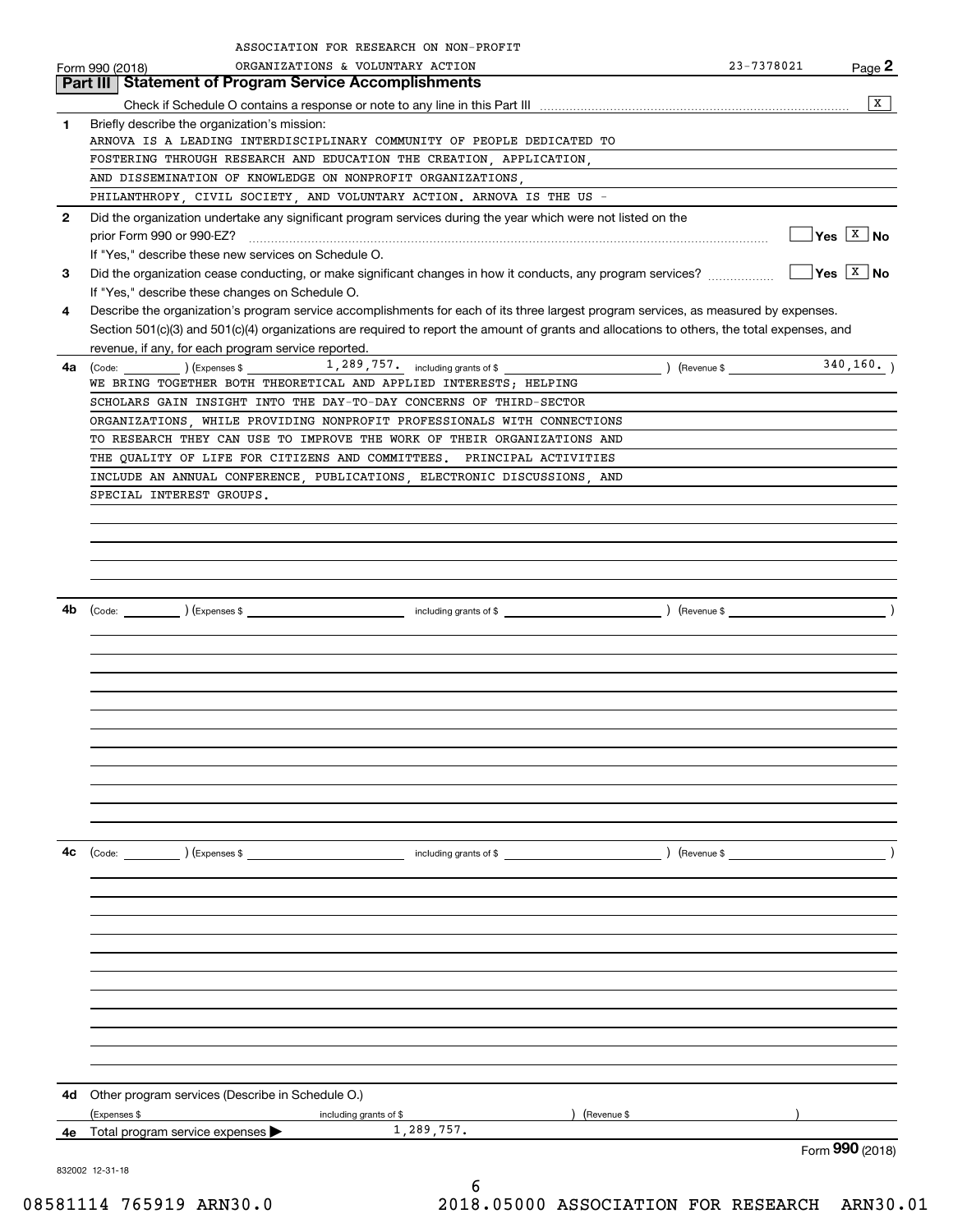|     | 23-7378021<br>ORGANIZATIONS & VOLUNTARY ACTION<br>Form 990 (2018)                                                                    |                 |     | Page $3$        |
|-----|--------------------------------------------------------------------------------------------------------------------------------------|-----------------|-----|-----------------|
|     | Part IV<br><b>Checklist of Required Schedules</b>                                                                                    |                 |     |                 |
|     |                                                                                                                                      |                 | Yes | No              |
| 1   | Is the organization described in section $501(c)(3)$ or $4947(a)(1)$ (other than a private foundation)?                              |                 |     |                 |
|     |                                                                                                                                      | 1               | х   |                 |
| 2   |                                                                                                                                      | $\mathbf{2}$    | x   |                 |
| 3   | Did the organization engage in direct or indirect political campaign activities on behalf of or in opposition to candidates for      |                 |     |                 |
|     |                                                                                                                                      | 3               |     | х               |
| 4   | Section 501(c)(3) organizations. Did the organization engage in lobbying activities, or have a section 501(h) election in effect     |                 |     |                 |
|     |                                                                                                                                      | 4               |     | x               |
| 5   | Is the organization a section 501(c)(4), 501(c)(5), or 501(c)(6) organization that receives membership dues, assessments, or         |                 |     |                 |
|     |                                                                                                                                      | 5               |     | х               |
| 6   | Did the organization maintain any donor advised funds or any similar funds or accounts for which donors have the right to            |                 |     |                 |
|     | provide advice on the distribution or investment of amounts in such funds or accounts? If "Yes," complete Schedule D, Part I         | 6               |     | х               |
|     |                                                                                                                                      |                 |     |                 |
| 7   | Did the organization receive or hold a conservation easement, including easements to preserve open space,                            |                 |     | x               |
|     |                                                                                                                                      | $\overline{7}$  |     |                 |
| 8   | Did the organization maintain collections of works of art, historical treasures, or other similar assets? If "Yes," complete         |                 |     |                 |
|     |                                                                                                                                      | 8               |     | х               |
| 9   | Did the organization report an amount in Part X, line 21, for escrow or custodial account liability, serve as a custodian for        |                 |     |                 |
|     | amounts not listed in Part X; or provide credit counseling, debt management, credit repair, or debt negotiation services?            |                 |     |                 |
|     |                                                                                                                                      | 9               |     | x               |
| 10  | Did the organization, directly or through a related organization, hold assets in temporarily restricted endowments, permanent        |                 |     |                 |
|     |                                                                                                                                      | 10              | х   |                 |
| 11  | If the organization's answer to any of the following questions is "Yes," then complete Schedule D, Parts VI, VII, VIII, IX, or X     |                 |     |                 |
|     | as applicable.                                                                                                                       |                 |     |                 |
|     | a Did the organization report an amount for land, buildings, and equipment in Part X, line 10? If "Yes," complete Schedule D,        |                 |     |                 |
|     |                                                                                                                                      | 11a             | х   |                 |
|     | <b>b</b> Did the organization report an amount for investments - other securities in Part X, line 12 that is 5% or more of its total |                 |     |                 |
|     |                                                                                                                                      | 11 <sub>b</sub> |     | х               |
|     | c Did the organization report an amount for investments - program related in Part X, line 13 that is 5% or more of its total         |                 |     |                 |
|     |                                                                                                                                      | 11c             |     | х               |
|     | d Did the organization report an amount for other assets in Part X, line 15 that is 5% or more of its total assets reported in       |                 |     |                 |
|     |                                                                                                                                      | 11d             |     | x               |
|     | e Did the organization report an amount for other liabilities in Part X, line 25? If "Yes," complete Schedule D, Part X              | 11e             | X   |                 |
| f   | Did the organization's separate or consolidated financial statements for the tax year include a footnote that addresses              |                 |     |                 |
|     | the organization's liability for uncertain tax positions under FIN 48 (ASC 740)? If "Yes," complete Schedule D, Part X               | 11f             |     | х               |
|     | 12a Did the organization obtain separate, independent audited financial statements for the tax year? If "Yes," complete              |                 |     |                 |
|     |                                                                                                                                      | 12a             | х   |                 |
|     | <b>b</b> Was the organization included in consolidated, independent audited financial statements for the tax year?                   |                 |     |                 |
|     |                                                                                                                                      |                 |     | x               |
|     | If "Yes," and if the organization answered "No" to line 12a, then completing Schedule D, Parts XI and XII is optional                | 12 <sub>b</sub> |     | х               |
| 13  |                                                                                                                                      | 13              |     |                 |
| 14a | Did the organization maintain an office, employees, or agents outside of the United States?                                          | 14a             |     | x               |
| b   | Did the organization have aggregate revenues or expenses of more than \$10,000 from grantmaking, fundraising, business,              |                 |     |                 |
|     | investment, and program service activities outside the United States, or aggregate foreign investments valued at \$100,000           |                 |     |                 |
|     |                                                                                                                                      | 14b             | x   |                 |
| 15  | Did the organization report on Part IX, column (A), line 3, more than \$5,000 of grants or other assistance to or for any            |                 |     |                 |
|     |                                                                                                                                      | 15              |     | x               |
| 16  | Did the organization report on Part IX, column (A), line 3, more than \$5,000 of aggregate grants or other assistance to             |                 |     |                 |
|     |                                                                                                                                      | 16              |     | x               |
| 17  | Did the organization report a total of more than \$15,000 of expenses for professional fundraising services on Part IX,              |                 |     |                 |
|     |                                                                                                                                      | 17              |     | х               |
| 18  | Did the organization report more than \$15,000 total of fundraising event gross income and contributions on Part VIII, lines         |                 |     |                 |
|     |                                                                                                                                      | 18              |     | х               |
| 19  | Did the organization report more than \$15,000 of gross income from gaming activities on Part VIII, line 9a? If "Yes."               |                 |     |                 |
|     |                                                                                                                                      | 19              |     | x               |
|     | 20a Did the organization operate one or more hospital facilities? If "Yes," complete Schedule H                                      | 20a             |     | х               |
|     | b If "Yes" to line 20a, did the organization attach a copy of its audited financial statements to this return?                       | 20 <sub>b</sub> |     |                 |
| 21  | Did the organization report more than \$5,000 of grants or other assistance to any domestic organization or                          |                 |     |                 |
|     |                                                                                                                                      | 21              |     | x               |
|     | 832003 12-31-18                                                                                                                      |                 |     | Form 990 (2018) |
|     |                                                                                                                                      |                 |     |                 |

7

832003 12-31-18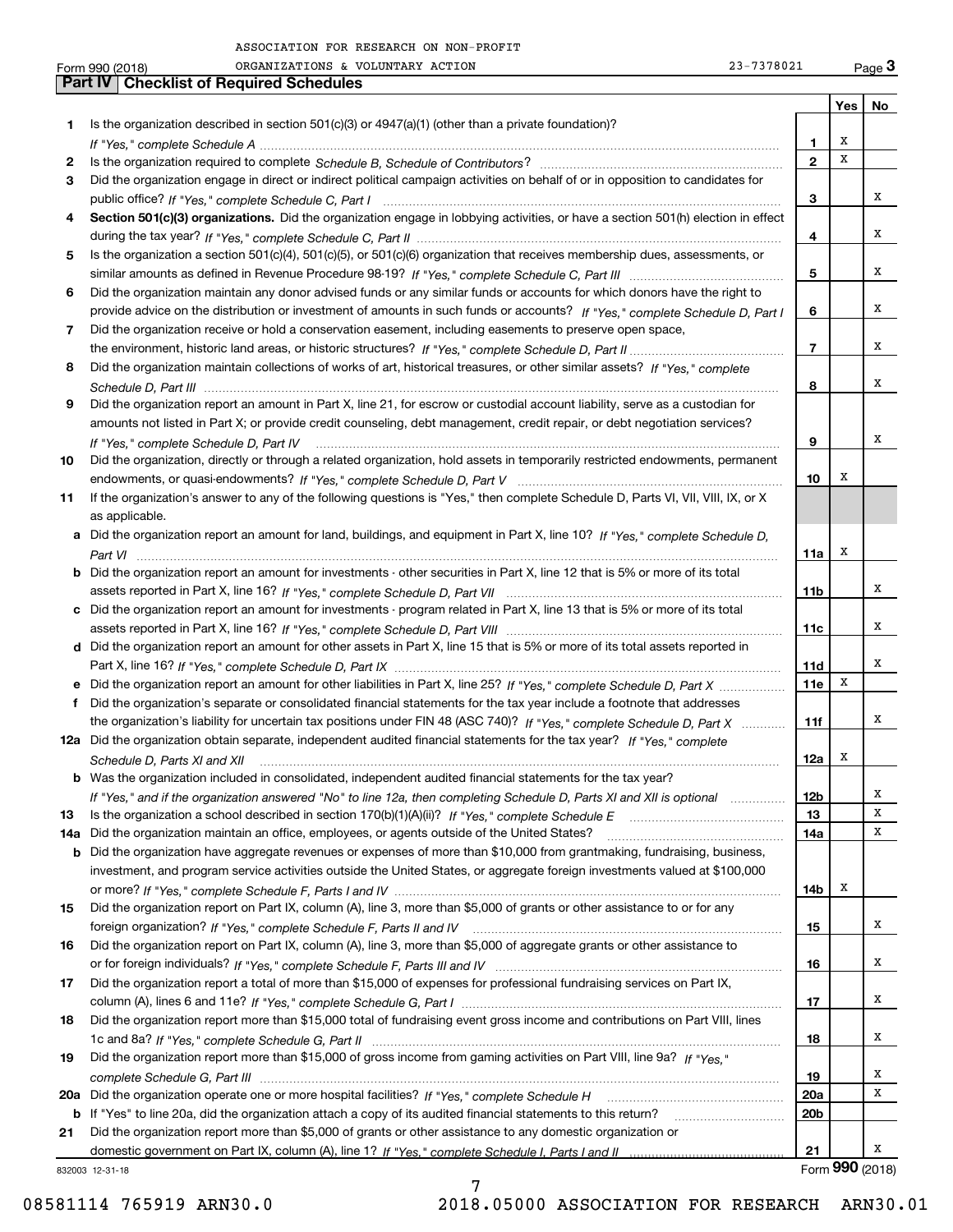|    | 23-7378021<br>ORGANIZATIONS & VOLUNTARY ACTION<br>Form 990 (2018)                                                                 |        |                 | Page 4 |
|----|-----------------------------------------------------------------------------------------------------------------------------------|--------|-----------------|--------|
|    | Part IV   Checklist of Required Schedules (continued)                                                                             |        |                 |        |
|    |                                                                                                                                   |        | Yes             | No     |
| 22 | Did the organization report more than \$5,000 of grants or other assistance to or for domestic individuals on                     |        |                 |        |
|    |                                                                                                                                   | 22     |                 | x      |
| 23 | Did the organization answer "Yes" to Part VII, Section A, line 3, 4, or 5 about compensation of the organization's current        |        |                 |        |
|    | and former officers, directors, trustees, key employees, and highest compensated employees? If "Yes," complete                    |        |                 |        |
|    |                                                                                                                                   | 23     |                 | x      |
|    | 24a Did the organization have a tax-exempt bond issue with an outstanding principal amount of more than \$100,000 as of the       |        |                 |        |
|    | last day of the year, that was issued after December 31, 2002? If "Yes," answer lines 24b through 24d and complete                |        |                 |        |
|    |                                                                                                                                   | 24a    |                 | х      |
|    |                                                                                                                                   | 24b    |                 |        |
|    | c Did the organization maintain an escrow account other than a refunding escrow at any time during the year to defease            |        |                 |        |
|    |                                                                                                                                   | 24c    |                 |        |
|    |                                                                                                                                   | 24d    |                 |        |
|    | 25a Section 501(c)(3), 501(c)(4), and 501(c)(29) organizations. Did the organization engage in an excess benefit                  |        |                 |        |
|    |                                                                                                                                   | 25a    |                 | х      |
|    | b Is the organization aware that it engaged in an excess benefit transaction with a disqualified person in a prior year, and      |        |                 |        |
|    | that the transaction has not been reported on any of the organization's prior Forms 990 or 990-EZ? If "Yes," complete             |        |                 |        |
|    | Schedule L, Part I                                                                                                                | 25b    |                 | x      |
| 26 | Did the organization report any amount on Part X, line 5, 6, or 22 for receivables from or payables to any current or             |        |                 |        |
|    | former officers, directors, trustees, key employees, highest compensated employees, or disqualified persons? If "Yes."            |        |                 |        |
|    |                                                                                                                                   | 26     |                 | x      |
| 27 | Did the organization provide a grant or other assistance to an officer, director, trustee, key employee, substantial              |        |                 |        |
|    | contributor or employee thereof, a grant selection committee member, or to a 35% controlled entity or family member               |        |                 |        |
|    |                                                                                                                                   | 27     |                 | х      |
| 28 | Was the organization a party to a business transaction with one of the following parties (see Schedule L, Part IV                 |        |                 |        |
|    | instructions for applicable filing thresholds, conditions, and exceptions):                                                       |        |                 |        |
|    | a A current or former officer, director, trustee, or key employee? If "Yes," complete Schedule L, Part IV                         | 28a    |                 | Χ      |
|    | b A family member of a current or former officer, director, trustee, or key employee? If "Yes," complete Schedule L, Part IV      | 28b    |                 | х      |
|    | c An entity of which a current or former officer, director, trustee, or key employee (or a family member thereof) was an officer, |        |                 |        |
|    |                                                                                                                                   | 28c    |                 | х      |
| 29 |                                                                                                                                   | 29     |                 | X      |
| 30 | Did the organization receive contributions of art, historical treasures, or other similar assets, or qualified conservation       |        |                 |        |
|    |                                                                                                                                   | 30     |                 | x      |
| 31 | Did the organization liquidate, terminate, or dissolve and cease operations?                                                      |        |                 |        |
|    | If "Yes," complete Schedule N, Part I measurements and contained a strategy of the strategy of the strategy of                    | 31     |                 | х      |
|    | Did the organization sell, exchange, dispose of, or transfer more than 25% of its net assets? If "Yes," complete                  |        |                 |        |
|    |                                                                                                                                   | 32     |                 | Χ      |
| 33 | Did the organization own 100% of an entity disregarded as separate from the organization under Regulations                        |        |                 |        |
|    |                                                                                                                                   | 33     |                 | x      |
| 34 | Was the organization related to any tax-exempt or taxable entity? If "Yes," complete Schedule R, Part II, III, or IV, and         |        |                 |        |
|    |                                                                                                                                   | 34     |                 | x      |
|    | 35a Did the organization have a controlled entity within the meaning of section 512(b)(13)?                                       | 35a    |                 | X      |
|    | b If "Yes" to line 35a, did the organization receive any payment from or engage in any transaction with a controlled entity       |        |                 |        |
|    |                                                                                                                                   | 35b    |                 |        |
| 36 | Section 501(c)(3) organizations. Did the organization make any transfers to an exempt non-charitable related organization?        |        |                 |        |
|    |                                                                                                                                   | 36     |                 | х      |
| 37 | Did the organization conduct more than 5% of its activities through an entity that is not a related organization                  |        |                 |        |
|    |                                                                                                                                   | 37     |                 | х      |
| 38 | Did the organization complete Schedule O and provide explanations in Schedule O for Part VI, lines 11b and 19?                    |        |                 |        |
|    | Note. All Form 990 filers are required to complete Schedule O                                                                     | 38     | Х               |        |
|    | <b>Statements Regarding Other IRS Filings and Tax Compliance</b><br><b>Part V</b>                                                 |        |                 |        |
|    | Check if Schedule O contains a response or note to any line in this Part V                                                        |        |                 |        |
|    |                                                                                                                                   |        | Yes             | No     |
|    | 1a                                                                                                                                | 8<br>0 |                 |        |
|    | <b>b</b> Enter the number of Forms W-2G included in line 1a. Enter -0- if not applicable<br>1b                                    |        |                 |        |
|    | c Did the organization comply with backup withholding rules for reportable payments to vendors and reportable gaming              |        |                 |        |
|    |                                                                                                                                   | 1c     | Form 990 (2018) |        |
|    | 832004 12-31-18<br>8                                                                                                              |        |                 |        |
|    |                                                                                                                                   |        |                 |        |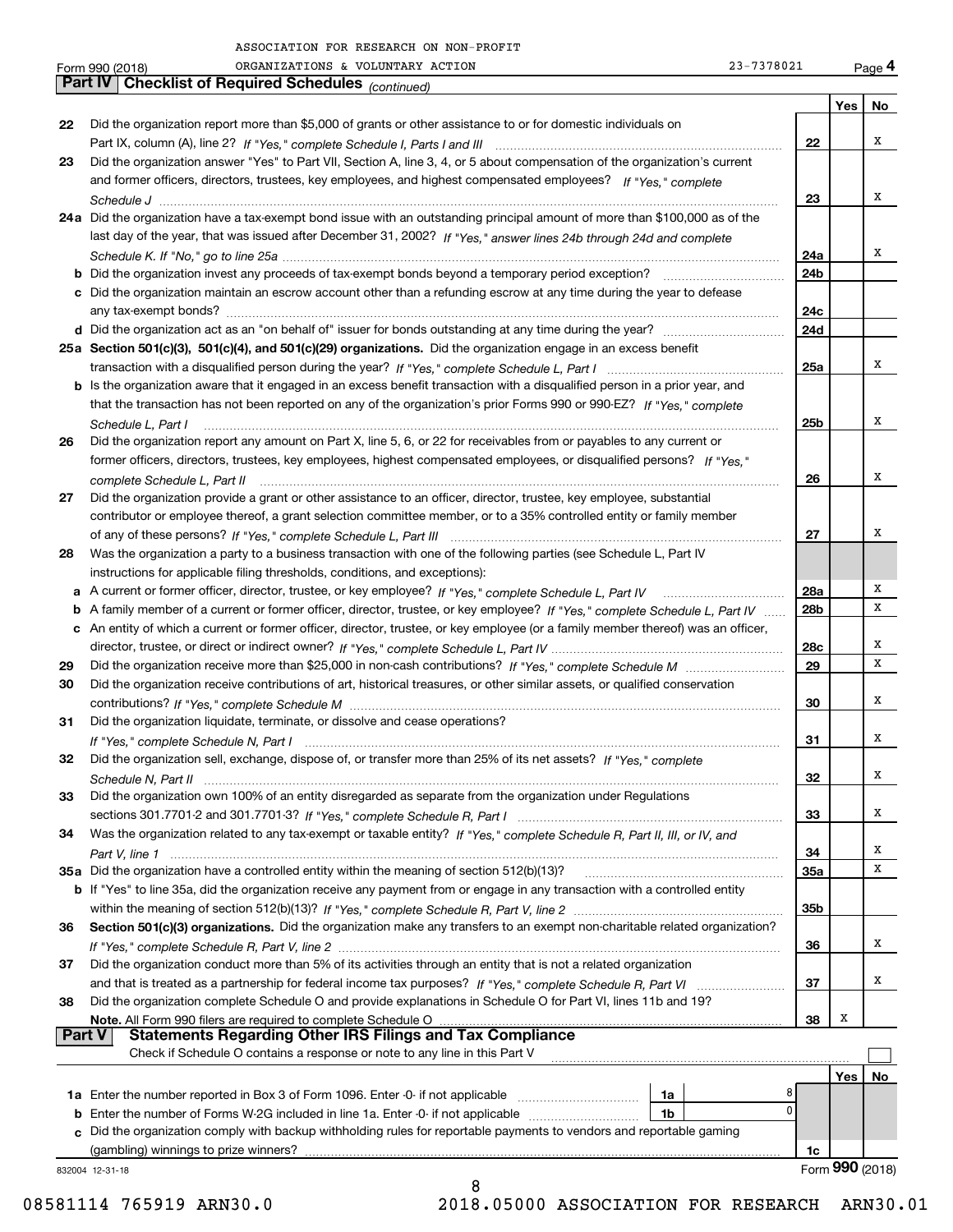| 23-7378021 | Pa |
|------------|----|
|------------|----|

|     |               | ORGANIZATIONS & VOLUNTARY ACTION<br>23-7378021<br>Form 990 (2018)                                                                                                                         |                |     | Page 5 |
|-----|---------------|-------------------------------------------------------------------------------------------------------------------------------------------------------------------------------------------|----------------|-----|--------|
|     | <b>Part V</b> | Statements Regarding Other IRS Filings and Tax Compliance (continued)                                                                                                                     |                |     |        |
|     |               |                                                                                                                                                                                           |                | Yes | No     |
|     |               | 2a Enter the number of employees reported on Form W-3, Transmittal of Wage and Tax Statements,                                                                                            |                |     |        |
|     |               | 0<br>filed for the calendar year ending with or within the year covered by this return<br>2a                                                                                              |                |     |        |
|     |               |                                                                                                                                                                                           | 2 <sub>b</sub> |     |        |
|     |               |                                                                                                                                                                                           |                |     |        |
| За  |               | Did the organization have unrelated business gross income of \$1,000 or more during the year?                                                                                             | 3a             |     | х      |
| b   |               |                                                                                                                                                                                           | 3 <sub>b</sub> |     |        |
|     |               | 4a At any time during the calendar year, did the organization have an interest in, or a signature or other authority over, a                                                              |                |     |        |
|     |               | financial account in a foreign country (such as a bank account, securities account, or other financial account)?                                                                          | 4a             |     | х      |
|     |               | <b>b</b> If "Yes," enter the name of the foreign country: $\blacktriangleright$                                                                                                           |                |     |        |
|     |               | See instructions for filing requirements for FinCEN Form 114, Report of Foreign Bank and Financial Accounts (FBAR).                                                                       |                |     |        |
| 5a  |               | Was the organization a party to a prohibited tax shelter transaction at any time during the tax year?                                                                                     | 5a             |     | х      |
| b   |               |                                                                                                                                                                                           | 5 <sub>b</sub> |     | х      |
| с   |               |                                                                                                                                                                                           | 5с             |     |        |
|     |               | 6a Does the organization have annual gross receipts that are normally greater than \$100,000, and did the organization solicit                                                            |                |     |        |
|     |               |                                                                                                                                                                                           | 6a             |     | х      |
|     |               | <b>b</b> If "Yes," did the organization include with every solicitation an express statement that such contributions or gifts                                                             |                |     |        |
|     |               | were not tax deductible?                                                                                                                                                                  | 6b             |     |        |
| 7   |               | Organizations that may receive deductible contributions under section 170(c).                                                                                                             |                |     |        |
| а   |               | Did the organization receive a payment in excess of \$75 made partly as a contribution and partly for goods and services provided to the payor?                                           | 7a             |     | х      |
| b   |               | If "Yes," did the organization notify the donor of the value of the goods or services provided?                                                                                           | 7b             |     |        |
|     |               | Did the organization sell, exchange, or otherwise dispose of tangible personal property for which it was required                                                                         |                |     |        |
|     |               |                                                                                                                                                                                           | 7с             |     | х      |
| d   |               | 7d                                                                                                                                                                                        |                |     |        |
| е   |               | Did the organization receive any funds, directly or indirectly, to pay premiums on a personal benefit contract?                                                                           | 7е             |     | х      |
| f   |               | Did the organization, during the year, pay premiums, directly or indirectly, on a personal benefit contract?                                                                              | 7f             |     | х      |
| g   |               | If the organization received a contribution of qualified intellectual property, did the organization file Form 8899 as required?                                                          | 7 <sub>g</sub> |     |        |
| h   |               | If the organization received a contribution of cars, boats, airplanes, or other vehicles, did the organization file a Form 1098-C?                                                        | 7h             |     |        |
| 8   |               | Sponsoring organizations maintaining donor advised funds. Did a donor advised fund maintained by the                                                                                      |                |     |        |
|     |               | sponsoring organization have excess business holdings at any time during the year?                                                                                                        | 8              |     |        |
| 9   |               | Sponsoring organizations maintaining donor advised funds.                                                                                                                                 |                |     |        |
| а   |               | Did the sponsoring organization make any taxable distributions under section 4966?                                                                                                        | 9a             |     |        |
| b   |               | Did the sponsoring organization make a distribution to a donor, donor advisor, or related person?                                                                                         | 9b             |     |        |
| 10  |               | Section 501(c)(7) organizations. Enter:                                                                                                                                                   |                |     |        |
| а   |               | 10a<br>Initiation fees and capital contributions included on Part VIII, line 12 [100] [100] [100] [100] [100] [100] [                                                                     |                |     |        |
|     |               | 10 <sub>b</sub><br>Gross receipts, included on Form 990, Part VIII, line 12, for public use of club facilities                                                                            |                |     |        |
| 11  |               | Section 501(c)(12) organizations. Enter:                                                                                                                                                  |                |     |        |
| а   |               | Gross income from members or shareholders<br>11a                                                                                                                                          |                |     |        |
| b   |               | Gross income from other sources (Do not net amounts due or paid to other sources against                                                                                                  |                |     |        |
|     |               | 11 <sub>b</sub>                                                                                                                                                                           |                |     |        |
|     |               | 12a Section 4947(a)(1) non-exempt charitable trusts. Is the organization filing Form 990 in lieu of Form 1041?                                                                            | 12a            |     |        |
|     |               | 12b<br><b>b</b> If "Yes," enter the amount of tax-exempt interest received or accrued during the year <i>manument</i> of                                                                  |                |     |        |
| 13  |               | Section 501(c)(29) qualified nonprofit health insurance issuers.                                                                                                                          |                |     |        |
| a   |               | Is the organization licensed to issue qualified health plans in more than one state?<br>Note. See the instructions for additional information the organization must report on Schedule O. | 13а            |     |        |
| b   |               | Enter the amount of reserves the organization is required to maintain by the states in which the                                                                                          |                |     |        |
|     |               | 13b                                                                                                                                                                                       |                |     |        |
| с   |               | 13c                                                                                                                                                                                       |                |     |        |
| 14a |               | Did the organization receive any payments for indoor tanning services during the tax year?                                                                                                | 14a            |     | x      |
|     |               |                                                                                                                                                                                           | 14b            |     |        |
| 15  |               | Is the organization subject to the section 4960 tax on payment(s) of more than \$1,000,000 in remuneration or                                                                             |                |     |        |
|     |               |                                                                                                                                                                                           | 15             |     | x      |
|     |               | If "Yes," see instructions and file Form 4720, Schedule N.                                                                                                                                |                |     |        |
| 16  |               | Is the organization an educational institution subject to the section 4968 excise tax on net investment income?                                                                           | 16             |     | x      |
|     |               | If "Yes," complete Form 4720, Schedule O.                                                                                                                                                 |                |     |        |
|     |               |                                                                                                                                                                                           |                |     |        |

Form (2018) **990**

832005 12-31-18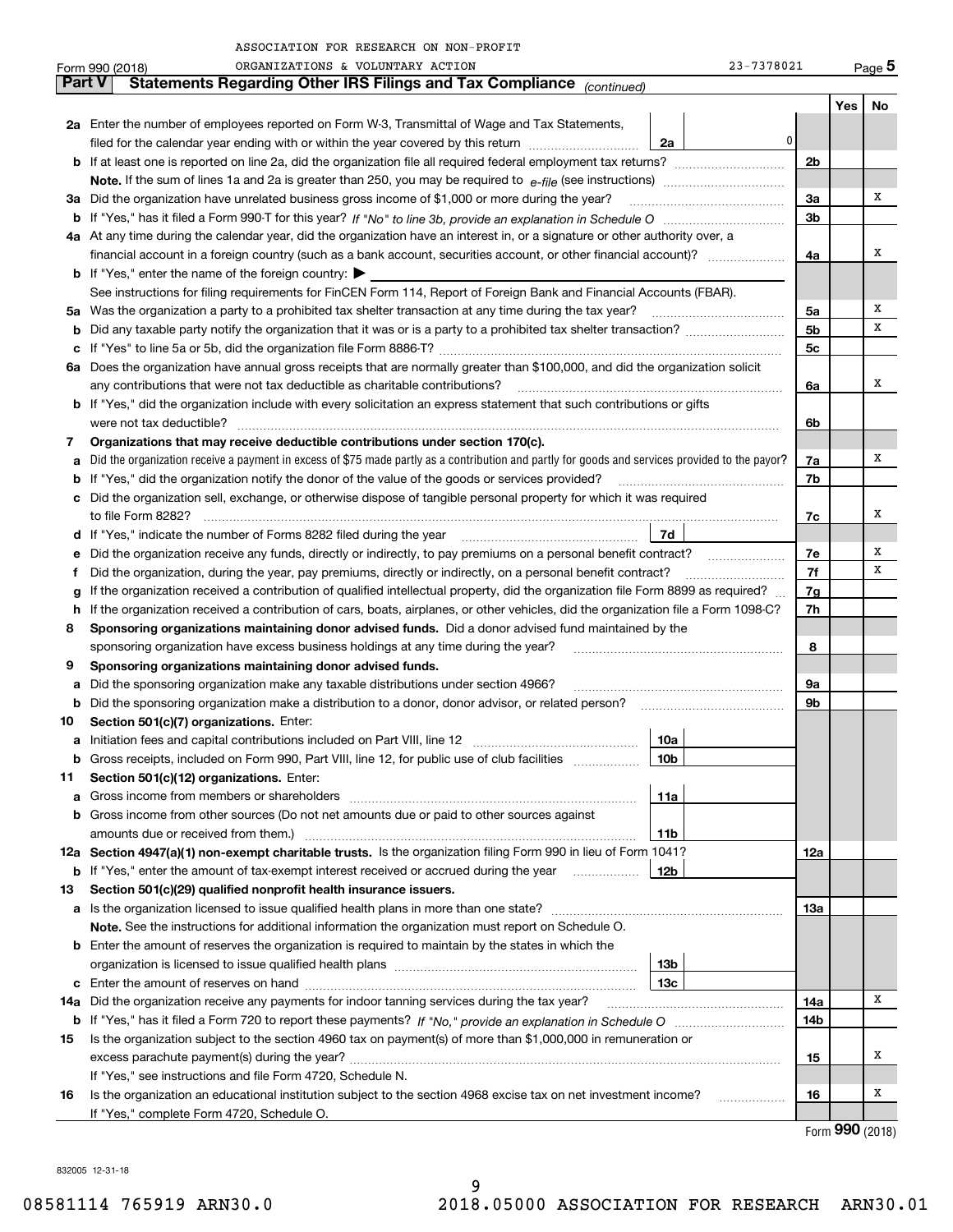|    | ORGANIZATIONS & VOLUNTARY ACTION<br>Form 990 (2018)                                                                                                                                                                                |    | 23-7378021 |                 |     | Page $6$        |
|----|------------------------------------------------------------------------------------------------------------------------------------------------------------------------------------------------------------------------------------|----|------------|-----------------|-----|-----------------|
|    | Governance, Management, and Disclosure For each "Yes" response to lines 2 through 7b below, and for a "No" response<br><b>Part VI</b>                                                                                              |    |            |                 |     |                 |
|    | to line 8a, 8b, or 10b below, describe the circumstances, processes, or changes in Schedule O. See instructions.                                                                                                                   |    |            |                 |     |                 |
|    |                                                                                                                                                                                                                                    |    |            |                 |     | X               |
|    | <b>Section A. Governing Body and Management</b>                                                                                                                                                                                    |    |            |                 |     |                 |
|    |                                                                                                                                                                                                                                    |    |            |                 | Yes | No              |
|    | <b>1a</b> Enter the number of voting members of the governing body at the end of the tax year <i>manumum</i>                                                                                                                       | 1a | 18         |                 |     |                 |
|    | If there are material differences in voting rights among members of the governing body, or if the governing                                                                                                                        |    |            |                 |     |                 |
|    | body delegated broad authority to an executive committee or similar committee, explain in Schedule O.                                                                                                                              |    |            |                 |     |                 |
|    | <b>b</b> Enter the number of voting members included in line 1a, above, who are independent                                                                                                                                        | 1b | 18         |                 |     |                 |
| 2  | Did any officer, director, trustee, or key employee have a family relationship or a business relationship with any other                                                                                                           |    |            |                 |     |                 |
|    | officer, director, trustee, or key employee?                                                                                                                                                                                       |    |            | $\mathbf{2}$    |     | x               |
| 3  | Did the organization delegate control over management duties customarily performed by or under the direct supervision                                                                                                              |    |            |                 |     |                 |
|    |                                                                                                                                                                                                                                    |    |            | 3               | х   |                 |
| 4  | Did the organization make any significant changes to its governing documents since the prior Form 990 was filed?                                                                                                                   |    |            | 4               |     | х               |
| 5  |                                                                                                                                                                                                                                    |    |            | 5               |     | x               |
| 6  | Did the organization have members or stockholders?                                                                                                                                                                                 |    |            | 6               | х   |                 |
|    | 7a Did the organization have members, stockholders, or other persons who had the power to elect or appoint one or                                                                                                                  |    |            |                 |     |                 |
|    | more members of the governing body?                                                                                                                                                                                                |    |            | 7a              | x   |                 |
|    | <b>b</b> Are any governance decisions of the organization reserved to (or subject to approval by) members, stockholders, or                                                                                                        |    |            |                 |     |                 |
|    | persons other than the governing body?                                                                                                                                                                                             |    |            | 7b              | х   |                 |
| 8  | Did the organization contemporaneously document the meetings held or written actions undertaken during the year by the following:                                                                                                  |    |            |                 |     |                 |
|    |                                                                                                                                                                                                                                    |    |            | 8a              | X   |                 |
|    | <b>b</b> Each committee with authority to act on behalf of the governing body?                                                                                                                                                     |    |            | 8b              | X   |                 |
| 9  | Is there any officer, director, trustee, or key employee listed in Part VII, Section A, who cannot be reached at the                                                                                                               |    |            |                 |     |                 |
|    |                                                                                                                                                                                                                                    |    |            | 9               |     | х               |
|    | Section B. Policies (This Section B requests information about policies not required by the Internal Revenue Code.)                                                                                                                |    |            |                 |     |                 |
|    |                                                                                                                                                                                                                                    |    |            |                 | Yes | No<br>х         |
|    |                                                                                                                                                                                                                                    |    |            | 10a             |     |                 |
|    | b If "Yes," did the organization have written policies and procedures governing the activities of such chapters, affiliates,                                                                                                       |    |            | 10 <sub>b</sub> |     |                 |
|    | and branches to ensure their operations are consistent with the organization's exempt purposes?<br>11a Has the organization provided a complete copy of this Form 990 to all members of its governing body before filing the form? |    |            | 11a             | х   |                 |
|    | <b>b</b> Describe in Schedule O the process, if any, used by the organization to review this Form 990.                                                                                                                             |    |            |                 |     |                 |
|    | 12a Did the organization have a written conflict of interest policy? If "No," go to line 13                                                                                                                                        |    |            | 12a             | X   |                 |
|    |                                                                                                                                                                                                                                    |    |            | 12 <sub>b</sub> | x   |                 |
|    | c Did the organization regularly and consistently monitor and enforce compliance with the policy? If "Yes," describe                                                                                                               |    |            |                 |     |                 |
|    |                                                                                                                                                                                                                                    |    |            | 12c             | х   |                 |
| 13 | Did the organization have a written whistleblower policy?                                                                                                                                                                          |    |            | 13              | x   |                 |
| 14 | Did the organization have a written document retention and destruction policy?                                                                                                                                                     |    |            | 14              | X   |                 |
| 15 | Did the process for determining compensation of the following persons include a review and approval by independent                                                                                                                 |    |            |                 |     |                 |
|    | persons, comparability data, and contemporaneous substantiation of the deliberation and decision?                                                                                                                                  |    |            |                 |     |                 |
| а  | The organization's CEO, Executive Director, or top management official manufactured content of the organization's CEO, Executive Director, or top management official                                                              |    |            | 15a             | X   |                 |
|    |                                                                                                                                                                                                                                    |    |            | 15 <sub>b</sub> | х   |                 |
|    | If "Yes" to line 15a or 15b, describe the process in Schedule O (see instructions).                                                                                                                                                |    |            |                 |     |                 |
|    | 16a Did the organization invest in, contribute assets to, or participate in a joint venture or similar arrangement with a                                                                                                          |    |            |                 |     |                 |
|    | taxable entity during the year?                                                                                                                                                                                                    |    |            | 16a             |     | х               |
|    | <b>b</b> If "Yes," did the organization follow a written policy or procedure requiring the organization to evaluate its participation                                                                                              |    |            |                 |     |                 |
|    | in joint venture arrangements under applicable federal tax law, and take steps to safeguard the organization's                                                                                                                     |    |            |                 |     |                 |
|    |                                                                                                                                                                                                                                    |    |            | 16b             |     |                 |
|    | <b>Section C. Disclosure</b>                                                                                                                                                                                                       |    |            |                 |     |                 |
| 17 | List the states with which a copy of this Form 990 is required to be filed $\blacktriangleright$ IN                                                                                                                                |    |            |                 |     |                 |
| 18 | Section 6104 requires an organization to make its Forms 1023 (1024 or 1024-A if applicable), 990, and 990-T (Section 501(c)(3)s only) available                                                                                    |    |            |                 |     |                 |
|    | for public inspection. Indicate how you made these available. Check all that apply.                                                                                                                                                |    |            |                 |     |                 |
|    | X Own website<br>$X$ Upon request<br>Another's website<br>Other (explain in Schedule O)                                                                                                                                            |    |            |                 |     |                 |
| 19 | Describe in Schedule O whether (and if so, how) the organization made its governing documents, conflict of interest policy, and financial                                                                                          |    |            |                 |     |                 |
|    | statements available to the public during the tax year.                                                                                                                                                                            |    |            |                 |     |                 |
| 20 | State the name, address, and telephone number of the person who possesses the organization's books and records<br>RICH KLOPP - 317-684-2120                                                                                        |    |            |                 |     |                 |
|    | 441 WEST MICHIGAN STREET, INDIANAPOLIS, IN<br>46202                                                                                                                                                                                |    |            |                 |     |                 |
|    | 832006 12-31-18                                                                                                                                                                                                                    |    |            |                 |     | Form 990 (2018) |
|    | 10                                                                                                                                                                                                                                 |    |            |                 |     |                 |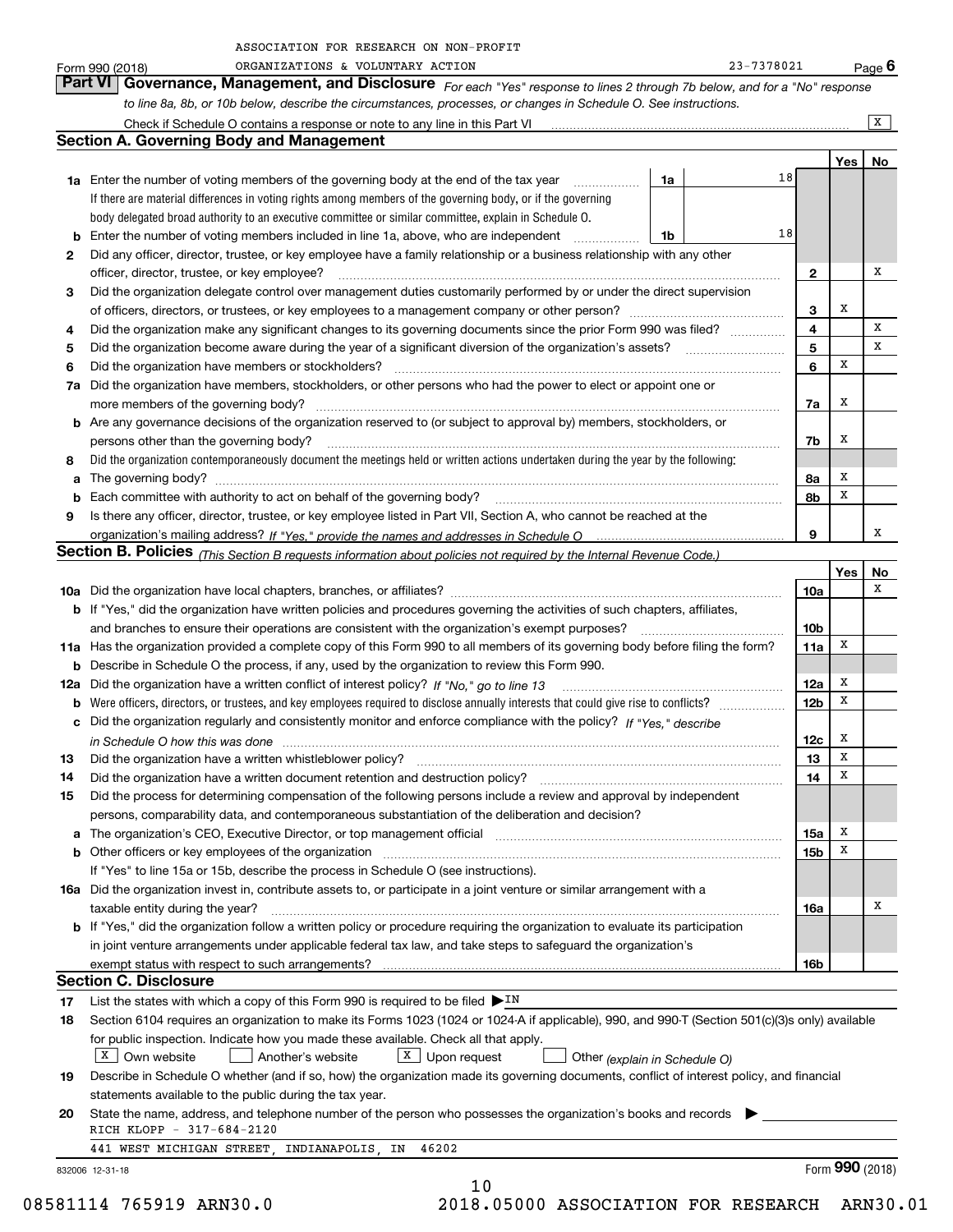| Form 990 (2018) | ORGANIZATIONS & VOLUNTARY ACTION                                                                                                                           | 23-7378021 | Page |
|-----------------|------------------------------------------------------------------------------------------------------------------------------------------------------------|------------|------|
|                 | Part VII Compensation of Officers, Directors, Trustees, Key Employees, Highest Compensated                                                                 |            |      |
|                 | <b>Employees, and Independent Contractors</b>                                                                                                              |            |      |
|                 | Check if Schedule O contains a response or note to any line in this Part VII                                                                               |            |      |
|                 | Section A. Officers, Directors, Trustees, Key Employees, and Highest Compensated Employees                                                                 |            |      |
|                 | 1a Complete this table for all persons required to be listed. Report compensation for the calendar year ending with or within the organization's tax year. |            |      |

**•** List all of the organization's current officers, directors, trustees (whether individuals or organizations), regardless of amount of compensation.

Enter -0- in columns (D), (E), and (F) if no compensation was paid.

ASSOCIATION FOR RESEARCH ON NON-PROFIT

**•** List the organization's five current highest compensated employees (other than an officer, director, trustee, or key employee) who received report-● List all of the organization's **current** key employees, if any. See instructions for definition of "key employee."

able compensation (Box 5 of Form W-2 and/or Box 7 of Form 1099-MISC) of more than \$100,000 from the organization and any related organizations.

 $\bullet$  List all of the organization's **former** officers, key employees, and highest compensated employees who received more than \$100,000 of reportable compensation from the organization and any related organizations.

**•** List all of the organization's former directors or trustees that received, in the capacity as a former director or trustee of the organization, more than \$10,000 of reportable compensation from the organization and any related organizations.

List persons in the following order: individual trustees or directors; institutional trustees; officers; key employees; highest compensated employees; and former such persons.

Check this box if neither the organization nor any related organization compensated any current officer, director, or trustee.

| (A)                        | (B)                  |                                |                                 |             | (C)                                                                      |                                 |        | (D)                             | (E)                        | (F)                         |
|----------------------------|----------------------|--------------------------------|---------------------------------|-------------|--------------------------------------------------------------------------|---------------------------------|--------|---------------------------------|----------------------------|-----------------------------|
| Name and Title             | Average<br>hours per |                                |                                 |             | Position<br>(do not check more than one<br>box, unless person is both an |                                 |        | Reportable<br>compensation      | Reportable<br>compensation | Estimated<br>amount of      |
|                            | week                 |                                | officer and a director/trustee) |             |                                                                          |                                 |        | from                            | from related               | other                       |
|                            | (list any            | Individual trustee or director |                                 |             |                                                                          |                                 |        | the                             | organizations              | compensation                |
|                            | hours for<br>related |                                |                                 |             |                                                                          |                                 |        | organization<br>(W-2/1099-MISC) | (W-2/1099-MISC)            | from the                    |
|                            | organizations        |                                |                                 |             |                                                                          |                                 |        |                                 |                            | organization<br>and related |
|                            | below                |                                | Institutional trustee           |             | Key employee                                                             | Highest compensated<br>employee |        |                                 |                            | organizations               |
|                            | line)                |                                |                                 | Officer     |                                                                          |                                 | Former |                                 |                            |                             |
| MARY TSCHIRHART<br>(1)     | 4,00                 |                                |                                 |             |                                                                          |                                 |        |                                 |                            |                             |
| PAST PRESIDENT             |                      | X                              |                                 | $\mathbf x$ |                                                                          |                                 |        | $\mathbf{0}$                    | $\mathbf{0}$               | $\mathbf 0$ .               |
| (2)<br><b>RENE BEKKERS</b> | 3,00                 |                                |                                 |             |                                                                          |                                 |        |                                 |                            |                             |
| <b>SECRETARY</b>           |                      | X                              |                                 | $\mathbf x$ |                                                                          |                                 |        | 0                               | $\mathbf 0$                | $\mathbf 0$ .               |
| THAD CALABRESE<br>(3)      | 4.00                 |                                |                                 |             |                                                                          |                                 |        |                                 |                            |                             |
| <b>TREASURER</b>           |                      | X                              |                                 | $\mathbf x$ |                                                                          |                                 |        | $\mathbf{0}$                    | $\mathbf 0$                | 0.                          |
| ANGELA EIKENBERRY<br>(4)   | 5.00                 |                                |                                 |             |                                                                          |                                 |        |                                 |                            |                             |
| PRESIDENT                  |                      | X                              |                                 | $\mathbf x$ |                                                                          |                                 |        | $\mathbf{0}$                    | $\mathbf 0$                | $\mathbf{0}$ .              |
| ANGELA BIES<br>(5)         | 2,00                 |                                |                                 |             |                                                                          |                                 |        |                                 |                            |                             |
| <b>DIRECTOR</b>            |                      | X                              |                                 |             |                                                                          |                                 |        | $\mathbf{0}$                    | $\mathbf{0}$               | $\mathsf{0}\,.$             |
| (6)<br>CHAO GUO            | 2,00                 |                                |                                 |             |                                                                          |                                 |        |                                 |                            |                             |
| <b>DIRECTOR</b>            |                      | X                              |                                 |             |                                                                          |                                 |        | 0                               | $\mathbf 0$                | $\mathsf{0}\,.$             |
| JOHN RONQUILLO<br>(7)      | 2,00                 |                                |                                 |             |                                                                          |                                 |        |                                 |                            |                             |
| <b>DIRECTOR</b>            |                      | X                              |                                 |             |                                                                          |                                 |        | $\mathbf{0}$                    | $\mathbf 0$                | $\mathsf{0}\,.$             |
| DAVID SUAREZ<br>(8)        | 2,00                 |                                |                                 |             |                                                                          |                                 |        |                                 |                            |                             |
| <b>DIRECTOR</b>            |                      | X                              |                                 |             |                                                                          |                                 |        | 0                               | $\mathbf 0$                | $\mathsf{0}\,.$             |
| SUSAN PHILLIPS<br>(9)      | 2,00                 |                                |                                 |             |                                                                          |                                 |        |                                 |                            |                             |
| <b>DIRECTOR</b>            |                      | X                              |                                 |             |                                                                          |                                 |        | $\mathbf{0}$                    | $\mathbf 0$                | $\mathbf 0$ .               |
| (10) KHALDOUN ABOUASSI     | 2,00                 |                                |                                 |             |                                                                          |                                 |        |                                 |                            |                             |
| <b>DIRECTOR</b>            |                      | x                              |                                 |             |                                                                          |                                 |        | 0                               | 0                          | $\mathbf 0$ .               |
| (11) SHENA ASHLEY          | 2,00                 |                                |                                 |             |                                                                          |                                 |        |                                 |                            |                             |
| <b>DIRECTOR</b>            |                      | X                              |                                 |             |                                                                          |                                 |        | $\mathbf{0}$                    | $\mathbf 0$                | $\mathbf 0$ .               |
| (12) BRENDA BUSHOUSE       | 2,00                 |                                |                                 |             |                                                                          |                                 |        |                                 |                            |                             |
| <b>DIRECTOR</b>            |                      | X                              |                                 |             |                                                                          |                                 |        | 0                               | 0                          | $\mathbf 0$ .               |
| (13) MARY KAY GUGERTY      | 2.00                 |                                |                                 |             |                                                                          |                                 |        |                                 |                            |                             |
| <b>DIRECTOR</b>            |                      | X                              |                                 |             |                                                                          |                                 |        | 0                               | $\mathbf{0}$               | $\mathbf 0$ .               |
| (14) LINDSEY MCDOUGLE      | 2.00                 |                                |                                 |             |                                                                          |                                 |        |                                 |                            |                             |
| <b>DIRECTOR</b>            |                      | X                              |                                 |             |                                                                          |                                 |        | 0                               | $\mathbf{0}$               | $\mathbf 0$ .               |
| (15) ESI ANSAH             | 2,00                 |                                |                                 |             |                                                                          |                                 |        |                                 |                            |                             |
| <b>DIRECTOR</b>            |                      | X                              |                                 |             |                                                                          |                                 |        | 0                               | $\mathbf{0}$               | $\mathsf{0}\,.$             |
| (16) CRISTINA BALBOA       | 2,00                 |                                |                                 |             |                                                                          |                                 |        |                                 |                            |                             |
| <b>DIRECTOR</b>            |                      | X                              |                                 |             |                                                                          |                                 |        | 0                               | $\mathbf{0}$               | $\mathsf{0}\,.$             |
| (17) CURTIS CHILD          | 2,00                 |                                |                                 |             |                                                                          |                                 |        |                                 |                            |                             |
| <b>DIRECTOR</b>            |                      | X                              |                                 |             |                                                                          |                                 |        | $\mathbf{0}$                    | $\mathbf{0}$               | 0.                          |

11

832007 12-31-18

Form (2018) **990**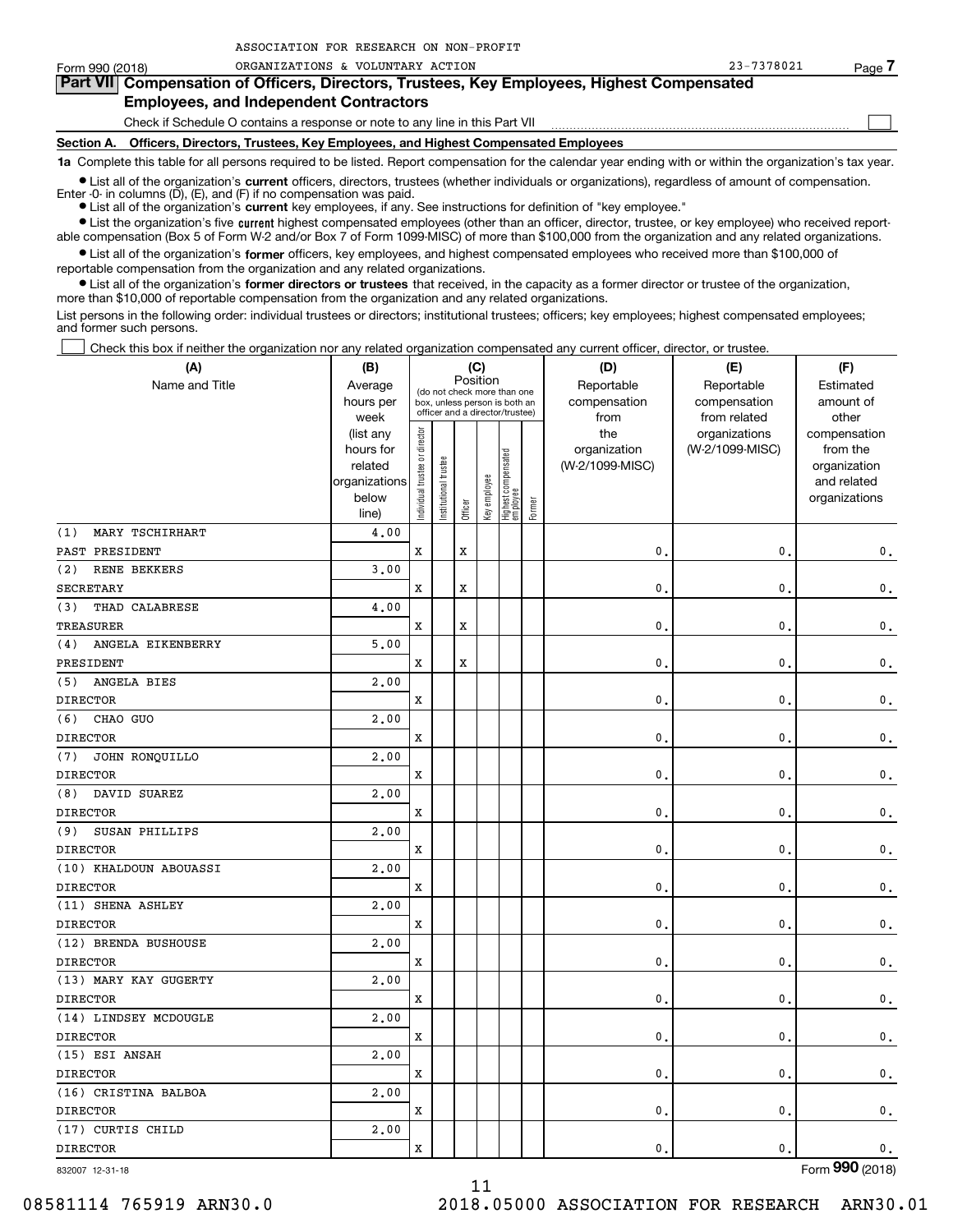| ASSOCIATION FOR RESEARCH ON NON-PROFIT |  |
|----------------------------------------|--|
|----------------------------------------|--|

|                       | ORGANIZATIONS & VOLUNTARY ACTION<br>Form 990 (2018)                                                                                                                                      | CIAIIUN FUR RESEARCH UN NUN-FRUFII                                       |                               |                       |                                                                                                                    |              |                                 |        |                                                                                     | 23-7378021                                                                            |                |     |                                                                                    | Page 8         |
|-----------------------|------------------------------------------------------------------------------------------------------------------------------------------------------------------------------------------|--------------------------------------------------------------------------|-------------------------------|-----------------------|--------------------------------------------------------------------------------------------------------------------|--------------|---------------------------------|--------|-------------------------------------------------------------------------------------|---------------------------------------------------------------------------------------|----------------|-----|------------------------------------------------------------------------------------|----------------|
| <b>Part VII</b>       | Section A. Officers, Directors, Trustees, Key Employees, and Highest Compensated Employees (continued)                                                                                   |                                                                          |                               |                       |                                                                                                                    |              |                                 |        |                                                                                     |                                                                                       |                |     |                                                                                    |                |
| (A)<br>Name and title |                                                                                                                                                                                          | (B)<br>Average<br>hours per<br>week<br>(list any<br>hours for<br>related |                               |                       | (C)<br>Position<br>(do not check more than one<br>box, unless person is both an<br>officer and a director/trustee) |              |                                 |        | (D)<br>Reportable<br>compensation<br>from<br>the<br>organization<br>(W-2/1099-MISC) | (E)<br>Reportable<br>compensation<br>from related<br>organizations<br>(W-2/1099-MISC) |                |     | (F)<br>Estimated<br>amount of<br>other<br>compensation<br>from the<br>organization |                |
|                       | (18) HELEN LIU                                                                                                                                                                           | organizations<br>below<br>line)                                          | ndividual trustee or director | Institutional trustee | Officer                                                                                                            | Key employee | Highest compensated<br>employee | Former |                                                                                     |                                                                                       |                |     | and related<br>organizations                                                       |                |
| <b>DIRECTOR</b>       |                                                                                                                                                                                          | 2,00                                                                     | x                             |                       |                                                                                                                    |              |                                 |        | 0.                                                                                  |                                                                                       | 0.             |     |                                                                                    | 0.             |
|                       | (19) SHARIQ SIDDIQUI                                                                                                                                                                     | 40.00                                                                    |                               |                       |                                                                                                                    |              |                                 |        |                                                                                     |                                                                                       |                |     |                                                                                    |                |
|                       | EXECUTIVE DIRECTOR                                                                                                                                                                       |                                                                          |                               |                       | X                                                                                                                  |              |                                 |        | 0.                                                                                  | 97,157.                                                                               |                |     |                                                                                    | 38,031.        |
|                       |                                                                                                                                                                                          |                                                                          |                               |                       |                                                                                                                    |              |                                 |        |                                                                                     |                                                                                       |                |     |                                                                                    |                |
|                       |                                                                                                                                                                                          |                                                                          |                               |                       |                                                                                                                    |              |                                 |        |                                                                                     |                                                                                       |                |     |                                                                                    |                |
|                       |                                                                                                                                                                                          |                                                                          |                               |                       |                                                                                                                    |              |                                 |        |                                                                                     |                                                                                       |                |     |                                                                                    |                |
|                       |                                                                                                                                                                                          |                                                                          |                               |                       |                                                                                                                    |              |                                 |        |                                                                                     |                                                                                       |                |     |                                                                                    |                |
|                       |                                                                                                                                                                                          |                                                                          |                               |                       |                                                                                                                    |              |                                 |        |                                                                                     |                                                                                       |                |     |                                                                                    |                |
|                       | 1b Sub-total                                                                                                                                                                             |                                                                          |                               |                       |                                                                                                                    |              |                                 |        | 0.                                                                                  | 97,157.                                                                               |                |     |                                                                                    | 38,031.        |
|                       |                                                                                                                                                                                          |                                                                          |                               |                       |                                                                                                                    |              |                                 |        | 0.                                                                                  |                                                                                       | $\mathbf{0}$ . |     |                                                                                    | $\mathbf{0}$ . |
|                       |                                                                                                                                                                                          |                                                                          |                               |                       |                                                                                                                    |              |                                 |        | $\mathbf{0}$ .                                                                      | 97,157.                                                                               |                |     |                                                                                    | 38,031.        |
| 2                     | Total number of individuals (including but not limited to those listed above) who received more than \$100,000 of reportable<br>compensation from the organization $\blacktriangleright$ |                                                                          |                               |                       |                                                                                                                    |              |                                 |        |                                                                                     |                                                                                       |                |     |                                                                                    | $\Omega$       |
|                       |                                                                                                                                                                                          |                                                                          |                               |                       |                                                                                                                    |              |                                 |        |                                                                                     |                                                                                       |                |     | Yes                                                                                | No             |
| 3                     | Did the organization list any former officer, director, or trustee, key employee, or highest compensated employee on                                                                     |                                                                          |                               |                       |                                                                                                                    |              |                                 |        |                                                                                     |                                                                                       |                |     |                                                                                    |                |
|                       | line 1a? If "Yes," complete Schedule J for such individual material contains and the Yes," complete Schedule J for such individual                                                       |                                                                          |                               |                       |                                                                                                                    |              |                                 |        |                                                                                     |                                                                                       |                | 3   |                                                                                    | х              |
| 4                     | For any individual listed on line 1a, is the sum of reportable compensation and other compensation from the organization                                                                 |                                                                          |                               |                       |                                                                                                                    |              |                                 |        |                                                                                     |                                                                                       |                |     |                                                                                    |                |
|                       |                                                                                                                                                                                          |                                                                          |                               |                       |                                                                                                                    |              |                                 |        |                                                                                     |                                                                                       |                | 4   |                                                                                    | х              |
| 5                     | Did any person listed on line 1a receive or accrue compensation from any unrelated organization or individual for services                                                               |                                                                          |                               |                       |                                                                                                                    |              |                                 |        |                                                                                     |                                                                                       |                | 5   |                                                                                    | x              |
|                       | <b>Section B. Independent Contractors</b>                                                                                                                                                |                                                                          |                               |                       |                                                                                                                    |              |                                 |        |                                                                                     |                                                                                       |                |     |                                                                                    |                |
| 1                     | Complete this table for your five highest compensated independent contractors that received more than \$100,000 of compensation from                                                     |                                                                          |                               |                       |                                                                                                                    |              |                                 |        |                                                                                     |                                                                                       |                |     |                                                                                    |                |
|                       | the organization. Report compensation for the calendar year ending with or within the organization's tax year.                                                                           |                                                                          |                               |                       |                                                                                                                    |              |                                 |        |                                                                                     |                                                                                       |                |     |                                                                                    |                |
|                       | (A)<br>Name and business address                                                                                                                                                         |                                                                          | NONE                          |                       |                                                                                                                    |              |                                 |        | (B)<br>Description of services                                                      |                                                                                       |                | (C) | Compensation                                                                       |                |
|                       |                                                                                                                                                                                          |                                                                          |                               |                       |                                                                                                                    |              |                                 |        |                                                                                     |                                                                                       |                |     |                                                                                    |                |
|                       |                                                                                                                                                                                          |                                                                          |                               |                       |                                                                                                                    |              |                                 |        |                                                                                     |                                                                                       |                |     |                                                                                    |                |
|                       |                                                                                                                                                                                          |                                                                          |                               |                       |                                                                                                                    |              |                                 |        |                                                                                     |                                                                                       |                |     |                                                                                    |                |

12

0

Total number of independent contractors (including but not limited to those listed above) who received more than

\$100,000 of compensation from the organization  $\blacktriangleright$ 

832008 12-31-18

**2**

Form (2018) **990**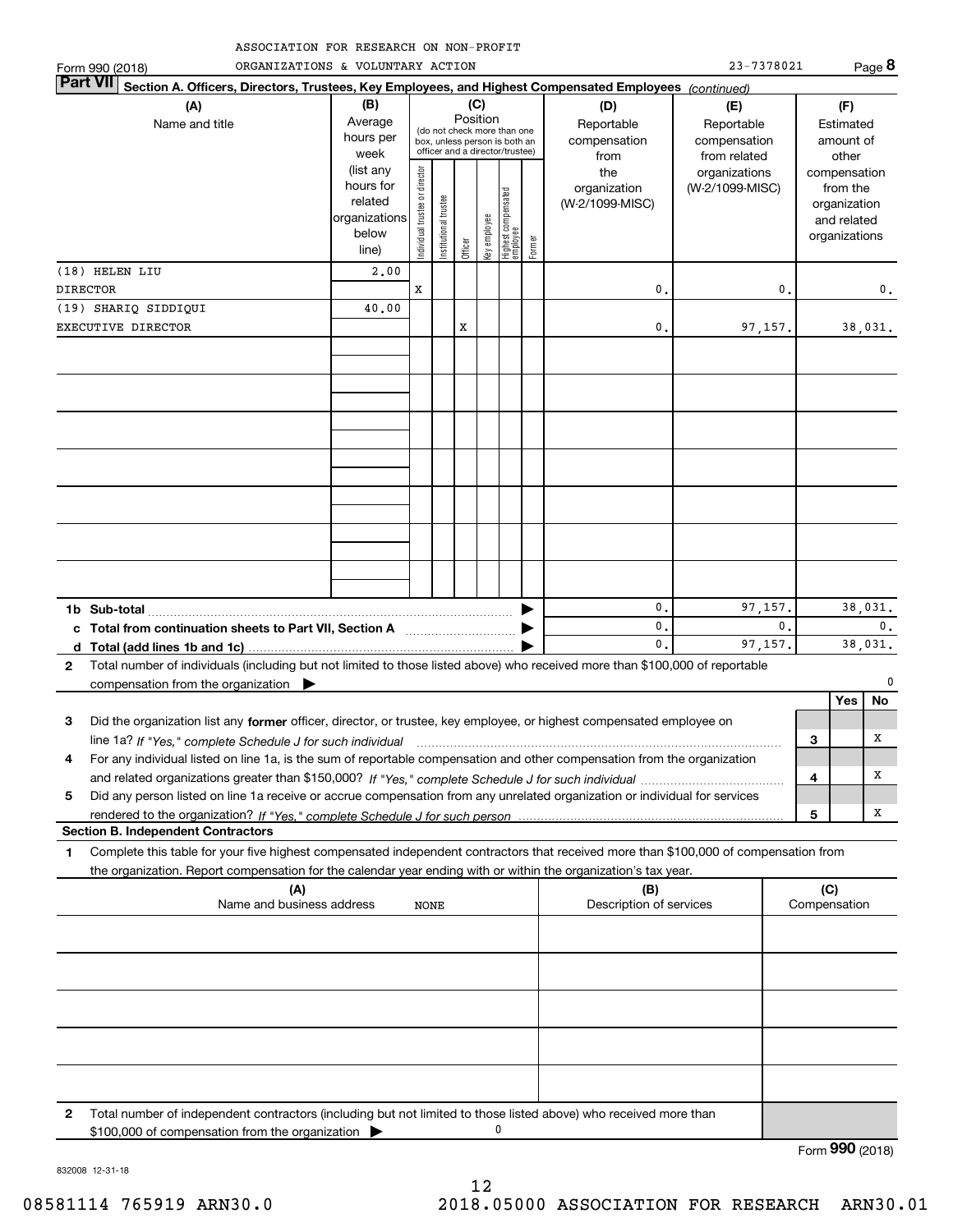| ASSOCIATION FOR RESEARCH ON NON-PROFIT |  |  |
|----------------------------------------|--|--|
|                                        |  |  |

|                                                           |                           | Form 990 (2018)                                                               |                | ORGANIZATIONS & VOLUNTARY ACTION |                      |                                                 | 23-7378021                              | Page 9                                                             |
|-----------------------------------------------------------|---------------------------|-------------------------------------------------------------------------------|----------------|----------------------------------|----------------------|-------------------------------------------------|-----------------------------------------|--------------------------------------------------------------------|
|                                                           | <b>Part VIII</b>          | <b>Statement of Revenue</b>                                                   |                |                                  |                      |                                                 |                                         |                                                                    |
|                                                           |                           | Check if Schedule O contains a response or note to any line in this Part VIII |                |                                  |                      |                                                 |                                         |                                                                    |
|                                                           |                           |                                                                               |                |                                  | (A)<br>Total revenue | (B)<br>Related or<br>exempt function<br>revenue | (C)<br>Unrelated<br>business<br>revenue | (D)<br>Revenuè excluded<br>from tax under<br>sections<br>512 - 514 |
|                                                           |                           | 1 a Federated campaigns                                                       | 1a             |                                  |                      |                                                 |                                         |                                                                    |
| Contributions, Gifts, Grants<br>and Other Similar Amounts |                           |                                                                               | 1 <sub>b</sub> | 161,395.                         |                      |                                                 |                                         |                                                                    |
|                                                           |                           | c Fundraising events                                                          | 1c             |                                  |                      |                                                 |                                         |                                                                    |
|                                                           |                           | d Related organizations                                                       | 1 <sub>d</sub> |                                  |                      |                                                 |                                         |                                                                    |
|                                                           |                           | e Government grants (contributions)                                           | 1e             |                                  |                      |                                                 |                                         |                                                                    |
|                                                           |                           | f All other contributions, gifts, grants, and                                 |                |                                  |                      |                                                 |                                         |                                                                    |
|                                                           |                           | similar amounts not included above                                            | 1f             | 894,140.                         |                      |                                                 |                                         |                                                                    |
|                                                           |                           | <b>g</b> Noncash contributions included in lines 1a-1f: \$                    |                |                                  |                      |                                                 |                                         |                                                                    |
|                                                           |                           |                                                                               |                |                                  | 1,055,535.           |                                                 |                                         |                                                                    |
|                                                           |                           |                                                                               |                | <b>Business Code</b>             |                      |                                                 |                                         |                                                                    |
|                                                           | 2 a                       | CONFERENCE FEES                                                               |                | 900099                           | 206, 360.            | 206, 360.                                       |                                         |                                                                    |
|                                                           | b                         | CONFERENCE SPONSORSHIP                                                        |                | 900099                           | 108,800.             | 108,800.                                        |                                         |                                                                    |
| Program Service<br>Revenue                                |                           | MANAGING EDITOR STIPEN                                                        |                | 900099                           | 25,000.              | 25,000.                                         |                                         |                                                                    |
|                                                           | d                         |                                                                               |                |                                  |                      |                                                 |                                         |                                                                    |
|                                                           | е                         |                                                                               |                |                                  |                      |                                                 |                                         |                                                                    |
|                                                           |                           | f All other program service revenue                                           |                |                                  |                      |                                                 |                                         |                                                                    |
|                                                           |                           |                                                                               |                | ▶                                | 340,160.             |                                                 |                                         |                                                                    |
|                                                           | 3                         | Investment income (including dividends, interest, and                         |                |                                  |                      |                                                 |                                         |                                                                    |
|                                                           |                           |                                                                               |                | ▶                                | 18,824.              |                                                 |                                         | 18,824.                                                            |
|                                                           | 4                         | Income from investment of tax-exempt bond proceeds                            |                | ▶                                |                      |                                                 |                                         |                                                                    |
|                                                           | 5                         |                                                                               |                |                                  | 151,966.             |                                                 |                                         | 151,966.                                                           |
|                                                           |                           |                                                                               | (i) Real       | (ii) Personal                    |                      |                                                 |                                         |                                                                    |
|                                                           |                           | 6 a Gross rents                                                               |                |                                  |                      |                                                 |                                         |                                                                    |
|                                                           |                           | <b>b</b> Less: rental expenses                                                |                |                                  |                      |                                                 |                                         |                                                                    |
|                                                           | c Rental income or (loss) |                                                                               |                |                                  |                      |                                                 |                                         |                                                                    |
|                                                           |                           | <b>d</b> Net rental income or (loss)                                          |                |                                  |                      |                                                 |                                         |                                                                    |
|                                                           |                           | 7 a Gross amount from sales of                                                | (i) Securities | (ii) Other                       |                      |                                                 |                                         |                                                                    |
|                                                           |                           | assets other than inventory                                                   |                |                                  |                      |                                                 |                                         |                                                                    |
|                                                           |                           | <b>b</b> Less: cost or other basis                                            |                |                                  |                      |                                                 |                                         |                                                                    |
|                                                           |                           | and sales expenses                                                            |                |                                  |                      |                                                 |                                         |                                                                    |
|                                                           |                           | c Gain or (loss)                                                              |                |                                  |                      |                                                 |                                         |                                                                    |
|                                                           |                           | 8 a Gross income from fundraising events (not                                 |                |                                  |                      |                                                 |                                         |                                                                    |
|                                                           |                           |                                                                               |                |                                  |                      |                                                 |                                         |                                                                    |
|                                                           |                           | contributions reported on line 1c). See                                       |                |                                  |                      |                                                 |                                         |                                                                    |
| <b>Other Revenue</b>                                      |                           |                                                                               |                |                                  |                      |                                                 |                                         |                                                                    |
|                                                           |                           |                                                                               | b              |                                  |                      |                                                 |                                         |                                                                    |
|                                                           |                           | c Net income or (loss) from fundraising events                                |                | ▶<br>.                           |                      |                                                 |                                         |                                                                    |
|                                                           |                           | 9 a Gross income from gaming activities. See                                  |                |                                  |                      |                                                 |                                         |                                                                    |
|                                                           |                           |                                                                               | a              |                                  |                      |                                                 |                                         |                                                                    |
|                                                           |                           |                                                                               | b              |                                  |                      |                                                 |                                         |                                                                    |
|                                                           |                           | c Net income or (loss) from gaming activities                                 |                | ▶<br>.                           |                      |                                                 |                                         |                                                                    |
|                                                           |                           | 10 a Gross sales of inventory, less returns                                   |                |                                  |                      |                                                 |                                         |                                                                    |
|                                                           |                           |                                                                               |                |                                  |                      |                                                 |                                         |                                                                    |
|                                                           |                           |                                                                               | b              |                                  |                      |                                                 |                                         |                                                                    |
|                                                           |                           | c Net income or (loss) from sales of inventory                                |                |                                  |                      |                                                 |                                         |                                                                    |
|                                                           |                           | Miscellaneous Revenue                                                         |                | <b>Business Code</b>             |                      |                                                 |                                         |                                                                    |
|                                                           |                           | 11 a MISCELLANEOUS                                                            |                | 900099                           | 3,749.               | 3,749.                                          |                                         |                                                                    |
|                                                           | b                         |                                                                               |                |                                  |                      |                                                 |                                         |                                                                    |
|                                                           | с                         |                                                                               |                |                                  |                      |                                                 |                                         |                                                                    |
|                                                           |                           |                                                                               |                |                                  |                      |                                                 |                                         |                                                                    |
|                                                           |                           |                                                                               |                | ▶                                | 3,749.               |                                                 |                                         |                                                                    |
|                                                           | 12                        |                                                                               |                |                                  | 1,570,234.           | 343,909.                                        | 0.                                      | 170,790.                                                           |
|                                                           | 832009 12-31-18           |                                                                               |                |                                  |                      |                                                 |                                         | Form 990 (2018)                                                    |

832009 12-31-18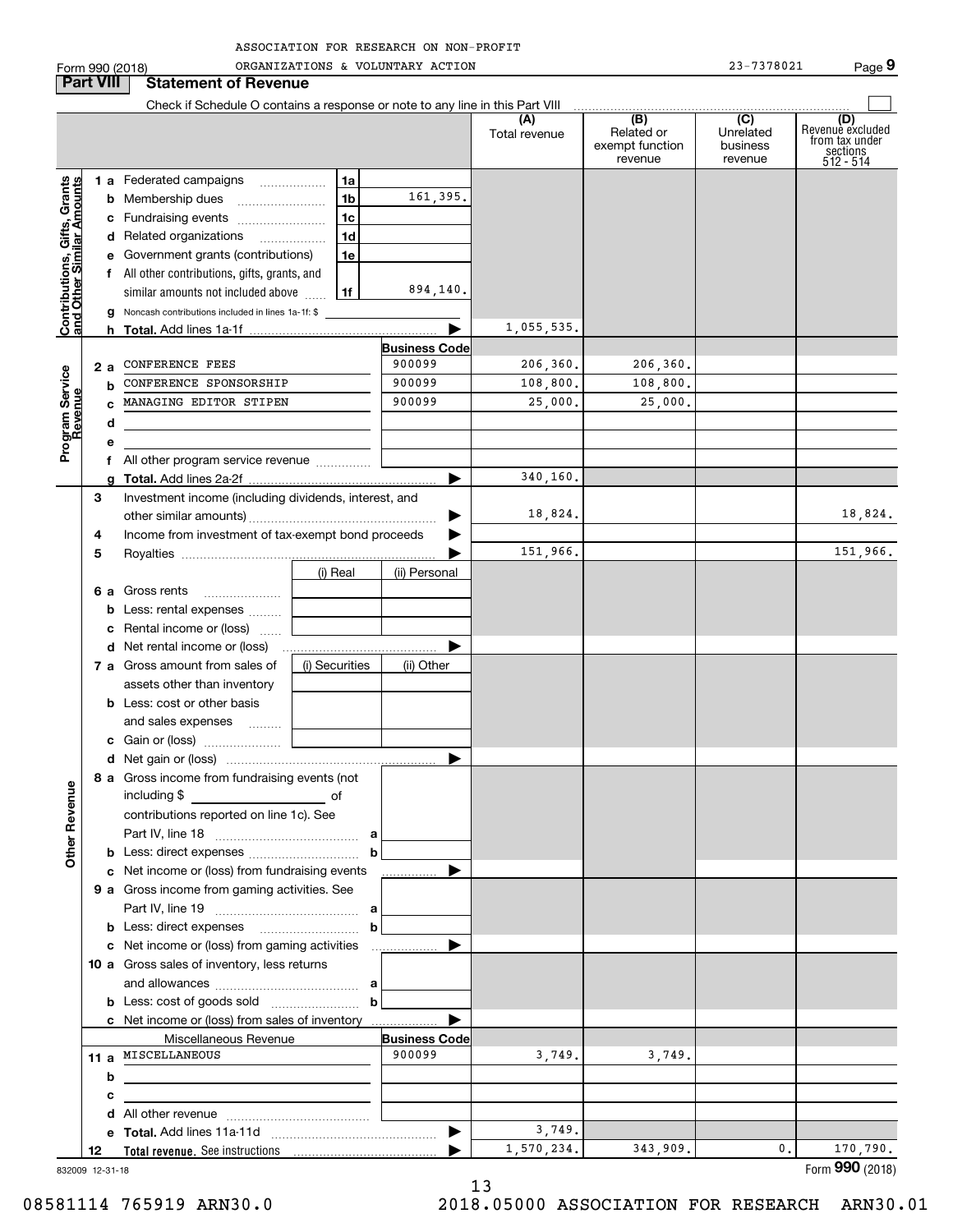|              | Part IX Statement of Functional Expenses                                                                                   |                       |                                    |                                           |                                |
|--------------|----------------------------------------------------------------------------------------------------------------------------|-----------------------|------------------------------------|-------------------------------------------|--------------------------------|
|              | Section 501(c)(3) and 501(c)(4) organizations must complete all columns. All other organizations must complete column (A). |                       |                                    |                                           |                                |
|              | Check if Schedule O contains a response or note to any line in this Part IX                                                |                       |                                    |                                           |                                |
|              | Do not include amounts reported on lines 6b,<br>7b, 8b, 9b, and 10b of Part VIII.                                          | (A)<br>Total expenses | (B)<br>Program service<br>expenses | (C)<br>Management and<br>general expenses | (D)<br>Fundraising<br>expenses |
| 1            | Grants and other assistance to domestic organizations                                                                      |                       |                                    |                                           |                                |
|              | and domestic governments. See Part IV, line 21                                                                             |                       |                                    |                                           |                                |
| $\mathbf{2}$ | Grants and other assistance to domestic                                                                                    |                       |                                    |                                           |                                |
|              | individuals. See Part IV, line 22                                                                                          |                       |                                    |                                           |                                |
| 3            | Grants and other assistance to foreign                                                                                     |                       |                                    |                                           |                                |
|              | organizations, foreign governments, and foreign                                                                            |                       |                                    |                                           |                                |
|              | individuals. See Part IV, lines 15 and 16                                                                                  |                       |                                    |                                           |                                |
| 4            | Benefits paid to or for members                                                                                            |                       |                                    |                                           |                                |
| 5            | Compensation of current officers, directors,                                                                               |                       |                                    |                                           |                                |
|              | trustees, and key employees                                                                                                | 181,075.              | 120,011.                           | 43,109.                                   | 17,955.                        |
| 6            | Compensation not included above, to disqualified                                                                           |                       |                                    |                                           |                                |
|              | persons (as defined under section 4958(f)(1)) and                                                                          |                       |                                    |                                           |                                |
|              | persons described in section $4958(c)(3)(B)$                                                                               |                       |                                    | 23, 367.                                  |                                |
| 7            |                                                                                                                            | 231,701.              | 197,438.                           |                                           | 10,896.                        |
| 8            | Pension plan accruals and contributions (include                                                                           |                       |                                    |                                           |                                |
|              | section 401(k) and 403(b) employer contributions)                                                                          | 37,610.               | 25,294.                            | 7,882.                                    | 4,434.                         |
| 9            |                                                                                                                            |                       |                                    |                                           |                                |
| 10<br>11     | Fees for services (non-employees):                                                                                         |                       |                                    |                                           |                                |
| а            |                                                                                                                            |                       |                                    |                                           |                                |
| b            |                                                                                                                            |                       |                                    |                                           |                                |
| c            |                                                                                                                            | 98,686.               | 64,579.                            | 22,975.                                   | 11, 132.                       |
| d            | Lobbying                                                                                                                   |                       |                                    |                                           |                                |
| е            | Professional fundraising services. See Part IV, line 17                                                                    |                       |                                    |                                           |                                |
| f            | Investment management fees                                                                                                 |                       |                                    |                                           |                                |
| g            | Other. (If line 11g amount exceeds 10% of line 25,                                                                         |                       |                                    |                                           |                                |
|              | column (A) amount, list line 11g expenses on Sch O.)                                                                       |                       |                                    |                                           |                                |
| 12           |                                                                                                                            |                       |                                    |                                           |                                |
| 13           |                                                                                                                            | 49,492.               | 41.877.                            | 2,850.                                    | 4,765.                         |
| 14           |                                                                                                                            | 19,380.               | 12,423.                            | 4,635.                                    | 2,322.                         |
| 15           |                                                                                                                            |                       |                                    |                                           |                                |
| 16           |                                                                                                                            | 11,505.               | 7,166.                             | 2,860.                                    | 1,479.                         |
| 17           | Travel                                                                                                                     | 181,325.              | 164, 113.                          | 15,978.                                   | 1,234.                         |
| 18           | Payments of travel or entertainment expenses                                                                               |                       |                                    |                                           |                                |
|              | for any federal, state, or local public officials                                                                          |                       |                                    |                                           |                                |
| 19           | Conferences, conventions, and meetings                                                                                     | 615,665.              | 593,275.                           | 22, 225.                                  | 165.                           |
| 20           | Interest                                                                                                                   | 368.                  |                                    | 368.                                      |                                |
| 21           |                                                                                                                            | 2,724.                |                                    | 2,724.                                    |                                |
| 22           | Depreciation, depletion, and amortization                                                                                  | 9,565.                | 5,243.                             | 2,348.                                    | 1,974.                         |
| 23<br>24     | Insurance<br>Other expenses. Itemize expenses not covered                                                                  |                       |                                    |                                           |                                |
|              | above. (List miscellaneous expenses in line 24e. If line                                                                   |                       |                                    |                                           |                                |
|              | 24e amount exceeds 10% of line 25, column (A)<br>amount, list line 24e expenses on Schedule O.)                            |                       |                                    |                                           |                                |
| a            | ADMINISTRATION                                                                                                             | 28,334.               | 9,625.                             | 17,228.                                   | 1,481.                         |
| b            | CONFERENCE SCHOLARSHIPS                                                                                                    | 24,426.               | 24,426.                            |                                           |                                |
| C            | PROFESSIONAL DEVELOPMEN                                                                                                    | 14,049.               | 12,624.                            | 970.                                      | 455.                           |
| d            | TELEPHONE/FAX/COPIER                                                                                                       | 8,956.                | 5,772.                             | 2,173.                                    | 1,011.                         |
| е            | All other expenses                                                                                                         | 8,476.                | 5,891.                             | 1,884.                                    | 701.                           |
| 25           | Total functional expenses. Add lines 1 through 24e                                                                         | 1,523,337.            | 1,289,757.                         | 173,576.                                  | 60,004.                        |
| 26           | Joint costs. Complete this line only if the organization                                                                   |                       |                                    |                                           |                                |
|              | reported in column (B) joint costs from a combined                                                                         |                       |                                    |                                           |                                |
|              | educational campaign and fundraising solicitation.                                                                         |                       |                                    |                                           |                                |

14

832010 12-31-18

 $Check here$ 

Form (2018) **990**

Check here  $\begin{array}{|c|c|c|c|c|}\hline \text{ } & \text{ if following SOP 98-2 (ASC 958-720)} \hline \end{array}$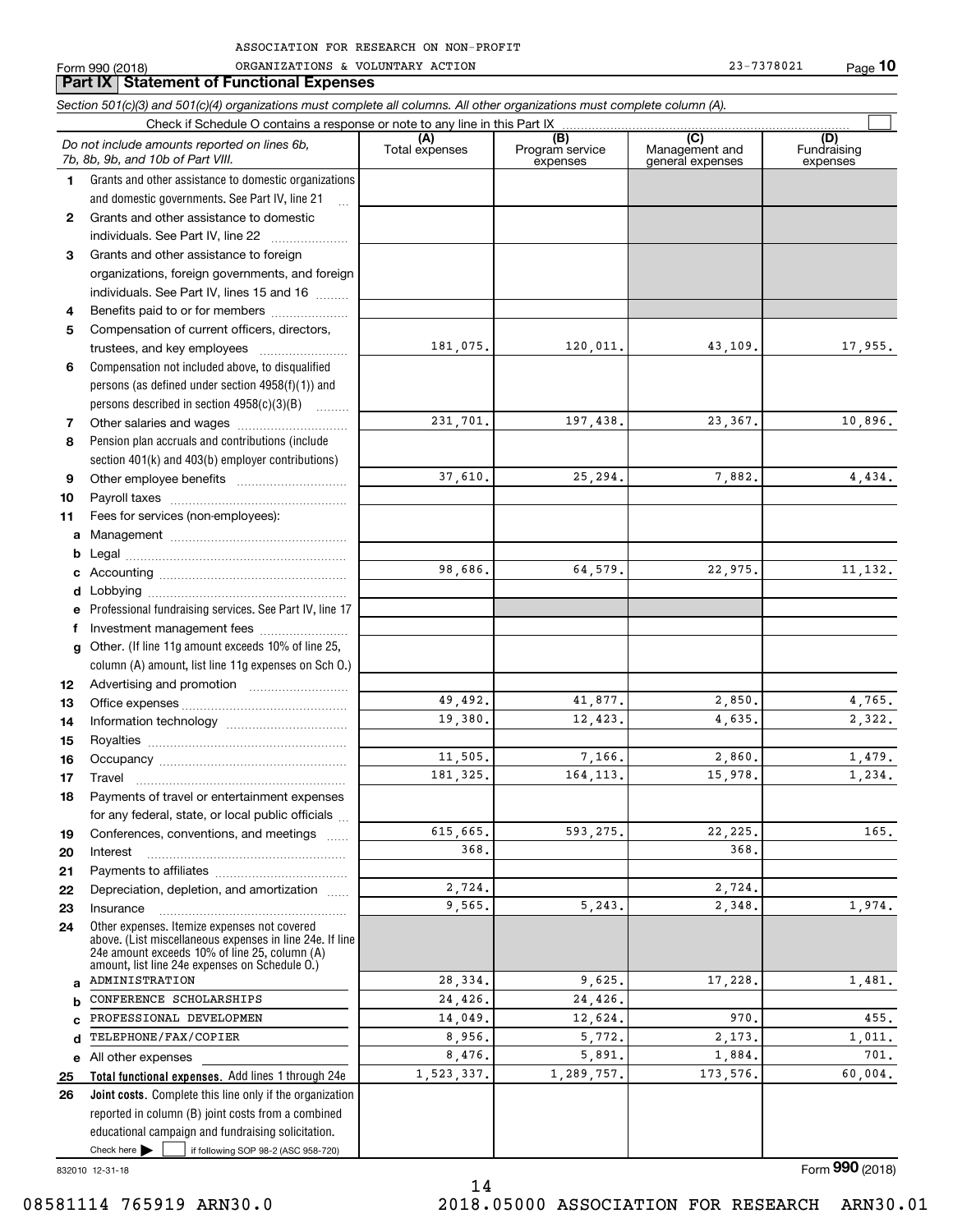**Part X Balance Sheet**

|                             |          |                                                                                                                                                                                                                                |  |                          | (A)<br>Beginning of year |                | (B)<br>End of year     |
|-----------------------------|----------|--------------------------------------------------------------------------------------------------------------------------------------------------------------------------------------------------------------------------------|--|--------------------------|--------------------------|----------------|------------------------|
|                             | 1        |                                                                                                                                                                                                                                |  |                          | 987,121.                 | 1              | 434,566.               |
|                             | 2        |                                                                                                                                                                                                                                |  |                          | 912,090.                 | $\mathbf{2}$   | 847,593.               |
|                             | з        |                                                                                                                                                                                                                                |  |                          | 202,500.                 | 3              | 995,500.               |
|                             | 4        |                                                                                                                                                                                                                                |  |                          | 40,352.                  | 4              | 10,907.                |
|                             | 5        | Loans and other receivables from current and former officers, directors,                                                                                                                                                       |  |                          |                          |                |                        |
|                             |          | trustees, key employees, and highest compensated employees. Complete                                                                                                                                                           |  |                          |                          |                |                        |
|                             | 6        | Part II of Schedule L<br>Loans and other receivables from other disqualified persons (as defined under                                                                                                                         |  |                          |                          | 5              |                        |
|                             |          | section $4958(f)(1)$ , persons described in section $4958(c)(3)(B)$ , and contributing                                                                                                                                         |  |                          |                          |                |                        |
|                             |          | employers and sponsoring organizations of section 501(c)(9) voluntary                                                                                                                                                          |  |                          |                          |                |                        |
|                             |          | employees' beneficiary organizations (see instr). Complete Part II of Sch L                                                                                                                                                    |  |                          |                          | 6              |                        |
| Assets                      | 7        |                                                                                                                                                                                                                                |  |                          |                          | $\overline{7}$ |                        |
|                             | 8        |                                                                                                                                                                                                                                |  |                          |                          | 8              |                        |
|                             | 9        | Prepaid expenses and deferred charges [11] matter continuum matter and the Prepaid expenses and deferred charges                                                                                                               |  |                          | 35,421.                  | 9              | 8,055.                 |
|                             |          | <b>10a</b> Land, buildings, and equipment: cost or other                                                                                                                                                                       |  |                          |                          |                |                        |
|                             |          | basis. Complete Part VI of Schedule D  10a                                                                                                                                                                                     |  | 23,578.                  |                          |                |                        |
|                             |          | <u> 10b</u><br><b>b</b> Less: accumulated depreciation                                                                                                                                                                         |  | 19,466.                  | 3,806.                   | 10c            | 4,112.                 |
|                             | 11       |                                                                                                                                                                                                                                |  |                          |                          | 11             |                        |
|                             | 12       |                                                                                                                                                                                                                                |  |                          |                          | 12             |                        |
|                             | 13       |                                                                                                                                                                                                                                |  |                          |                          | 13             |                        |
|                             | 14       |                                                                                                                                                                                                                                |  |                          |                          | 14             |                        |
|                             | 15       |                                                                                                                                                                                                                                |  |                          | 15                       |                |                        |
|                             | 16       |                                                                                                                                                                                                                                |  |                          | 2,181,290.               | 16             | 2,300,733.             |
|                             | 17       |                                                                                                                                                                                                                                |  | 86,383.                  | 17                       | 253,895.       |                        |
|                             | 18       |                                                                                                                                                                                                                                |  |                          |                          | 18             |                        |
|                             | 19       | Deferred revenue manual contracts and contracts are all the manual contracts and contracts are contracted and contracts are contracted and contract are contracted and contract are contracted and contract are contracted and |  |                          | 18,097.                  | 19             | 5,430.                 |
|                             | 20       |                                                                                                                                                                                                                                |  |                          |                          | 20             |                        |
|                             | 21       | Escrow or custodial account liability. Complete Part IV of Schedule D                                                                                                                                                          |  |                          |                          | 21             |                        |
|                             | 22       | Loans and other payables to current and former officers, directors, trustees,                                                                                                                                                  |  |                          |                          |                |                        |
|                             |          | key employees, highest compensated employees, and disqualified persons.                                                                                                                                                        |  |                          |                          |                |                        |
| Liabilities                 |          |                                                                                                                                                                                                                                |  |                          |                          | 22             |                        |
|                             | 23       | Secured mortgages and notes payable to unrelated third parties                                                                                                                                                                 |  | $\overline{\phantom{a}}$ |                          | 23             |                        |
|                             | 24       |                                                                                                                                                                                                                                |  |                          |                          | 24             |                        |
|                             | 25       | Other liabilities (including federal income tax, payables to related third                                                                                                                                                     |  |                          |                          |                |                        |
|                             |          | parties, and other liabilities not included on lines 17-24). Complete Part X of                                                                                                                                                |  |                          |                          |                |                        |
|                             |          | Schedule D                                                                                                                                                                                                                     |  |                          | 0.                       | 25             | 585.                   |
|                             | 26       | Total liabilities. Add lines 17 through 25                                                                                                                                                                                     |  |                          | 104,480.                 | 26             | 259,910.               |
|                             |          | Organizations that follow SFAS 117 (ASC 958), check here >                                                                                                                                                                     |  | $\vert x \vert$<br>and   |                          |                |                        |
|                             |          | complete lines 27 through 29, and lines 33 and 34.                                                                                                                                                                             |  |                          |                          |                |                        |
|                             | 27       |                                                                                                                                                                                                                                |  |                          | 1,069,164.<br>988, 471.  | 27             | 821,816.<br>1,199,832. |
|                             | 28       | Temporarily restricted net assets                                                                                                                                                                                              |  |                          | 19,175.                  | 28             | 19,175.                |
| Net Assets or Fund Balances | 29       | Permanently restricted net assets                                                                                                                                                                                              |  |                          |                          | 29             |                        |
|                             |          | Organizations that do not follow SFAS 117 (ASC 958), check here ▶                                                                                                                                                              |  |                          |                          |                |                        |
|                             |          | and complete lines 30 through 34.                                                                                                                                                                                              |  |                          |                          |                |                        |
|                             | 30       | Paid-in or capital surplus, or land, building, or equipment fund                                                                                                                                                               |  |                          |                          | 30<br>31       |                        |
|                             | 31<br>32 |                                                                                                                                                                                                                                |  |                          |                          | 32             |                        |
|                             | 33       | Retained earnings, endowment, accumulated income, or other funds<br>Total net assets or fund balances                                                                                                                          |  |                          | 2,076,810.               | 33             | 2,040,823.             |
|                             | 34       |                                                                                                                                                                                                                                |  |                          | 2,181,290.               | 34             | 2,300,733.             |
|                             |          |                                                                                                                                                                                                                                |  |                          |                          |                |                        |

Form (2018) **990**

832011 12-31-18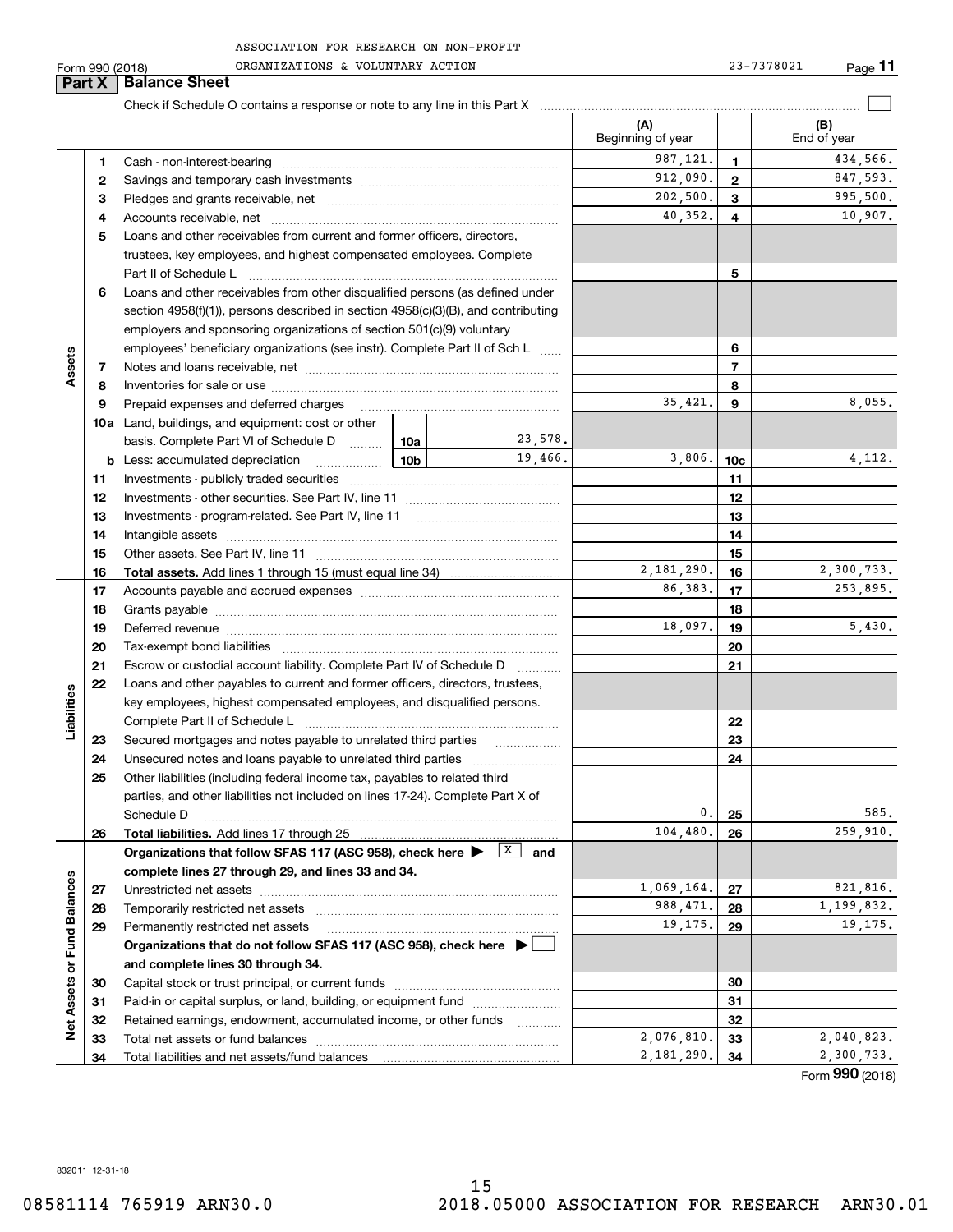|         | ASSOCIATION FOR RESEARCH ON NON-PROFIT                                                                                          |                |                |            |                |
|---------|---------------------------------------------------------------------------------------------------------------------------------|----------------|----------------|------------|----------------|
|         | ORGANIZATIONS & VOLUNTARY ACTION<br>Form 990 (2018)                                                                             | 23-7378021     |                |            | Page $12$      |
| Part XI | <b>Reconciliation of Net Assets</b>                                                                                             |                |                |            |                |
|         | Check if Schedule O contains a response or note to any line in this Part XI                                                     |                |                |            |                |
|         |                                                                                                                                 |                |                |            |                |
| 1       | Total revenue (must equal Part VIII, column (A), line 12)                                                                       | $\mathbf{1}$   |                | 1,570,234. |                |
| 2       |                                                                                                                                 | $\mathbf{2}$   |                | 1,523,337. |                |
| 3       | Revenue less expenses. Subtract line 2 from line 1                                                                              | 3              |                |            | 46,897.        |
| 4       |                                                                                                                                 | $\overline{4}$ |                |            | 2,076,810.     |
| 5       | Net unrealized gains (losses) on investments                                                                                    | 5              |                | $-82,884.$ |                |
| 6       | Donated services and use of facilities                                                                                          | 6              |                |            |                |
| 7       | Investment expenses                                                                                                             | $\overline{7}$ |                |            |                |
| 8       | Prior period adjustments                                                                                                        | 8              |                |            |                |
| 9       | Other changes in net assets or fund balances (explain in Schedule O)                                                            | $\mathbf{q}$   |                |            | $\mathbf{0}$ . |
| 10      | Net assets or fund balances at end of year. Combine lines 3 through 9 (must equal Part X, line 33,                              |                |                |            |                |
|         | column (B))                                                                                                                     | 10             |                | 2,040,823. |                |
|         | Part XII Financial Statements and Reporting                                                                                     |                |                |            |                |
|         |                                                                                                                                 |                |                |            | X              |
|         |                                                                                                                                 |                |                | Yes        | No             |
| 1       | $X \mid$ Accrual<br>Cash<br>Other<br>Accounting method used to prepare the Form 990:                                            |                |                |            |                |
|         | If the organization changed its method of accounting from a prior year or checked "Other," explain in Schedule O.               |                |                |            |                |
|         | 2a Were the organization's financial statements compiled or reviewed by an independent accountant?                              |                | 2a             |            | х              |
|         | If "Yes," check a box below to indicate whether the financial statements for the year were compiled or reviewed on a            |                |                |            |                |
|         | separate basis, consolidated basis, or both:                                                                                    |                |                |            |                |
|         | <b>Consolidated basis</b><br>Separate basis<br>Both consolidated and separate basis                                             |                |                |            |                |
|         | <b>b</b> Were the organization's financial statements audited by an independent accountant?                                     |                | 2 <sub>b</sub> | х          |                |
|         | If "Yes," check a box below to indicate whether the financial statements for the year were audited on a separate basis,         |                |                |            |                |
|         | consolidated basis, or both:                                                                                                    |                |                |            |                |
|         | X   Separate basis<br>Consolidated basis<br>Both consolidated and separate basis                                                |                |                |            |                |
|         | c If "Yes" to line 2a or 2b, does the organization have a committee that assumes responsibility for oversight of the audit,     |                |                |            |                |
|         |                                                                                                                                 |                | 2c             | х          |                |
|         | If the organization changed either its oversight process or selection process during the tax year, explain in Schedule O.       |                |                |            |                |
|         | 3a As a result of a federal award, was the organization required to undergo an audit or audits as set forth in the Single Audit |                |                |            |                |
|         |                                                                                                                                 |                | За             |            | х              |
|         | b If "Yes," did the organization undergo the required audit or audits? If the organization did not undergo the required audit   |                |                |            |                |
|         | or audits, explain why in Schedule O and describe any steps taken to undergo such audits                                        |                | 3b             |            |                |

Form (2018) **990**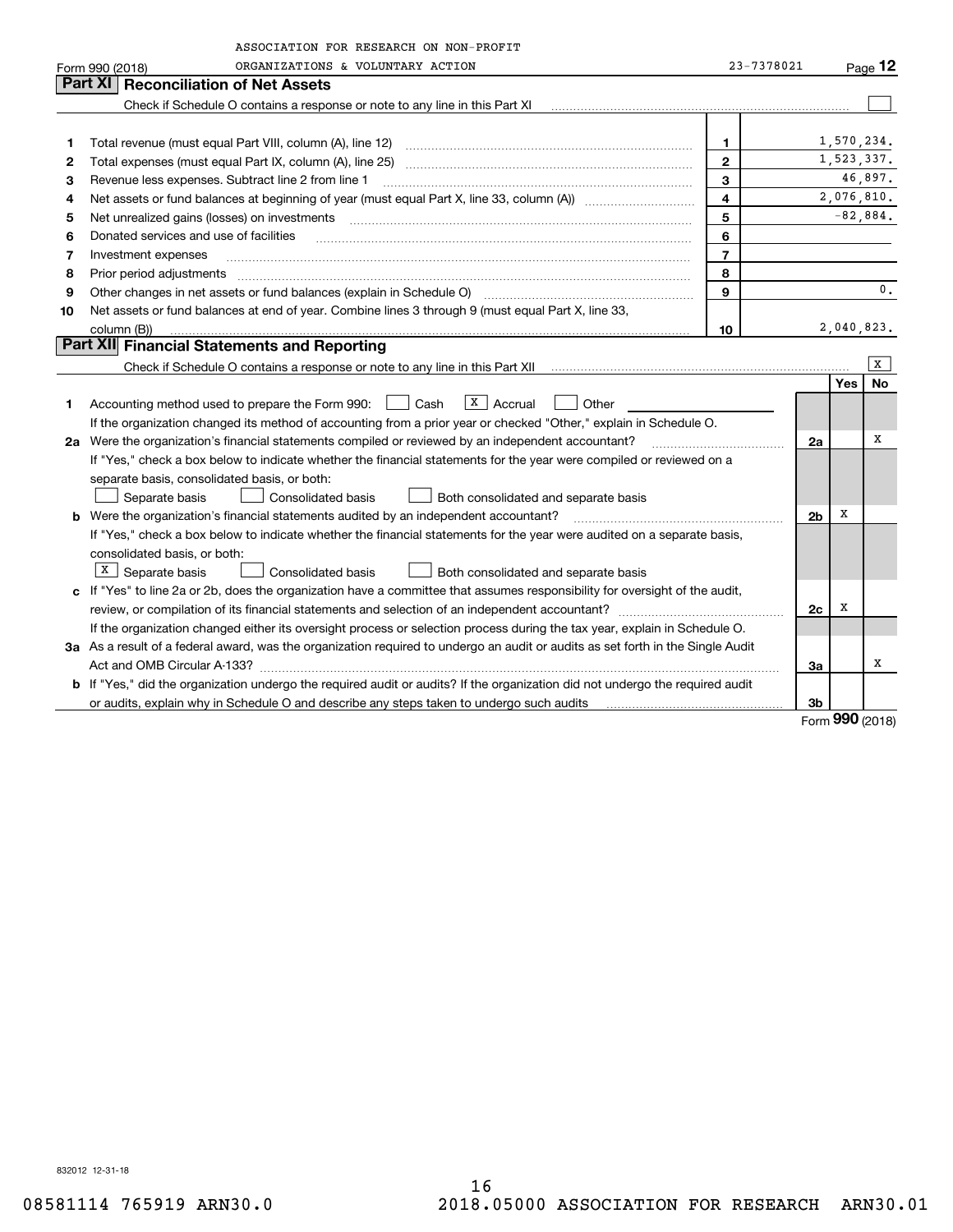| <b>SCHEDULE A</b>                                                                                              |                                             |                                                                                    |                                                                                                                                               |                                    |                                 |                            |            | OMB No. 1545-0047                     |  |
|----------------------------------------------------------------------------------------------------------------|---------------------------------------------|------------------------------------------------------------------------------------|-----------------------------------------------------------------------------------------------------------------------------------------------|------------------------------------|---------------------------------|----------------------------|------------|---------------------------------------|--|
| (Form 990 or 990-EZ)                                                                                           |                                             |                                                                                    | <b>Public Charity Status and Public Support</b>                                                                                               |                                    |                                 |                            |            |                                       |  |
|                                                                                                                |                                             |                                                                                    | Complete if the organization is a section $501(c)(3)$ organization or a section<br>4947(a)(1) nonexempt charitable trust.                     |                                    |                                 |                            |            |                                       |  |
| Department of the Treasury<br>Internal Revenue Service                                                         |                                             | Attach to Form 990 or Form 990-EZ.                                                 |                                                                                                                                               |                                    |                                 |                            |            | <b>Open to Public</b>                 |  |
|                                                                                                                |                                             |                                                                                    | Go to www.irs.gov/Form990 for instructions and the latest information.                                                                        |                                    |                                 |                            | Inspection |                                       |  |
| Name of the organization                                                                                       |                                             |                                                                                    | ASSOCIATION FOR RESEARCH ON NON-PROFIT                                                                                                        |                                    |                                 |                            |            | <b>Employer identification number</b> |  |
| Part I                                                                                                         |                                             | ORGANIZATIONS & VOLUNTARY ACTION                                                   | Reason for Public Charity Status (All organizations must complete this part.) See instructions.                                               |                                    |                                 |                            |            | 23-7378021                            |  |
|                                                                                                                |                                             |                                                                                    |                                                                                                                                               |                                    |                                 |                            |            |                                       |  |
| The organization is not a private foundation because it is: (For lines 1 through 12, check only one box.)<br>1 |                                             |                                                                                    | A church, convention of churches, or association of churches described in section 170(b)(1)(A)(i).                                            |                                    |                                 |                            |            |                                       |  |
| 2                                                                                                              |                                             |                                                                                    | A school described in section 170(b)(1)(A)(ii). (Attach Schedule E (Form 990 or 990-EZ).)                                                     |                                    |                                 |                            |            |                                       |  |
| 3                                                                                                              |                                             |                                                                                    | A hospital or a cooperative hospital service organization described in section 170(b)(1)(A)(iii).                                             |                                    |                                 |                            |            |                                       |  |
| 4                                                                                                              |                                             |                                                                                    | A medical research organization operated in conjunction with a hospital described in section 170(b)(1)(A)(iii). Enter the hospital's name,    |                                    |                                 |                            |            |                                       |  |
| city, and state:                                                                                               |                                             |                                                                                    |                                                                                                                                               |                                    |                                 |                            |            |                                       |  |
| 5                                                                                                              |                                             |                                                                                    | An organization operated for the benefit of a college or university owned or operated by a governmental unit described in                     |                                    |                                 |                            |            |                                       |  |
|                                                                                                                |                                             | section $170(b)(1)(A)(iv)$ . (Complete Part II.)                                   |                                                                                                                                               |                                    |                                 |                            |            |                                       |  |
| 6                                                                                                              |                                             |                                                                                    | A federal, state, or local government or governmental unit described in section 170(b)(1)(A)(v).                                              |                                    |                                 |                            |            |                                       |  |
| 7                                                                                                              |                                             |                                                                                    | An organization that normally receives a substantial part of its support from a governmental unit or from the general public described in     |                                    |                                 |                            |            |                                       |  |
|                                                                                                                |                                             | section 170(b)(1)(A)(vi). (Complete Part II.)                                      |                                                                                                                                               |                                    |                                 |                            |            |                                       |  |
| 8                                                                                                              |                                             |                                                                                    | A community trust described in section 170(b)(1)(A)(vi). (Complete Part II.)                                                                  |                                    |                                 |                            |            |                                       |  |
| 9                                                                                                              |                                             |                                                                                    | An agricultural research organization described in section 170(b)(1)(A)(ix) operated in conjunction with a land-grant college                 |                                    |                                 |                            |            |                                       |  |
|                                                                                                                |                                             |                                                                                    | or university or a non-land-grant college of agriculture (see instructions). Enter the name, city, and state of the college or                |                                    |                                 |                            |            |                                       |  |
| university:<br>$\mathbf{X}$<br>10                                                                              |                                             |                                                                                    | An organization that normally receives: (1) more than 33 1/3% of its support from contributions, membership fees, and gross receipts from     |                                    |                                 |                            |            |                                       |  |
|                                                                                                                |                                             |                                                                                    | activities related to its exempt functions - subject to certain exceptions, and (2) no more than 33 1/3% of its support from gross investment |                                    |                                 |                            |            |                                       |  |
|                                                                                                                |                                             |                                                                                    | income and unrelated business taxable income (less section 511 tax) from businesses acquired by the organization after June 30, 1975.         |                                    |                                 |                            |            |                                       |  |
|                                                                                                                | See section 509(a)(2). (Complete Part III.) |                                                                                    |                                                                                                                                               |                                    |                                 |                            |            |                                       |  |
| 11                                                                                                             |                                             |                                                                                    | An organization organized and operated exclusively to test for public safety. See section 509(a)(4).                                          |                                    |                                 |                            |            |                                       |  |
| 12                                                                                                             |                                             |                                                                                    | An organization organized and operated exclusively for the benefit of, to perform the functions of, or to carry out the purposes of one or    |                                    |                                 |                            |            |                                       |  |
|                                                                                                                |                                             |                                                                                    | more publicly supported organizations described in section 509(a)(1) or section 509(a)(2). See section 509(a)(3). Check the box in            |                                    |                                 |                            |            |                                       |  |
|                                                                                                                |                                             |                                                                                    | lines 12a through 12d that describes the type of supporting organization and complete lines 12e, 12f, and 12g.                                |                                    |                                 |                            |            |                                       |  |
| a                                                                                                              |                                             |                                                                                    | Type I. A supporting organization operated, supervised, or controlled by its supported organization(s), typically by giving                   |                                    |                                 |                            |            |                                       |  |
|                                                                                                                |                                             |                                                                                    | the supported organization(s) the power to regularly appoint or elect a majority of the directors or trustees of the supporting               |                                    |                                 |                            |            |                                       |  |
|                                                                                                                |                                             | organization. You must complete Part IV, Sections A and B.                         |                                                                                                                                               |                                    |                                 |                            |            |                                       |  |
| b                                                                                                              |                                             |                                                                                    | Type II. A supporting organization supervised or controlled in connection with its supported organization(s), by having                       |                                    |                                 |                            |            |                                       |  |
|                                                                                                                |                                             | organization(s). You must complete Part IV, Sections A and C.                      | control or management of the supporting organization vested in the same persons that control or manage the supported                          |                                    |                                 |                            |            |                                       |  |
| с                                                                                                              |                                             |                                                                                    | Type III functionally integrated. A supporting organization operated in connection with, and functionally integrated with,                    |                                    |                                 |                            |            |                                       |  |
|                                                                                                                |                                             |                                                                                    | its supported organization(s) (see instructions). You must complete Part IV, Sections A, D, and E.                                            |                                    |                                 |                            |            |                                       |  |
| d                                                                                                              |                                             |                                                                                    | Type III non-functionally integrated. A supporting organization operated in connection with its supported organization(s)                     |                                    |                                 |                            |            |                                       |  |
|                                                                                                                |                                             |                                                                                    | that is not functionally integrated. The organization generally must satisfy a distribution requirement and an attentiveness                  |                                    |                                 |                            |            |                                       |  |
|                                                                                                                |                                             |                                                                                    | requirement (see instructions). You must complete Part IV, Sections A and D, and Part V.                                                      |                                    |                                 |                            |            |                                       |  |
| е                                                                                                              |                                             |                                                                                    | Check this box if the organization received a written determination from the IRS that it is a Type I, Type II, Type III                       |                                    |                                 |                            |            |                                       |  |
|                                                                                                                |                                             |                                                                                    | functionally integrated, or Type III non-functionally integrated supporting organization.                                                     |                                    |                                 |                            |            |                                       |  |
| Enter the number of supported organizations<br>f                                                               |                                             |                                                                                    |                                                                                                                                               |                                    |                                 |                            |            |                                       |  |
| g<br>(i) Name of supported                                                                                     |                                             | Provide the following information about the supported organization(s).<br>(ii) EIN | (iii) Type of organization                                                                                                                    |                                    | (iv) Is the organization listed | (v) Amount of monetary     |            | (vi) Amount of other                  |  |
| organization                                                                                                   |                                             |                                                                                    | (described on lines 1-10                                                                                                                      | in your governing document?<br>Yes | No                              | support (see instructions) |            | support (see instructions)            |  |
|                                                                                                                |                                             |                                                                                    | above (see instructions))                                                                                                                     |                                    |                                 |                            |            |                                       |  |
|                                                                                                                |                                             |                                                                                    |                                                                                                                                               |                                    |                                 |                            |            |                                       |  |
|                                                                                                                |                                             |                                                                                    |                                                                                                                                               |                                    |                                 |                            |            |                                       |  |
|                                                                                                                |                                             |                                                                                    |                                                                                                                                               |                                    |                                 |                            |            |                                       |  |
|                                                                                                                |                                             |                                                                                    |                                                                                                                                               |                                    |                                 |                            |            |                                       |  |
|                                                                                                                |                                             |                                                                                    |                                                                                                                                               |                                    |                                 |                            |            |                                       |  |
|                                                                                                                |                                             |                                                                                    |                                                                                                                                               |                                    |                                 |                            |            |                                       |  |
|                                                                                                                |                                             |                                                                                    |                                                                                                                                               |                                    |                                 |                            |            |                                       |  |
|                                                                                                                |                                             |                                                                                    |                                                                                                                                               |                                    |                                 |                            |            |                                       |  |
|                                                                                                                |                                             |                                                                                    |                                                                                                                                               |                                    |                                 |                            |            |                                       |  |
| Total                                                                                                          |                                             |                                                                                    | UA For Reportuarly Reduction Act Notice, see the Instructions for Form 000 or 000 FZ - 000001 10:11:10                                        |                                    |                                 |                            |            | Schodule A (Form 000 or 000 F7) 2018  |  |

**or 990-EZ.** 832021 10-11-18 **Rotice, see the Instructions for Form 990 or 990-EZ.** 832021 10-11-18 Schedule A (Form 990 or 990-EZ) 2018 **LHA For Paperwork Reduction Act** orm 990<br>17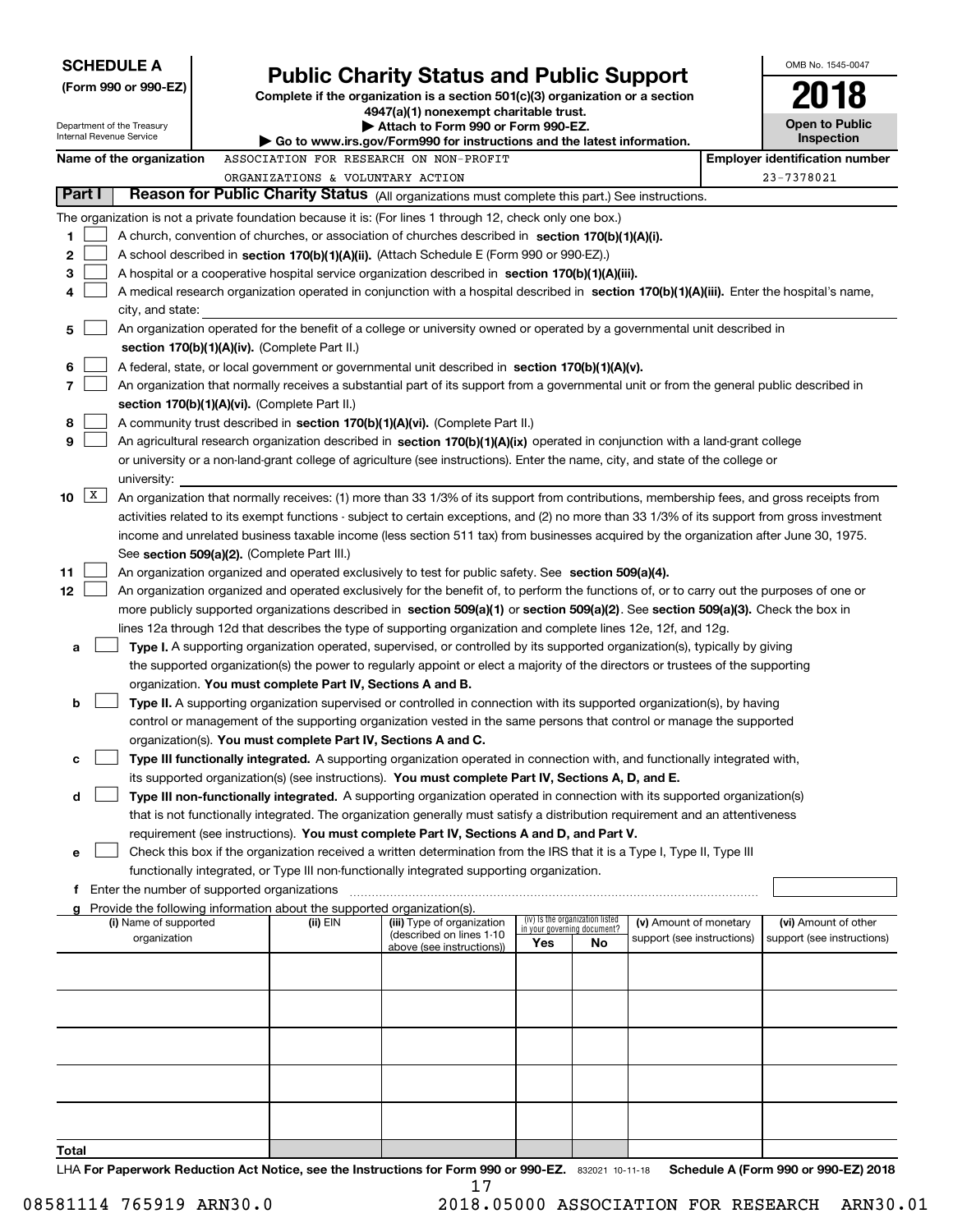| ASSOCIATION FOR RESEARCH ON NON-PROFIT |  |  |  |  |
|----------------------------------------|--|--|--|--|
|----------------------------------------|--|--|--|--|

# Schedule A (Form 990 or 990-EZ) 2018 Page ORGANIZATIONS & VOLUNTARY ACTION 23-7378021

(Complete only if you checked the box on line 5, 7, or 8 of Part I or if the organization failed to qualify under Part III. If the organization fails to qualify under the tests listed below, please complete Part III.) **Part II Support Schedule for Organizations Described in Sections 170(b)(1)(A)(iv) and 170(b)(1)(A)(vi)**

|    | <b>Section A. Public Support</b>                                                                                                               |            |            |            |            |            |           |
|----|------------------------------------------------------------------------------------------------------------------------------------------------|------------|------------|------------|------------|------------|-----------|
|    | Calendar year (or fiscal year beginning in) $\blacktriangleright$                                                                              | (a) 2014   | $(b)$ 2015 | $(c)$ 2016 | $(d)$ 2017 | $(e)$ 2018 | (f) Total |
|    | <b>1</b> Gifts, grants, contributions, and                                                                                                     |            |            |            |            |            |           |
|    | membership fees received. (Do not                                                                                                              |            |            |            |            |            |           |
|    | include any "unusual grants.")                                                                                                                 |            |            |            |            |            |           |
|    | 2 Tax revenues levied for the organ-                                                                                                           |            |            |            |            |            |           |
|    | ization's benefit and either paid to                                                                                                           |            |            |            |            |            |           |
|    | or expended on its behalf                                                                                                                      |            |            |            |            |            |           |
|    | 3 The value of services or facilities                                                                                                          |            |            |            |            |            |           |
|    | furnished by a governmental unit to                                                                                                            |            |            |            |            |            |           |
|    | the organization without charge                                                                                                                |            |            |            |            |            |           |
|    | 4 Total. Add lines 1 through 3                                                                                                                 |            |            |            |            |            |           |
| 5  | The portion of total contributions                                                                                                             |            |            |            |            |            |           |
|    | by each person (other than a                                                                                                                   |            |            |            |            |            |           |
|    | governmental unit or publicly                                                                                                                  |            |            |            |            |            |           |
|    | supported organization) included                                                                                                               |            |            |            |            |            |           |
|    | on line 1 that exceeds 2% of the                                                                                                               |            |            |            |            |            |           |
|    | amount shown on line 11,                                                                                                                       |            |            |            |            |            |           |
|    | column (f)                                                                                                                                     |            |            |            |            |            |           |
|    | 6 Public support. Subtract line 5 from line 4.                                                                                                 |            |            |            |            |            |           |
|    | Section B. Total Support                                                                                                                       |            |            |            |            |            |           |
|    | Calendar year (or fiscal year beginning in) $\blacktriangleright$                                                                              | (a) $2014$ | $(b)$ 2015 | $(c)$ 2016 | $(d)$ 2017 | (e) 2018   | (f) Total |
|    | 7 Amounts from line 4                                                                                                                          |            |            |            |            |            |           |
|    | 8 Gross income from interest,                                                                                                                  |            |            |            |            |            |           |
|    | dividends, payments received on                                                                                                                |            |            |            |            |            |           |
|    | securities loans, rents, royalties,                                                                                                            |            |            |            |            |            |           |
|    | and income from similar sources                                                                                                                |            |            |            |            |            |           |
| 9. | Net income from unrelated business                                                                                                             |            |            |            |            |            |           |
|    | activities, whether or not the                                                                                                                 |            |            |            |            |            |           |
|    | business is regularly carried on                                                                                                               |            |            |            |            |            |           |
|    | <b>10</b> Other income. Do not include gain                                                                                                    |            |            |            |            |            |           |
|    | or loss from the sale of capital                                                                                                               |            |            |            |            |            |           |
|    | assets (Explain in Part VI.)                                                                                                                   |            |            |            |            |            |           |
|    | 11 Total support. Add lines 7 through 10                                                                                                       |            |            |            |            |            |           |
|    | <b>12</b> Gross receipts from related activities, etc. (see instructions)                                                                      |            |            |            |            | 12         |           |
|    | 13 First five years. If the Form 990 is for the organization's first, second, third, fourth, or fifth tax year as a section 501(c)(3)          |            |            |            |            |            |           |
|    | organization, check this box and stop here                                                                                                     |            |            |            |            |            |           |
|    | Section C. Computation of Public Support Percentage                                                                                            |            |            |            |            |            |           |
|    | 14 Public support percentage for 2018 (line 6, column (f) divided by line 11, column (f) <i>manumumumumum</i>                                  |            |            |            |            | 14         | %         |
|    |                                                                                                                                                |            |            |            |            | 15         | %         |
|    | 16a 33 1/3% support test - 2018. If the organization did not check the box on line 13, and line 14 is 33 1/3% or more, check this box and      |            |            |            |            |            |           |
|    | stop here. The organization qualifies as a publicly supported organization                                                                     |            |            |            |            |            |           |
|    | b 33 1/3% support test - 2017. If the organization did not check a box on line 13 or 16a, and line 15 is 33 1/3% or more, check this box       |            |            |            |            |            |           |
|    | and stop here. The organization qualifies as a publicly supported organization                                                                 |            |            |            |            |            |           |
|    | 17a 10% -facts-and-circumstances test - 2018. If the organization did not check a box on line 13, 16a, or 16b, and line 14 is 10% or more,     |            |            |            |            |            |           |
|    | and if the organization meets the "facts-and-circumstances" test, check this box and stop here. Explain in Part VI how the organization        |            |            |            |            |            |           |
|    | meets the "facts-and-circumstances" test. The organization qualifies as a publicly supported organization                                      |            |            |            |            |            |           |
|    | <b>b 10% -facts-and-circumstances test - 2017.</b> If the organization did not check a box on line 13, 16a, 16b, or 17a, and line 15 is 10% or |            |            |            |            |            |           |
|    | more, and if the organization meets the "facts-and-circumstances" test, check this box and stop here. Explain in Part VI how the               |            |            |            |            |            |           |
|    | organization meets the "facts-and-circumstances" test. The organization qualifies as a publicly supported organization                         |            |            |            |            |            |           |
|    | 18 Private foundation. If the organization did not check a box on line 13, 16a, 16b, 17a, or 17b, check this box and see instructions          |            |            |            |            |            |           |
|    |                                                                                                                                                |            |            |            |            |            |           |

**Schedule A (Form 990 or 990-EZ) 2018**

832022 10-11-18

**2**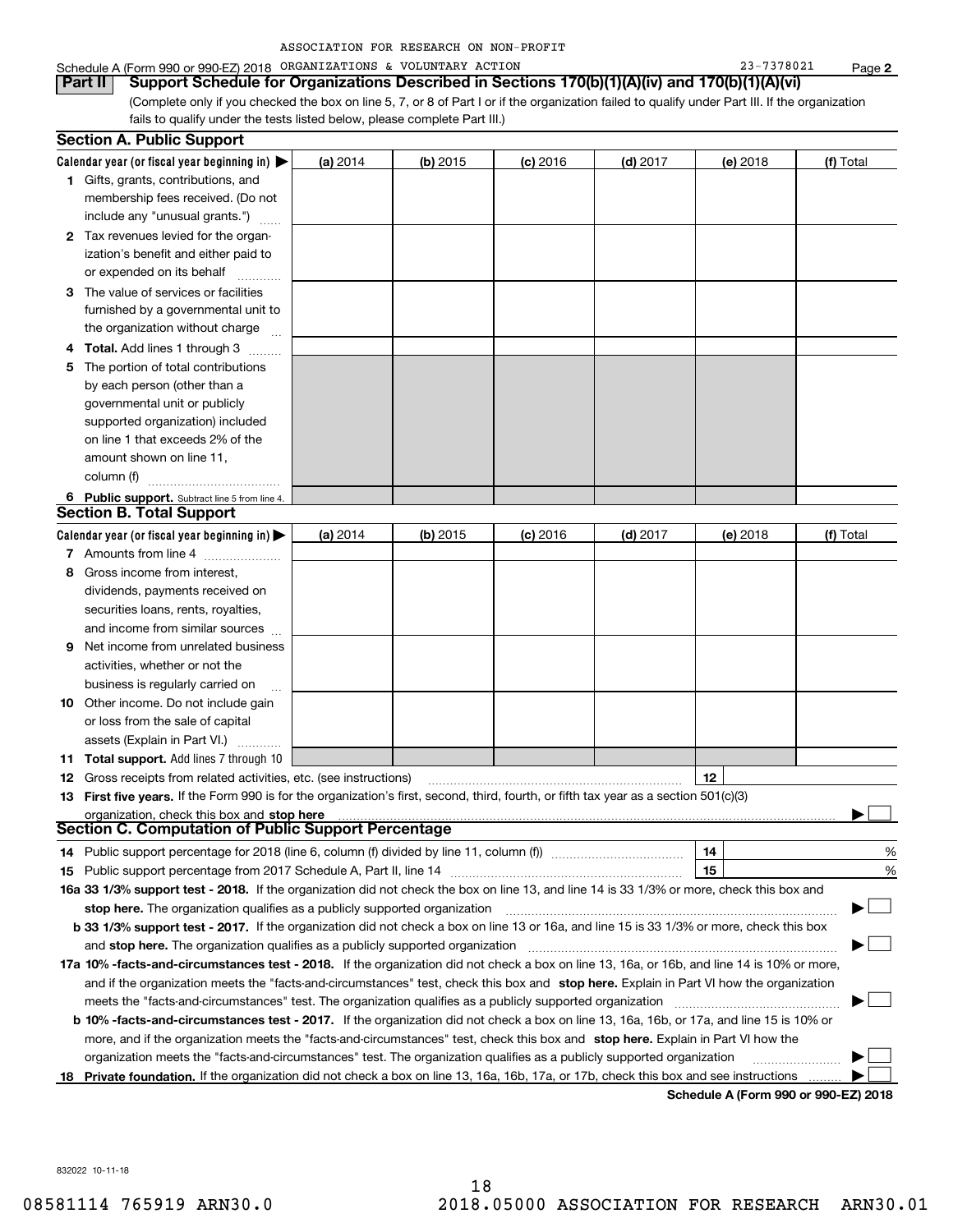#### **Part III Support Schedule for Organizations Described in Section 509(a)(2)**

(Complete only if you checked the box on line 10 of Part I or if the organization failed to qualify under Part II. If the organization fails to qualify under the tests listed below, please complete Part II.)

#### **8 Public support.** (Subtract line 7c from line 6.) **b** Amounts included on lines 2 and 3 received from other than disqualified persons that exceed the greater of \$5,000 or 1% of the amount on line 13 for the year  $\ldots$ ............... **13 Total support.** (Add lines 9, 10c, 11, and 12.) 832023 10-11-18 **Calendar year (or fiscal year beginning in) | Calendar year (or fiscal year beginning in) | (a)** 2014 **| (b)** 2015 **| (c)** 2016 **| (d)** 2017 **| (e)** 2018 **| (f) 1**Gifts, grants, contributions, and **2** Gross receipts from admissions, **3** Gross receipts from activities that **4**Tax revenues levied for the organ-**5** The value of services or facilities **6 Total.** Add lines 1 through 5  $\ldots$ ... **7a**Amounts included on lines 1, 2, and **c** Add lines 7a and 7b  $\ldots$   $\ldots$   $\ldots$  ... **(a)** 2014 **| (b)** 2015 **| (c)** 2016 **| (d)** 2017 **| (e)** 2018 **| (f) 9** Amounts from line 6  $^{10}$ **10a**Gross income from interest, **b** Unrelated business taxable income **c** Add lines 10a and 10b  $^{100}$ **11** Net income from unrelated business **12** Other income. Do not include gain **14 First five years.** If the Form 990 is for the organization's first, second, third, fourth, or fifth tax year as a section 501(c)(3) organization, **stop here** check this box and | **151615161718 2017** Investment income percentage from Schedule A, Part III, line 17 ~~~~~~~~~~~~~~~~~~**19a 33 1/3% support tests - 2018.** If the organization did not check the box on line 14, and line 15 is more than 33 1/3%, and line 17 is not **20Private foundation.**  If the organization did not check a box on line 14, 19a, or 19b, check this box and see instructions | Investment income percentage for 2018 (line 10c, column (f), divided by line 13, column (f)) **1718b 33 1/3% support tests - 2017.** If the organization did not check a box on line 14 or line 19a, and line 16 is more than 33 1/3%, and more than 33 1/3%, check this box and stop here. The organization qualifies as a publicly supported organization *manimumment* line 18 is not more than 33 1/3%, check this box and stop here. The organization qualifies as a publicly supported organization  $\Box$ **Schedule A (Form 990 or 990-EZ) 2018** (less section 511 taxes) from businesses acquired after June 30, 1975 (a) 2014 14 **| (b)** 2015 **| (c)** 2016 **| (d)** 2017 **| (e)** 2018 **| (f)** Total membership fees received. (Do not include any "unusual grants.") merchandise sold or services performed, or facilities furnished in any activity that is related to the organization's tax-exempt purpose are not an unrelated trade or business under section 513  $\quad$ ization's benefit and either paid to or expended on its behalf  $^{+}_{-}\,$   $^{+}\,$   $^{+}\,$ furnished by a governmental unit to the organization without charge 3 received from disqualified persons (a) 2014 14 **| (b)** 2015 **| (c)** 2016 **| (d)** 2017 **| (e)** 2018 **| (f)** Total dividends, payments received on securities loans, rents, royalties, and income from similar sources activities not included in line 10b, whether or not the business is regularly carried on or loss from the sale of capital assets (Explain in Part VI.) ............ Public support percentage for 2018 (line 8, column (f), divided by line 13, column (f)) Public support percentage from 2017 Schedule A, Part III, line 15 % %  $\ldots$  | 17 |  $\ldots$  16.42 %  $\ldots$  | 18 |  $\qquad \qquad$   $\frac{17.69}{96}$  % **Section A. Public Support Section B. Total Support Section C. Computation of Public Support Percentage Section D. Computation of Investment Income Percentage**  $\mathcal{L}^{\text{max}}$  $\boxed{\mathbf{X}}$  $\mathcal{L}^{\text{max}}$  $\mathcal{L}^{\text{max}}$ 526,416. 90,972. 540,836. 961,285. 1,055,535. 3,175,044. 221,907. 288,165. 357,912. 424,157. 340,160. 1,632,301. 748,323. 379,137. 898,748. 1,385,442. 1,395,695. 4,807,345. 748,323. 379,137. 898,748. 1,385,442. 1,395,695. 4,807,345. 0.0. $\overline{0}$ . 4,807,345. 125,035. 120,445. 267,683. 266,035. 170,900. 950,098. 125,035. 120,445. 267,683. 266,035. 170,900. 950,098. 4,166. 2,348. 3,023. 15,425. 3,749. 28,711. 5,786,154. 83.0881.8016.4217.69877,524. 501,930. 1,169,454. 1,666,902. 1,570,344.

19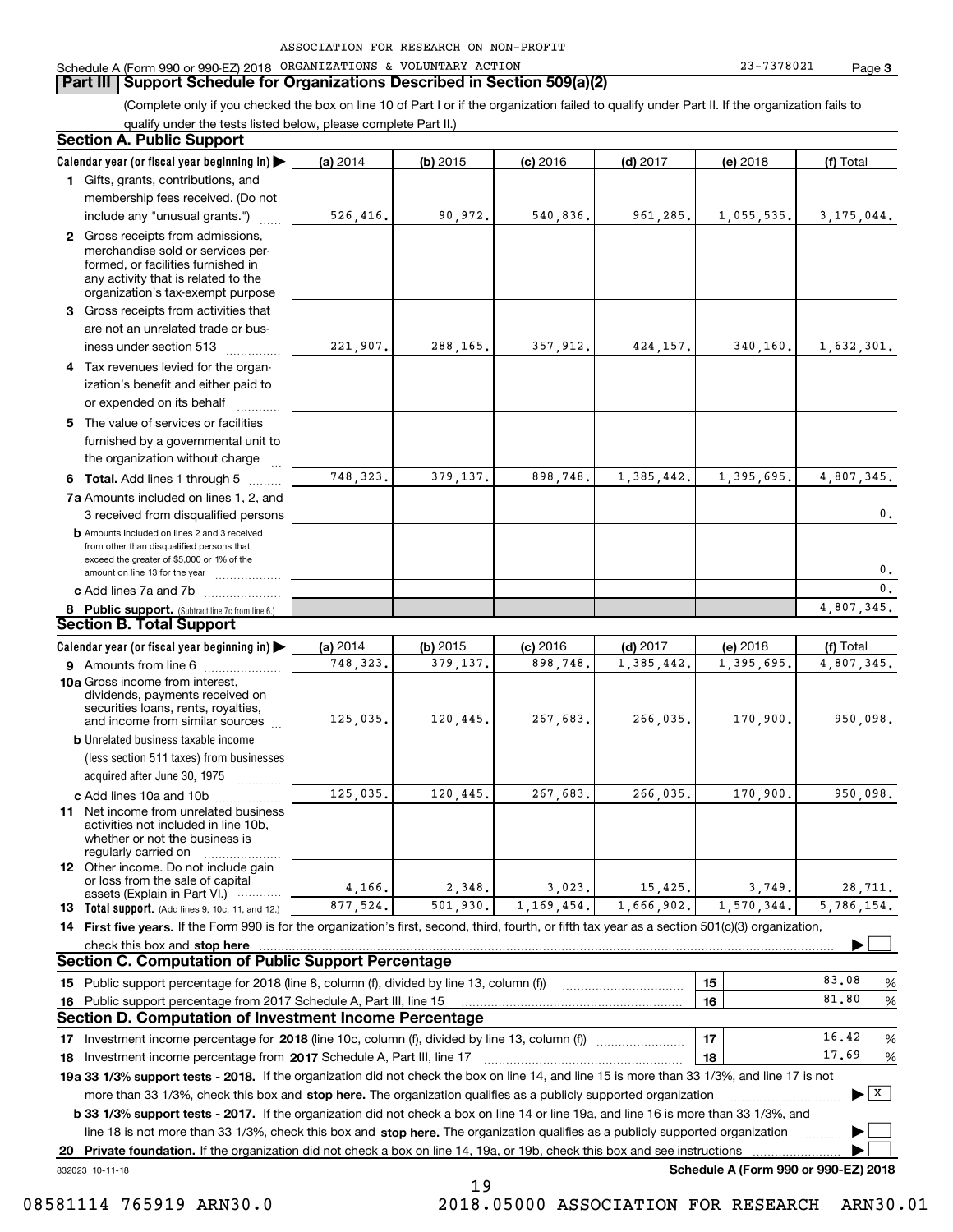Schedule A (Form 990 or 990-EZ) 2018 Page ORGANIZATIONS & VOLUNTARY ACTION 23-7378021

**1**

**2**

**3a**

**3b**

**3c**

**4a**

**4b**

**4c**

**5a**

**5b5c**

**6**

**7**

**8**

**9a**

**9b**

**9c**

**10a**

**10b**

**YesNo**

# **Part IV Supporting Organizations**

(Complete only if you checked a box in line 12 on Part I. If you checked 12a of Part I, complete Sections A and B. If you checked 12b of Part I, complete Sections A and C. If you checked 12c of Part I, complete Sections A, D, and E. If you checked 12d of Part I, complete Sections A and D, and complete Part V.)

### **Section A. All Supporting Organizations**

- **1** Are all of the organization's supported organizations listed by name in the organization's governing documents? If "No," describe in **Part VI** how the supported organizations are designated. If designated by *class or purpose, describe the designation. If historic and continuing relationship, explain.*
- **2** Did the organization have any supported organization that does not have an IRS determination of status under section 509(a)(1) or (2)? If "Yes," explain in Part VI how the organization determined that the supported *organization was described in section 509(a)(1) or (2).*
- **3a** Did the organization have a supported organization described in section 501(c)(4), (5), or (6)? If "Yes," answer *(b) and (c) below.*
- **b** Did the organization confirm that each supported organization qualified under section 501(c)(4), (5), or (6) and satisfied the public support tests under section 509(a)(2)? If "Yes," describe in **Part VI** when and how the *organization made the determination.*
- **c**Did the organization ensure that all support to such organizations was used exclusively for section 170(c)(2)(B) purposes? If "Yes," explain in **Part VI** what controls the organization put in place to ensure such use.
- **4a***If* Was any supported organization not organized in the United States ("foreign supported organization")? *"Yes," and if you checked 12a or 12b in Part I, answer (b) and (c) below.*
- **b** Did the organization have ultimate control and discretion in deciding whether to make grants to the foreign supported organization? If "Yes," describe in **Part VI** how the organization had such control and discretion *despite being controlled or supervised by or in connection with its supported organizations.*
- **c** Did the organization support any foreign supported organization that does not have an IRS determination under sections 501(c)(3) and 509(a)(1) or (2)? If "Yes," explain in **Part VI** what controls the organization used *to ensure that all support to the foreign supported organization was used exclusively for section 170(c)(2)(B) purposes.*
- **5a***If "Yes,"* Did the organization add, substitute, or remove any supported organizations during the tax year? answer (b) and (c) below (if applicable). Also, provide detail in **Part VI,** including (i) the names and EIN *numbers of the supported organizations added, substituted, or removed; (ii) the reasons for each such action; (iii) the authority under the organization's organizing document authorizing such action; and (iv) how the action was accomplished (such as by amendment to the organizing document).*
- **b** Type I or Type II only. Was any added or substituted supported organization part of a class already designated in the organization's organizing document?
- **cSubstitutions only.**  Was the substitution the result of an event beyond the organization's control?
- **6** Did the organization provide support (whether in the form of grants or the provision of services or facilities) to **Part VI.** *If "Yes," provide detail in* support or benefit one or more of the filing organization's supported organizations? anyone other than (i) its supported organizations, (ii) individuals that are part of the charitable class benefited by one or more of its supported organizations, or (iii) other supporting organizations that also
- **7**Did the organization provide a grant, loan, compensation, or other similar payment to a substantial contributor *If "Yes," complete Part I of Schedule L (Form 990 or 990-EZ).* regard to a substantial contributor? (as defined in section 4958(c)(3)(C)), a family member of a substantial contributor, or a 35% controlled entity with
- **8** Did the organization make a loan to a disqualified person (as defined in section 4958) not described in line 7? *If "Yes," complete Part I of Schedule L (Form 990 or 990-EZ).*
- **9a** Was the organization controlled directly or indirectly at any time during the tax year by one or more in section 509(a)(1) or (2))? If "Yes," *provide detail in* <code>Part VI.</code> disqualified persons as defined in section 4946 (other than foundation managers and organizations described
- **b** Did one or more disqualified persons (as defined in line 9a) hold a controlling interest in any entity in which the supporting organization had an interest? If "Yes," provide detail in P**art VI**.
- **c**Did a disqualified person (as defined in line 9a) have an ownership interest in, or derive any personal benefit from, assets in which the supporting organization also had an interest? If "Yes," provide detail in P**art VI.**
- **10a** Was the organization subject to the excess business holdings rules of section 4943 because of section supporting organizations)? If "Yes," answer 10b below. 4943(f) (regarding certain Type II supporting organizations, and all Type III non-functionally integrated
- **b** Did the organization have any excess business holdings in the tax year? (Use Schedule C, Form 4720, to *determine whether the organization had excess business holdings.)*

20

832024 10-11-18

**Schedule A (Form 990 or 990-EZ) 2018**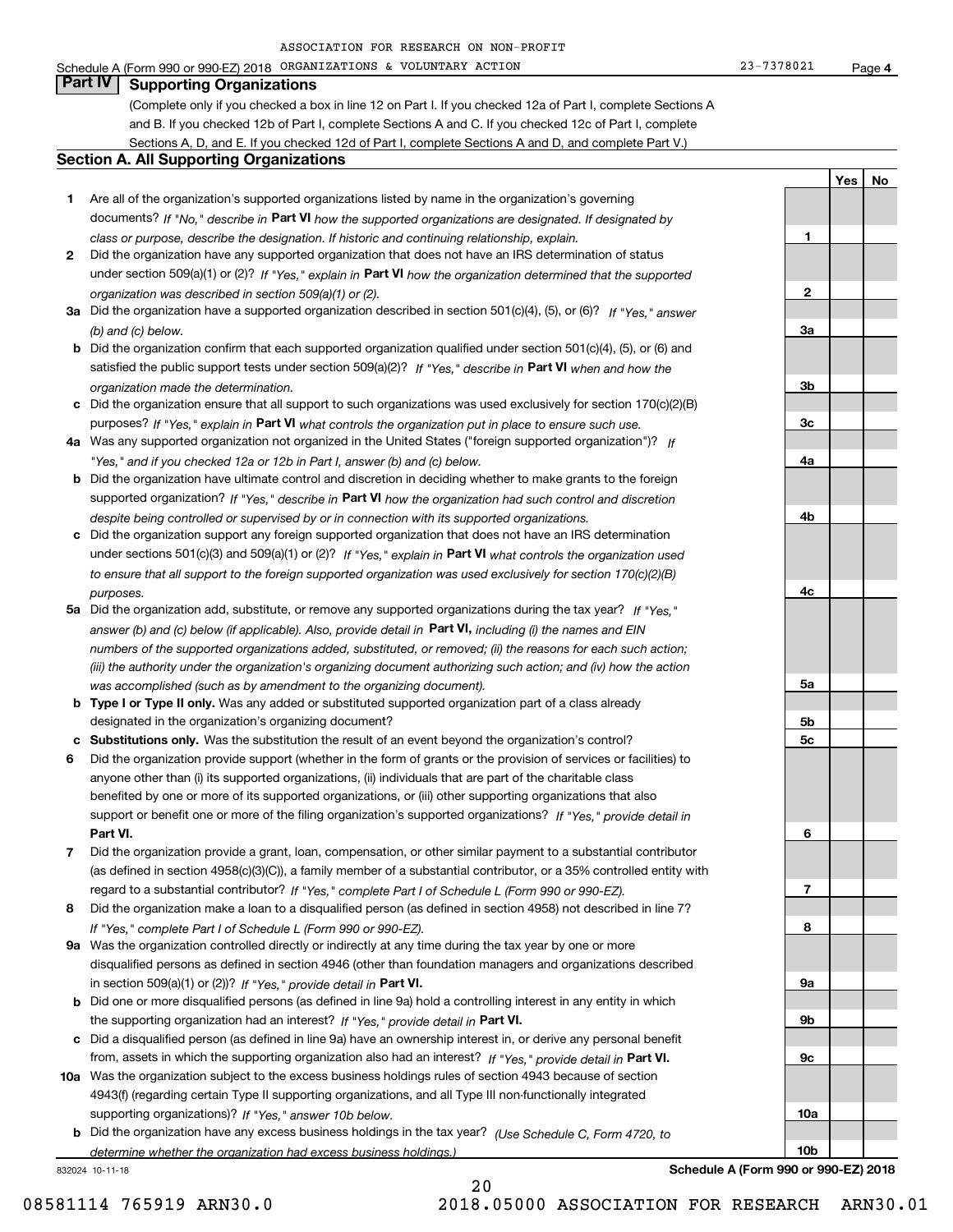Schedule A (Form 990 or 990-EZ) 2018 Page ORGANIZATIONS & VOLUNTARY ACTION 23-7378021

**5**

|    | <b>Part IV</b><br>Supporting Organizations (continued)                                                                                                                                                               |              |     |    |
|----|----------------------------------------------------------------------------------------------------------------------------------------------------------------------------------------------------------------------|--------------|-----|----|
|    |                                                                                                                                                                                                                      |              | Yes | No |
| 11 | Has the organization accepted a gift or contribution from any of the following persons?                                                                                                                              |              |     |    |
|    | a A person who directly or indirectly controls, either alone or together with persons described in (b) and (c)                                                                                                       |              |     |    |
|    | below, the governing body of a supported organization?                                                                                                                                                               | 11a          |     |    |
|    | <b>b</b> A family member of a person described in (a) above?                                                                                                                                                         | 11b          |     |    |
|    | c A 35% controlled entity of a person described in (a) or (b) above? If "Yes" to a, b, or c, provide detail in Part VI.                                                                                              | 11c          |     |    |
|    | <b>Section B. Type I Supporting Organizations</b>                                                                                                                                                                    |              |     |    |
|    |                                                                                                                                                                                                                      |              | Yes | No |
| 1  | Did the directors, trustees, or membership of one or more supported organizations have the power to                                                                                                                  |              |     |    |
|    | regularly appoint or elect at least a majority of the organization's directors or trustees at all times during the                                                                                                   |              |     |    |
|    | tax year? If "No," describe in Part VI how the supported organization(s) effectively operated, supervised, or                                                                                                        |              |     |    |
|    | controlled the organization's activities. If the organization had more than one supported organization,                                                                                                              |              |     |    |
|    | describe how the powers to appoint and/or remove directors or trustees were allocated among the supported                                                                                                            |              |     |    |
|    | organizations and what conditions or restrictions, if any, applied to such powers during the tax year.                                                                                                               | 1            |     |    |
| 2  | Did the organization operate for the benefit of any supported organization other than the supported                                                                                                                  |              |     |    |
|    | organization(s) that operated, supervised, or controlled the supporting organization? If "Yes," explain in                                                                                                           |              |     |    |
|    | Part VI how providing such benefit carried out the purposes of the supported organization(s) that operated,                                                                                                          |              |     |    |
|    | supervised, or controlled the supporting organization.                                                                                                                                                               | 2            |     |    |
|    | <b>Section C. Type II Supporting Organizations</b>                                                                                                                                                                   |              |     |    |
|    |                                                                                                                                                                                                                      |              | Yes | No |
| 1  | Were a majority of the organization's directors or trustees during the tax year also a majority of the directors                                                                                                     |              |     |    |
|    | or trustees of each of the organization's supported organization(s)? If "No," describe in Part VI how control                                                                                                        |              |     |    |
|    | or management of the supporting organization was vested in the same persons that controlled or managed                                                                                                               |              |     |    |
|    | the supported organization(s).                                                                                                                                                                                       | 1            |     |    |
|    | <b>Section D. All Type III Supporting Organizations</b>                                                                                                                                                              |              |     |    |
|    |                                                                                                                                                                                                                      |              | Yes | No |
| 1  | Did the organization provide to each of its supported organizations, by the last day of the fifth month of the                                                                                                       |              |     |    |
|    | organization's tax year, (i) a written notice describing the type and amount of support provided during the prior tax                                                                                                |              |     |    |
|    | year, (ii) a copy of the Form 990 that was most recently filed as of the date of notification, and (iii) copies of the                                                                                               |              |     |    |
|    | organization's governing documents in effect on the date of notification, to the extent not previously provided?                                                                                                     | 1            |     |    |
| 2  | Were any of the organization's officers, directors, or trustees either (i) appointed or elected by the supported                                                                                                     |              |     |    |
|    | organization(s) or (ii) serving on the governing body of a supported organization? If "No," explain in Part VI how                                                                                                   | $\mathbf{2}$ |     |    |
| 3  | the organization maintained a close and continuous working relationship with the supported organization(s).<br>By reason of the relationship described in (2), did the organization's supported organizations have a |              |     |    |
|    | significant voice in the organization's investment policies and in directing the use of the organization's                                                                                                           |              |     |    |
|    | income or assets at all times during the tax year? If "Yes," describe in Part VI the role the organization's                                                                                                         |              |     |    |
|    |                                                                                                                                                                                                                      | 3            |     |    |
|    | supported organizations played in this regard.<br>Section E. Type III Functionally Integrated Supporting Organizations                                                                                               |              |     |    |
| 1  | Check the box next to the method that the organization used to satisfy the Integral Part Test during the year (see instructions).                                                                                    |              |     |    |
| a  | The organization satisfied the Activities Test. Complete line 2 below.                                                                                                                                               |              |     |    |
| b  | The organization is the parent of each of its supported organizations. Complete line 3 below.                                                                                                                        |              |     |    |
| c  | The organization supported a governmental entity. Describe in Part VI how you supported a government entity (see instructions),                                                                                      |              |     |    |
| 2  | Activities Test. Answer (a) and (b) below.                                                                                                                                                                           |              | Yes | No |
| а  | Did substantially all of the organization's activities during the tax year directly further the exempt purposes of                                                                                                   |              |     |    |
|    | the supported organization(s) to which the organization was responsive? If "Yes," then in Part VI identify                                                                                                           |              |     |    |
|    | those supported organizations and explain how these activities directly furthered their exempt purposes,                                                                                                             |              |     |    |
|    | how the organization was responsive to those supported organizations, and how the organization determined                                                                                                            |              |     |    |
|    | that these activities constituted substantially all of its activities.                                                                                                                                               | 2a           |     |    |
| b  | Did the activities described in (a) constitute activities that, but for the organization's involvement, one or more                                                                                                  |              |     |    |
|    | of the organization's supported organization(s) would have been engaged in? If "Yes," explain in Part VI the                                                                                                         |              |     |    |
|    | reasons for the organization's position that its supported organization(s) would have engaged in these                                                                                                               |              |     |    |
|    | activities but for the organization's involvement.                                                                                                                                                                   | 2b           |     |    |
| з  | Parent of Supported Organizations. Answer (a) and (b) below.                                                                                                                                                         |              |     |    |
| а  | Did the organization have the power to regularly appoint or elect a majority of the officers, directors, or                                                                                                          |              |     |    |
|    | trustees of each of the supported organizations? Provide details in Part VI.                                                                                                                                         | За           |     |    |
| b  | Did the organization exercise a substantial degree of direction over the policies, programs, and activities of each                                                                                                  |              |     |    |
|    | of its supported organizations? If "Yes," describe in Part VI the role played by the organization in this regard.                                                                                                    | Зb           |     |    |

21

832025 10-11-18

**Schedule A (Form 990 or 990-EZ) 2018**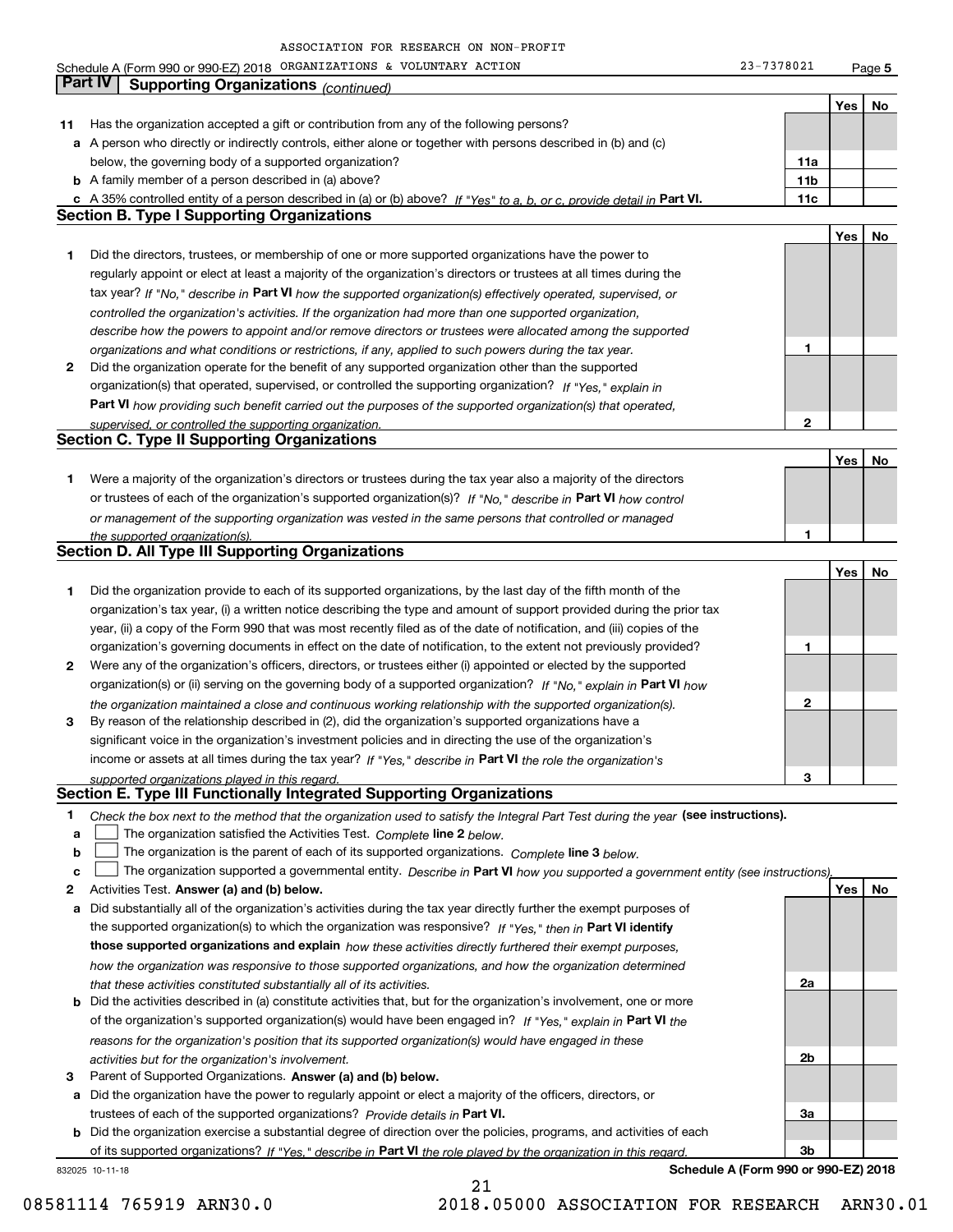| ASSOCIATION FOR RESEARCH ON NON-PROFIT |  |  |  |  |  |  |
|----------------------------------------|--|--|--|--|--|--|
|----------------------------------------|--|--|--|--|--|--|

#### **1SEP 10. See instructions.** All antegral Part Test as a qualifying trust on Nov. 20, 1970 (explain in Part VI.) See instructions. All **Section A - Adjusted Net Income 12** Recoveries of prior-year distributions **3** Other gross income (see instructions) **4**Add lines 1 through 3 **56** Portion of operating expenses paid or incurred for production or **7** Other expenses (see instructions) **8** Adjusted Net Income (subtract lines 5, 6, and 7 from line 4) **8 8 1234567Section B - Minimum Asset Amount 1**Aggregate fair market value of all non-exempt-use assets (see **2**Acquisition indebtedness applicable to non-exempt-use assets **3** Subtract line 2 from line 1d **4**Cash deemed held for exempt use. Enter 1-1/2% of line 3 (for greater amount, **5** Net value of non-exempt-use assets (subtract line 4 from line 3) **678a** Average monthly value of securities **b** Average monthly cash balances **c**Fair market value of other non-exempt-use assets **dTotal**  (add lines 1a, 1b, and 1c) **eDiscount** claimed for blockage or other **1a1b1c1d2345678**factors (explain in detail in **Part VI**): **Minimum Asset Amount**  (add line 7 to line 6) **Section C - Distributable Amount 12**Enter 85% of line 1 **3456** Distributable Amount. Subtract line 5 from line 4, unless subject to **123456**other Type III non-functionally integrated supporting organizations must complete Sections A through E. (B) Current Year (optional)(A) Prior Year Net short-term capital gain Depreciation and depletion collection of gross income or for management, conservation, or maintenance of property held for production of income (see instructions) (B) Current Year (optional)(A) Prior Year instructions for short tax year or assets held for part of year): see instructions) Multiply line 5 by .035 Recoveries of prior-year distributions Current Year Adjusted net income for prior year (from Section A, line 8, Column A) Minimum asset amount for prior year (from Section B, line 8, Column A) Enter greater of line 2 or line 3 Income tax imposed in prior year emergency temporary reduction (see instructions) **Part V Type III Non-Functionally Integrated 509(a)(3) Supporting Organizations**   $\mathcal{L}^{\text{max}}$

**7**Check here if the current year is the organization's first as a non-functionally integrated Type III supporting organization (see instructions). $\mathcal{L}^{\text{max}}$ 

**Schedule A (Form 990 or 990-EZ) 2018**

832026 10-11-18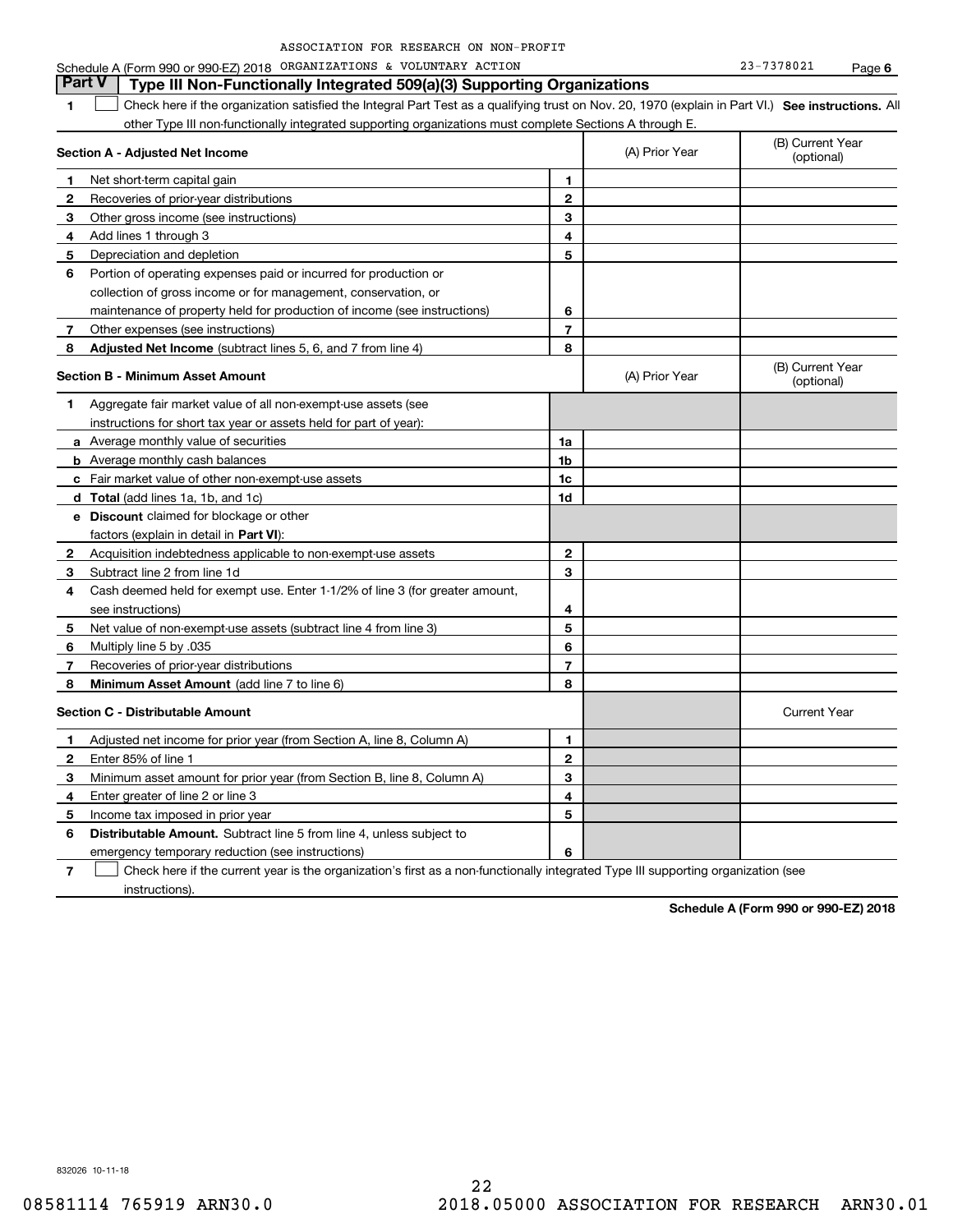|               | Schedule A (Form 990 or 990-EZ) 2018 ORGANIZATIONS & VOLUNTARY ACTION                      |                                    |                                               | 23-7378021                                       | Page 7 |
|---------------|--------------------------------------------------------------------------------------------|------------------------------------|-----------------------------------------------|--------------------------------------------------|--------|
| <b>Part V</b> | Type III Non-Functionally Integrated 509(a)(3) Supporting Organizations                    |                                    | (continued)                                   |                                                  |        |
|               | <b>Section D - Distributions</b>                                                           |                                    |                                               | <b>Current Year</b>                              |        |
| 1             | Amounts paid to supported organizations to accomplish exempt purposes                      |                                    |                                               |                                                  |        |
| 2             | Amounts paid to perform activity that directly furthers exempt purposes of supported       |                                    |                                               |                                                  |        |
|               | organizations, in excess of income from activity                                           |                                    |                                               |                                                  |        |
| 3             | Administrative expenses paid to accomplish exempt purposes of supported organizations      |                                    |                                               |                                                  |        |
| 4             | Amounts paid to acquire exempt-use assets                                                  |                                    |                                               |                                                  |        |
| 5             | Qualified set-aside amounts (prior IRS approval required)                                  |                                    |                                               |                                                  |        |
| 6             | Other distributions (describe in Part VI). See instructions.                               |                                    |                                               |                                                  |        |
| 7             | Total annual distributions. Add lines 1 through 6.                                         |                                    |                                               |                                                  |        |
| 8             | Distributions to attentive supported organizations to which the organization is responsive |                                    |                                               |                                                  |        |
|               | (provide details in Part VI). See instructions.                                            |                                    |                                               |                                                  |        |
| 9             | Distributable amount for 2018 from Section C, line 6                                       |                                    |                                               |                                                  |        |
| 10            | Line 8 amount divided by line 9 amount                                                     |                                    |                                               |                                                  |        |
|               | <b>Section E - Distribution Allocations</b> (see instructions)                             | (i)<br><b>Excess Distributions</b> | (ii)<br><b>Underdistributions</b><br>Pre-2018 | (iii)<br><b>Distributable</b><br>Amount for 2018 |        |
| 1             | Distributable amount for 2018 from Section C, line 6                                       |                                    |                                               |                                                  |        |
| 2             | Underdistributions, if any, for years prior to 2018 (reason-                               |                                    |                                               |                                                  |        |
|               | able cause required- explain in Part VI). See instructions.                                |                                    |                                               |                                                  |        |
| З.            | Excess distributions carryover, if any, to 2018                                            |                                    |                                               |                                                  |        |
|               | <b>a</b> From 2013                                                                         |                                    |                                               |                                                  |        |
|               | <b>b</b> From $2014$                                                                       |                                    |                                               |                                                  |        |
|               | $c$ From 2015                                                                              |                                    |                                               |                                                  |        |
|               | $d$ From 2016                                                                              |                                    |                                               |                                                  |        |
|               | e From 2017                                                                                |                                    |                                               |                                                  |        |
|               | f Total of lines 3a through e                                                              |                                    |                                               |                                                  |        |
|               | g Applied to underdistributions of prior years                                             |                                    |                                               |                                                  |        |
|               | <b>h</b> Applied to 2018 distributable amount                                              |                                    |                                               |                                                  |        |
| л.            | Carryover from 2013 not applied (see instructions)                                         |                                    |                                               |                                                  |        |
|               | Remainder. Subtract lines 3g, 3h, and 3i from 3f.                                          |                                    |                                               |                                                  |        |
| 4             | Distributions for 2018 from Section D,                                                     |                                    |                                               |                                                  |        |
|               | \$<br>line $7:$                                                                            |                                    |                                               |                                                  |        |
|               | <b>a</b> Applied to underdistributions of prior years                                      |                                    |                                               |                                                  |        |
|               | <b>b</b> Applied to 2018 distributable amount                                              |                                    |                                               |                                                  |        |
|               | <b>c</b> Remainder. Subtract lines 4a and 4b from 4.                                       |                                    |                                               |                                                  |        |
|               | Remaining underdistributions for years prior to 2018, if                                   |                                    |                                               |                                                  |        |
|               | any. Subtract lines 3g and 4a from line 2. For result greater                              |                                    |                                               |                                                  |        |
|               | than zero, explain in Part VI. See instructions.                                           |                                    |                                               |                                                  |        |
| 6             | Remaining underdistributions for 2018. Subtract lines 3h                                   |                                    |                                               |                                                  |        |
|               | and 4b from line 1. For result greater than zero, explain in                               |                                    |                                               |                                                  |        |
|               | <b>Part VI.</b> See instructions.                                                          |                                    |                                               |                                                  |        |
| 7             | Excess distributions carryover to 2019. Add lines 3j                                       |                                    |                                               |                                                  |        |
|               | and 4c.                                                                                    |                                    |                                               |                                                  |        |
| 8             | Breakdown of line 7:                                                                       |                                    |                                               |                                                  |        |
|               | a Excess from 2014                                                                         |                                    |                                               |                                                  |        |
|               | <b>b</b> Excess from 2015                                                                  |                                    |                                               |                                                  |        |
|               | c Excess from 2016                                                                         |                                    |                                               |                                                  |        |
|               | d Excess from 2017                                                                         |                                    |                                               |                                                  |        |
|               | e Excess from 2018                                                                         |                                    |                                               |                                                  |        |
|               |                                                                                            |                                    |                                               |                                                  |        |

**Schedule A (Form 990 or 990-EZ) 2018**

832027 10-11-18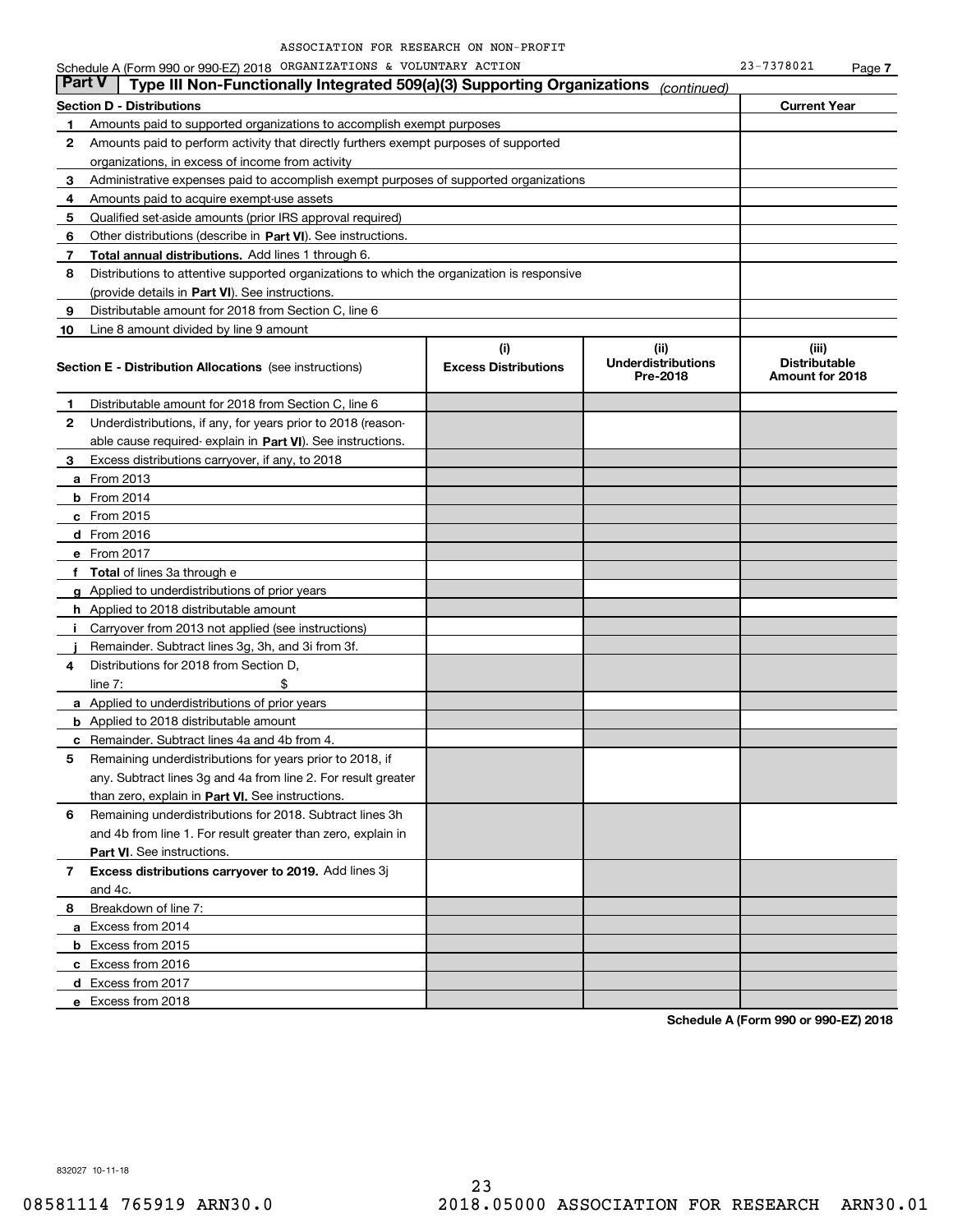|                 | Schedule A (Form 990 or 990-EZ) 2018 ORGANIZATIONS & VOLUNTARY ACTION                                                                                                                                                                                                                                                                                                                                                             | 23-7378021                           | Page 8 |
|-----------------|-----------------------------------------------------------------------------------------------------------------------------------------------------------------------------------------------------------------------------------------------------------------------------------------------------------------------------------------------------------------------------------------------------------------------------------|--------------------------------------|--------|
| <b>Part VI</b>  | Supplemental Information. Provide the explanations required by Part II, line 10; Part II, line 17a or 17b; Part III, line 12;<br>Part IV, Section A, lines 1, 2, 3b, 3c, 4b, 4c, 5a, 6, 9a, 9b, 9c, 11a, 11b, and 11c; Part IV, Section B, lines 1 and 2; Part IV, Section C,<br>line 1; Part IV, Section D, lines 2 and 3; Part IV, Section E, lines 1c, 2a, 2b, 3a, and 3b; Part V, line 1; Part V, Section B, line 1e; Part V, |                                      |        |
|                 | Section D, lines 5, 6, and 8; and Part V, Section E, lines 2, 5, and 6. Also complete this part for any additional information.<br>(See instructions.)                                                                                                                                                                                                                                                                            |                                      |        |
|                 |                                                                                                                                                                                                                                                                                                                                                                                                                                   |                                      |        |
|                 |                                                                                                                                                                                                                                                                                                                                                                                                                                   |                                      |        |
|                 |                                                                                                                                                                                                                                                                                                                                                                                                                                   |                                      |        |
|                 |                                                                                                                                                                                                                                                                                                                                                                                                                                   |                                      |        |
|                 |                                                                                                                                                                                                                                                                                                                                                                                                                                   |                                      |        |
|                 |                                                                                                                                                                                                                                                                                                                                                                                                                                   |                                      |        |
|                 |                                                                                                                                                                                                                                                                                                                                                                                                                                   |                                      |        |
|                 |                                                                                                                                                                                                                                                                                                                                                                                                                                   |                                      |        |
|                 |                                                                                                                                                                                                                                                                                                                                                                                                                                   |                                      |        |
|                 |                                                                                                                                                                                                                                                                                                                                                                                                                                   |                                      |        |
|                 |                                                                                                                                                                                                                                                                                                                                                                                                                                   |                                      |        |
|                 |                                                                                                                                                                                                                                                                                                                                                                                                                                   |                                      |        |
|                 |                                                                                                                                                                                                                                                                                                                                                                                                                                   |                                      |        |
|                 |                                                                                                                                                                                                                                                                                                                                                                                                                                   |                                      |        |
|                 |                                                                                                                                                                                                                                                                                                                                                                                                                                   |                                      |        |
|                 |                                                                                                                                                                                                                                                                                                                                                                                                                                   |                                      |        |
|                 |                                                                                                                                                                                                                                                                                                                                                                                                                                   |                                      |        |
|                 |                                                                                                                                                                                                                                                                                                                                                                                                                                   |                                      |        |
|                 |                                                                                                                                                                                                                                                                                                                                                                                                                                   |                                      |        |
|                 |                                                                                                                                                                                                                                                                                                                                                                                                                                   |                                      |        |
|                 |                                                                                                                                                                                                                                                                                                                                                                                                                                   |                                      |        |
|                 |                                                                                                                                                                                                                                                                                                                                                                                                                                   |                                      |        |
|                 |                                                                                                                                                                                                                                                                                                                                                                                                                                   |                                      |        |
|                 |                                                                                                                                                                                                                                                                                                                                                                                                                                   |                                      |        |
|                 |                                                                                                                                                                                                                                                                                                                                                                                                                                   |                                      |        |
|                 |                                                                                                                                                                                                                                                                                                                                                                                                                                   |                                      |        |
|                 |                                                                                                                                                                                                                                                                                                                                                                                                                                   |                                      |        |
|                 |                                                                                                                                                                                                                                                                                                                                                                                                                                   |                                      |        |
|                 |                                                                                                                                                                                                                                                                                                                                                                                                                                   | Schedule A (Form 990 or 990-EZ) 2018 |        |
| 832028 10-11-18 |                                                                                                                                                                                                                                                                                                                                                                                                                                   |                                      |        |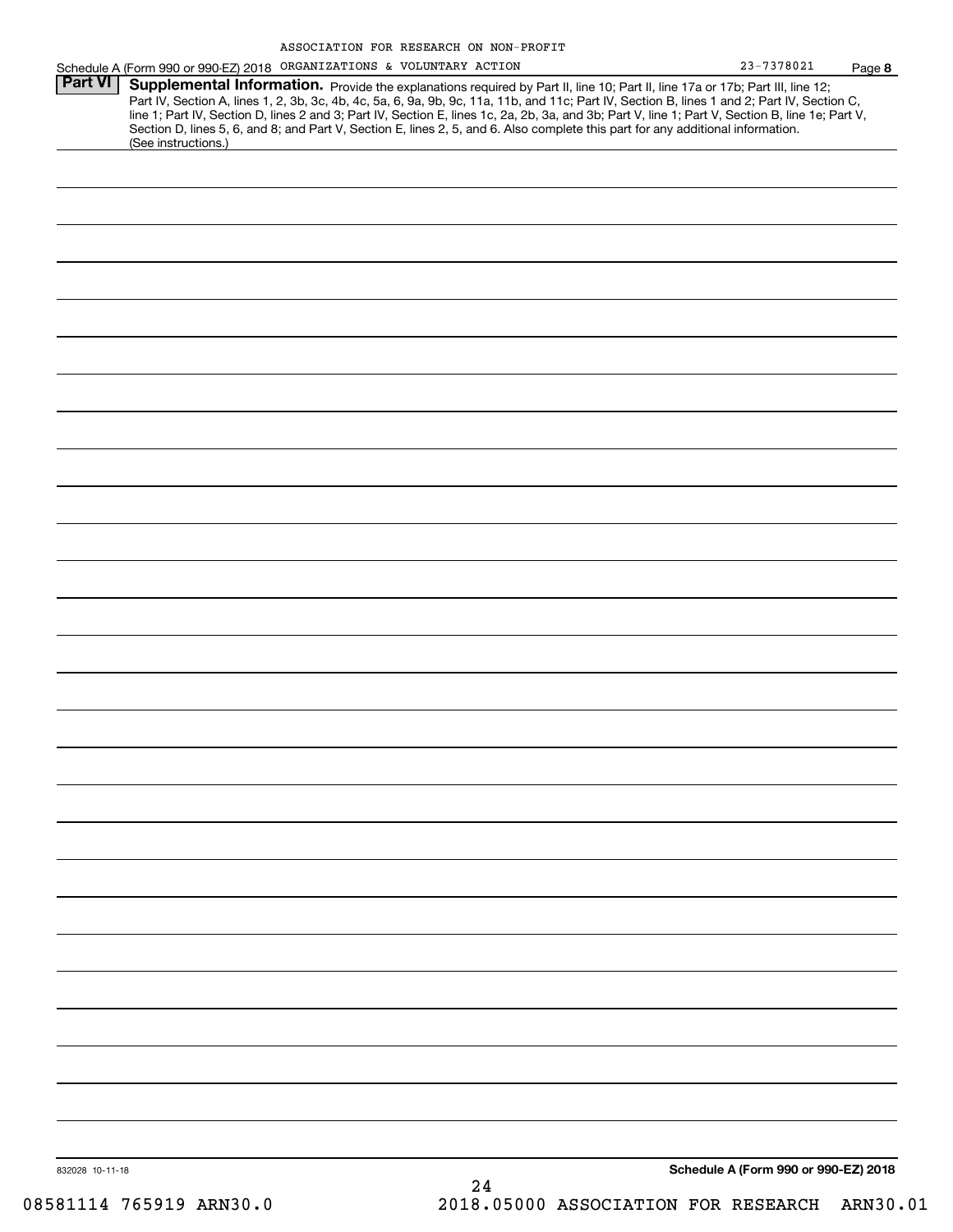Department of the Treasury Internal Revenue Service **(Form 990, 990-EZ, or 990-PF)**

Name of the organization

|  |  | ** PUBLIC DISCLOSURE COPY ** |  |  |
|--|--|------------------------------|--|--|
|--|--|------------------------------|--|--|

# **Schedule B Schedule of Contributors**

**| Attach to Form 990, Form 990-EZ, or Form 990-PF. | Go to www.irs.gov/Form990 for the latest information.** OMB No. 1545-0047

**2018**

**Employer identification number**

ORGANIZATIONS & VOLUNTARY ACTION 23-7378021

| ASSOCIATION FOR RESEARCH ON NON-PROFIT |  |  |  |  |  |
|----------------------------------------|--|--|--|--|--|
| ORGANIZATIONS & VOLUNTARY ACTION       |  |  |  |  |  |
| <b>Organization type</b> (check one):  |  |  |  |  |  |

| Filers of:         | Section:                                                                           |
|--------------------|------------------------------------------------------------------------------------|
| Form 990 or 990-FZ | x<br>501(c)(3)<br>) (enter number) organization                                    |
|                    | $4947(a)(1)$ nonexempt charitable trust <b>not</b> treated as a private foundation |
|                    | 527 political organization                                                         |
| Form 990-PF        | 501(c)(3) exempt private foundation                                                |
|                    | 4947(a)(1) nonexempt charitable trust treated as a private foundation              |
|                    | 501(c)(3) taxable private foundation                                               |

Check if your organization is covered by the **General Rule** or a **Special Rule. Note:**  Only a section 501(c)(7), (8), or (10) organization can check boxes for both the General Rule and a Special Rule. See instructions.

## **General Rule**

 $\overline{X}$  For an organization filing Form 990, 990-EZ, or 990-PF that received, during the year, contributions totaling \$5,000 or more (in money or property) from any one contributor. Complete Parts I and II. See instructions for determining a contributor's total contributions.

### **Special Rules**

any one contributor, during the year, total contributions of the greater of  $\,$  (1) \$5,000; or **(2)** 2% of the amount on (i) Form 990, Part VIII, line 1h; For an organization described in section 501(c)(3) filing Form 990 or 990-EZ that met the 33 1/3% support test of the regulations under sections 509(a)(1) and 170(b)(1)(A)(vi), that checked Schedule A (Form 990 or 990-EZ), Part II, line 13, 16a, or 16b, and that received from or (ii) Form 990-EZ, line 1. Complete Parts I and II.  $\mathcal{L}^{\text{max}}$ 

year, total contributions of more than \$1,000 *exclusively* for religious, charitable, scientific, literary, or educational purposes, or for the For an organization described in section 501(c)(7), (8), or (10) filing Form 990 or 990-EZ that received from any one contributor, during the prevention of cruelty to children or animals. Complete Parts I (entering "N/A" in column (b) instead of the contributor name and address), II, and III.  $\mathcal{L}^{\text{max}}$ 

purpose. Don't complete any of the parts unless the **General Rule** applies to this organization because it received *nonexclusively* year, contributions <sub>exclusively</sub> for religious, charitable, etc., purposes, but no such contributions totaled more than \$1,000. If this box is checked, enter here the total contributions that were received during the year for an  $\;$ exclusively religious, charitable, etc., For an organization described in section 501(c)(7), (8), or (10) filing Form 990 or 990-EZ that received from any one contributor, during the religious, charitable, etc., contributions totaling \$5,000 or more during the year  $\Box$ — $\Box$   $\Box$   $\Box$  $\mathcal{L}^{\text{max}}$ 

**Caution:**  An organization that isn't covered by the General Rule and/or the Special Rules doesn't file Schedule B (Form 990, 990-EZ, or 990-PF),  **must** but it answer "No" on Part IV, line 2, of its Form 990; or check the box on line H of its Form 990-EZ or on its Form 990-PF, Part I, line 2, to certify that it doesn't meet the filing requirements of Schedule B (Form 990, 990-EZ, or 990-PF).

**For Paperwork Reduction Act Notice, see the instructions for Form 990, 990-EZ, or 990-PF. Schedule B (Form 990, 990-EZ, or 990-PF) (2018)** LHA

823451 11-08-18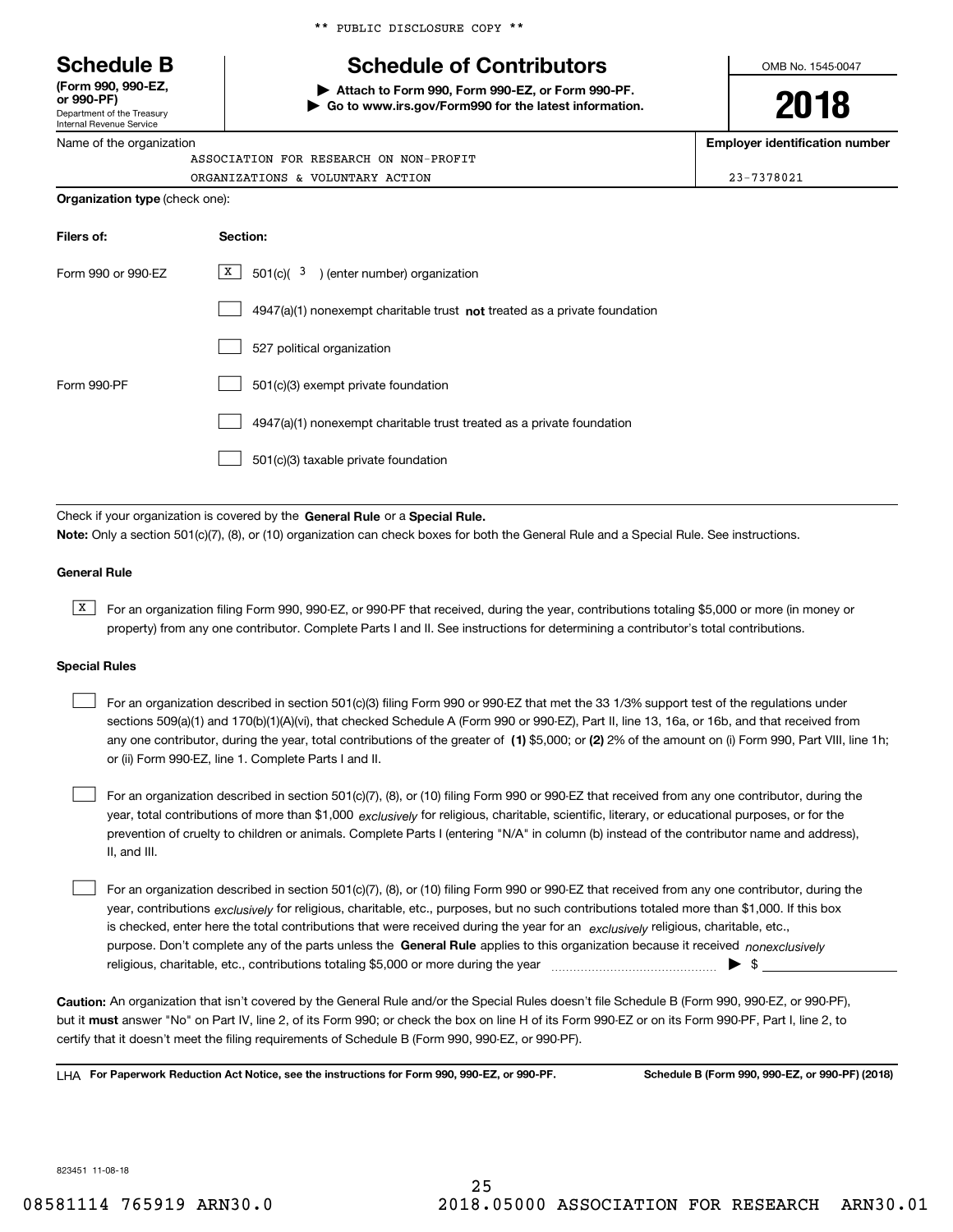| Schedule B (Form 990. 990-EZ. or 990-PF) (2018) | Page |
|-------------------------------------------------|------|
|-------------------------------------------------|------|

|                         | Schedule B (Form 990, 990-EZ, or 990-PF) (2018)                                                       |                                   | Page 2                                                                                |
|-------------------------|-------------------------------------------------------------------------------------------------------|-----------------------------------|---------------------------------------------------------------------------------------|
|                         | Name of organization                                                                                  |                                   | <b>Employer identification number</b>                                                 |
|                         | ASSOCIATION FOR RESEARCH ON NON-PROFIT<br>ORGANIZATIONS & VOLUNTARY ACTION                            |                                   | 23-7378021                                                                            |
| Part I                  | <b>Contributors</b> (see instructions). Use duplicate copies of Part I if additional space is needed. |                                   |                                                                                       |
| (a)<br>No.              | (b)<br>Name, address, and ZIP + 4                                                                     | (c)<br><b>Total contributions</b> | (d)<br>Type of contribution                                                           |
| $\mathbf{1}$            |                                                                                                       | 27,500.<br>\$                     | Х<br>Person<br>Payroll<br>Noncash<br>(Complete Part II for<br>noncash contributions.) |
| (a)<br>No.              | (b)<br>Name, address, and ZIP + 4                                                                     | (c)<br><b>Total contributions</b> | (d)<br>Type of contribution                                                           |
| $\overline{\mathbf{c}}$ |                                                                                                       | 8,000.<br>\$                      | Х<br>Person<br>Payroll<br>Noncash<br>(Complete Part II for<br>noncash contributions.) |
| (a)<br>No.              | (b)<br>Name, address, and ZIP + 4                                                                     | (c)<br><b>Total contributions</b> | (d)<br>Type of contribution                                                           |
| 3                       |                                                                                                       | 7,000.<br>\$                      | х<br>Person<br>Payroll<br>Noncash<br>(Complete Part II for<br>noncash contributions.) |
| (a)<br>No.              | (b)<br>Name, address, and ZIP + 4                                                                     | (c)<br><b>Total contributions</b> | (d)<br>Type of contribution                                                           |
| 4                       |                                                                                                       | 5,000.<br>\$                      | х<br>Person<br>Payroll<br>Noncash<br>(Complete Part II for<br>noncash contributions.) |
| (a)<br>No.              | (b)<br>Name, address, and ZIP + 4                                                                     | (c)<br><b>Total contributions</b> | (d)<br>Type of contribution                                                           |
| 5                       |                                                                                                       | 6,000.<br>\$                      | X<br>Person<br>Payroll<br>Noncash<br>(Complete Part II for<br>noncash contributions.) |
| (a)<br>No.              | (b)<br>Name, address, and ZIP + 4                                                                     | (c)<br><b>Total contributions</b> | (d)<br>Type of contribution                                                           |
| 6                       |                                                                                                       | 15,000.<br>\$                     | X<br>Person<br>Payroll<br>Noncash<br>(Complete Part II for<br>noncash contributions.) |

823452 11-08-18 **Schedule B (Form 990, 990-EZ, or 990-PF) (2018)**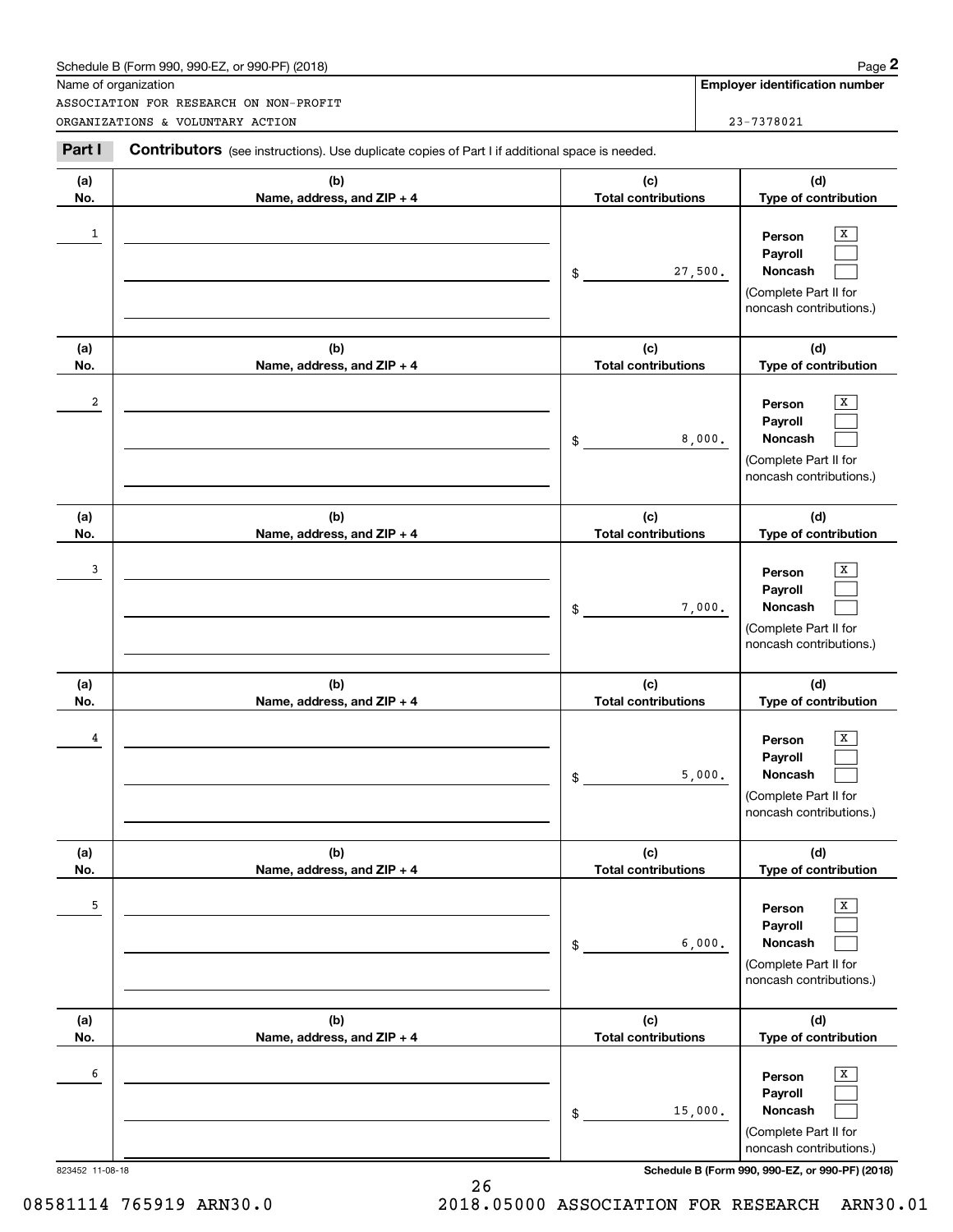| Schedule B (Form 990. 990-EZ. or 990-PF) (2018) | Page |
|-------------------------------------------------|------|
|-------------------------------------------------|------|

|                 | Schedule B (Form 990, 990-EZ, or 990-PF) (2018)                                                |                                   |         | Page 2                                                                                |
|-----------------|------------------------------------------------------------------------------------------------|-----------------------------------|---------|---------------------------------------------------------------------------------------|
|                 | Name of organization<br>ASSOCIATION FOR RESEARCH ON NON-PROFIT                                 |                                   |         | <b>Employer identification number</b>                                                 |
|                 | ORGANIZATIONS & VOLUNTARY ACTION                                                               |                                   |         | 23-7378021                                                                            |
| Part I          | Contributors (see instructions). Use duplicate copies of Part I if additional space is needed. |                                   |         |                                                                                       |
| (a)<br>No.      | (b)<br>Name, address, and ZIP + 4                                                              | (c)<br><b>Total contributions</b> |         | (d)<br>Type of contribution                                                           |
| $7\phantom{.0}$ |                                                                                                | \$                                | 5,000.  | х<br>Person<br>Payroll<br>Noncash<br>(Complete Part II for<br>noncash contributions.) |
| (a)<br>No.      | (b)<br>Name, address, and ZIP + 4                                                              | (c)<br><b>Total contributions</b> |         | (d)<br>Type of contribution                                                           |
| 8               |                                                                                                | \$                                | 20,000. | х<br>Person<br>Payroll<br>Noncash<br>(Complete Part II for<br>noncash contributions.) |
| (a)<br>No.      | (b)<br>Name, address, and ZIP + 4                                                              | (c)<br><b>Total contributions</b> |         | (d)<br>Type of contribution                                                           |
|                 |                                                                                                | \$                                |         | Person<br>Payroll<br>Noncash<br>(Complete Part II for<br>noncash contributions.)      |
| (a)<br>No.      | (b)<br>Name, address, and ZIP + 4                                                              | (c)<br><b>Total contributions</b> |         | (d)<br>Type of contribution                                                           |
|                 |                                                                                                | \$                                |         | Person<br>Payroll<br>Noncash<br>(Complete Part II for<br>noncash contributions.)      |
| (a)<br>No.      | (b)<br>Name, address, and ZIP + 4                                                              | (c)<br><b>Total contributions</b> |         | (d)<br>Type of contribution                                                           |
|                 |                                                                                                | \$                                |         | Person<br>Payroll<br>Noncash<br>(Complete Part II for<br>noncash contributions.)      |
| (a)<br>No.      | (b)<br>Name, address, and ZIP + 4                                                              | (c)<br><b>Total contributions</b> |         | (d)<br>Type of contribution                                                           |
|                 |                                                                                                | \$                                |         | Person<br>Payroll<br>Noncash<br>(Complete Part II for<br>noncash contributions.)      |

823452 11-08-18 **Schedule B (Form 990, 990-EZ, or 990-PF) (2018)**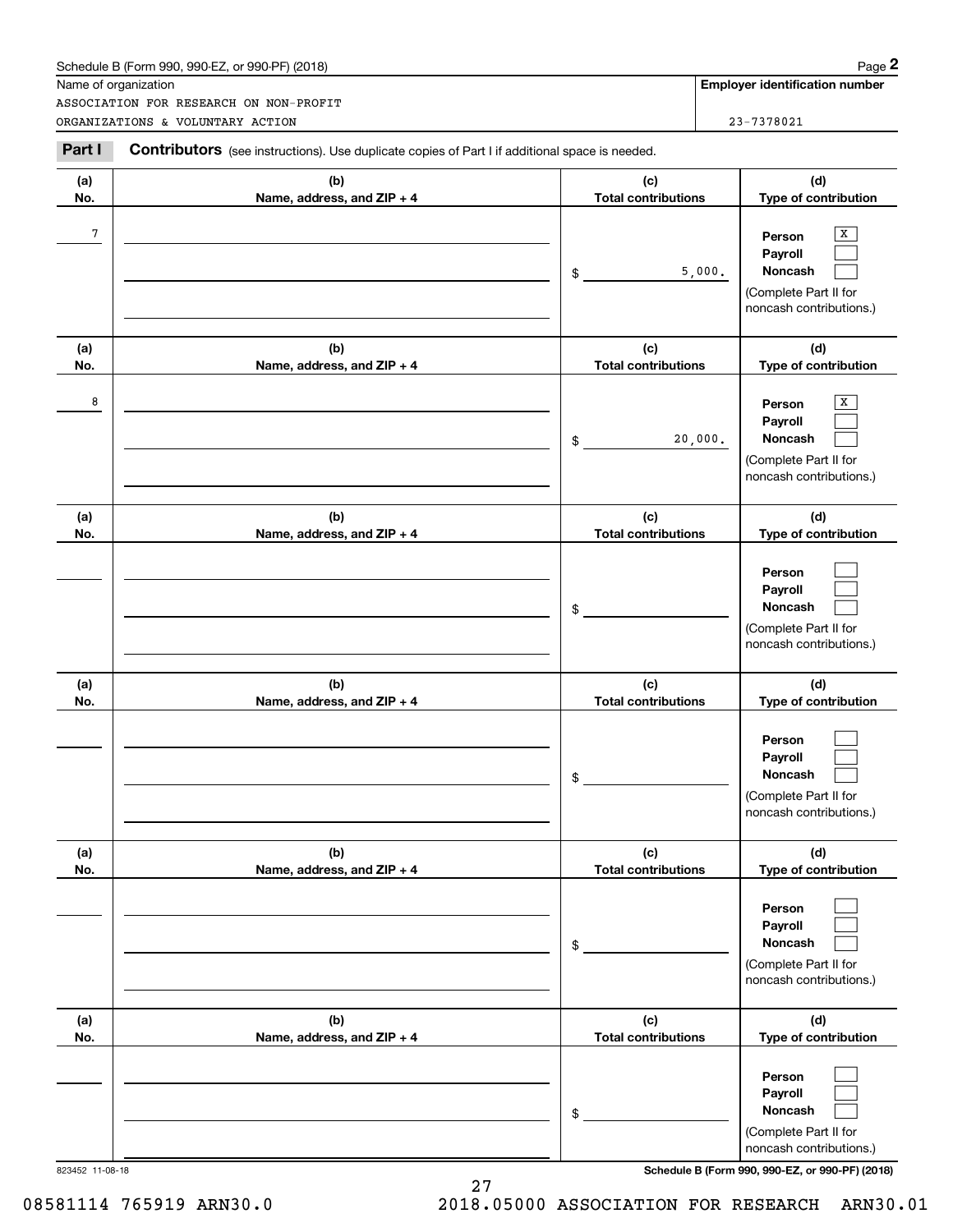|                              | ASSOCIATION FOR RESEARCH ON NON-PROFIT                                                              |                                                 |                      |
|------------------------------|-----------------------------------------------------------------------------------------------------|-------------------------------------------------|----------------------|
|                              | ORGANIZATIONS & VOLUNTARY ACTION                                                                    |                                                 | 23-7378021           |
| Part II                      | Noncash Property (see instructions). Use duplicate copies of Part II if additional space is needed. |                                                 |                      |
| (a)<br>No.<br>from<br>Part I | (b)<br>Description of noncash property given                                                        | (c)<br>FMV (or estimate)<br>(See instructions.) | (d)<br>Date received |
|                              |                                                                                                     | \$                                              |                      |
| (a)<br>No.<br>from<br>Part I | (b)<br>Description of noncash property given                                                        | (c)<br>FMV (or estimate)<br>(See instructions.) | (d)<br>Date received |
|                              |                                                                                                     | \$                                              |                      |
| (a)<br>No.<br>from<br>Part I | (b)<br>Description of noncash property given                                                        | (c)<br>FMV (or estimate)<br>(See instructions.) | (d)<br>Date received |
|                              |                                                                                                     | \$                                              |                      |
| (a)<br>No.<br>from<br>Part I | (b)<br>Description of noncash property given                                                        | (c)<br>FMV (or estimate)<br>(See instructions.) | (d)<br>Date received |
|                              |                                                                                                     | \$                                              |                      |
| (a)<br>No.<br>from<br>Part I | (b)<br>Description of noncash property given                                                        | (c)<br>FMV (or estimate)<br>(See instructions.) | (d)<br>Date received |
|                              |                                                                                                     | \$                                              |                      |
| (a)<br>No.<br>from<br>Part I | (b)<br>Description of noncash property given                                                        | (c)<br>FMV (or estimate)<br>(See instructions.) | (d)<br>Date received |
|                              |                                                                                                     |                                                 |                      |
|                              |                                                                                                     |                                                 |                      |

28

823453 11-08-18 **Schedule B (Form 990, 990-EZ, or 990-PF) (2018)**

# 08581114 765919 ARN30.0 2018.05000 ASSOCIATION FOR RESEARCH ARN30.01

Schedule B (Form 990, 990-EZ, or 990-PF) (2018) Page 3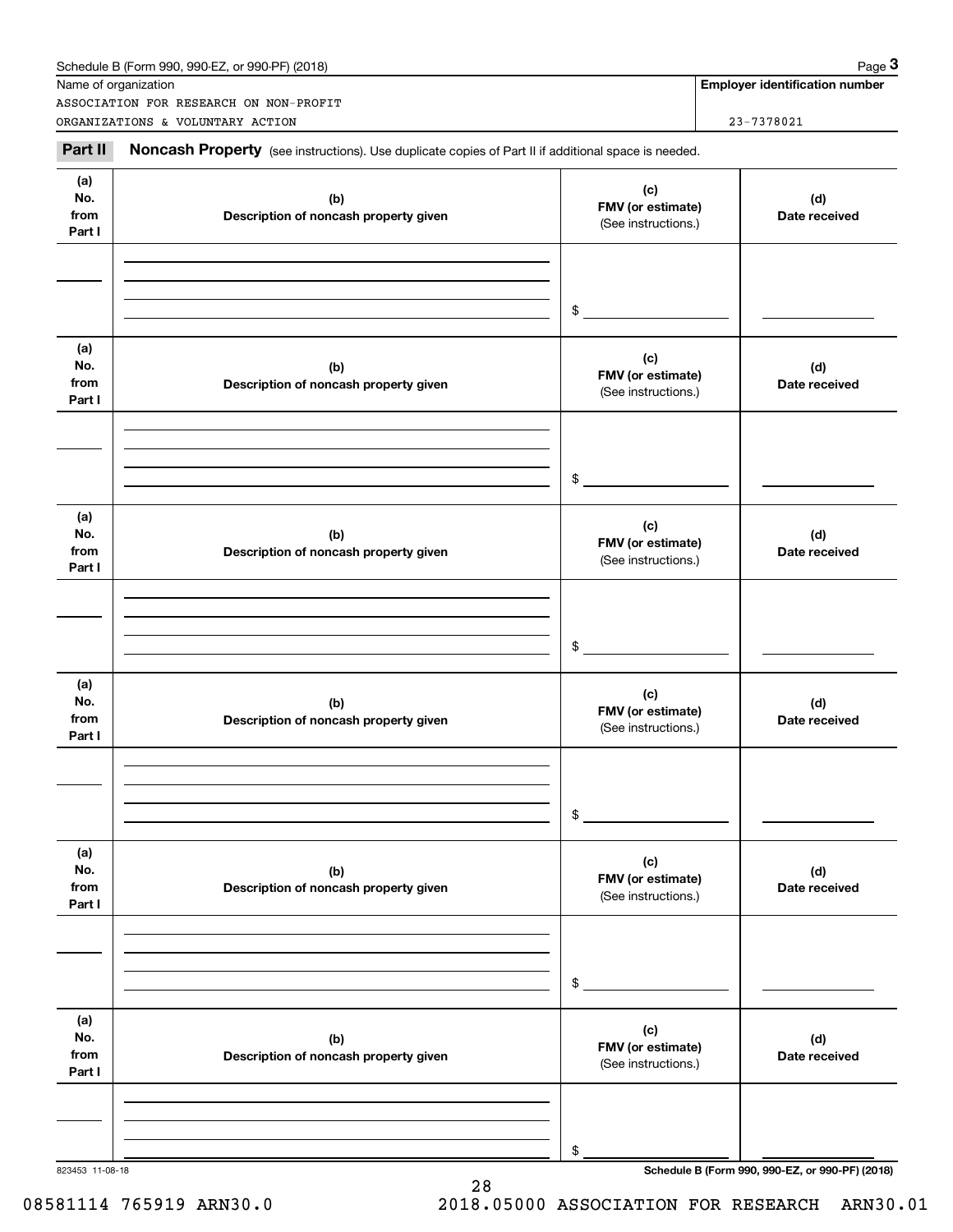|                           | Schedule B (Form 990, 990-EZ, or 990-PF) (2018)                                                                                                                                                                                                                            |                      | Page 4                                                                                                                                                         |  |  |  |
|---------------------------|----------------------------------------------------------------------------------------------------------------------------------------------------------------------------------------------------------------------------------------------------------------------------|----------------------|----------------------------------------------------------------------------------------------------------------------------------------------------------------|--|--|--|
|                           | Name of organization                                                                                                                                                                                                                                                       |                      | <b>Employer identification number</b>                                                                                                                          |  |  |  |
|                           | ASSOCIATION FOR RESEARCH ON NON-PROFIT                                                                                                                                                                                                                                     |                      |                                                                                                                                                                |  |  |  |
|                           | ORGANIZATIONS & VOLUNTARY ACTION                                                                                                                                                                                                                                           |                      | 23-7378021                                                                                                                                                     |  |  |  |
| Part III                  | from any one contributor. Complete columns (a) through (e) and the following line entry. For organizations<br>completing Part III, enter the total of exclusively religious, charitable, etc., contributions of \$1,000 or less for the year. (Enter this info. once.) \\$ |                      | Exclusively religious, charitable, etc., contributions to organizations described in section 501(c)(7), (8), or (10) that total more than \$1,000 for the year |  |  |  |
|                           | Use duplicate copies of Part III if additional space is needed.                                                                                                                                                                                                            |                      |                                                                                                                                                                |  |  |  |
| (a) No.<br>from<br>Part I | (b) Purpose of gift                                                                                                                                                                                                                                                        | (c) Use of gift      | (d) Description of how gift is held                                                                                                                            |  |  |  |
|                           |                                                                                                                                                                                                                                                                            |                      |                                                                                                                                                                |  |  |  |
|                           |                                                                                                                                                                                                                                                                            | (e) Transfer of gift |                                                                                                                                                                |  |  |  |
|                           | Transferee's name, address, and $ZIP + 4$                                                                                                                                                                                                                                  |                      | Relationship of transferor to transferee                                                                                                                       |  |  |  |
|                           |                                                                                                                                                                                                                                                                            |                      |                                                                                                                                                                |  |  |  |
| (a) No.<br>from           |                                                                                                                                                                                                                                                                            |                      |                                                                                                                                                                |  |  |  |
| Part I                    | (b) Purpose of gift                                                                                                                                                                                                                                                        | (c) Use of gift      | (d) Description of how gift is held                                                                                                                            |  |  |  |
|                           |                                                                                                                                                                                                                                                                            |                      |                                                                                                                                                                |  |  |  |
|                           |                                                                                                                                                                                                                                                                            | (e) Transfer of gift |                                                                                                                                                                |  |  |  |
|                           | Transferee's name, address, and ZIP + 4                                                                                                                                                                                                                                    |                      | Relationship of transferor to transferee                                                                                                                       |  |  |  |
|                           |                                                                                                                                                                                                                                                                            |                      |                                                                                                                                                                |  |  |  |
| (a) No.<br>from           | (b) Purpose of gift                                                                                                                                                                                                                                                        | (c) Use of gift      | (d) Description of how gift is held                                                                                                                            |  |  |  |
| Part I                    |                                                                                                                                                                                                                                                                            |                      |                                                                                                                                                                |  |  |  |
|                           |                                                                                                                                                                                                                                                                            |                      |                                                                                                                                                                |  |  |  |
|                           |                                                                                                                                                                                                                                                                            | (e) Transfer of gift |                                                                                                                                                                |  |  |  |
|                           | Transferee's name, address, and ZIP + 4                                                                                                                                                                                                                                    |                      | Relationship of transferor to transferee                                                                                                                       |  |  |  |
|                           |                                                                                                                                                                                                                                                                            |                      |                                                                                                                                                                |  |  |  |
| (a) No.<br>from<br>Part I | (b) Purpose of gift                                                                                                                                                                                                                                                        | (c) Use of gift      | (d) Description of how gift is held                                                                                                                            |  |  |  |
|                           |                                                                                                                                                                                                                                                                            |                      |                                                                                                                                                                |  |  |  |
|                           |                                                                                                                                                                                                                                                                            |                      |                                                                                                                                                                |  |  |  |
|                           | (e) Transfer of gift                                                                                                                                                                                                                                                       |                      |                                                                                                                                                                |  |  |  |
|                           | Transferee's name, address, and $ZIP + 4$                                                                                                                                                                                                                                  |                      | Relationship of transferor to transferee                                                                                                                       |  |  |  |
|                           |                                                                                                                                                                                                                                                                            |                      |                                                                                                                                                                |  |  |  |
| 823454 11-08-18           |                                                                                                                                                                                                                                                                            | 29                   | Schedule B (Form 990, 990-EZ, or 990-PF) (2018)                                                                                                                |  |  |  |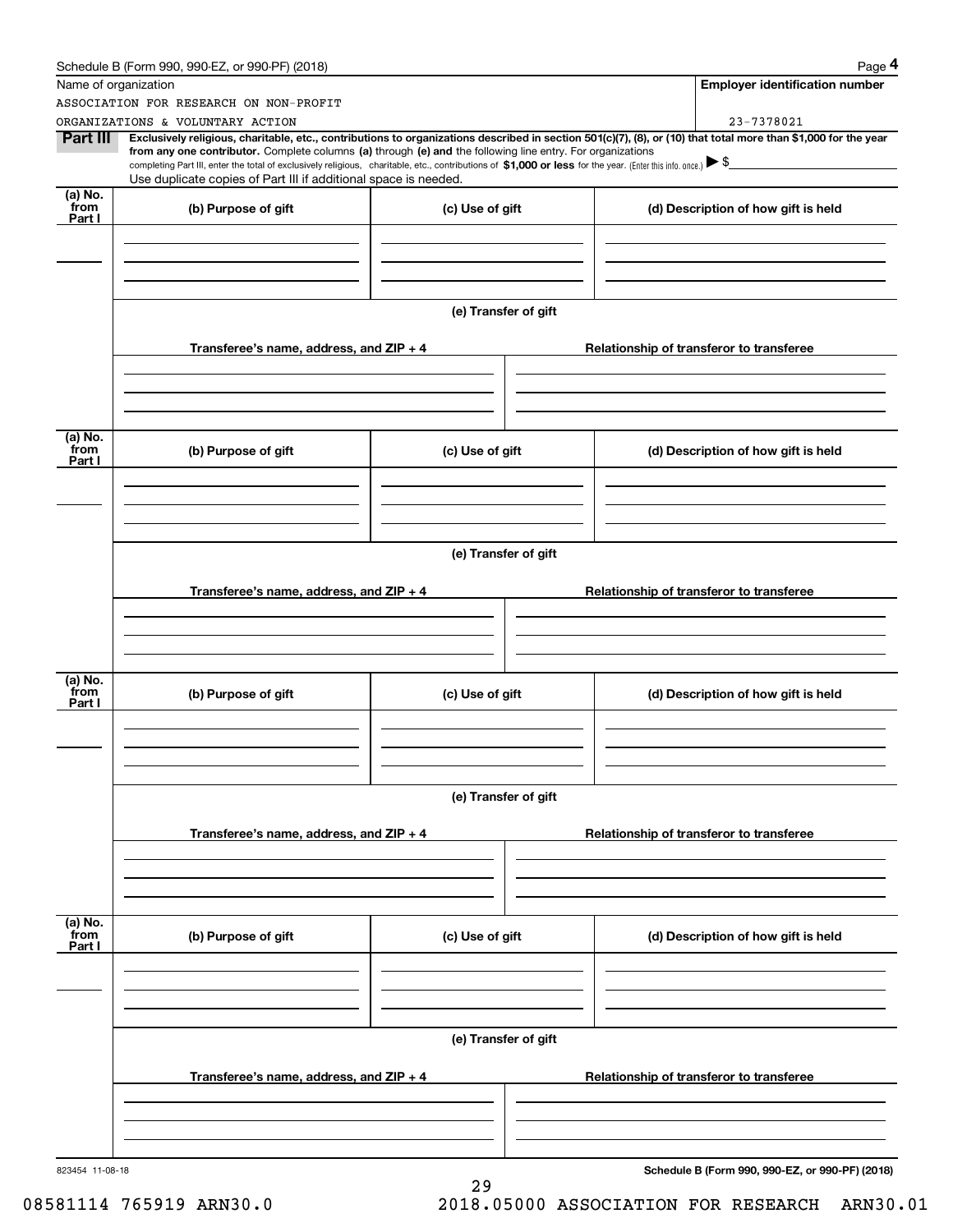|         | <b>SCHEDULE D</b>                                      | <b>Supplemental Financial Statements</b>                                                                                                                                                                                                      |                                                                                                 |  |                                                    |  |                          |    | OMB No. 1545-0047            |                                       |
|---------|--------------------------------------------------------|-----------------------------------------------------------------------------------------------------------------------------------------------------------------------------------------------------------------------------------------------|-------------------------------------------------------------------------------------------------|--|----------------------------------------------------|--|--------------------------|----|------------------------------|---------------------------------------|
|         | (Form 990)                                             | Complete if the organization answered "Yes" on Form 990,                                                                                                                                                                                      |                                                                                                 |  |                                                    |  |                          |    |                              |                                       |
|         |                                                        |                                                                                                                                                                                                                                               | Part IV, line 6, 7, 8, 9, 10, 11a, 11b, 11c, 11d, 11e, 11f, 12a, or 12b.<br>Attach to Form 990. |  |                                                    |  |                          |    |                              | <b>Open to Public</b>                 |
|         | Department of the Treasury<br>Internal Revenue Service | Go to www.irs.gov/Form990 for instructions and the latest information.                                                                                                                                                                        |                                                                                                 |  |                                                    |  | <b>Inspection</b>        |    |                              |                                       |
|         | Name of the organization                               | ASSOCIATION FOR RESEARCH ON NON-PROFIT                                                                                                                                                                                                        |                                                                                                 |  |                                                    |  |                          |    |                              | <b>Employer identification number</b> |
|         |                                                        | ORGANIZATIONS & VOLUNTARY ACTION                                                                                                                                                                                                              |                                                                                                 |  |                                                    |  |                          |    | 23-7378021                   |                                       |
| Part I  |                                                        | Organizations Maintaining Donor Advised Funds or Other Similar Funds or Accounts. Complete if the                                                                                                                                             |                                                                                                 |  |                                                    |  |                          |    |                              |                                       |
|         |                                                        | organization answered "Yes" on Form 990, Part IV, line 6.                                                                                                                                                                                     |                                                                                                 |  | (a) Donor advised funds                            |  |                          |    | (b) Funds and other accounts |                                       |
|         |                                                        |                                                                                                                                                                                                                                               |                                                                                                 |  |                                                    |  |                          |    |                              |                                       |
| 1<br>2  |                                                        | Aggregate value of contributions to (during year)                                                                                                                                                                                             |                                                                                                 |  |                                                    |  |                          |    |                              |                                       |
| з       |                                                        |                                                                                                                                                                                                                                               |                                                                                                 |  |                                                    |  |                          |    |                              |                                       |
| 4       |                                                        |                                                                                                                                                                                                                                               |                                                                                                 |  |                                                    |  |                          |    |                              |                                       |
| 5       |                                                        | Did the organization inform all donors and donor advisors in writing that the assets held in donor advised funds                                                                                                                              |                                                                                                 |  |                                                    |  |                          |    |                              |                                       |
|         |                                                        |                                                                                                                                                                                                                                               |                                                                                                 |  |                                                    |  |                          |    | Yes                          | No                                    |
| 6       |                                                        | Did the organization inform all grantees, donors, and donor advisors in writing that grant funds can be used only                                                                                                                             |                                                                                                 |  |                                                    |  |                          |    |                              |                                       |
|         |                                                        | for charitable purposes and not for the benefit of the donor or donor advisor, or for any other purpose conferring                                                                                                                            |                                                                                                 |  |                                                    |  |                          |    |                              |                                       |
|         | impermissible private benefit?                         |                                                                                                                                                                                                                                               |                                                                                                 |  |                                                    |  |                          |    | Yes                          | No                                    |
| Part II |                                                        | Conservation Easements. Complete if the organization answered "Yes" on Form 990, Part IV, line 7.                                                                                                                                             |                                                                                                 |  |                                                    |  |                          |    |                              |                                       |
| 1       |                                                        | Purpose(s) of conservation easements held by the organization (check all that apply).                                                                                                                                                         |                                                                                                 |  |                                                    |  |                          |    |                              |                                       |
|         |                                                        | Preservation of land for public use (e.g., recreation or education)                                                                                                                                                                           |                                                                                                 |  | Preservation of a historically important land area |  |                          |    |                              |                                       |
|         | Protection of natural habitat                          |                                                                                                                                                                                                                                               |                                                                                                 |  | Preservation of a certified historic structure     |  |                          |    |                              |                                       |
|         | Preservation of open space                             |                                                                                                                                                                                                                                               |                                                                                                 |  |                                                    |  |                          |    |                              |                                       |
| 2       |                                                        | Complete lines 2a through 2d if the organization held a qualified conservation contribution in the form of a conservation easement on the last                                                                                                |                                                                                                 |  |                                                    |  |                          |    |                              |                                       |
|         | day of the tax year.                                   |                                                                                                                                                                                                                                               |                                                                                                 |  |                                                    |  |                          |    |                              | Held at the End of the Tax Year       |
|         |                                                        |                                                                                                                                                                                                                                               |                                                                                                 |  |                                                    |  | 2a                       |    |                              |                                       |
|         |                                                        | Total acreage restricted by conservation easements                                                                                                                                                                                            |                                                                                                 |  |                                                    |  | 2 <sub>b</sub>           |    |                              |                                       |
|         |                                                        | Number of conservation easements on a certified historic structure included in (a) manufacture included in (a)                                                                                                                                |                                                                                                 |  |                                                    |  | 2c                       |    |                              |                                       |
| d       |                                                        | Number of conservation easements included in (c) acquired after 7/25/06, and not on a historic structure                                                                                                                                      |                                                                                                 |  |                                                    |  | 2d                       |    |                              |                                       |
| 3       | listed in the National Register                        | Number of conservation easements modified, transferred, released, extinguished, or terminated by the organization during the tax                                                                                                              |                                                                                                 |  |                                                    |  |                          |    |                              |                                       |
|         | $\mathsf{year}$                                        |                                                                                                                                                                                                                                               |                                                                                                 |  |                                                    |  |                          |    |                              |                                       |
| 4       |                                                        | Number of states where property subject to conservation easement is located >                                                                                                                                                                 |                                                                                                 |  |                                                    |  |                          |    |                              |                                       |
| 5       |                                                        | Does the organization have a written policy regarding the periodic monitoring, inspection, handling of                                                                                                                                        |                                                                                                 |  |                                                    |  |                          |    |                              |                                       |
|         |                                                        | violations, and enforcement of the conservation easements it holds?                                                                                                                                                                           |                                                                                                 |  |                                                    |  |                          |    | Yes                          | No                                    |
| 6       |                                                        | Staff and volunteer hours devoted to monitoring, inspecting, handling of violations, and enforcing conservation easements during the year                                                                                                     |                                                                                                 |  |                                                    |  |                          |    |                              |                                       |
|         |                                                        |                                                                                                                                                                                                                                               |                                                                                                 |  |                                                    |  |                          |    |                              |                                       |
| 7       |                                                        | Amount of expenses incurred in monitoring, inspecting, handling of violations, and enforcing conservation easements during the year                                                                                                           |                                                                                                 |  |                                                    |  |                          |    |                              |                                       |
|         | ▶ \$                                                   |                                                                                                                                                                                                                                               |                                                                                                 |  |                                                    |  |                          |    |                              |                                       |
| 8       |                                                        | Does each conservation easement reported on line 2(d) above satisfy the requirements of section 170(h)(4)(B)(i)                                                                                                                               |                                                                                                 |  |                                                    |  |                          |    |                              |                                       |
|         | and section $170(h)(4)(B)(ii)?$                        |                                                                                                                                                                                                                                               |                                                                                                 |  |                                                    |  |                          |    | Yes                          | No                                    |
| 9       |                                                        | In Part XIII, describe how the organization reports conservation easements in its revenue and expense statement, and balance sheet, and                                                                                                       |                                                                                                 |  |                                                    |  |                          |    |                              |                                       |
|         |                                                        | include, if applicable, the text of the footnote to the organization's financial statements that describes the organization's accounting for                                                                                                  |                                                                                                 |  |                                                    |  |                          |    |                              |                                       |
|         | conservation easements.                                | Organizations Maintaining Collections of Art, Historical Treasures, or Other Similar Assets.                                                                                                                                                  |                                                                                                 |  |                                                    |  |                          |    |                              |                                       |
|         | Part III                                               |                                                                                                                                                                                                                                               |                                                                                                 |  |                                                    |  |                          |    |                              |                                       |
|         |                                                        | Complete if the organization answered "Yes" on Form 990, Part IV, line 8.                                                                                                                                                                     |                                                                                                 |  |                                                    |  |                          |    |                              |                                       |
|         |                                                        | 1a If the organization elected, as permitted under SFAS 116 (ASC 958), not to report in its revenue statement and balance sheet works of art,                                                                                                 |                                                                                                 |  |                                                    |  |                          |    |                              |                                       |
|         |                                                        | historical treasures, or other similar assets held for public exhibition, education, or research in furtherance of public service, provide, in Part XIII,<br>the text of the footnote to its financial statements that describes these items. |                                                                                                 |  |                                                    |  |                          |    |                              |                                       |
|         |                                                        | <b>b</b> If the organization elected, as permitted under SFAS 116 (ASC 958), to report in its revenue statement and balance sheet works of art, historical                                                                                    |                                                                                                 |  |                                                    |  |                          |    |                              |                                       |
|         |                                                        | treasures, or other similar assets held for public exhibition, education, or research in furtherance of public service, provide the following amounts                                                                                         |                                                                                                 |  |                                                    |  |                          |    |                              |                                       |
|         | relating to these items:                               |                                                                                                                                                                                                                                               |                                                                                                 |  |                                                    |  |                          |    |                              |                                       |
|         |                                                        |                                                                                                                                                                                                                                               |                                                                                                 |  |                                                    |  |                          |    |                              |                                       |
|         | (ii) Assets included in Form 990, Part X               |                                                                                                                                                                                                                                               |                                                                                                 |  |                                                    |  |                          |    | $\blacktriangleright$ \$     |                                       |
| 2       |                                                        | If the organization received or held works of art, historical treasures, or other similar assets for financial gain, provide                                                                                                                  |                                                                                                 |  |                                                    |  |                          |    |                              |                                       |
|         |                                                        | the following amounts required to be reported under SFAS 116 (ASC 958) relating to these items:                                                                                                                                               |                                                                                                 |  |                                                    |  |                          |    |                              |                                       |
| а       |                                                        |                                                                                                                                                                                                                                               |                                                                                                 |  |                                                    |  |                          | \$ |                              |                                       |
| b       |                                                        |                                                                                                                                                                                                                                               |                                                                                                 |  |                                                    |  | $\blacktriangleright$ \$ |    |                              |                                       |
|         |                                                        | LHA For Paperwork Reduction Act Notice, see the Instructions for Form 990.                                                                                                                                                                    |                                                                                                 |  |                                                    |  |                          |    |                              | Schedule D (Form 990) 2018            |
|         | 832051 10-29-18                                        |                                                                                                                                                                                                                                               | າ ດ                                                                                             |  |                                                    |  |                          |    |                              |                                       |

|      | 30 |  |              |  |  |
|------|----|--|--------------|--|--|
| 11 O |    |  | <b>OEOOO</b> |  |  |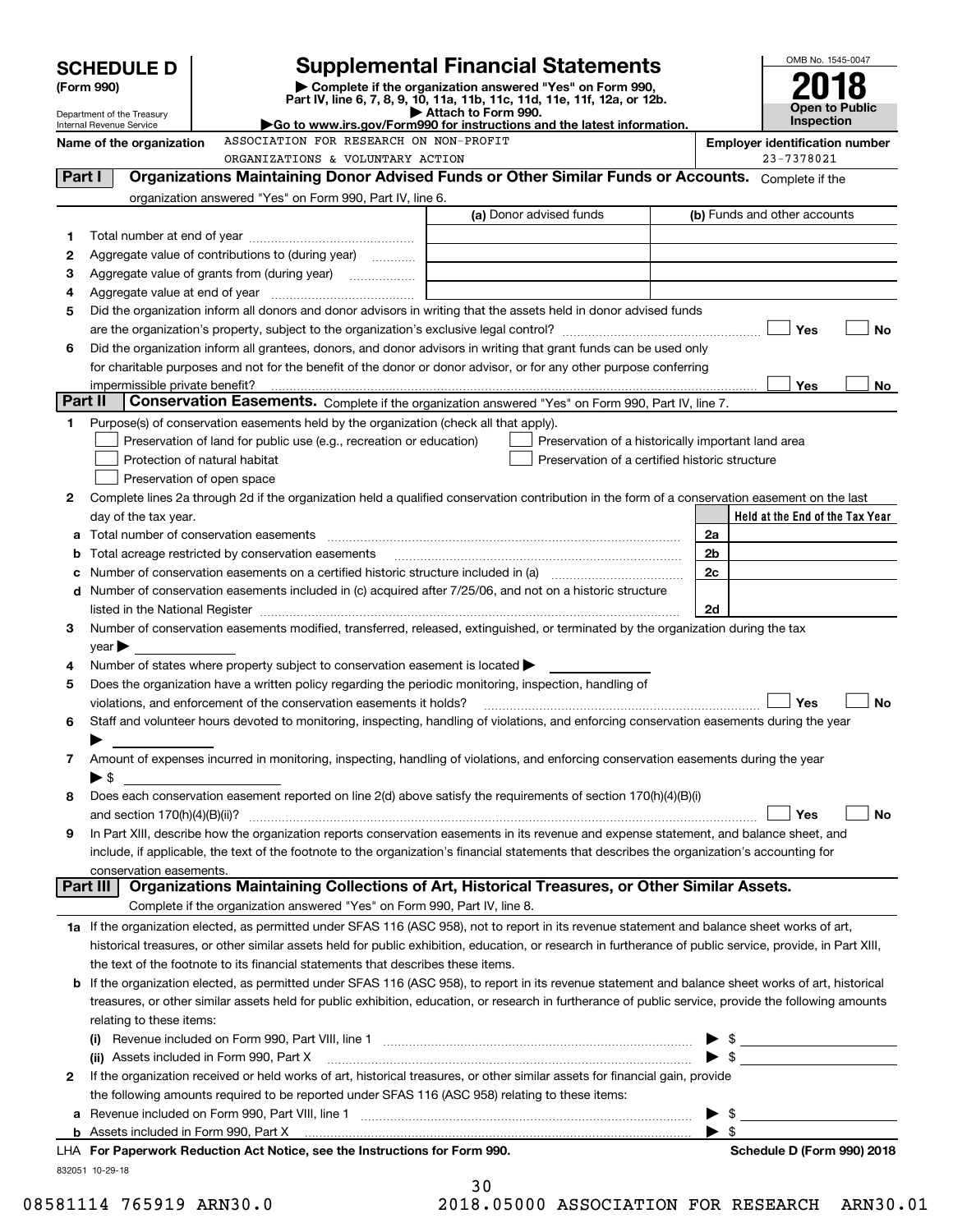| ORGANIZATIONS & VOLUNTARY ACTION<br>23-7378021<br>$Page$ 2<br>Schedule D (Form 990) 2018<br>Part III I<br>Organizations Maintaining Collections of Art, Historical Treasures, or Other Similar Assets (continued)<br>Using the organization's acquisition, accession, and other records, check any of the following that are a significant use of its collection items<br>3<br>(check all that apply):<br>Public exhibition<br>Loan or exchange programs<br>a<br>d<br>Scholarly research<br>Other and the control of the control of the control of the control of the control of the control of the control of the control of the control of the control of the control of the control of the control of the control of th<br>b<br>e<br>Preservation for future generations<br>c<br>Provide a description of the organization's collections and explain how they further the organization's exempt purpose in Part XIII.<br>4<br>During the year, did the organization solicit or receive donations of art, historical treasures, or other similar assets<br>5<br>to be sold to raise funds rather than to be maintained as part of the organization's collection?<br>Yes<br>No<br>  Part IV  <br>Escrow and Custodial Arrangements. Complete if the organization answered "Yes" on Form 990, Part IV, line 9, or<br>reported an amount on Form 990, Part X, line 21.<br>1a Is the organization an agent, trustee, custodian or other intermediary for contributions or other assets not included<br>on Form 990, Part X? [11] The Content of The Content of The Content of The Content of The Content of The Content of The Content of The Content of The Content of The Content of The Content of The Content of The Content of T<br>Yes<br>No<br><b>b</b> If "Yes," explain the arrangement in Part XIII and complete the following table:<br>Amount<br>Beginning balance material continuum contracts and all the contracts of the contracts of the contracts of the contracts of the contracts of the contracts of the contracts of the contracts of the contracts of the contracts<br>1c<br>с<br>1d<br>Additions during the year manufactured and an account of the year and account of the year manufactured and account of the year and account of the year and account of the year and account of the state of the state of the st<br>d<br>Distributions during the year manufactured and continuum and contact the year manufactured and contact the year<br>1e<br>е<br>1f<br>f<br>Did the organization include an amount on Form 990, Part X, line 21, for escrow or custodial account liability?<br><b>Yes</b><br><b>No</b><br>2a<br>b If "Yes," explain the arrangement in Part XIII. Check here if the explanation has been provided on Part XIII<br>Part V<br>Endowment Funds. Complete if the organization answered "Yes" on Form 990, Part IV, line 10.<br>(c) Two years back<br>(a) Current year<br>(b) Prior year<br>(d) Three years back<br>(e) Four years back<br>20,449.<br>20,449.<br>20,449.<br>20,449.<br>20,449.<br>Beginning of year balance<br>1a<br>b<br>Net investment earnings, gains, and losses<br>c<br>d<br>Other expenditures for facilities<br>е<br>and programs<br>Ť.<br>20,449.<br>20,449.<br>20,449.<br>20,449.<br>20,449.<br>g<br>Provide the estimated percentage of the current year end balance (line 1g, column (a)) held as:<br>2<br>Board designated or quasi-endowment ><br>%<br>a<br>Permanent endowment ><br>%<br>b<br>Temporarily restricted endowment $\blacktriangleright$<br>%<br>c<br>The percentages on lines 2a, 2b, and 2c should equal 100%.<br>3a Are there endowment funds not in the possession of the organization that are held and administered for the organization<br>Yes<br>No<br>by:<br>х<br>3a(i)<br>(i)<br>Χ<br> 3a(ii)<br>3b<br>Describe in Part XIII the intended uses of the organization's endowment funds.<br>4<br>Land, Buildings, and Equipment.<br>Part VI<br>Complete if the organization answered "Yes" on Form 990, Part IV, line 11a. See Form 990, Part X, line 10.<br>(b) Cost or other<br>Description of property<br>(a) Cost or other<br>(c) Accumulated<br>(d) Book value<br>basis (investment)<br>depreciation<br>basis (other)<br>23,078.<br>18,966.<br>4,112.<br>500.<br>0.<br>500.<br>4, 112.<br>▶ |  | ASSOCIATION FOR RESEARCH ON NON-PROFIT |  |  |  |  |
|-----------------------------------------------------------------------------------------------------------------------------------------------------------------------------------------------------------------------------------------------------------------------------------------------------------------------------------------------------------------------------------------------------------------------------------------------------------------------------------------------------------------------------------------------------------------------------------------------------------------------------------------------------------------------------------------------------------------------------------------------------------------------------------------------------------------------------------------------------------------------------------------------------------------------------------------------------------------------------------------------------------------------------------------------------------------------------------------------------------------------------------------------------------------------------------------------------------------------------------------------------------------------------------------------------------------------------------------------------------------------------------------------------------------------------------------------------------------------------------------------------------------------------------------------------------------------------------------------------------------------------------------------------------------------------------------------------------------------------------------------------------------------------------------------------------------------------------------------------------------------------------------------------------------------------------------------------------------------------------------------------------------------------------------------------------------------------------------------------------------------------------------------------------------------------------------------------------------------------------------------------------------------------------------------------------------------------------------------------------------------------------------------------------------------------------------------------------------------------------------------------------------------------------------------------------------------------------------------------------------------------------------------------------------------------------------------------------------------------------------------------------------------------------------------------------------------------------------------------------------------------------------------------------------------------------------------------------------------------------------------------------------------------------------------------------------------------------------------------------------------------------------------------------------------------------------------------------------------------------------------------------------------------------------------------------------------------------------------------------------------------------------------------------------------------------------------------------------------------------------------------------------------------------------------------------------------------------------------------------------------------------------------------------------------------------------------------------------------------------------------------------------------------------------------------------------------------------------------------------------------------------------------------------------------------------------------------------------------------------------------------------------------------------------------------------------------------------------------------------------------------------------------------------------------------------------------------------------------------------------------------------------------------------------------|--|----------------------------------------|--|--|--|--|
|                                                                                                                                                                                                                                                                                                                                                                                                                                                                                                                                                                                                                                                                                                                                                                                                                                                                                                                                                                                                                                                                                                                                                                                                                                                                                                                                                                                                                                                                                                                                                                                                                                                                                                                                                                                                                                                                                                                                                                                                                                                                                                                                                                                                                                                                                                                                                                                                                                                                                                                                                                                                                                                                                                                                                                                                                                                                                                                                                                                                                                                                                                                                                                                                                                                                                                                                                                                                                                                                                                                                                                                                                                                                                                                                                                                                                                                                                                                                                                                                                                                                                                                                                                                                                                                                                               |  |                                        |  |  |  |  |
|                                                                                                                                                                                                                                                                                                                                                                                                                                                                                                                                                                                                                                                                                                                                                                                                                                                                                                                                                                                                                                                                                                                                                                                                                                                                                                                                                                                                                                                                                                                                                                                                                                                                                                                                                                                                                                                                                                                                                                                                                                                                                                                                                                                                                                                                                                                                                                                                                                                                                                                                                                                                                                                                                                                                                                                                                                                                                                                                                                                                                                                                                                                                                                                                                                                                                                                                                                                                                                                                                                                                                                                                                                                                                                                                                                                                                                                                                                                                                                                                                                                                                                                                                                                                                                                                                               |  |                                        |  |  |  |  |
|                                                                                                                                                                                                                                                                                                                                                                                                                                                                                                                                                                                                                                                                                                                                                                                                                                                                                                                                                                                                                                                                                                                                                                                                                                                                                                                                                                                                                                                                                                                                                                                                                                                                                                                                                                                                                                                                                                                                                                                                                                                                                                                                                                                                                                                                                                                                                                                                                                                                                                                                                                                                                                                                                                                                                                                                                                                                                                                                                                                                                                                                                                                                                                                                                                                                                                                                                                                                                                                                                                                                                                                                                                                                                                                                                                                                                                                                                                                                                                                                                                                                                                                                                                                                                                                                                               |  |                                        |  |  |  |  |
|                                                                                                                                                                                                                                                                                                                                                                                                                                                                                                                                                                                                                                                                                                                                                                                                                                                                                                                                                                                                                                                                                                                                                                                                                                                                                                                                                                                                                                                                                                                                                                                                                                                                                                                                                                                                                                                                                                                                                                                                                                                                                                                                                                                                                                                                                                                                                                                                                                                                                                                                                                                                                                                                                                                                                                                                                                                                                                                                                                                                                                                                                                                                                                                                                                                                                                                                                                                                                                                                                                                                                                                                                                                                                                                                                                                                                                                                                                                                                                                                                                                                                                                                                                                                                                                                                               |  |                                        |  |  |  |  |
|                                                                                                                                                                                                                                                                                                                                                                                                                                                                                                                                                                                                                                                                                                                                                                                                                                                                                                                                                                                                                                                                                                                                                                                                                                                                                                                                                                                                                                                                                                                                                                                                                                                                                                                                                                                                                                                                                                                                                                                                                                                                                                                                                                                                                                                                                                                                                                                                                                                                                                                                                                                                                                                                                                                                                                                                                                                                                                                                                                                                                                                                                                                                                                                                                                                                                                                                                                                                                                                                                                                                                                                                                                                                                                                                                                                                                                                                                                                                                                                                                                                                                                                                                                                                                                                                                               |  |                                        |  |  |  |  |
|                                                                                                                                                                                                                                                                                                                                                                                                                                                                                                                                                                                                                                                                                                                                                                                                                                                                                                                                                                                                                                                                                                                                                                                                                                                                                                                                                                                                                                                                                                                                                                                                                                                                                                                                                                                                                                                                                                                                                                                                                                                                                                                                                                                                                                                                                                                                                                                                                                                                                                                                                                                                                                                                                                                                                                                                                                                                                                                                                                                                                                                                                                                                                                                                                                                                                                                                                                                                                                                                                                                                                                                                                                                                                                                                                                                                                                                                                                                                                                                                                                                                                                                                                                                                                                                                                               |  |                                        |  |  |  |  |
|                                                                                                                                                                                                                                                                                                                                                                                                                                                                                                                                                                                                                                                                                                                                                                                                                                                                                                                                                                                                                                                                                                                                                                                                                                                                                                                                                                                                                                                                                                                                                                                                                                                                                                                                                                                                                                                                                                                                                                                                                                                                                                                                                                                                                                                                                                                                                                                                                                                                                                                                                                                                                                                                                                                                                                                                                                                                                                                                                                                                                                                                                                                                                                                                                                                                                                                                                                                                                                                                                                                                                                                                                                                                                                                                                                                                                                                                                                                                                                                                                                                                                                                                                                                                                                                                                               |  |                                        |  |  |  |  |
|                                                                                                                                                                                                                                                                                                                                                                                                                                                                                                                                                                                                                                                                                                                                                                                                                                                                                                                                                                                                                                                                                                                                                                                                                                                                                                                                                                                                                                                                                                                                                                                                                                                                                                                                                                                                                                                                                                                                                                                                                                                                                                                                                                                                                                                                                                                                                                                                                                                                                                                                                                                                                                                                                                                                                                                                                                                                                                                                                                                                                                                                                                                                                                                                                                                                                                                                                                                                                                                                                                                                                                                                                                                                                                                                                                                                                                                                                                                                                                                                                                                                                                                                                                                                                                                                                               |  |                                        |  |  |  |  |
|                                                                                                                                                                                                                                                                                                                                                                                                                                                                                                                                                                                                                                                                                                                                                                                                                                                                                                                                                                                                                                                                                                                                                                                                                                                                                                                                                                                                                                                                                                                                                                                                                                                                                                                                                                                                                                                                                                                                                                                                                                                                                                                                                                                                                                                                                                                                                                                                                                                                                                                                                                                                                                                                                                                                                                                                                                                                                                                                                                                                                                                                                                                                                                                                                                                                                                                                                                                                                                                                                                                                                                                                                                                                                                                                                                                                                                                                                                                                                                                                                                                                                                                                                                                                                                                                                               |  |                                        |  |  |  |  |
|                                                                                                                                                                                                                                                                                                                                                                                                                                                                                                                                                                                                                                                                                                                                                                                                                                                                                                                                                                                                                                                                                                                                                                                                                                                                                                                                                                                                                                                                                                                                                                                                                                                                                                                                                                                                                                                                                                                                                                                                                                                                                                                                                                                                                                                                                                                                                                                                                                                                                                                                                                                                                                                                                                                                                                                                                                                                                                                                                                                                                                                                                                                                                                                                                                                                                                                                                                                                                                                                                                                                                                                                                                                                                                                                                                                                                                                                                                                                                                                                                                                                                                                                                                                                                                                                                               |  |                                        |  |  |  |  |
|                                                                                                                                                                                                                                                                                                                                                                                                                                                                                                                                                                                                                                                                                                                                                                                                                                                                                                                                                                                                                                                                                                                                                                                                                                                                                                                                                                                                                                                                                                                                                                                                                                                                                                                                                                                                                                                                                                                                                                                                                                                                                                                                                                                                                                                                                                                                                                                                                                                                                                                                                                                                                                                                                                                                                                                                                                                                                                                                                                                                                                                                                                                                                                                                                                                                                                                                                                                                                                                                                                                                                                                                                                                                                                                                                                                                                                                                                                                                                                                                                                                                                                                                                                                                                                                                                               |  |                                        |  |  |  |  |
|                                                                                                                                                                                                                                                                                                                                                                                                                                                                                                                                                                                                                                                                                                                                                                                                                                                                                                                                                                                                                                                                                                                                                                                                                                                                                                                                                                                                                                                                                                                                                                                                                                                                                                                                                                                                                                                                                                                                                                                                                                                                                                                                                                                                                                                                                                                                                                                                                                                                                                                                                                                                                                                                                                                                                                                                                                                                                                                                                                                                                                                                                                                                                                                                                                                                                                                                                                                                                                                                                                                                                                                                                                                                                                                                                                                                                                                                                                                                                                                                                                                                                                                                                                                                                                                                                               |  |                                        |  |  |  |  |
|                                                                                                                                                                                                                                                                                                                                                                                                                                                                                                                                                                                                                                                                                                                                                                                                                                                                                                                                                                                                                                                                                                                                                                                                                                                                                                                                                                                                                                                                                                                                                                                                                                                                                                                                                                                                                                                                                                                                                                                                                                                                                                                                                                                                                                                                                                                                                                                                                                                                                                                                                                                                                                                                                                                                                                                                                                                                                                                                                                                                                                                                                                                                                                                                                                                                                                                                                                                                                                                                                                                                                                                                                                                                                                                                                                                                                                                                                                                                                                                                                                                                                                                                                                                                                                                                                               |  |                                        |  |  |  |  |
|                                                                                                                                                                                                                                                                                                                                                                                                                                                                                                                                                                                                                                                                                                                                                                                                                                                                                                                                                                                                                                                                                                                                                                                                                                                                                                                                                                                                                                                                                                                                                                                                                                                                                                                                                                                                                                                                                                                                                                                                                                                                                                                                                                                                                                                                                                                                                                                                                                                                                                                                                                                                                                                                                                                                                                                                                                                                                                                                                                                                                                                                                                                                                                                                                                                                                                                                                                                                                                                                                                                                                                                                                                                                                                                                                                                                                                                                                                                                                                                                                                                                                                                                                                                                                                                                                               |  |                                        |  |  |  |  |
|                                                                                                                                                                                                                                                                                                                                                                                                                                                                                                                                                                                                                                                                                                                                                                                                                                                                                                                                                                                                                                                                                                                                                                                                                                                                                                                                                                                                                                                                                                                                                                                                                                                                                                                                                                                                                                                                                                                                                                                                                                                                                                                                                                                                                                                                                                                                                                                                                                                                                                                                                                                                                                                                                                                                                                                                                                                                                                                                                                                                                                                                                                                                                                                                                                                                                                                                                                                                                                                                                                                                                                                                                                                                                                                                                                                                                                                                                                                                                                                                                                                                                                                                                                                                                                                                                               |  |                                        |  |  |  |  |
|                                                                                                                                                                                                                                                                                                                                                                                                                                                                                                                                                                                                                                                                                                                                                                                                                                                                                                                                                                                                                                                                                                                                                                                                                                                                                                                                                                                                                                                                                                                                                                                                                                                                                                                                                                                                                                                                                                                                                                                                                                                                                                                                                                                                                                                                                                                                                                                                                                                                                                                                                                                                                                                                                                                                                                                                                                                                                                                                                                                                                                                                                                                                                                                                                                                                                                                                                                                                                                                                                                                                                                                                                                                                                                                                                                                                                                                                                                                                                                                                                                                                                                                                                                                                                                                                                               |  |                                        |  |  |  |  |
|                                                                                                                                                                                                                                                                                                                                                                                                                                                                                                                                                                                                                                                                                                                                                                                                                                                                                                                                                                                                                                                                                                                                                                                                                                                                                                                                                                                                                                                                                                                                                                                                                                                                                                                                                                                                                                                                                                                                                                                                                                                                                                                                                                                                                                                                                                                                                                                                                                                                                                                                                                                                                                                                                                                                                                                                                                                                                                                                                                                                                                                                                                                                                                                                                                                                                                                                                                                                                                                                                                                                                                                                                                                                                                                                                                                                                                                                                                                                                                                                                                                                                                                                                                                                                                                                                               |  |                                        |  |  |  |  |
|                                                                                                                                                                                                                                                                                                                                                                                                                                                                                                                                                                                                                                                                                                                                                                                                                                                                                                                                                                                                                                                                                                                                                                                                                                                                                                                                                                                                                                                                                                                                                                                                                                                                                                                                                                                                                                                                                                                                                                                                                                                                                                                                                                                                                                                                                                                                                                                                                                                                                                                                                                                                                                                                                                                                                                                                                                                                                                                                                                                                                                                                                                                                                                                                                                                                                                                                                                                                                                                                                                                                                                                                                                                                                                                                                                                                                                                                                                                                                                                                                                                                                                                                                                                                                                                                                               |  |                                        |  |  |  |  |
|                                                                                                                                                                                                                                                                                                                                                                                                                                                                                                                                                                                                                                                                                                                                                                                                                                                                                                                                                                                                                                                                                                                                                                                                                                                                                                                                                                                                                                                                                                                                                                                                                                                                                                                                                                                                                                                                                                                                                                                                                                                                                                                                                                                                                                                                                                                                                                                                                                                                                                                                                                                                                                                                                                                                                                                                                                                                                                                                                                                                                                                                                                                                                                                                                                                                                                                                                                                                                                                                                                                                                                                                                                                                                                                                                                                                                                                                                                                                                                                                                                                                                                                                                                                                                                                                                               |  |                                        |  |  |  |  |
|                                                                                                                                                                                                                                                                                                                                                                                                                                                                                                                                                                                                                                                                                                                                                                                                                                                                                                                                                                                                                                                                                                                                                                                                                                                                                                                                                                                                                                                                                                                                                                                                                                                                                                                                                                                                                                                                                                                                                                                                                                                                                                                                                                                                                                                                                                                                                                                                                                                                                                                                                                                                                                                                                                                                                                                                                                                                                                                                                                                                                                                                                                                                                                                                                                                                                                                                                                                                                                                                                                                                                                                                                                                                                                                                                                                                                                                                                                                                                                                                                                                                                                                                                                                                                                                                                               |  |                                        |  |  |  |  |
|                                                                                                                                                                                                                                                                                                                                                                                                                                                                                                                                                                                                                                                                                                                                                                                                                                                                                                                                                                                                                                                                                                                                                                                                                                                                                                                                                                                                                                                                                                                                                                                                                                                                                                                                                                                                                                                                                                                                                                                                                                                                                                                                                                                                                                                                                                                                                                                                                                                                                                                                                                                                                                                                                                                                                                                                                                                                                                                                                                                                                                                                                                                                                                                                                                                                                                                                                                                                                                                                                                                                                                                                                                                                                                                                                                                                                                                                                                                                                                                                                                                                                                                                                                                                                                                                                               |  |                                        |  |  |  |  |
|                                                                                                                                                                                                                                                                                                                                                                                                                                                                                                                                                                                                                                                                                                                                                                                                                                                                                                                                                                                                                                                                                                                                                                                                                                                                                                                                                                                                                                                                                                                                                                                                                                                                                                                                                                                                                                                                                                                                                                                                                                                                                                                                                                                                                                                                                                                                                                                                                                                                                                                                                                                                                                                                                                                                                                                                                                                                                                                                                                                                                                                                                                                                                                                                                                                                                                                                                                                                                                                                                                                                                                                                                                                                                                                                                                                                                                                                                                                                                                                                                                                                                                                                                                                                                                                                                               |  |                                        |  |  |  |  |
|                                                                                                                                                                                                                                                                                                                                                                                                                                                                                                                                                                                                                                                                                                                                                                                                                                                                                                                                                                                                                                                                                                                                                                                                                                                                                                                                                                                                                                                                                                                                                                                                                                                                                                                                                                                                                                                                                                                                                                                                                                                                                                                                                                                                                                                                                                                                                                                                                                                                                                                                                                                                                                                                                                                                                                                                                                                                                                                                                                                                                                                                                                                                                                                                                                                                                                                                                                                                                                                                                                                                                                                                                                                                                                                                                                                                                                                                                                                                                                                                                                                                                                                                                                                                                                                                                               |  |                                        |  |  |  |  |
|                                                                                                                                                                                                                                                                                                                                                                                                                                                                                                                                                                                                                                                                                                                                                                                                                                                                                                                                                                                                                                                                                                                                                                                                                                                                                                                                                                                                                                                                                                                                                                                                                                                                                                                                                                                                                                                                                                                                                                                                                                                                                                                                                                                                                                                                                                                                                                                                                                                                                                                                                                                                                                                                                                                                                                                                                                                                                                                                                                                                                                                                                                                                                                                                                                                                                                                                                                                                                                                                                                                                                                                                                                                                                                                                                                                                                                                                                                                                                                                                                                                                                                                                                                                                                                                                                               |  |                                        |  |  |  |  |
|                                                                                                                                                                                                                                                                                                                                                                                                                                                                                                                                                                                                                                                                                                                                                                                                                                                                                                                                                                                                                                                                                                                                                                                                                                                                                                                                                                                                                                                                                                                                                                                                                                                                                                                                                                                                                                                                                                                                                                                                                                                                                                                                                                                                                                                                                                                                                                                                                                                                                                                                                                                                                                                                                                                                                                                                                                                                                                                                                                                                                                                                                                                                                                                                                                                                                                                                                                                                                                                                                                                                                                                                                                                                                                                                                                                                                                                                                                                                                                                                                                                                                                                                                                                                                                                                                               |  |                                        |  |  |  |  |
|                                                                                                                                                                                                                                                                                                                                                                                                                                                                                                                                                                                                                                                                                                                                                                                                                                                                                                                                                                                                                                                                                                                                                                                                                                                                                                                                                                                                                                                                                                                                                                                                                                                                                                                                                                                                                                                                                                                                                                                                                                                                                                                                                                                                                                                                                                                                                                                                                                                                                                                                                                                                                                                                                                                                                                                                                                                                                                                                                                                                                                                                                                                                                                                                                                                                                                                                                                                                                                                                                                                                                                                                                                                                                                                                                                                                                                                                                                                                                                                                                                                                                                                                                                                                                                                                                               |  |                                        |  |  |  |  |
|                                                                                                                                                                                                                                                                                                                                                                                                                                                                                                                                                                                                                                                                                                                                                                                                                                                                                                                                                                                                                                                                                                                                                                                                                                                                                                                                                                                                                                                                                                                                                                                                                                                                                                                                                                                                                                                                                                                                                                                                                                                                                                                                                                                                                                                                                                                                                                                                                                                                                                                                                                                                                                                                                                                                                                                                                                                                                                                                                                                                                                                                                                                                                                                                                                                                                                                                                                                                                                                                                                                                                                                                                                                                                                                                                                                                                                                                                                                                                                                                                                                                                                                                                                                                                                                                                               |  |                                        |  |  |  |  |
|                                                                                                                                                                                                                                                                                                                                                                                                                                                                                                                                                                                                                                                                                                                                                                                                                                                                                                                                                                                                                                                                                                                                                                                                                                                                                                                                                                                                                                                                                                                                                                                                                                                                                                                                                                                                                                                                                                                                                                                                                                                                                                                                                                                                                                                                                                                                                                                                                                                                                                                                                                                                                                                                                                                                                                                                                                                                                                                                                                                                                                                                                                                                                                                                                                                                                                                                                                                                                                                                                                                                                                                                                                                                                                                                                                                                                                                                                                                                                                                                                                                                                                                                                                                                                                                                                               |  |                                        |  |  |  |  |
|                                                                                                                                                                                                                                                                                                                                                                                                                                                                                                                                                                                                                                                                                                                                                                                                                                                                                                                                                                                                                                                                                                                                                                                                                                                                                                                                                                                                                                                                                                                                                                                                                                                                                                                                                                                                                                                                                                                                                                                                                                                                                                                                                                                                                                                                                                                                                                                                                                                                                                                                                                                                                                                                                                                                                                                                                                                                                                                                                                                                                                                                                                                                                                                                                                                                                                                                                                                                                                                                                                                                                                                                                                                                                                                                                                                                                                                                                                                                                                                                                                                                                                                                                                                                                                                                                               |  |                                        |  |  |  |  |
|                                                                                                                                                                                                                                                                                                                                                                                                                                                                                                                                                                                                                                                                                                                                                                                                                                                                                                                                                                                                                                                                                                                                                                                                                                                                                                                                                                                                                                                                                                                                                                                                                                                                                                                                                                                                                                                                                                                                                                                                                                                                                                                                                                                                                                                                                                                                                                                                                                                                                                                                                                                                                                                                                                                                                                                                                                                                                                                                                                                                                                                                                                                                                                                                                                                                                                                                                                                                                                                                                                                                                                                                                                                                                                                                                                                                                                                                                                                                                                                                                                                                                                                                                                                                                                                                                               |  |                                        |  |  |  |  |
|                                                                                                                                                                                                                                                                                                                                                                                                                                                                                                                                                                                                                                                                                                                                                                                                                                                                                                                                                                                                                                                                                                                                                                                                                                                                                                                                                                                                                                                                                                                                                                                                                                                                                                                                                                                                                                                                                                                                                                                                                                                                                                                                                                                                                                                                                                                                                                                                                                                                                                                                                                                                                                                                                                                                                                                                                                                                                                                                                                                                                                                                                                                                                                                                                                                                                                                                                                                                                                                                                                                                                                                                                                                                                                                                                                                                                                                                                                                                                                                                                                                                                                                                                                                                                                                                                               |  |                                        |  |  |  |  |
|                                                                                                                                                                                                                                                                                                                                                                                                                                                                                                                                                                                                                                                                                                                                                                                                                                                                                                                                                                                                                                                                                                                                                                                                                                                                                                                                                                                                                                                                                                                                                                                                                                                                                                                                                                                                                                                                                                                                                                                                                                                                                                                                                                                                                                                                                                                                                                                                                                                                                                                                                                                                                                                                                                                                                                                                                                                                                                                                                                                                                                                                                                                                                                                                                                                                                                                                                                                                                                                                                                                                                                                                                                                                                                                                                                                                                                                                                                                                                                                                                                                                                                                                                                                                                                                                                               |  |                                        |  |  |  |  |
|                                                                                                                                                                                                                                                                                                                                                                                                                                                                                                                                                                                                                                                                                                                                                                                                                                                                                                                                                                                                                                                                                                                                                                                                                                                                                                                                                                                                                                                                                                                                                                                                                                                                                                                                                                                                                                                                                                                                                                                                                                                                                                                                                                                                                                                                                                                                                                                                                                                                                                                                                                                                                                                                                                                                                                                                                                                                                                                                                                                                                                                                                                                                                                                                                                                                                                                                                                                                                                                                                                                                                                                                                                                                                                                                                                                                                                                                                                                                                                                                                                                                                                                                                                                                                                                                                               |  |                                        |  |  |  |  |
|                                                                                                                                                                                                                                                                                                                                                                                                                                                                                                                                                                                                                                                                                                                                                                                                                                                                                                                                                                                                                                                                                                                                                                                                                                                                                                                                                                                                                                                                                                                                                                                                                                                                                                                                                                                                                                                                                                                                                                                                                                                                                                                                                                                                                                                                                                                                                                                                                                                                                                                                                                                                                                                                                                                                                                                                                                                                                                                                                                                                                                                                                                                                                                                                                                                                                                                                                                                                                                                                                                                                                                                                                                                                                                                                                                                                                                                                                                                                                                                                                                                                                                                                                                                                                                                                                               |  |                                        |  |  |  |  |
|                                                                                                                                                                                                                                                                                                                                                                                                                                                                                                                                                                                                                                                                                                                                                                                                                                                                                                                                                                                                                                                                                                                                                                                                                                                                                                                                                                                                                                                                                                                                                                                                                                                                                                                                                                                                                                                                                                                                                                                                                                                                                                                                                                                                                                                                                                                                                                                                                                                                                                                                                                                                                                                                                                                                                                                                                                                                                                                                                                                                                                                                                                                                                                                                                                                                                                                                                                                                                                                                                                                                                                                                                                                                                                                                                                                                                                                                                                                                                                                                                                                                                                                                                                                                                                                                                               |  |                                        |  |  |  |  |
|                                                                                                                                                                                                                                                                                                                                                                                                                                                                                                                                                                                                                                                                                                                                                                                                                                                                                                                                                                                                                                                                                                                                                                                                                                                                                                                                                                                                                                                                                                                                                                                                                                                                                                                                                                                                                                                                                                                                                                                                                                                                                                                                                                                                                                                                                                                                                                                                                                                                                                                                                                                                                                                                                                                                                                                                                                                                                                                                                                                                                                                                                                                                                                                                                                                                                                                                                                                                                                                                                                                                                                                                                                                                                                                                                                                                                                                                                                                                                                                                                                                                                                                                                                                                                                                                                               |  |                                        |  |  |  |  |
|                                                                                                                                                                                                                                                                                                                                                                                                                                                                                                                                                                                                                                                                                                                                                                                                                                                                                                                                                                                                                                                                                                                                                                                                                                                                                                                                                                                                                                                                                                                                                                                                                                                                                                                                                                                                                                                                                                                                                                                                                                                                                                                                                                                                                                                                                                                                                                                                                                                                                                                                                                                                                                                                                                                                                                                                                                                                                                                                                                                                                                                                                                                                                                                                                                                                                                                                                                                                                                                                                                                                                                                                                                                                                                                                                                                                                                                                                                                                                                                                                                                                                                                                                                                                                                                                                               |  |                                        |  |  |  |  |
|                                                                                                                                                                                                                                                                                                                                                                                                                                                                                                                                                                                                                                                                                                                                                                                                                                                                                                                                                                                                                                                                                                                                                                                                                                                                                                                                                                                                                                                                                                                                                                                                                                                                                                                                                                                                                                                                                                                                                                                                                                                                                                                                                                                                                                                                                                                                                                                                                                                                                                                                                                                                                                                                                                                                                                                                                                                                                                                                                                                                                                                                                                                                                                                                                                                                                                                                                                                                                                                                                                                                                                                                                                                                                                                                                                                                                                                                                                                                                                                                                                                                                                                                                                                                                                                                                               |  |                                        |  |  |  |  |
|                                                                                                                                                                                                                                                                                                                                                                                                                                                                                                                                                                                                                                                                                                                                                                                                                                                                                                                                                                                                                                                                                                                                                                                                                                                                                                                                                                                                                                                                                                                                                                                                                                                                                                                                                                                                                                                                                                                                                                                                                                                                                                                                                                                                                                                                                                                                                                                                                                                                                                                                                                                                                                                                                                                                                                                                                                                                                                                                                                                                                                                                                                                                                                                                                                                                                                                                                                                                                                                                                                                                                                                                                                                                                                                                                                                                                                                                                                                                                                                                                                                                                                                                                                                                                                                                                               |  |                                        |  |  |  |  |
|                                                                                                                                                                                                                                                                                                                                                                                                                                                                                                                                                                                                                                                                                                                                                                                                                                                                                                                                                                                                                                                                                                                                                                                                                                                                                                                                                                                                                                                                                                                                                                                                                                                                                                                                                                                                                                                                                                                                                                                                                                                                                                                                                                                                                                                                                                                                                                                                                                                                                                                                                                                                                                                                                                                                                                                                                                                                                                                                                                                                                                                                                                                                                                                                                                                                                                                                                                                                                                                                                                                                                                                                                                                                                                                                                                                                                                                                                                                                                                                                                                                                                                                                                                                                                                                                                               |  |                                        |  |  |  |  |
|                                                                                                                                                                                                                                                                                                                                                                                                                                                                                                                                                                                                                                                                                                                                                                                                                                                                                                                                                                                                                                                                                                                                                                                                                                                                                                                                                                                                                                                                                                                                                                                                                                                                                                                                                                                                                                                                                                                                                                                                                                                                                                                                                                                                                                                                                                                                                                                                                                                                                                                                                                                                                                                                                                                                                                                                                                                                                                                                                                                                                                                                                                                                                                                                                                                                                                                                                                                                                                                                                                                                                                                                                                                                                                                                                                                                                                                                                                                                                                                                                                                                                                                                                                                                                                                                                               |  |                                        |  |  |  |  |
|                                                                                                                                                                                                                                                                                                                                                                                                                                                                                                                                                                                                                                                                                                                                                                                                                                                                                                                                                                                                                                                                                                                                                                                                                                                                                                                                                                                                                                                                                                                                                                                                                                                                                                                                                                                                                                                                                                                                                                                                                                                                                                                                                                                                                                                                                                                                                                                                                                                                                                                                                                                                                                                                                                                                                                                                                                                                                                                                                                                                                                                                                                                                                                                                                                                                                                                                                                                                                                                                                                                                                                                                                                                                                                                                                                                                                                                                                                                                                                                                                                                                                                                                                                                                                                                                                               |  |                                        |  |  |  |  |
|                                                                                                                                                                                                                                                                                                                                                                                                                                                                                                                                                                                                                                                                                                                                                                                                                                                                                                                                                                                                                                                                                                                                                                                                                                                                                                                                                                                                                                                                                                                                                                                                                                                                                                                                                                                                                                                                                                                                                                                                                                                                                                                                                                                                                                                                                                                                                                                                                                                                                                                                                                                                                                                                                                                                                                                                                                                                                                                                                                                                                                                                                                                                                                                                                                                                                                                                                                                                                                                                                                                                                                                                                                                                                                                                                                                                                                                                                                                                                                                                                                                                                                                                                                                                                                                                                               |  |                                        |  |  |  |  |
|                                                                                                                                                                                                                                                                                                                                                                                                                                                                                                                                                                                                                                                                                                                                                                                                                                                                                                                                                                                                                                                                                                                                                                                                                                                                                                                                                                                                                                                                                                                                                                                                                                                                                                                                                                                                                                                                                                                                                                                                                                                                                                                                                                                                                                                                                                                                                                                                                                                                                                                                                                                                                                                                                                                                                                                                                                                                                                                                                                                                                                                                                                                                                                                                                                                                                                                                                                                                                                                                                                                                                                                                                                                                                                                                                                                                                                                                                                                                                                                                                                                                                                                                                                                                                                                                                               |  |                                        |  |  |  |  |
|                                                                                                                                                                                                                                                                                                                                                                                                                                                                                                                                                                                                                                                                                                                                                                                                                                                                                                                                                                                                                                                                                                                                                                                                                                                                                                                                                                                                                                                                                                                                                                                                                                                                                                                                                                                                                                                                                                                                                                                                                                                                                                                                                                                                                                                                                                                                                                                                                                                                                                                                                                                                                                                                                                                                                                                                                                                                                                                                                                                                                                                                                                                                                                                                                                                                                                                                                                                                                                                                                                                                                                                                                                                                                                                                                                                                                                                                                                                                                                                                                                                                                                                                                                                                                                                                                               |  |                                        |  |  |  |  |
|                                                                                                                                                                                                                                                                                                                                                                                                                                                                                                                                                                                                                                                                                                                                                                                                                                                                                                                                                                                                                                                                                                                                                                                                                                                                                                                                                                                                                                                                                                                                                                                                                                                                                                                                                                                                                                                                                                                                                                                                                                                                                                                                                                                                                                                                                                                                                                                                                                                                                                                                                                                                                                                                                                                                                                                                                                                                                                                                                                                                                                                                                                                                                                                                                                                                                                                                                                                                                                                                                                                                                                                                                                                                                                                                                                                                                                                                                                                                                                                                                                                                                                                                                                                                                                                                                               |  |                                        |  |  |  |  |
|                                                                                                                                                                                                                                                                                                                                                                                                                                                                                                                                                                                                                                                                                                                                                                                                                                                                                                                                                                                                                                                                                                                                                                                                                                                                                                                                                                                                                                                                                                                                                                                                                                                                                                                                                                                                                                                                                                                                                                                                                                                                                                                                                                                                                                                                                                                                                                                                                                                                                                                                                                                                                                                                                                                                                                                                                                                                                                                                                                                                                                                                                                                                                                                                                                                                                                                                                                                                                                                                                                                                                                                                                                                                                                                                                                                                                                                                                                                                                                                                                                                                                                                                                                                                                                                                                               |  |                                        |  |  |  |  |
|                                                                                                                                                                                                                                                                                                                                                                                                                                                                                                                                                                                                                                                                                                                                                                                                                                                                                                                                                                                                                                                                                                                                                                                                                                                                                                                                                                                                                                                                                                                                                                                                                                                                                                                                                                                                                                                                                                                                                                                                                                                                                                                                                                                                                                                                                                                                                                                                                                                                                                                                                                                                                                                                                                                                                                                                                                                                                                                                                                                                                                                                                                                                                                                                                                                                                                                                                                                                                                                                                                                                                                                                                                                                                                                                                                                                                                                                                                                                                                                                                                                                                                                                                                                                                                                                                               |  |                                        |  |  |  |  |
|                                                                                                                                                                                                                                                                                                                                                                                                                                                                                                                                                                                                                                                                                                                                                                                                                                                                                                                                                                                                                                                                                                                                                                                                                                                                                                                                                                                                                                                                                                                                                                                                                                                                                                                                                                                                                                                                                                                                                                                                                                                                                                                                                                                                                                                                                                                                                                                                                                                                                                                                                                                                                                                                                                                                                                                                                                                                                                                                                                                                                                                                                                                                                                                                                                                                                                                                                                                                                                                                                                                                                                                                                                                                                                                                                                                                                                                                                                                                                                                                                                                                                                                                                                                                                                                                                               |  |                                        |  |  |  |  |
|                                                                                                                                                                                                                                                                                                                                                                                                                                                                                                                                                                                                                                                                                                                                                                                                                                                                                                                                                                                                                                                                                                                                                                                                                                                                                                                                                                                                                                                                                                                                                                                                                                                                                                                                                                                                                                                                                                                                                                                                                                                                                                                                                                                                                                                                                                                                                                                                                                                                                                                                                                                                                                                                                                                                                                                                                                                                                                                                                                                                                                                                                                                                                                                                                                                                                                                                                                                                                                                                                                                                                                                                                                                                                                                                                                                                                                                                                                                                                                                                                                                                                                                                                                                                                                                                                               |  |                                        |  |  |  |  |
|                                                                                                                                                                                                                                                                                                                                                                                                                                                                                                                                                                                                                                                                                                                                                                                                                                                                                                                                                                                                                                                                                                                                                                                                                                                                                                                                                                                                                                                                                                                                                                                                                                                                                                                                                                                                                                                                                                                                                                                                                                                                                                                                                                                                                                                                                                                                                                                                                                                                                                                                                                                                                                                                                                                                                                                                                                                                                                                                                                                                                                                                                                                                                                                                                                                                                                                                                                                                                                                                                                                                                                                                                                                                                                                                                                                                                                                                                                                                                                                                                                                                                                                                                                                                                                                                                               |  |                                        |  |  |  |  |
|                                                                                                                                                                                                                                                                                                                                                                                                                                                                                                                                                                                                                                                                                                                                                                                                                                                                                                                                                                                                                                                                                                                                                                                                                                                                                                                                                                                                                                                                                                                                                                                                                                                                                                                                                                                                                                                                                                                                                                                                                                                                                                                                                                                                                                                                                                                                                                                                                                                                                                                                                                                                                                                                                                                                                                                                                                                                                                                                                                                                                                                                                                                                                                                                                                                                                                                                                                                                                                                                                                                                                                                                                                                                                                                                                                                                                                                                                                                                                                                                                                                                                                                                                                                                                                                                                               |  |                                        |  |  |  |  |
|                                                                                                                                                                                                                                                                                                                                                                                                                                                                                                                                                                                                                                                                                                                                                                                                                                                                                                                                                                                                                                                                                                                                                                                                                                                                                                                                                                                                                                                                                                                                                                                                                                                                                                                                                                                                                                                                                                                                                                                                                                                                                                                                                                                                                                                                                                                                                                                                                                                                                                                                                                                                                                                                                                                                                                                                                                                                                                                                                                                                                                                                                                                                                                                                                                                                                                                                                                                                                                                                                                                                                                                                                                                                                                                                                                                                                                                                                                                                                                                                                                                                                                                                                                                                                                                                                               |  |                                        |  |  |  |  |
|                                                                                                                                                                                                                                                                                                                                                                                                                                                                                                                                                                                                                                                                                                                                                                                                                                                                                                                                                                                                                                                                                                                                                                                                                                                                                                                                                                                                                                                                                                                                                                                                                                                                                                                                                                                                                                                                                                                                                                                                                                                                                                                                                                                                                                                                                                                                                                                                                                                                                                                                                                                                                                                                                                                                                                                                                                                                                                                                                                                                                                                                                                                                                                                                                                                                                                                                                                                                                                                                                                                                                                                                                                                                                                                                                                                                                                                                                                                                                                                                                                                                                                                                                                                                                                                                                               |  |                                        |  |  |  |  |
|                                                                                                                                                                                                                                                                                                                                                                                                                                                                                                                                                                                                                                                                                                                                                                                                                                                                                                                                                                                                                                                                                                                                                                                                                                                                                                                                                                                                                                                                                                                                                                                                                                                                                                                                                                                                                                                                                                                                                                                                                                                                                                                                                                                                                                                                                                                                                                                                                                                                                                                                                                                                                                                                                                                                                                                                                                                                                                                                                                                                                                                                                                                                                                                                                                                                                                                                                                                                                                                                                                                                                                                                                                                                                                                                                                                                                                                                                                                                                                                                                                                                                                                                                                                                                                                                                               |  |                                        |  |  |  |  |

**Schedule D (Form 990) 2018**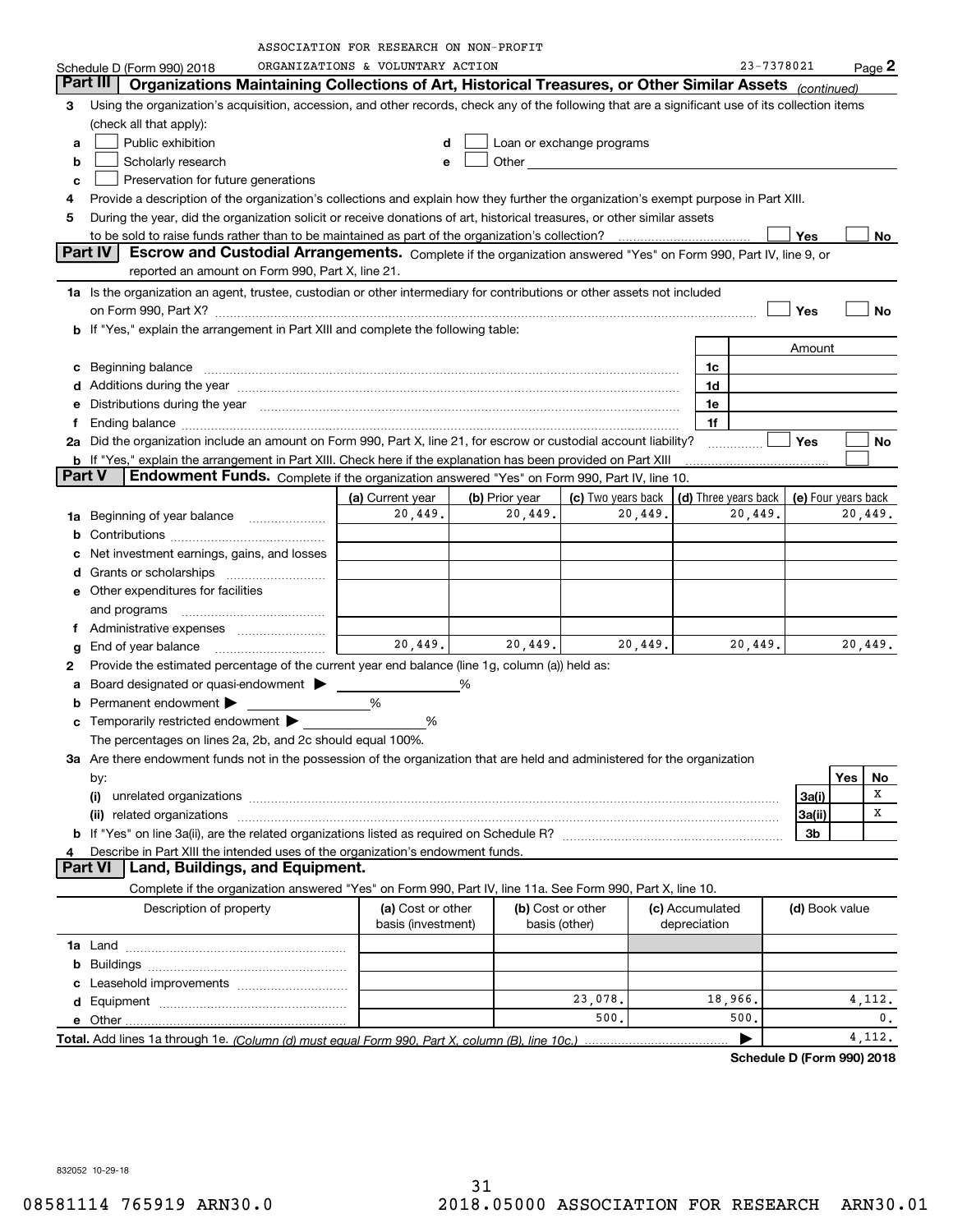| ASSOCIATION FOR RESEARCH ON NON-PROFIT |  |  |
|----------------------------------------|--|--|
|                                        |  |  |

|             | Schedule D (Form 990) 2018                                                                                                                           | ORGANIZATIONS & VOLUNTARY ACTION |                |                                                           | 23-7378021     | Page 3 |
|-------------|------------------------------------------------------------------------------------------------------------------------------------------------------|----------------------------------|----------------|-----------------------------------------------------------|----------------|--------|
|             | Part VII Investments - Other Securities.                                                                                                             |                                  |                |                                                           |                |        |
|             | Complete if the organization answered "Yes" on Form 990, Part IV, line 11b. See Form 990, Part X, line 12.                                           |                                  |                |                                                           |                |        |
|             | (a) Description of security or category (including name of security)                                                                                 | (b) Book value                   |                | (c) Method of valuation: Cost or end-of-year market value |                |        |
|             |                                                                                                                                                      |                                  |                |                                                           |                |        |
|             |                                                                                                                                                      |                                  |                |                                                           |                |        |
|             |                                                                                                                                                      |                                  |                |                                                           |                |        |
| $(3)$ Other |                                                                                                                                                      |                                  |                |                                                           |                |        |
| (A)         |                                                                                                                                                      |                                  |                |                                                           |                |        |
| (B)         |                                                                                                                                                      |                                  |                |                                                           |                |        |
| (C)         |                                                                                                                                                      |                                  |                |                                                           |                |        |
| (D)         |                                                                                                                                                      |                                  |                |                                                           |                |        |
| (E)         |                                                                                                                                                      |                                  |                |                                                           |                |        |
| (F)         |                                                                                                                                                      |                                  |                |                                                           |                |        |
| (G)         |                                                                                                                                                      |                                  |                |                                                           |                |        |
| (H)         |                                                                                                                                                      |                                  |                |                                                           |                |        |
|             | Total. (Col. (b) must equal Form 990, Part X, col. (B) line 12.)                                                                                     |                                  |                |                                                           |                |        |
|             | Part VIII Investments - Program Related.                                                                                                             |                                  |                |                                                           |                |        |
|             | Complete if the organization answered "Yes" on Form 990, Part IV, line 11c. See Form 990, Part X, line 13.                                           |                                  |                |                                                           |                |        |
|             | (a) Description of investment                                                                                                                        | (b) Book value                   |                | (c) Method of valuation: Cost or end-of-year market value |                |        |
| (1)         |                                                                                                                                                      |                                  |                |                                                           |                |        |
| (2)         |                                                                                                                                                      |                                  |                |                                                           |                |        |
| (3)         |                                                                                                                                                      |                                  |                |                                                           |                |        |
| (4)         |                                                                                                                                                      |                                  |                |                                                           |                |        |
| (5)         |                                                                                                                                                      |                                  |                |                                                           |                |        |
| (6)         |                                                                                                                                                      |                                  |                |                                                           |                |        |
| (7)         |                                                                                                                                                      |                                  |                |                                                           |                |        |
| (8)         |                                                                                                                                                      |                                  |                |                                                           |                |        |
|             |                                                                                                                                                      |                                  |                |                                                           |                |        |
| (9)         |                                                                                                                                                      |                                  |                |                                                           |                |        |
| Part IX     | Total. (Col. (b) must equal Form 990, Part X, col. (B) line 13.)<br><b>Other Assets.</b>                                                             |                                  |                |                                                           |                |        |
|             |                                                                                                                                                      |                                  |                |                                                           |                |        |
|             | Complete if the organization answered "Yes" on Form 990, Part IV, line 11d. See Form 990, Part X, line 15.                                           | (a) Description                  |                |                                                           |                |        |
|             |                                                                                                                                                      |                                  |                |                                                           | (b) Book value |        |
| (1)         |                                                                                                                                                      |                                  |                |                                                           |                |        |
| (2)         |                                                                                                                                                      |                                  |                |                                                           |                |        |
| (3)         |                                                                                                                                                      |                                  |                |                                                           |                |        |
| (4)         |                                                                                                                                                      |                                  |                |                                                           |                |        |
| (5)         |                                                                                                                                                      |                                  |                |                                                           |                |        |
| (6)         |                                                                                                                                                      |                                  |                |                                                           |                |        |
| (7)         |                                                                                                                                                      |                                  |                |                                                           |                |        |
| (8)         |                                                                                                                                                      |                                  |                |                                                           |                |        |
| (9)         |                                                                                                                                                      |                                  |                |                                                           |                |        |
|             |                                                                                                                                                      |                                  |                |                                                           |                |        |
| Part X      | <b>Other Liabilities.</b>                                                                                                                            |                                  |                |                                                           |                |        |
|             | Complete if the organization answered "Yes" on Form 990, Part IV, line 11e or 11f. See Form 990, Part X, line 25.                                    |                                  |                |                                                           |                |        |
| 1.          | (a) Description of liability                                                                                                                         |                                  | (b) Book value |                                                           |                |        |
| (1)         | Federal income taxes                                                                                                                                 |                                  |                |                                                           |                |        |
| (2)         | FUNDS HELD ON BEHALF OF OTHERS                                                                                                                       |                                  | 585.           |                                                           |                |        |
| (3)         |                                                                                                                                                      |                                  |                |                                                           |                |        |
|             |                                                                                                                                                      |                                  |                |                                                           |                |        |
| (4)         |                                                                                                                                                      |                                  |                |                                                           |                |        |
| (5)         |                                                                                                                                                      |                                  |                |                                                           |                |        |
| (6)         |                                                                                                                                                      |                                  |                |                                                           |                |        |
| (7)         |                                                                                                                                                      |                                  |                |                                                           |                |        |
| (8)         |                                                                                                                                                      |                                  |                |                                                           |                |        |
| (9)         |                                                                                                                                                      |                                  |                |                                                           |                |        |
|             | Total. (Column (b) must equal Form 990, Part X, col. (B) line 25.)                                                                                   |                                  | 585.           |                                                           |                |        |
|             | 2. Liability for uncertain tax positions. In Part XIII, provide the text of the footnote to the organization's financial statements that reports the |                                  |                |                                                           |                |        |
|             | organization's liability for uncertain tax positions under FIN 48 (ASC 740). Check here if the text of the footnote has been provided in Part XIII   |                                  |                |                                                           |                |        |

organization's liability for uncertain tax positions under FIN 48 (ASC 740). Check here if the text of the footnote has been provided in Part XIII

**Schedule D (Form 990) 2018**

832053 10-29-18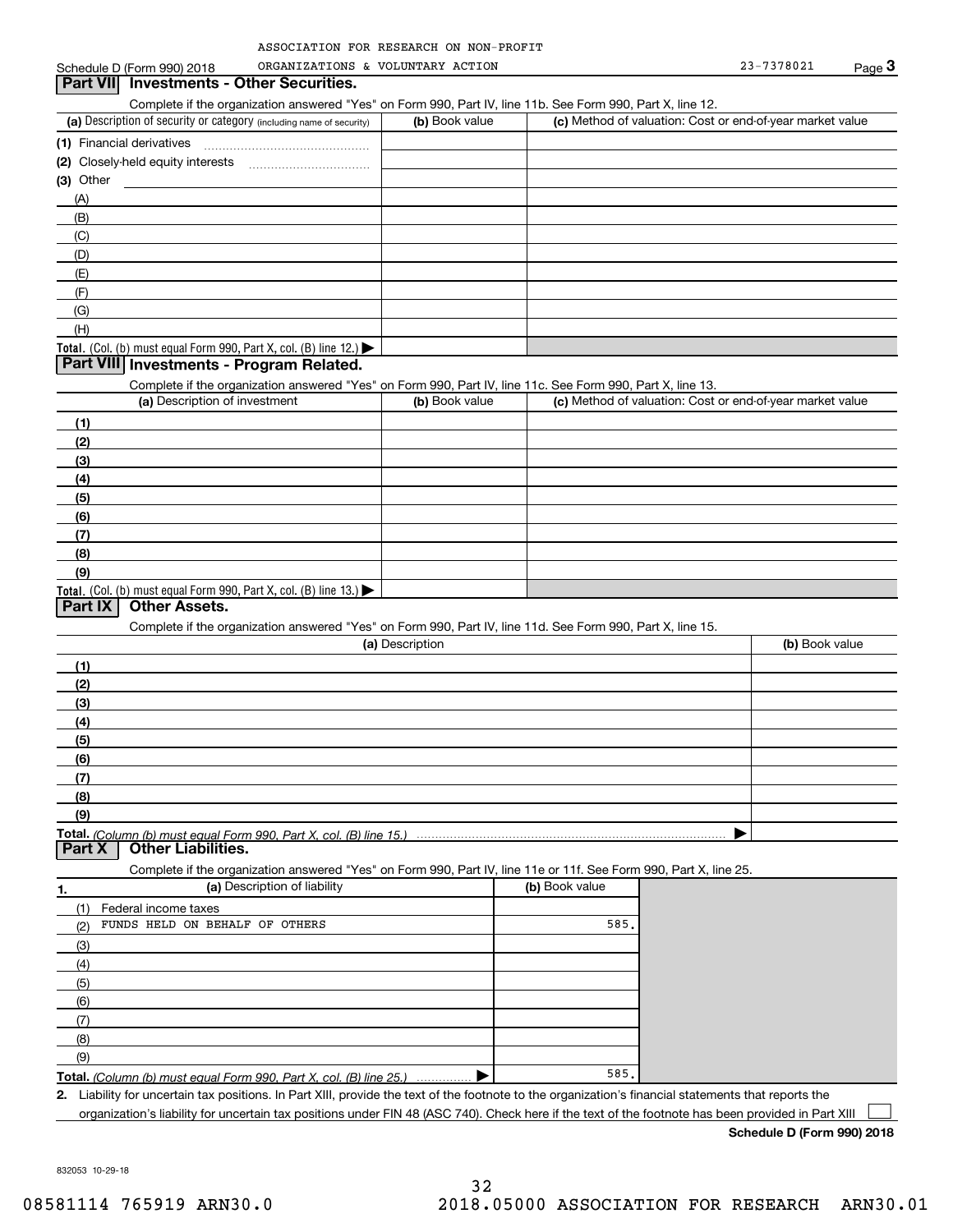|    | ASSOCIATION FOR RESEARCH ON NON-PROFIT                                                                                                                                                                                              |                |            |              |            |
|----|-------------------------------------------------------------------------------------------------------------------------------------------------------------------------------------------------------------------------------------|----------------|------------|--------------|------------|
|    | ORGANIZATIONS & VOLUNTARY ACTION<br>Schedule D (Form 990) 2018                                                                                                                                                                      |                |            | 23-7378021   | Page 4     |
|    | <b>Part XI</b><br>Reconciliation of Revenue per Audited Financial Statements With Revenue per Return.                                                                                                                               |                |            |              |            |
|    | Complete if the organization answered "Yes" on Form 990, Part IV, line 12a.                                                                                                                                                         |                |            |              |            |
| 1  | Total revenue, gains, and other support per audited financial statements                                                                                                                                                            |                |            | $\mathbf{1}$ | 1,751,050. |
| 2  | Amounts included on line 1 but not on Form 990, Part VIII, line 12:                                                                                                                                                                 |                |            |              |            |
| a  |                                                                                                                                                                                                                                     | 2a             | $-82,884.$ |              |            |
| b  |                                                                                                                                                                                                                                     | 2 <sub>b</sub> | 263,700.   |              |            |
| c  |                                                                                                                                                                                                                                     | 2c             |            |              |            |
| d  | Other (Describe in Part XIII.) <b>Construction Contract Construction</b> Chern Construction Construction Construction                                                                                                               | 2d             |            |              |            |
| е  | Add lines 2a through 2d                                                                                                                                                                                                             |                |            | <b>2e</b>    | 180,816.   |
| 3  |                                                                                                                                                                                                                                     |                |            | 3            | 1,570,234. |
| 4  | Amounts included on Form 990, Part VIII, line 12, but not on line 1:                                                                                                                                                                |                |            |              |            |
| a  |                                                                                                                                                                                                                                     | 4a             |            |              |            |
| b  |                                                                                                                                                                                                                                     | 4b             |            |              |            |
|    | Add lines 4a and 4b                                                                                                                                                                                                                 |                | 4c         | 0.           |            |
| 5. |                                                                                                                                                                                                                                     |                | 5          | 1,570,234.   |            |
|    | Part XII   Reconciliation of Expenses per Audited Financial Statements With Expenses per Return.                                                                                                                                    |                |            |              |            |
|    | Complete if the organization answered "Yes" on Form 990, Part IV, line 12a.                                                                                                                                                         |                |            |              |            |
| 1  |                                                                                                                                                                                                                                     |                |            | $\mathbf{1}$ | 1,787,037. |
| 2  | Amounts included on line 1 but not on Form 990, Part IX, line 25:                                                                                                                                                                   |                |            |              |            |
| a  |                                                                                                                                                                                                                                     | 2a             | 263,700.   |              |            |
| b  |                                                                                                                                                                                                                                     | 2 <sub>b</sub> |            |              |            |
| c  |                                                                                                                                                                                                                                     | 2 <sub>c</sub> |            |              |            |
| d  |                                                                                                                                                                                                                                     | 2d             |            |              |            |
| е  | Add lines 2a through 2d <b>contained a contained a contained a contained a</b> contained a contact the state of the state of the state of the state of the state of the state of the state of the state of the state of the state o |                |            | 2e           | 263,700.   |
| 3  |                                                                                                                                                                                                                                     |                | 3          | 1,523,337.   |            |
| 4  | Amounts included on Form 990, Part IX, line 25, but not on line 1:                                                                                                                                                                  |                |            |              |            |
| a  |                                                                                                                                                                                                                                     | 4a             |            |              |            |
| b  | Other (Describe in Part XIII.) <b>Construction Contract Construction</b> Chern Construction Chern Chern Chern Chern Chern Chern Chern Chern Chern Chern Chern Chern Chern Chern Chern Chern Chern Chern Chern Chern Chern Chern Che | 4b             |            |              |            |
|    | c Add lines 4a and 4b                                                                                                                                                                                                               |                | 4c         | 0.           |            |
| 5. |                                                                                                                                                                                                                                     |                | 5          | 1,523,337.   |            |
|    | Part XIII Supplemental Information.                                                                                                                                                                                                 |                |            |              |            |
|    | Provide the descriptions required for Part II, lines 3, 5, and 9; Part III, lines 1a and 4; Part IV, lines 1b and 2b; Part V, line 4; Part X, line 2; Part XI,                                                                      |                |            |              |            |

lines 2d and 4b; and Part XII, lines 2d and 4b. Also complete this part to provide any additional information.

PART V, LINE 4:

ARNOVA'S ENDOWMENT CONSISTS SOLEY OF ONE DONOR RESTRICTED FUND THAT WAS

ESTABLISHED TO SUPPORT SCHOLARSHIPS. AS REQUIRED BY GENERALLY ACCEPTED

ACCOUNTING PRINCIPLES, NET ASSETS ASSOCIATED WITH THE ENDOWMENT FUND ARE

CLASSIFIED AND REPORTED BASED ON THE EXISTENCE OR ABSENCE OF DONOR-IMPOSED

RESTRICTIONS.

PART XI LINE 2B - DONATED SERVICES AND USE OF FACILITIES

PROFESSIONAL EDITORIAL SERVICES RELATED TO THE PUBLICATION OF THE NVSQ ARE

PROVIDED BY VOLUNTEERS WHO CONTRIBUTE THEIR TIME TO ARNOVA. ARNOVA ALSO

RECEIVED IN-KIND SERVICES RELATED TO AN INTERNATIONAL CONFERENCE HELD

DURING 2018. THE ORGANIZATION HAS VALUED AND RECORDED THESE SERVICES,

33

832054 10-29-18

08581114 765919 ARN30.0 2018.05000 ASSOCIATION FOR RESEARCH ARN30.01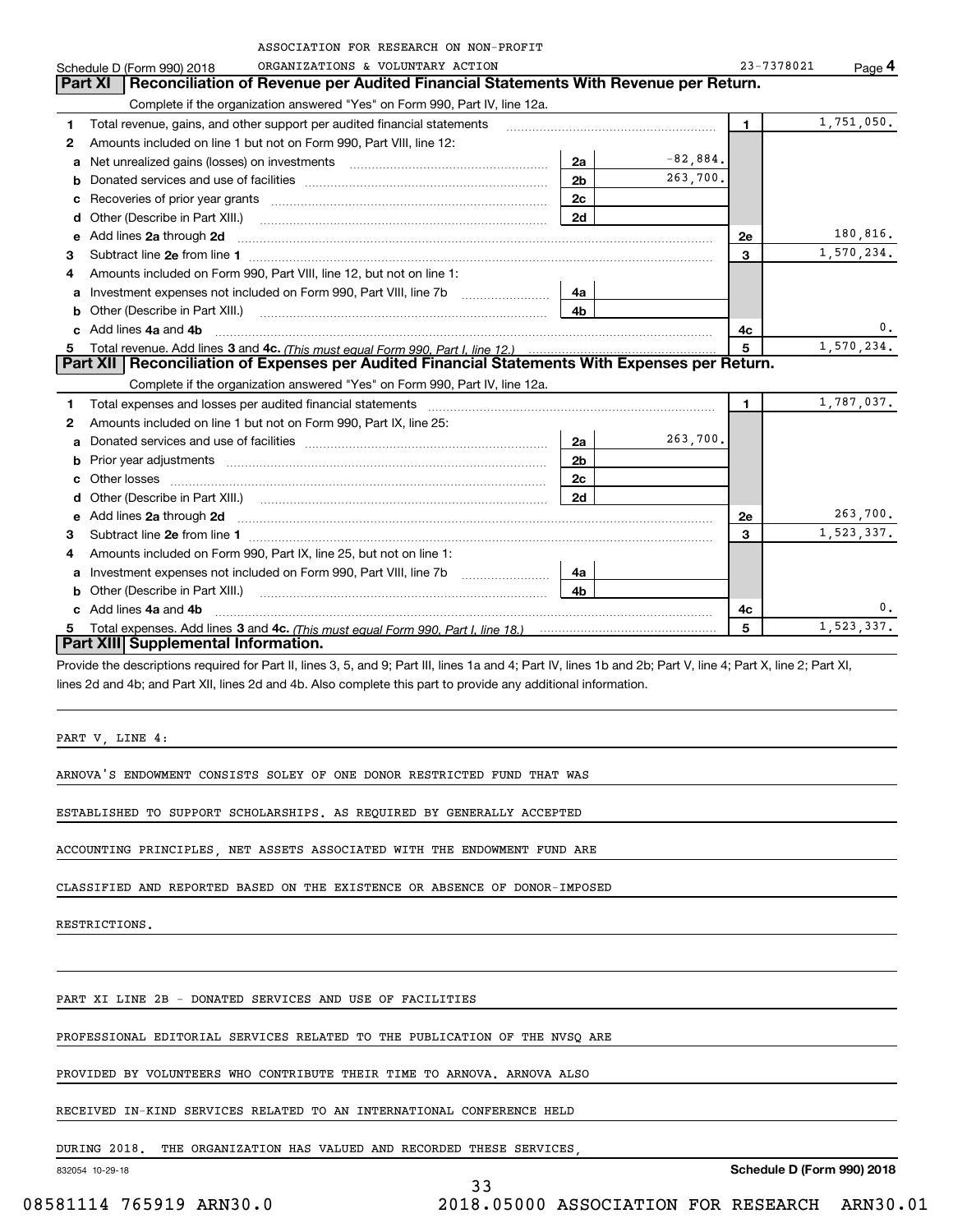*(continued)* **Part XIII Supplemental Information** 

WHICH MEET THE CRITERIA FOR RECOGNITION AND ARE NECESSARY FOR IT TO CARRY

OUT ITS PROGRAMS. DURING THE YEAR ENDING DECEMBER 31, 2018, THE VALUE OF

CONTRIBUTED SERVICES AMOUNT IS \$263,700, AND HAS APPROPRIATELY BEEN

EXCLUDED FROM THE REVENUES AND EXPENSES REPORTED ON THE FORM 990.

**Schedule D (Form 990) 2018**

832055 10-29-18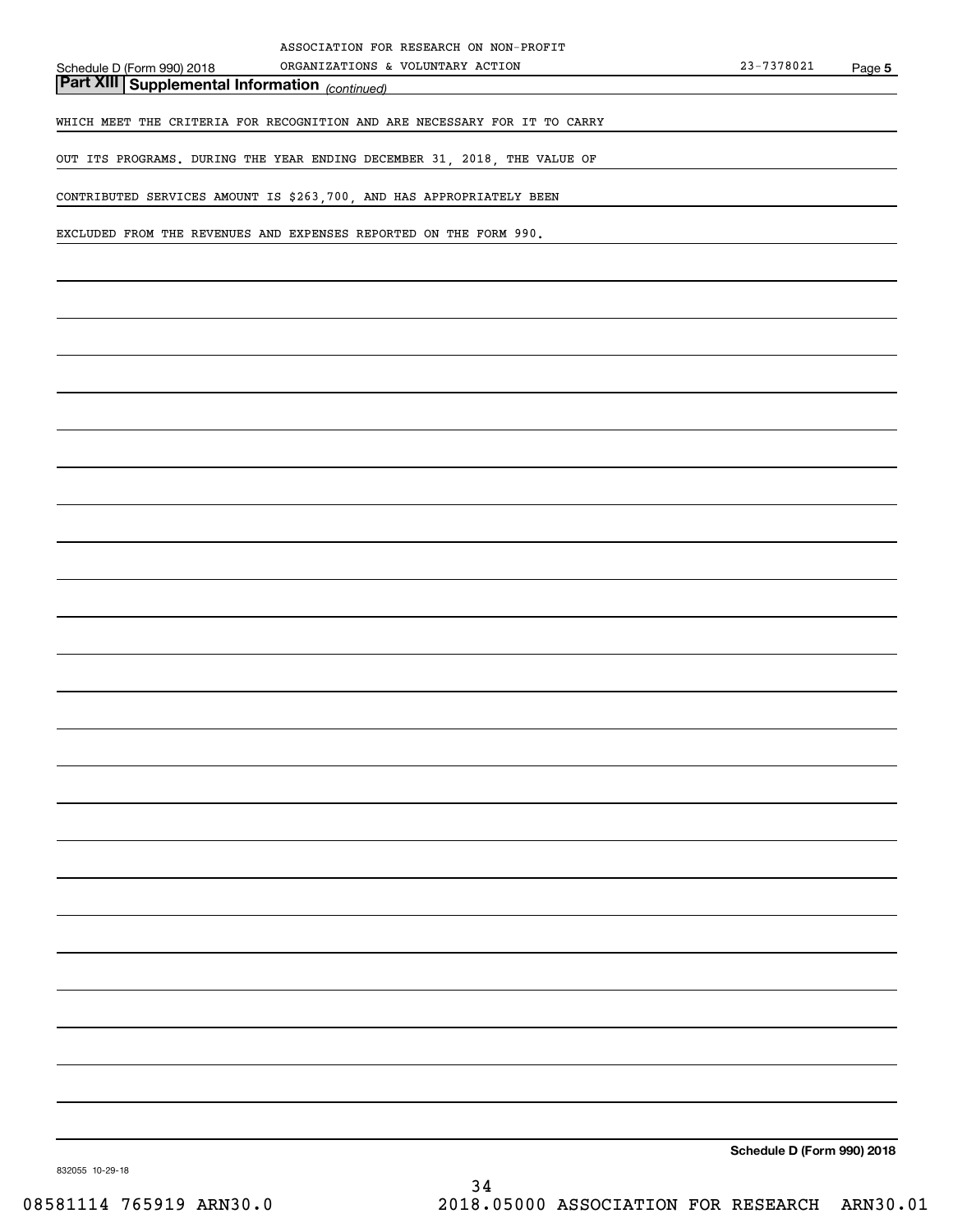| (Form 990)                             | Complete if the organization answered "Yes" on Form 990, Part IV, line 14b, 15, or 16. |                                                                                               |                                                                                           |                                                                                                                                                               |                                      |                                                                                                                 |                                                                      |
|----------------------------------------|----------------------------------------------------------------------------------------|-----------------------------------------------------------------------------------------------|-------------------------------------------------------------------------------------------|---------------------------------------------------------------------------------------------------------------------------------------------------------------|--------------------------------------|-----------------------------------------------------------------------------------------------------------------|----------------------------------------------------------------------|
| Department of the Treasury             |                                                                                        | Attach to Form 990.<br>Go to www.irs.gov/Form990 for instructions and the latest information. |                                                                                           |                                                                                                                                                               |                                      |                                                                                                                 | <b>Open to Public</b>                                                |
| Internal Revenue Service               |                                                                                        |                                                                                               |                                                                                           |                                                                                                                                                               |                                      |                                                                                                                 | <b>Inspection</b>                                                    |
| Name of the organization               |                                                                                        |                                                                                               |                                                                                           |                                                                                                                                                               |                                      |                                                                                                                 | <b>Employer identification number</b>                                |
| ASSOCIATION FOR RESEARCH ON NON-PROFIT |                                                                                        |                                                                                               |                                                                                           |                                                                                                                                                               |                                      |                                                                                                                 |                                                                      |
| ORGANIZATIONS & VOLUNTARY ACTION       |                                                                                        |                                                                                               |                                                                                           |                                                                                                                                                               |                                      | 23-7378021                                                                                                      |                                                                      |
| Part I                                 |                                                                                        |                                                                                               |                                                                                           | General Information on Activities Outside the United States. Complete if the organization answered "Yes" on                                                   |                                      |                                                                                                                 |                                                                      |
| Form 990, Part IV, line 14b.           |                                                                                        |                                                                                               |                                                                                           |                                                                                                                                                               |                                      |                                                                                                                 |                                                                      |
| 1                                      |                                                                                        |                                                                                               |                                                                                           | For grantmakers. Does the organization maintain records to substantiate the amount of its grants and other assistance,                                        |                                      |                                                                                                                 |                                                                      |
|                                        |                                                                                        |                                                                                               |                                                                                           | the grantees' eligibility for the grants or assistance, and the selection criteria used to award the grants or assistance?                                    |                                      |                                                                                                                 | Yes<br>No                                                            |
| 2<br>United States.                    |                                                                                        |                                                                                               |                                                                                           | For grantmakers. Describe in Part V the organization's procedures for monitoring the use of its grants and other assistance outside the                       |                                      |                                                                                                                 |                                                                      |
|                                        |                                                                                        |                                                                                               |                                                                                           | Activities per Region. (The following Part I, line 3 table can be duplicated if additional space is needed.)                                                  |                                      |                                                                                                                 |                                                                      |
| (a) Region                             |                                                                                        | (b) Number of<br>offices<br>in the region                                                     | (c) Number of<br>employees,<br>agents, and<br>independent<br>contractors<br>in the region | (d) Activities conducted in the region<br>(by type) (such as, fundraising, pro-<br>gram services, investments, grants to<br>recipients located in the region) |                                      | (e) If activity listed in (d)<br>is a program service,<br>describe specific type<br>of service(s) in the region | (f) Total<br>expenditures<br>for and<br>investments<br>in the region |
| SUB-SAHARAN AFRICA -                   |                                                                                        |                                                                                               |                                                                                           |                                                                                                                                                               |                                      |                                                                                                                 |                                                                      |
| ANGOLA, BENIN,                         |                                                                                        |                                                                                               |                                                                                           |                                                                                                                                                               |                                      |                                                                                                                 |                                                                      |
| BOTSWANA, BURKINA                      |                                                                                        |                                                                                               |                                                                                           | NONPROFIT AND PHILANTHROPY                                                                                                                                    | EDUCATIONAL AND                      |                                                                                                                 |                                                                      |
| FASO,                                  |                                                                                        |                                                                                               |                                                                                           | CONFERENCE                                                                                                                                                    | KNOWLEDGE SHARING                    |                                                                                                                 | 103, 417.                                                            |
| MIDDLE EAST AND                        |                                                                                        |                                                                                               |                                                                                           |                                                                                                                                                               |                                      |                                                                                                                 |                                                                      |
| NORTH AFRICA -                         |                                                                                        |                                                                                               |                                                                                           |                                                                                                                                                               |                                      |                                                                                                                 |                                                                      |
| ALGERIA, BAHRAIN,                      |                                                                                        |                                                                                               |                                                                                           | NONPROFIT AND PHILANTHROPY<br>CONFERENCE                                                                                                                      | EDUCATIONAL AND<br>KNOWLEDGE SHARING |                                                                                                                 |                                                                      |
| DJIBOUTI, EGYPT,<br>EAST ASIA AND THE  |                                                                                        |                                                                                               |                                                                                           |                                                                                                                                                               |                                      |                                                                                                                 | 75, 535.                                                             |
| PACIFIC - AUSTRALIA,                   |                                                                                        |                                                                                               |                                                                                           |                                                                                                                                                               |                                      |                                                                                                                 |                                                                      |
| BRUNEI, BURMA,                         |                                                                                        |                                                                                               |                                                                                           | NONPROFIT AND PHILANTHROPY                                                                                                                                    | EDUCATIONAL AND                      |                                                                                                                 |                                                                      |
| CAMBODIA,                              |                                                                                        |                                                                                               |                                                                                           | CONFERENCE                                                                                                                                                    | KNOWLEDGE SHARING                    |                                                                                                                 | 5,692.                                                               |
|                                        |                                                                                        |                                                                                               |                                                                                           |                                                                                                                                                               |                                      |                                                                                                                 |                                                                      |
|                                        |                                                                                        |                                                                                               |                                                                                           |                                                                                                                                                               |                                      |                                                                                                                 |                                                                      |
| EUROPE - AMSTERDAM &                   |                                                                                        |                                                                                               |                                                                                           | NONPROFIT AND PHILANTHROPY                                                                                                                                    | EDUCATIONAL AND                      |                                                                                                                 |                                                                      |
| <b>LONDON</b>                          |                                                                                        |                                                                                               |                                                                                           | CONFERENCE                                                                                                                                                    | KNOWLEDGE SHARING                    |                                                                                                                 | 5,222.                                                               |
|                                        |                                                                                        |                                                                                               |                                                                                           |                                                                                                                                                               |                                      |                                                                                                                 |                                                                      |
|                                        |                                                                                        |                                                                                               |                                                                                           |                                                                                                                                                               |                                      |                                                                                                                 |                                                                      |
| SOUTH AMERICA -                        |                                                                                        |                                                                                               |                                                                                           | NONPROFIT AND PHILANTHROPY                                                                                                                                    | EDUCATIONAL AND                      |                                                                                                                 |                                                                      |
| COLUMBIA                               |                                                                                        |                                                                                               |                                                                                           | CONFERENCE                                                                                                                                                    | KNOWLEDGE SHARING                    |                                                                                                                 | 1,210.                                                               |
|                                        |                                                                                        |                                                                                               |                                                                                           |                                                                                                                                                               |                                      |                                                                                                                 |                                                                      |
|                                        |                                                                                        |                                                                                               |                                                                                           |                                                                                                                                                               |                                      |                                                                                                                 |                                                                      |
|                                        |                                                                                        |                                                                                               |                                                                                           |                                                                                                                                                               |                                      |                                                                                                                 |                                                                      |
|                                        |                                                                                        |                                                                                               |                                                                                           |                                                                                                                                                               |                                      |                                                                                                                 |                                                                      |
|                                        |                                                                                        |                                                                                               |                                                                                           |                                                                                                                                                               |                                      |                                                                                                                 |                                                                      |
|                                        |                                                                                        |                                                                                               |                                                                                           |                                                                                                                                                               |                                      |                                                                                                                 |                                                                      |
|                                        |                                                                                        |                                                                                               |                                                                                           |                                                                                                                                                               |                                      |                                                                                                                 |                                                                      |
|                                        |                                                                                        |                                                                                               |                                                                                           |                                                                                                                                                               |                                      |                                                                                                                 |                                                                      |
|                                        |                                                                                        |                                                                                               |                                                                                           |                                                                                                                                                               |                                      |                                                                                                                 |                                                                      |
|                                        |                                                                                        |                                                                                               |                                                                                           |                                                                                                                                                               |                                      |                                                                                                                 |                                                                      |
|                                        |                                                                                        |                                                                                               |                                                                                           |                                                                                                                                                               |                                      |                                                                                                                 |                                                                      |
| 3 a Subtotal                           |                                                                                        | 0                                                                                             | 0                                                                                         |                                                                                                                                                               |                                      |                                                                                                                 | 191,076.                                                             |
| <b>b</b> Total from continuation       |                                                                                        |                                                                                               |                                                                                           |                                                                                                                                                               |                                      |                                                                                                                 |                                                                      |
| sheets to Part I                       |                                                                                        | 0                                                                                             | 0                                                                                         |                                                                                                                                                               |                                      |                                                                                                                 | 0.                                                                   |
| c Totals (add lines 3a                 |                                                                                        |                                                                                               |                                                                                           |                                                                                                                                                               |                                      |                                                                                                                 |                                                                      |
| and 3b)                                |                                                                                        | 0                                                                                             | 0                                                                                         |                                                                                                                                                               |                                      |                                                                                                                 | 191,076.                                                             |

**Statement of Activities Outside the United States** 

**For Paperwork Reduction Act Notice, see the Instructions for Form 990. Schedule F (Form 990) 2018** LHA

OMB No. 1545-0047

832071 10-31-18

**SCHEDULE F**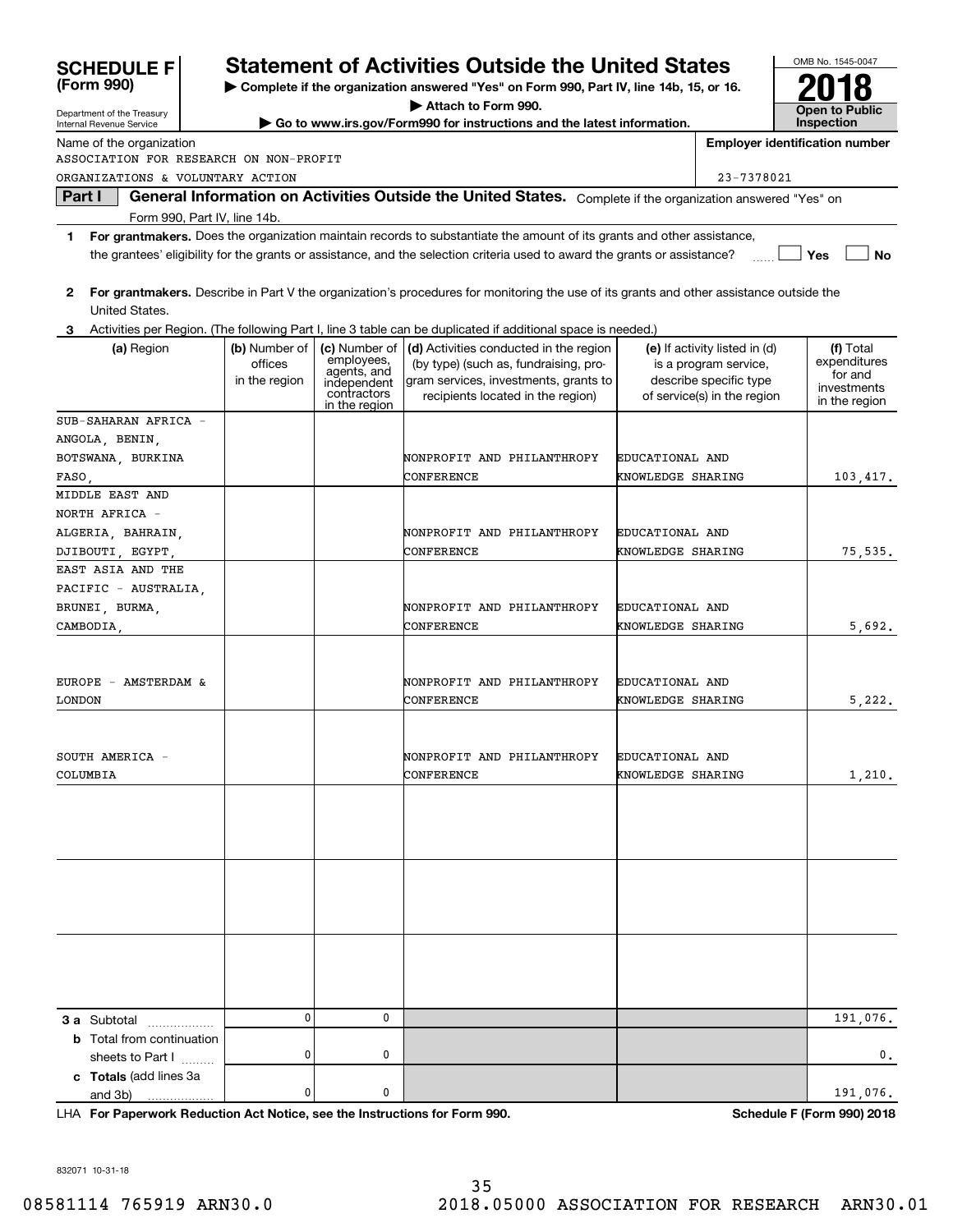|  | ASSOCIATION FOR RESEARCH ON NON-PROFIT |  |  |  |  |
|--|----------------------------------------|--|--|--|--|
|--|----------------------------------------|--|--|--|--|

Schedule F (Form 990) 2018 Page ORGANIZATIONS & VOLUNTARY ACTION 23-7378021

Part II | Grants and Other Assistance to Organizations or Entities Outside the United States. Complete if the organization answered "Yes" on Form 990, Part IV, line 15, for any recipient who received more than \$5,000. Part II can be duplicated if additional space is needed.

| 1<br>(a) Name of organization | (b) IRS code section<br>and EIN (if applicable)       | (c) Region | (d) Purpose of<br>grant                                                                                                                      | (e) Amount<br>of cash grant | (f) Manner of<br>cash disbursement | (g) Amount of<br>noncash<br>assistance | (h) Description<br>of noncash<br>assistance | (i) Method of<br>valuation (book, FMV,<br>appraisal, other) |  |  |
|-------------------------------|-------------------------------------------------------|------------|----------------------------------------------------------------------------------------------------------------------------------------------|-----------------------------|------------------------------------|----------------------------------------|---------------------------------------------|-------------------------------------------------------------|--|--|
|                               |                                                       |            |                                                                                                                                              |                             |                                    |                                        |                                             |                                                             |  |  |
|                               |                                                       |            |                                                                                                                                              |                             |                                    |                                        |                                             |                                                             |  |  |
|                               |                                                       |            |                                                                                                                                              |                             |                                    |                                        |                                             |                                                             |  |  |
|                               |                                                       |            |                                                                                                                                              |                             |                                    |                                        |                                             |                                                             |  |  |
|                               |                                                       |            |                                                                                                                                              |                             |                                    |                                        |                                             |                                                             |  |  |
|                               |                                                       |            |                                                                                                                                              |                             |                                    |                                        |                                             |                                                             |  |  |
|                               |                                                       |            |                                                                                                                                              |                             |                                    |                                        |                                             |                                                             |  |  |
|                               |                                                       |            |                                                                                                                                              |                             |                                    |                                        |                                             |                                                             |  |  |
|                               |                                                       |            |                                                                                                                                              |                             |                                    |                                        |                                             |                                                             |  |  |
|                               |                                                       |            |                                                                                                                                              |                             |                                    |                                        |                                             |                                                             |  |  |
|                               |                                                       |            |                                                                                                                                              |                             |                                    |                                        |                                             |                                                             |  |  |
|                               |                                                       |            |                                                                                                                                              |                             |                                    |                                        |                                             |                                                             |  |  |
|                               |                                                       |            |                                                                                                                                              |                             |                                    |                                        |                                             |                                                             |  |  |
|                               |                                                       |            |                                                                                                                                              |                             |                                    |                                        |                                             |                                                             |  |  |
|                               |                                                       |            |                                                                                                                                              |                             |                                    |                                        |                                             |                                                             |  |  |
|                               |                                                       |            |                                                                                                                                              |                             |                                    |                                        |                                             |                                                             |  |  |
| $\mathbf{2}$                  |                                                       |            | Enter total number of recipient organizations listed above that are recognized as charities by the foreign country, recognized as tax-exempt |                             |                                    |                                        |                                             |                                                             |  |  |
| 3                             | Enter total number of other organizations or entities |            |                                                                                                                                              |                             |                                    |                                        |                                             |                                                             |  |  |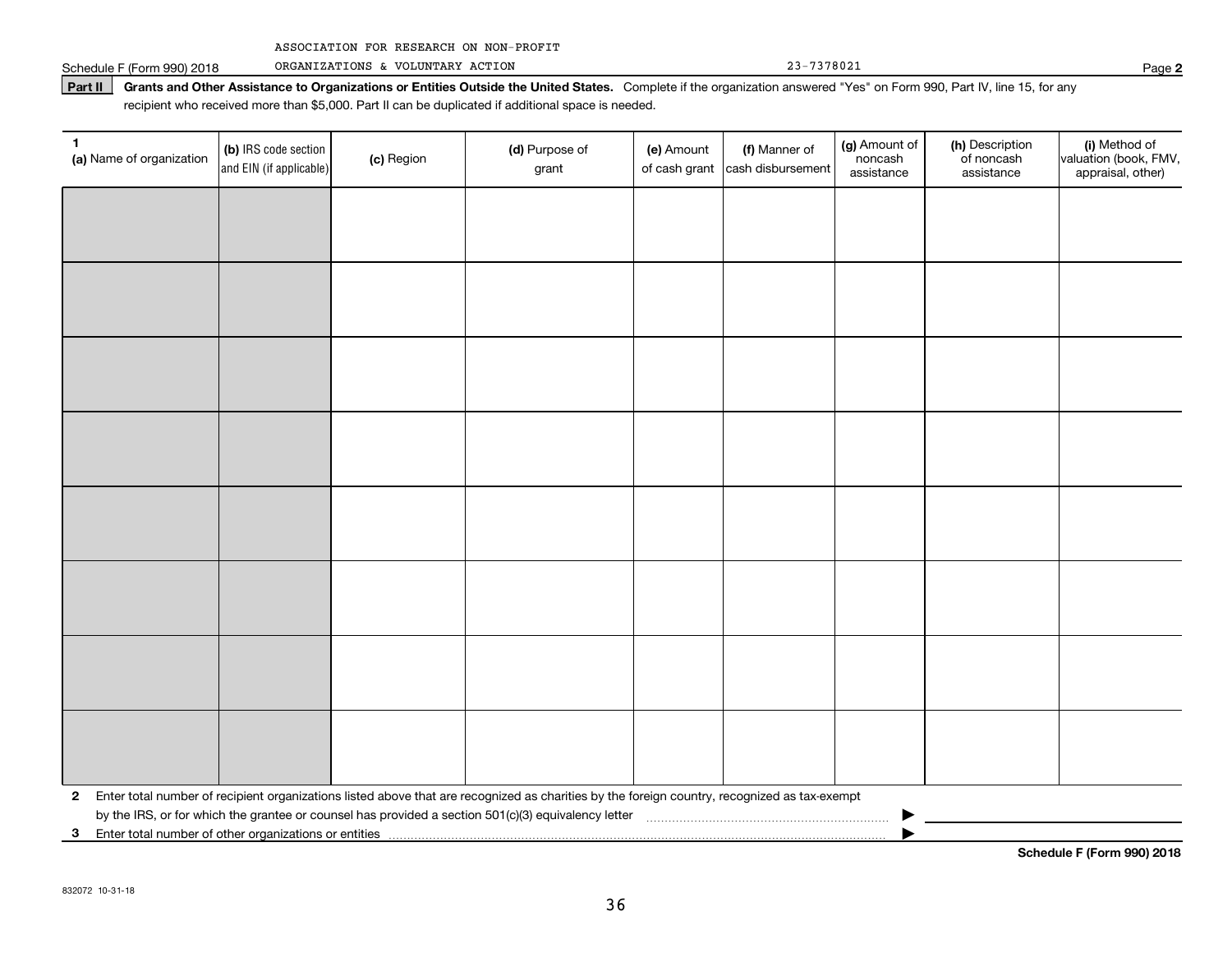| ASSOCIATION FOR RESEARCH ON NON-PROFIT |  |  |  |  |
|----------------------------------------|--|--|--|--|
|----------------------------------------|--|--|--|--|

Schedule F (Form 990) 2018 ORGANIZATIONS & VOLUNTARY ACTION 23-7378021 Page

| Part III can be duplicated if additional space is needed.<br>(a) Type of grant or assistance | (b) Region | (c) Number of<br>recipients | (d) Amount of<br>cash grant | (e) Manner of<br>cash disbursement | (f) Amount of<br>noncash<br>assistance | (g) Description of<br>noncash assistance | (h) Method of<br>valuation<br>(book, FMV,<br>appraisal, other) |
|----------------------------------------------------------------------------------------------|------------|-----------------------------|-----------------------------|------------------------------------|----------------------------------------|------------------------------------------|----------------------------------------------------------------|
|                                                                                              |            |                             |                             |                                    |                                        |                                          |                                                                |
|                                                                                              |            |                             |                             |                                    |                                        |                                          |                                                                |
|                                                                                              |            |                             |                             |                                    |                                        |                                          |                                                                |
|                                                                                              |            |                             |                             |                                    |                                        |                                          |                                                                |
|                                                                                              |            |                             |                             |                                    |                                        |                                          |                                                                |
|                                                                                              |            |                             |                             |                                    |                                        |                                          |                                                                |
|                                                                                              |            |                             |                             |                                    |                                        |                                          |                                                                |
|                                                                                              |            |                             |                             |                                    |                                        |                                          |                                                                |
|                                                                                              |            |                             |                             |                                    |                                        |                                          |                                                                |
|                                                                                              |            |                             |                             |                                    |                                        |                                          |                                                                |
|                                                                                              |            |                             |                             |                                    |                                        |                                          |                                                                |
|                                                                                              |            |                             |                             |                                    |                                        |                                          |                                                                |
|                                                                                              |            |                             |                             |                                    |                                        |                                          |                                                                |
|                                                                                              |            |                             |                             |                                    |                                        |                                          |                                                                |
|                                                                                              |            |                             |                             |                                    |                                        |                                          |                                                                |
|                                                                                              |            |                             |                             |                                    |                                        |                                          |                                                                |
|                                                                                              |            |                             |                             |                                    |                                        |                                          |                                                                |

**Schedule F (Form 990) 2018**

**3**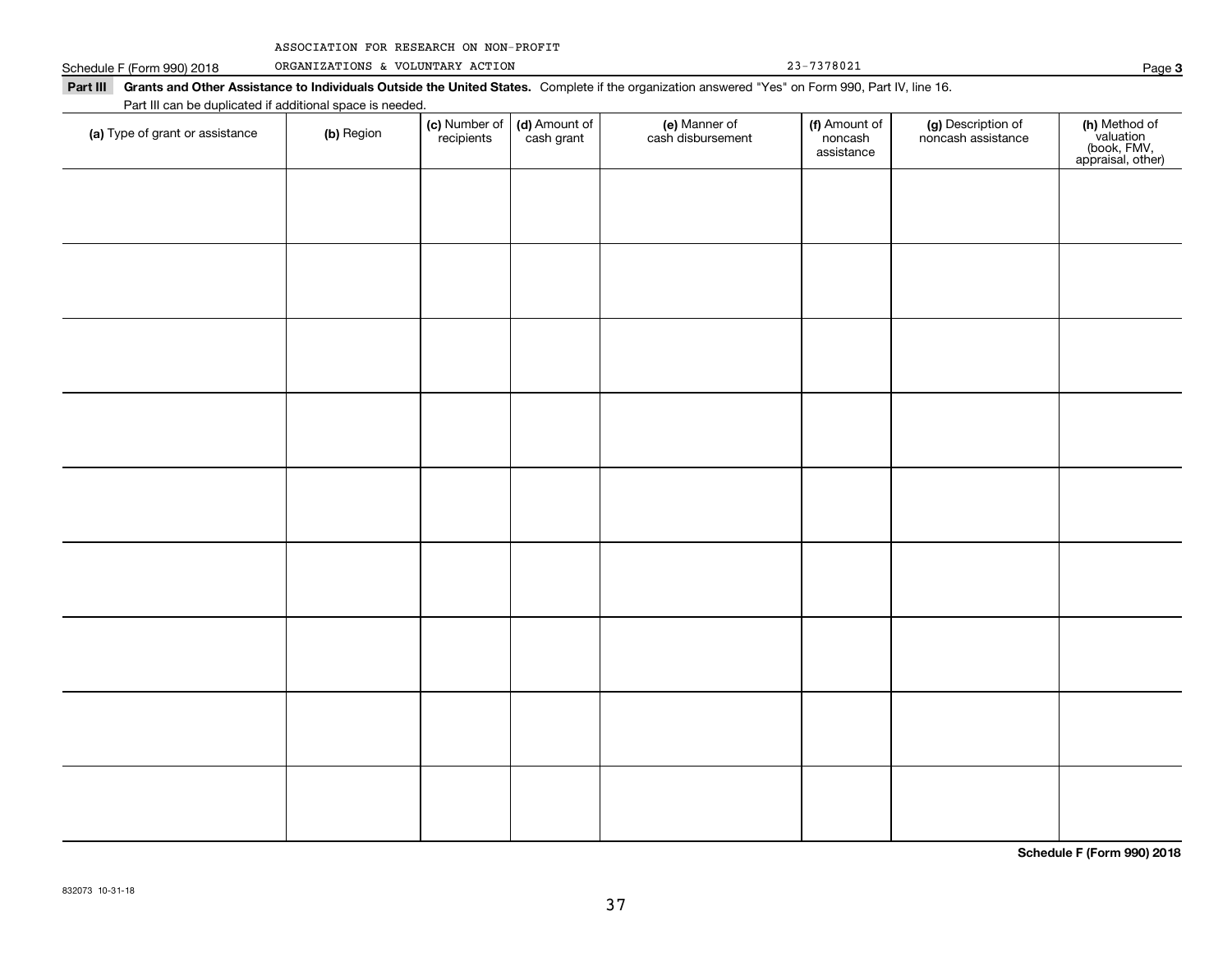| <b>Part IV</b> | ASSOCIATION FOR RESEARCH ON NON-PROFIT<br>ORGANIZATIONS & VOLUNTARY ACTION<br>Schedule F (Form 990) 2018<br><b>Foreign Forms</b>                                                                                                                                                                                                                               | 23-7378021 | Page 4  |
|----------------|----------------------------------------------------------------------------------------------------------------------------------------------------------------------------------------------------------------------------------------------------------------------------------------------------------------------------------------------------------------|------------|---------|
| 1              | Was the organization a U.S. transferor of property to a foreign corporation during the tax year? If "Yes." the<br>organization may be required to file Form 926, Return by a U.S. Transferor of Property to a Foreign<br>Corporation (see Instructions for Form 926) manufactured control control control to the Instruction of the Uni                        | Yes        | x<br>Nο |
| $\mathbf{2}$   | Did the organization have an interest in a foreign trust during the tax year? If "Yes," the organization<br>may be required to separately file Form 3520, Annual Return To Report Transactions With Foreign<br>Trusts and Receipt of Certain Foreign Gifts, and/or Form 3520-A, Annual Information Return of Foreign                                           | Yes        | x<br>N٥ |
| 3              | Did the organization have an ownership interest in a foreign corporation during the tax year? If "Yes."<br>the organization may be required to file Form 5471, Information Return of U.S. Persons With Respect To                                                                                                                                              | Yes        | x<br>Nο |
| 4              | Was the organization a direct or indirect shareholder of a passive foreign investment company or a<br>qualified electing fund during the tax year? If "Yes," the organization may be required to file Form 8621,<br>Information Return by a Shareholder of a Passive Foreign Investment Company or Qualified Electing Fund<br>(see Instructions for Form 8621) | Yes        | x<br>N٥ |
| 5              | Did the organization have an ownership interest in a foreign partnership during the tax year? If "Yes."<br>the organization may be reguired to file Form 8865, Return of U.S. Persons With Respect to Certain<br>Foreign Partnerships (see Instructions for Form 8865) <i>manual content content content content content content content</i>                   | Yes        | x       |

| Did the organization have any operations in or related to any boycotting countries during the tax year? If |                             |  |
|------------------------------------------------------------------------------------------------------------|-----------------------------|--|
| "Yes," the organization may be required to separately file Form 5713, International Boycott Report (see    |                             |  |
|                                                                                                            | $\sqrt{}$ Yes $\sqrt{X}$ No |  |

**Schedule F (Form 990) 2018**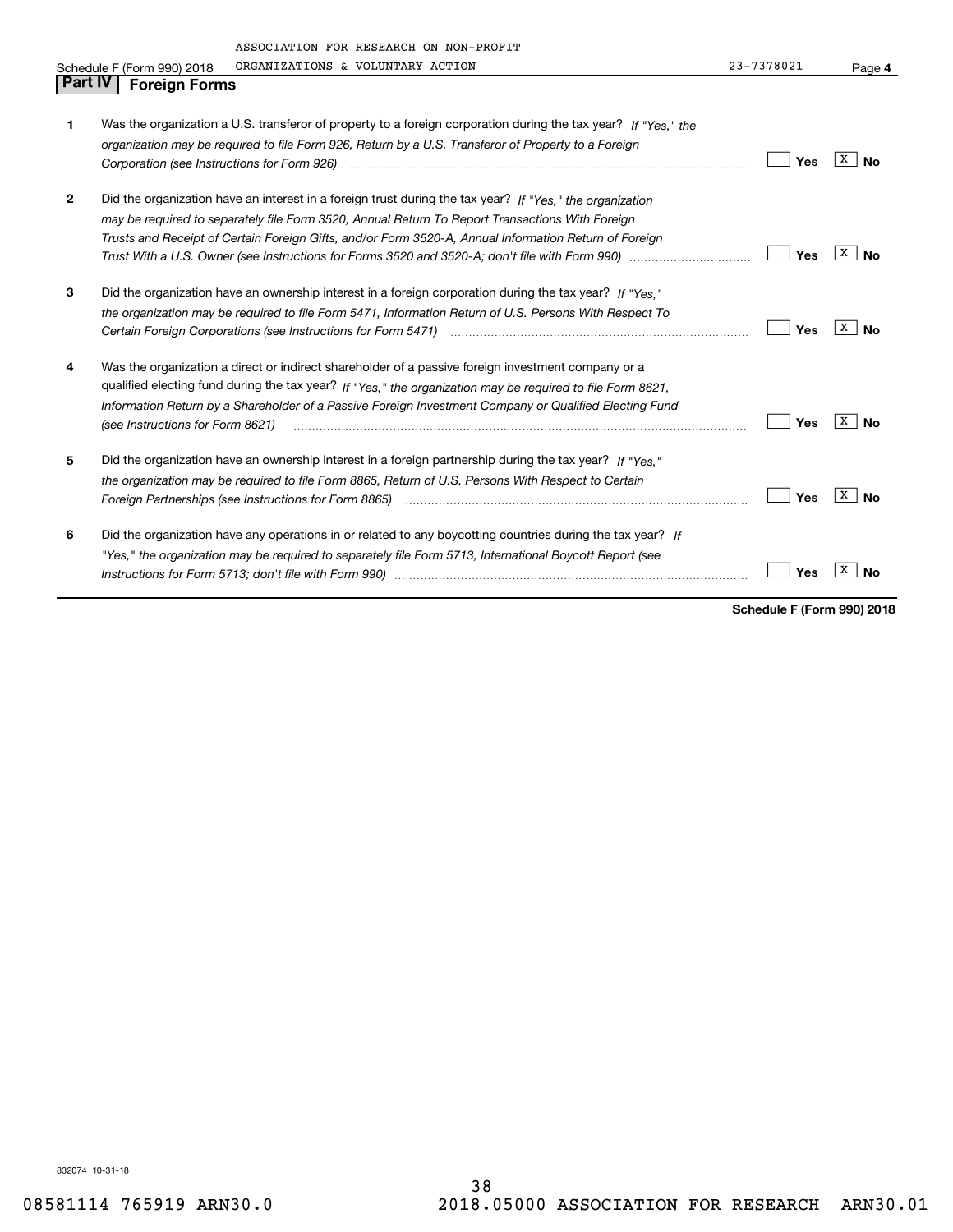| ASSOCIATION FOR RESEARCH ON NON-PROFIT |  |  |
|----------------------------------------|--|--|
|                                        |  |  |

|                 | Schedule F (Form 990) 2018      | ORGANIZATIONS & VOLUNTARY ACTION                                                                                                      | $23 - 7378021$<br>Page 5   |
|-----------------|---------------------------------|---------------------------------------------------------------------------------------------------------------------------------------|----------------------------|
| Part V          | <b>Supplemental Information</b> |                                                                                                                                       |                            |
|                 |                                 | Provide the information required by Part I, line 2 (monitoring of funds); Part I, line 3, column (f) (accounting method; amounts of   |                            |
|                 |                                 | investments vs. expenditures per region); Part II, line 1 (accounting method); Part III (accounting method); and Part III, column (c) |                            |
|                 |                                 | (estimated number of recipients), as applicable. Also complete this part to provide any additional information. See instructions.     |                            |
|                 |                                 |                                                                                                                                       |                            |
|                 |                                 |                                                                                                                                       |                            |
|                 |                                 |                                                                                                                                       |                            |
|                 |                                 |                                                                                                                                       |                            |
|                 |                                 |                                                                                                                                       |                            |
|                 |                                 |                                                                                                                                       |                            |
|                 |                                 |                                                                                                                                       |                            |
|                 |                                 |                                                                                                                                       |                            |
|                 |                                 |                                                                                                                                       |                            |
|                 |                                 |                                                                                                                                       |                            |
|                 |                                 |                                                                                                                                       |                            |
|                 |                                 |                                                                                                                                       |                            |
|                 |                                 |                                                                                                                                       |                            |
|                 |                                 |                                                                                                                                       |                            |
|                 |                                 |                                                                                                                                       |                            |
|                 |                                 |                                                                                                                                       |                            |
|                 |                                 |                                                                                                                                       |                            |
|                 |                                 |                                                                                                                                       |                            |
|                 |                                 |                                                                                                                                       |                            |
|                 |                                 |                                                                                                                                       |                            |
|                 |                                 |                                                                                                                                       |                            |
|                 |                                 |                                                                                                                                       |                            |
|                 |                                 |                                                                                                                                       |                            |
|                 |                                 |                                                                                                                                       |                            |
|                 |                                 |                                                                                                                                       |                            |
|                 |                                 |                                                                                                                                       |                            |
|                 |                                 |                                                                                                                                       |                            |
|                 |                                 |                                                                                                                                       |                            |
|                 |                                 |                                                                                                                                       |                            |
|                 |                                 |                                                                                                                                       |                            |
|                 |                                 |                                                                                                                                       |                            |
|                 |                                 |                                                                                                                                       |                            |
|                 |                                 |                                                                                                                                       |                            |
|                 |                                 |                                                                                                                                       |                            |
|                 |                                 |                                                                                                                                       |                            |
|                 |                                 |                                                                                                                                       |                            |
|                 |                                 |                                                                                                                                       |                            |
|                 |                                 |                                                                                                                                       |                            |
|                 |                                 |                                                                                                                                       |                            |
|                 |                                 |                                                                                                                                       |                            |
|                 |                                 |                                                                                                                                       |                            |
|                 |                                 |                                                                                                                                       |                            |
|                 |                                 |                                                                                                                                       |                            |
|                 |                                 |                                                                                                                                       |                            |
|                 |                                 |                                                                                                                                       |                            |
|                 |                                 |                                                                                                                                       |                            |
|                 |                                 |                                                                                                                                       |                            |
|                 |                                 |                                                                                                                                       |                            |
|                 |                                 |                                                                                                                                       |                            |
|                 |                                 |                                                                                                                                       |                            |
|                 |                                 |                                                                                                                                       |                            |
|                 |                                 |                                                                                                                                       |                            |
|                 |                                 |                                                                                                                                       |                            |
| 832075 10-31-18 |                                 |                                                                                                                                       | Schedule F (Form 990) 2018 |
|                 |                                 | 39                                                                                                                                    |                            |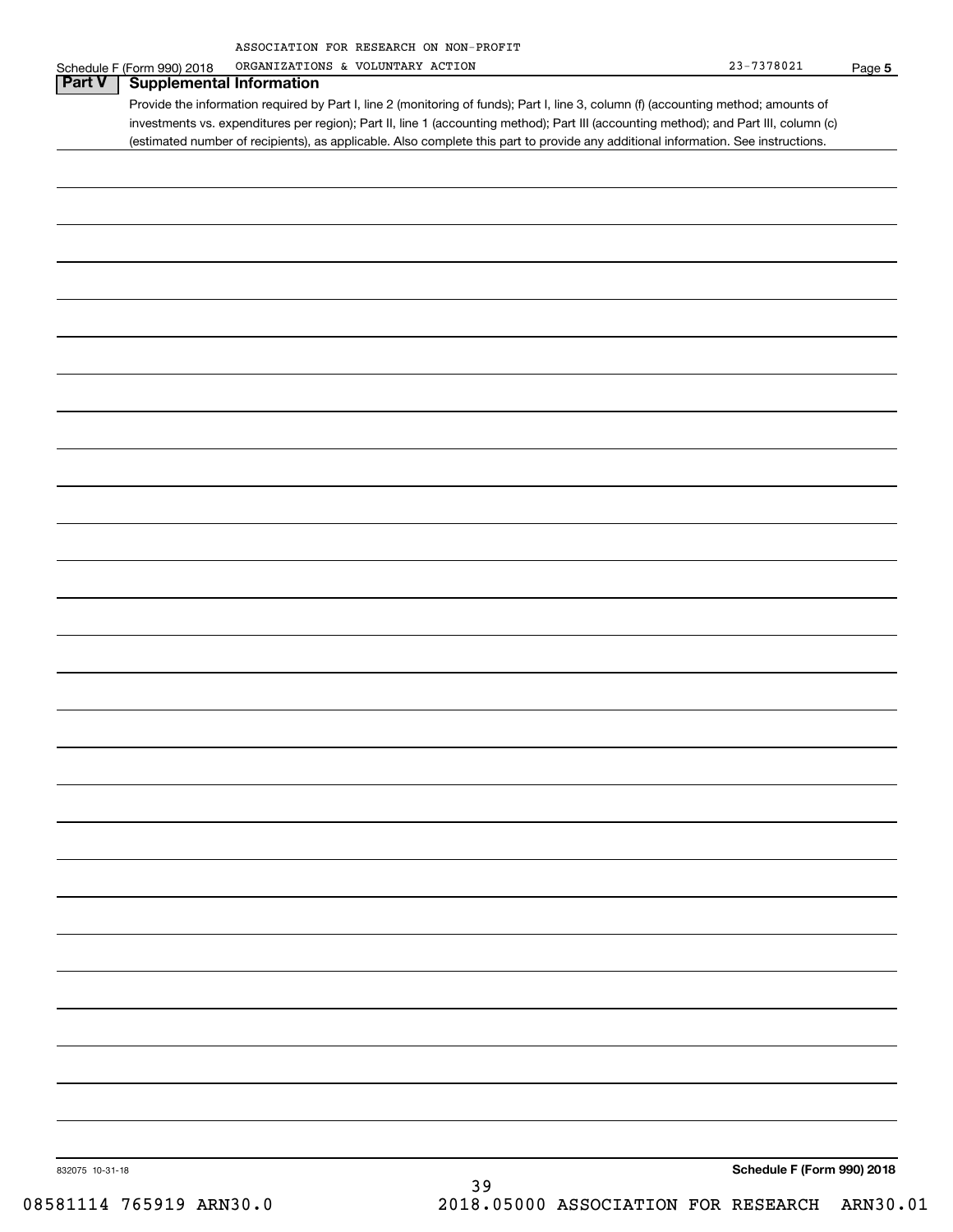| <b>SCHEDULE O</b>                                                              | Supplemental Information to Form 990 or 990-EZ                                                                                                                                                                                   | OMB No. 1545-0047                          |
|--------------------------------------------------------------------------------|----------------------------------------------------------------------------------------------------------------------------------------------------------------------------------------------------------------------------------|--------------------------------------------|
| (Form 990 or 990-EZ)<br>Department of the Treasury<br>Internal Revenue Service | Complete to provide information for responses to specific questions on<br>Form 990 or 990-EZ or to provide any additional information.<br>Attach to Form 990 or 990-EZ.<br>Go to www.irs.gov/Form990 for the latest information. | <b>Open to Public</b><br><b>Inspection</b> |
| Name of the organization                                                       | ASSOCIATION FOR RESEARCH ON NON-PROFIT                                                                                                                                                                                           | <b>Employer identification number</b>      |
|                                                                                | ORGANIZATIONS & VOLUNTARY ACTION                                                                                                                                                                                                 | 23-7378021                                 |
|                                                                                | FORM 990, PART I, LINE 1, DESCRIPTION OF ORGANIZATION MISSION:                                                                                                                                                                   |                                            |
|                                                                                | INTERDISCIPLINARY COMMUNITY OF PEOPLE DEDICATED TO FOSTERING THROUGH                                                                                                                                                             |                                            |
|                                                                                | RESEARCH AND EDUCATION THE CREATION, APPLICATION, AND DISSEMINATION OF                                                                                                                                                           |                                            |
|                                                                                | KNOWLEDGE ON NONPROFIT ORGANIZATIONS, PHILANTHROPY, CIVIL SOCIETY, AND                                                                                                                                                           |                                            |
|                                                                                | VOLUNTARY ACTION. ARNOVA IS THE US - BASED, NATIONAL AND INTERNATIONAL                                                                                                                                                           |                                            |
|                                                                                | ASSOCIATION THAT CONNECTS SCHOLARS, TEACHERS, AND PRACTICE LEADERS                                                                                                                                                               |                                            |
|                                                                                | INTERESTED IN RESEARCH ON NONPROFIT ORGANIZATIONS, VOLUNTARY ACTION,                                                                                                                                                             |                                            |
|                                                                                | PHILANTHROPY, AND CIVIL SOCIETY. ARNOVA IS A NEUTRAL, OPEN FORUM                                                                                                                                                                 |                                            |
|                                                                                | COMMITTED TO STRENGTHENING THE RESEARCH ABOUT AND HELPING BETTER                                                                                                                                                                 |                                            |
| PRACTICE IN THESE REALMS.                                                      |                                                                                                                                                                                                                                  |                                            |
|                                                                                |                                                                                                                                                                                                                                  |                                            |
|                                                                                | FORM 990, PART III, LINE 1, DESCRIPTION OF ORGANIZATION MISSION:                                                                                                                                                                 |                                            |
|                                                                                | BASED, NATIONAL AND INTERNATIONAL ASSOCIATION THAT CONNECTS SCHOLARS,                                                                                                                                                            |                                            |
|                                                                                | TEACHERS, AND PRACTICE LEADERS INTERESTED IN RESEARCH ON NONPROFIT                                                                                                                                                               |                                            |
|                                                                                | ORGANIZATIONS, VOLUNTARY ACTION, PHILANTHROPY, AND CIVIL SOCIETY.                                                                                                                                                                |                                            |
|                                                                                | ARNOVA IS A NEUTRAL, OPEN FORUM COMMITTED TO STRENGTHENING THE RESEARCH                                                                                                                                                          |                                            |
|                                                                                | ABOUT AND HELPING BETTER PRACTICE IN THESE REALMS.                                                                                                                                                                               |                                            |
|                                                                                |                                                                                                                                                                                                                                  |                                            |
| FORM 990, PART VI, SECTION A, LINE 3:                                          |                                                                                                                                                                                                                                  |                                            |
|                                                                                | ARNOVA HAS ENTERED INTO AN AGREEMENT WITH INDIANA UNIVERSITY WHERE THE                                                                                                                                                           |                                            |
|                                                                                | EMPLOYEES OF THE ORGANIZATION ARE PROVIDED BY THE UNIVERSITY. ARNOVA                                                                                                                                                             |                                            |
|                                                                                | RETAINS THE RIGHT TO ALL HIRING AND FIRING DECISIONS. THE UNIVERSITY IS THE                                                                                                                                                      |                                            |
|                                                                                | EMPLOYER OF RECORD. ARNOVA REIMBURSES THE UNIVERSITY FOR COMPENSATION                                                                                                                                                            |                                            |
|                                                                                | BENEFITS AND TAXES. IN ADDITION, ARNOVA PAYS THE UNIVERSITY A SMALL                                                                                                                                                              |                                            |
|                                                                                | PERCENTAGE OF EXPENDITURES AS AN ADMINISTRATIVE FEE. DURING THE CURRENT                                                                                                                                                          |                                            |
|                                                                                | YEAR THERE WERE 3 EMPLOYEES. THEIR COMPENSATION HAS BEEN REPORTED ON THE                                                                                                                                                         |                                            |
| 832211 10-10-18                                                                | LHA For Paperwork Reduction Act Notice, see the Instructions for Form 990 or 990-EZ.                                                                                                                                             | Schedule O (Form 990 or 990-EZ) (2018)     |
| 08581114 765919 ARN30.0                                                        | 40<br>2018.05000 ASSOCIATION FOR RESEARCH ARN30.01                                                                                                                                                                               |                                            |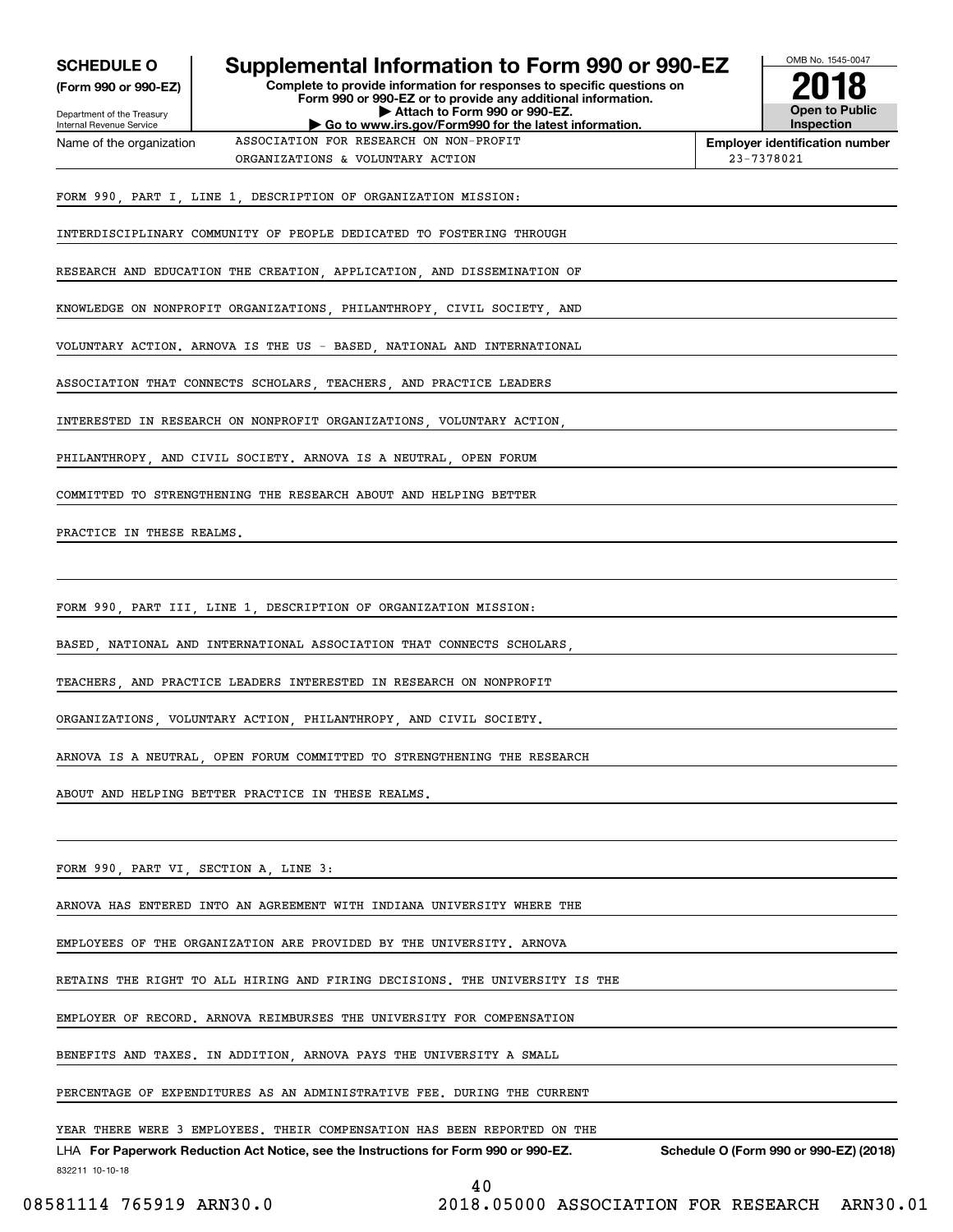| Schedule O (Form 990 or 990-EZ) (2018) | Page 2                                 |                                       |
|----------------------------------------|----------------------------------------|---------------------------------------|
| Name of the organization               | ASSOCIATION FOR RESEARCH ON NON-PROFIT | <b>Employer identification number</b> |
|                                        | ORGANIZATIONS & VOLUNTARY ACTION       | 23-7378021                            |
|                                        |                                        |                                       |

STATEMENT OF FUNCTIONAL EXPENSE AS SALARY, BENEFITS, RETIREMENT, AND

PAYROLL EXPENSE.

FORM 990, PART VI, SECTION A, LINE 6:

THE ORGANIZATION IS A NON-FOR-PROFIT CORPORATION WITH MEMBERS WHO, IN

ACCORDANCE WITH THE BY-LAWS, ELECT THE GOVERNING BOARD.

FORM 990, PART VI, SECTION A, LINE 7A:

THE ORGANIZATION IS A NOT-FOR-PROFIT CORPORATION WITH MEMBERS WHO, IN

ACCORDANCE WITH THE BY-LAWS, ELECT THE GOVERNING BOARD. MEMBERS' VOTING

RIGHTS MAY NOT BE ABRIDGED WITHOUT APPROVAL BY A VOTE OF THE AFFECTED

MEMBERS AND EACH AMENDMENT OF THE BYLAWS REQUIRES APPROVAL OF A TWO-THIRDS

MAJORITY OF MEMBERSHIP.

FORM 990, PART VI, SECTION A, LINE 7B:

THE ORGANIZATION IS A NOT-FOR-PROFIT CORPORATION WITH MEMBERS WHO, IN

ACCORDANCE WITH THE BY-LAWS, ELECT THE GOVERNING BOARD.

FORM 990, PART VI, SECTION B, LINE 11B:

THE FORM 990 IS REVIEWED BY THE TREASURER AND THE AUDIT AND FINANCE

COMMITTEE MEMBERS ONCE THIS REVIEW IS COMPLETE AND THE FORMAT IS APPROVED,

THE EXECUTIVE DIRECTOR SIGNS THE RETURN AND PROCEEDS WITH SUBMISSION TO THE

IRS.

FORM 990, PART VI, SECTION B, LINE 12C:

AT THE ANNUAL BOARD RETREAT MEMBERS PROVIDE A CONFLICT OF INTEREST FORM.

THE PRESIDENT REVIEWS AND THE FORMS ARE FILED. ANNUALLY AT THE NOVEMBER

MEETING, NEWLY ELECTED MEMBERS PROVIDE THEIR FORMS. DURING MEETINGS, IF A

41

832212 10-10-18